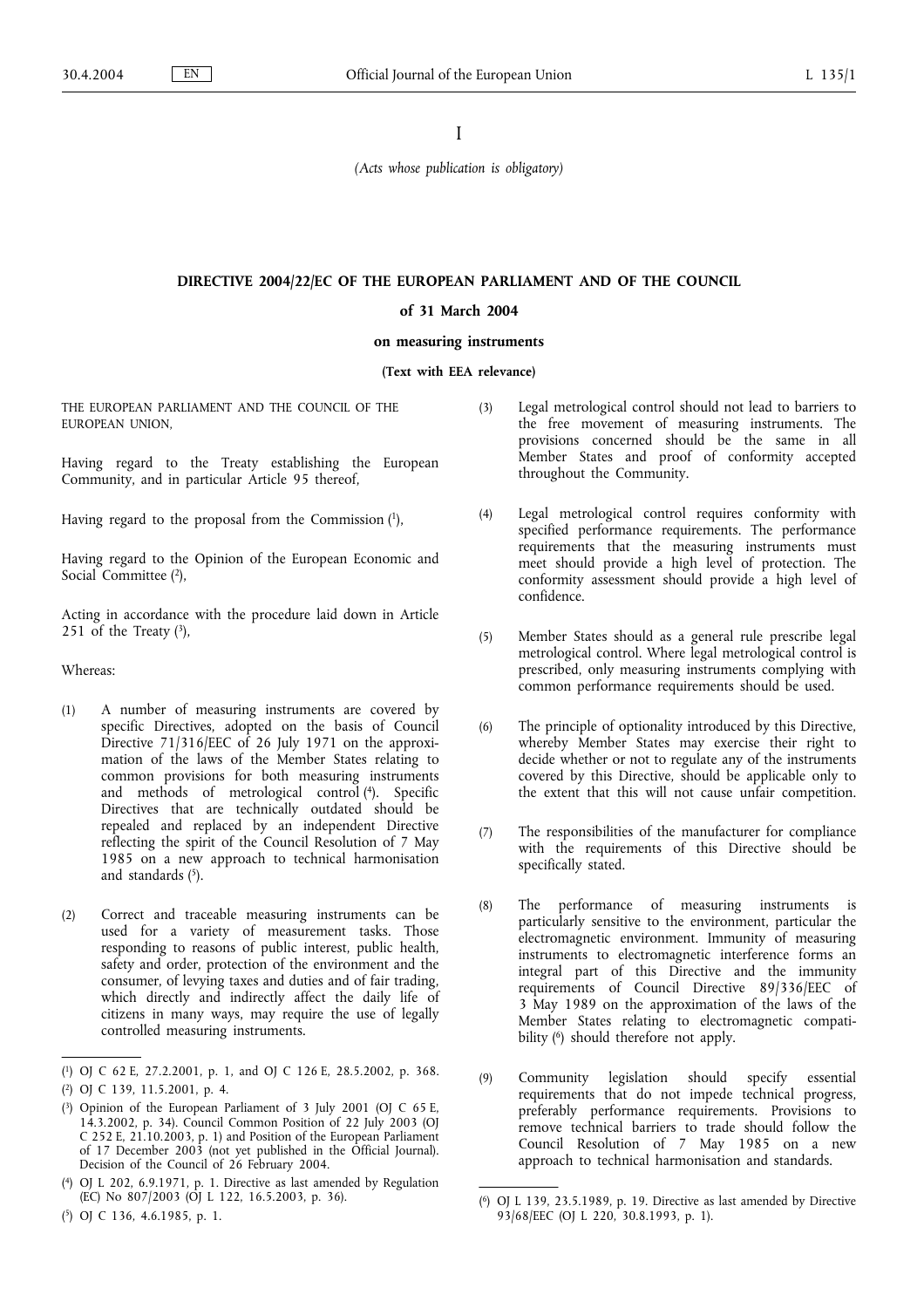- (10) In order to take account of differences in climatic conditions or of different levels of consumer protection that may apply at national level, essential requirements may give rise to the establishment of environmental or accuracy classes.
- (11) In order to ease the task of proving conformity with the essential requirements and to enable conformity to be assessed, it is desirable to have harmonised standards. Such harmonised standards are drawn up by private-law bodies and should retain their status as non-mandatory texts. To this end, the European Committee for Standardisation (CEN), the European Committee for Electrotechnical Standardisation (CENELEC) and the European Telecommunications Standards Institute (ETSI) are recognised as the competent bodies for the adoption of harmonised standards in accordance with the general guidelines on cooperation between the Commission and the European Standardisation bodies signed on 13 November 1984.
- (12) The technical and performance specifications of internationally agreed normative documents may also comply, in part or in full, with the essential requirements laid down by this Directive. In those cases the use of these internationally agreed normative documents can be an alternative to the use of harmonised standards and, under specific conditions, give rise to a presumption of conformity.
- (13) Conformity with the essential requirements laid down by this Directive can also be provided by specifications that are not supplied by a European technical standard or an internationally agreed normative document. The use of European technical standards or internationally agreed normative documents should therefore be optional.
- (14) The conformity assessment of sub-assemblies should respect the provisions of this Directive. If sub-assemblies are traded separately and independently of an instrument, the exercise of conformity assessment should be undertaken independently of the instrument concerned.
- (15) The state of the art in measurement technology is subject to constant evolution which may lead to changes in the needs for conformity assessments. Therefore, for each category of measurement and, where appropriate, sub-assemblies, there must be an appropriate procedure or a choice between different procedures of equivalent stringency. The procedures adopted are as required by Council Decision 93/465/EEC of 22 July 1993 concerning the modules for the various phases of the conformity assessment procedures and the rules for the affixing and use of the 'CE' marking, which are intended to be used in the technical harmonisation Directives (1). However, derogations may have to be

made for these modules in order to reflect specific aspects of metrological control. Provision should be made for the 'CE' marking to be affixed during the fabrication process.

- (16) Continued development in measurement technology as well as concerns expressed by stakeholders about certification, stress the need to ensure consistent conformity assessment procedures for industrial products, as requested by the Council Resolution adopted on 10 November 2003 (2).
- (17) Member States should not impede the placing on the market and/or putting into use of measuring instruments that carry the 'CE' marking and supplementary metrology marking in accordance with the provisions of this Directive.
- (18) Member States should take appropriate action to prevent non-complying measuring instruments from being placed on the market and/or put into use. Adequate cooperation between the competent authorities of the Member States is therefore necessary to ensure a Community-wide effect of this objective.
- (19) Manufacturers should be informed of the grounds on which negative decisions in respect of their products were taken, and of the legal remedies available to them.
- (20) Manufacturers should be offered the possibility to exercise the rights obtained before the entry into force of this Directive, during a reasonable transitional period.
- (21) National specifications concerning the appropriate national requirements in use should not interfere with the provisions of this Directive on 'putting into use'.
- (22) The measures necessary for the implementation of this Directive should be adopted in accordance with Council Decision 1999/468/EC of 28 June 1999 laying down the procedures for the exercise of implementing powers conferred on the Commission (3).
- (23) The activity of the Measuring Instruments Commmittee should include proper consultations with representatives of interested parties.
- (24) Directives 71/318/EEC, 71/319/EEC, 71/348/EEC, 73/362/EEC, 75/33/EEC, as concerns the meters defined in Annex MI-001 of this Directive, 75/410/EEC, 76/891/EEC, 77/95/EEC, 77/313/EEC, 78/1031/EEC and 79/830/EEC should therefore be repealed,

<sup>(</sup> 1) OJ L 220, 30.8.1993, p. 23.

<sup>(</sup> 2) OJ C 282, 25.11.2003, p. 3.

<sup>(</sup> 3) OJ L 184, 17.7.1999, p. 23.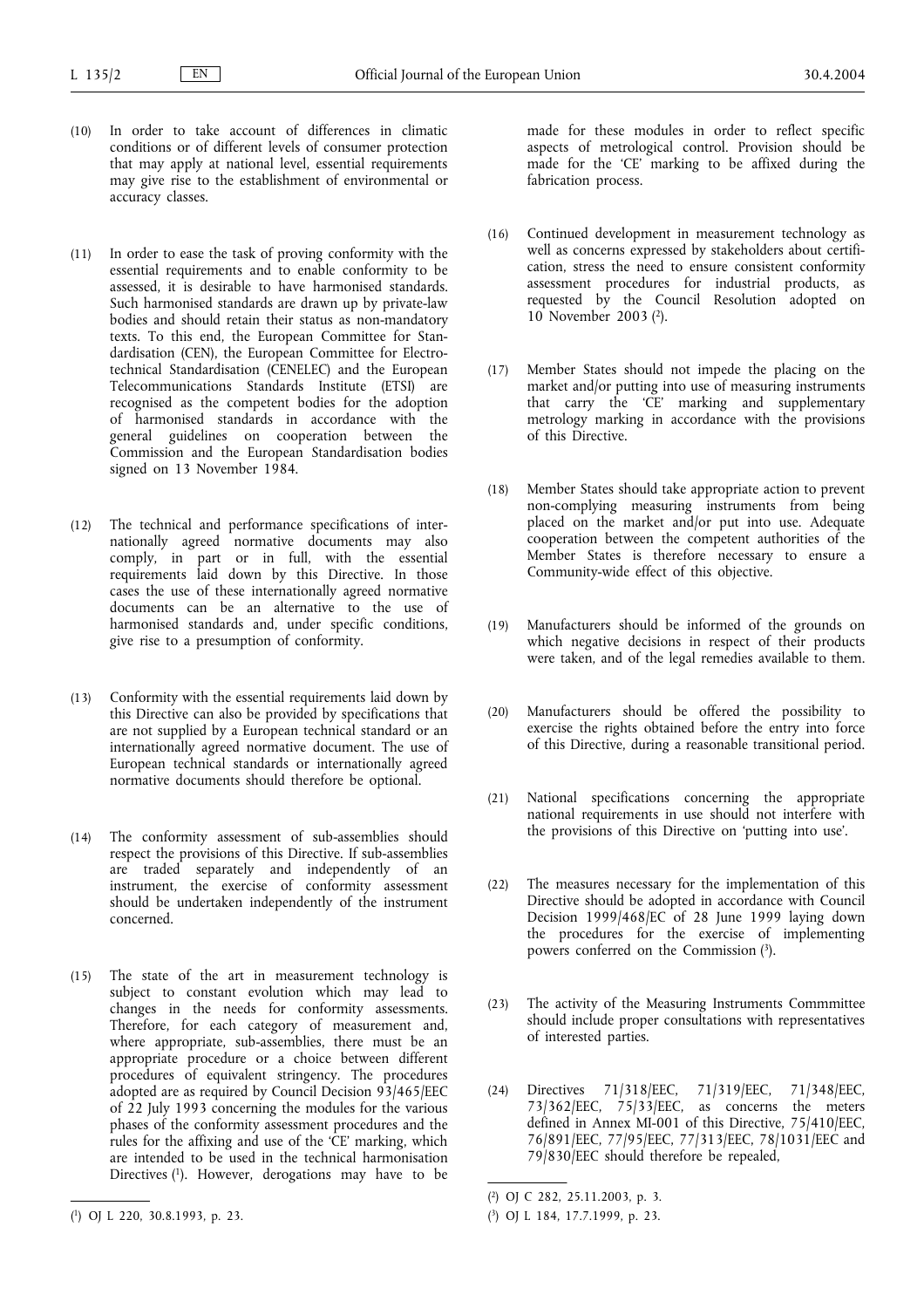HAVE ADOPTED THIS DIRECTIVE:

### *Article 1*

# **Scope**

This Directive applies to the devices and systems with a measuring function defined in the instrument-specific annexes concerning water meters (MI-001), gas meters and volume conversion devices (MI-002), active electrical energy meters (MI-003), heat meters (MI-004), measuring systems for continuous and dynamic measurement of quantities of liquids other then water (MI-005), automatic weighing instruments (MI-006), taximeters (MI-007), material measures (MI-008), dimensional measuring instruments (MI-009) and exhaust gas analysers (MI-010).

# *Article 2*

1. Member States may prescribe the use of measuring instruments mentioned in Article 1 for measuring tasks for reasons of public interest, public health, public safety, public order, protection of the environment, protection of consumers, levying of taxes and duties and fair trading, where they consider it justified.

Where Member States do not prescribe such use, they shall communicate the reasons therefor to the Commission and the other Member States.

# *Article 3*

# **Object**

This Directive establishes the requirements that the devices and systems referred to in Article 1 have to satisfy with a view to their being placed on the market and/or put into use for those tasks mentioned in Article 2(1).

This Directive is a specific Directive in respect of requirements for electromagnetic immunity in the sense of Article 2(2) of Directive 89/336/EEC. Directive 89/336/EEC continues to apply with regard to emission requirements.

# *Article 4*

#### **Definitions**

For the purposes of this Directive:

- (a) 'measuring instrument' means any device or system with a measurement function that is covered by Articles 1 and 3;
- (b) 'sub-assembly' means a hardware device, mentioned as such in the specific annexes, that functions independently and makes up a measuring instrument together
	- with other sub-assemblies with which it is compatible, or
- with a measuring instrument with which it is compatible;
- (c) 'legal metrological control' means the control of the measurement tasks intended for the field of application of a measuring instrument, for reasons of public interest, public health, public safety, public order, protection of the environment, levying of taxes and duties, protection of the consumers and fair trading;
- (d) 'manufacturer' means a natural or legal person responsible for the conformity of the measuring instrument with this Directive with a view to either placing it on the market under his own name and/or putting it into use for his own purposes;
- (e) 'placing on the market' means making available for the first time in the Community an instrument intended for an end user, whether for reward or free of charge;
- (f) 'putting into use' means the first use of an instrument intended for the end user for the purposes for which it was intended;
- (g) 'authorised representative' means a natural or legal person who is established within the Community and authorised by a manufacturer, in writing, to act on his behalf for specified tasks within the meaning of this Directive;
- (h) 'harmonised standard' means a technical specification adopted by CEN, CENELEC or ETSI or jointly by two or all of these organisations, at the request of the Commission pursuant to Directive 98/34/EC of the European Parliament and of the Council of 22 June 1998 laying down a procedure for the provision of information in the field of technical standards and regulations and of rules on Information Society services  $(1)$  and prepared in accordance with the General Guidelines agreed between the Commission and the European standards organisations;
- (i) 'normative document' means a document containing technical specifications adopted by the Organisation Internationale de Métrologie Légale (OIML), subject to the procedure stipulated in Article 16(1).

### *Article 5*

### **Applicability to sub-assemblies**

Where specific annexes exist, laying down the essential requirements for sub-assemblies, the provisions of this Directive shall apply mutatis mutandis to such sub-assemblies.

Sub-assemblies and measuring instruments may be assessed independently and separately for the purpose of establishing conformity.

<sup>(</sup> 1) OJ L 204, 21.7.1998, p. 37. Directive as amended by Directive 98/48/EC (OJ L 217, 5.8.1998, p. 18).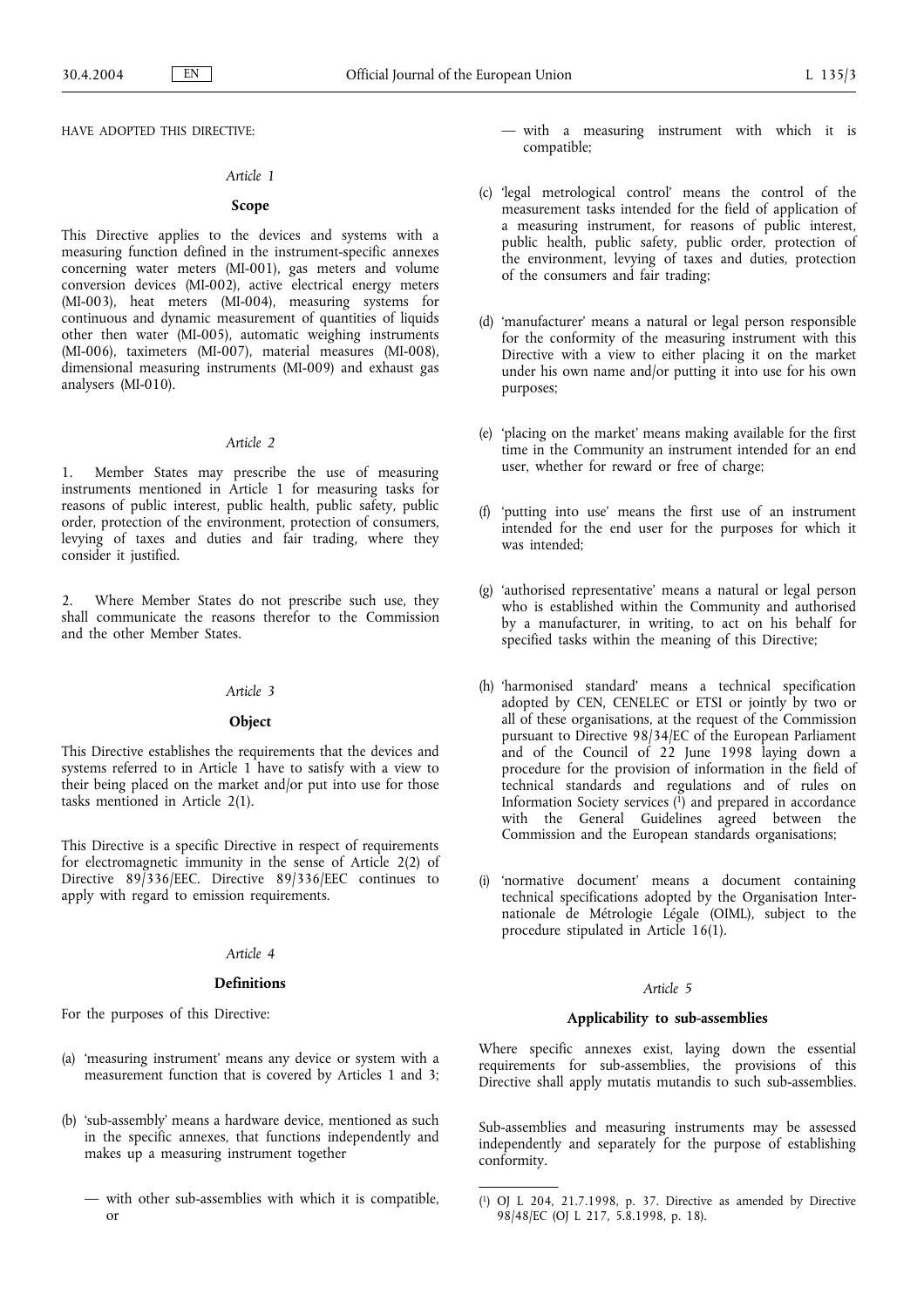### **Essential requirements and assessment of conformity**

1. A measuring instrument shall meet the essential requirements laid down in Annex I and in the relevant instrument-specific Annex.

Member States may require, if it is needed for correct use of the instrument, the information referred to in Annex I or in the relevant instrument-specific annexes to be provided in the official language(s) of the Member State in which the instrument is placed on the market.

2. The conformity of a measuring instrument with the essential requirements shall be assessed in accordance with Article 9.

# *Article 7*

### **Conformity marking**

1. The conformity of a measuring instrument with all the provisions of this Directive shall be indicated by the presence on it of the 'CE' marking and the supplementary metrology marking as specified in Article 17.

2. The 'CE' marking and supplementary metrology marking shall be affixed by, or under the responsibility of, the manufacturer. These markings may be affixed to the instrument during the fabrication process, if justified.

3. The affixing of markings on a measuring instrument that are likely to deceive third parties as to the meaning and/or form of the 'CE' marking and the supplementary metrology marking shall be prohibited. Any other marking may be affixed on a measuring instrument, provided that the visibility and legibility of the 'CE' marking and the supplementary metrology marking is not thereby reduced.

Where the measuring instrument is subject to measures adopted under other Directives covering other aspects which require the affixing of the 'CE' marking, the marking shall indicate that the instrument in question is also presumed to conform to the requirements of those other Directives. In such a case, the publication reference of the said Directives, in the *Official Journal of the European Union*, must be given in the documents, notices or instructions required by those Directives and accompanying the measuring instrument.

# *Article 8*

### **Placing on the market and putting into use**

Member States shall not impede for reasons covered by this Directive the placing on the market and/or putting into use of any measuring instrument that carries the 'CE' marking and supplementary metrology marking in accordance with Article 7.

2. Member States shall take all appropriate measures to ensure that measuring instruments be placed on the market and/or put into use only if they satisfy the requirements of this Directive.

3. A Member State may require a measuring instrument to satisfy provisions governing its putting into use that are justified by local climatic conditions. In such a case, the Member State shall choose appropriate upper and lower temperature limits from Table 1 of Annex 1 and, in addition, may specify humidity conditions (condensing or may specify humidity conditions (condensing or non-condensing) and whether the intended location of use is open or closed.

4. When different accuracy classes are defined for a measuring instrument:

- (a) the instrument-specific annexes under the heading 'Putting into use' may indicate the accuracy classes to be used for specific applications.
- (b) in all other cases a Member State may determine the accuracy classes to be used for specific applications within the classes defined, subject to allowing the use of all accuracy classes on its territory.

In either case falling under (a) or (b), measuring instruments of a better accuracy class may be used if the owner so chooses.

5. At trade fairs, exhibitions, demonstrations, etc., Member States shall not prevent the showing of instruments not in conformity with this Directive, provided that a visible sign clearly indicates their non-conformity and their non-availability for placing on the market and/or putting into use until brought into conformity.

### *Article 9*

### **Conformity assessment**

Conformity assessment of a measuring instrument with the relevant essential requirements shall be carried out by the application, at the choice of the manufacturer, of one of the conformity assessment procedures listed in the instrumentspecific annex. The manufacturer shall provide, where appropriate, technical documentation for specific instruments or groups of instruments as set out in Article 10.

The conformity assessment modules making up the procedures are described in Annexes A to H1.

Records and correspondence relating to conformity assessment shall be drawn up in the official language(s) of the Member State where the notified body carrying out the Conformity assessment procedures is established, or in a language accepted by that body.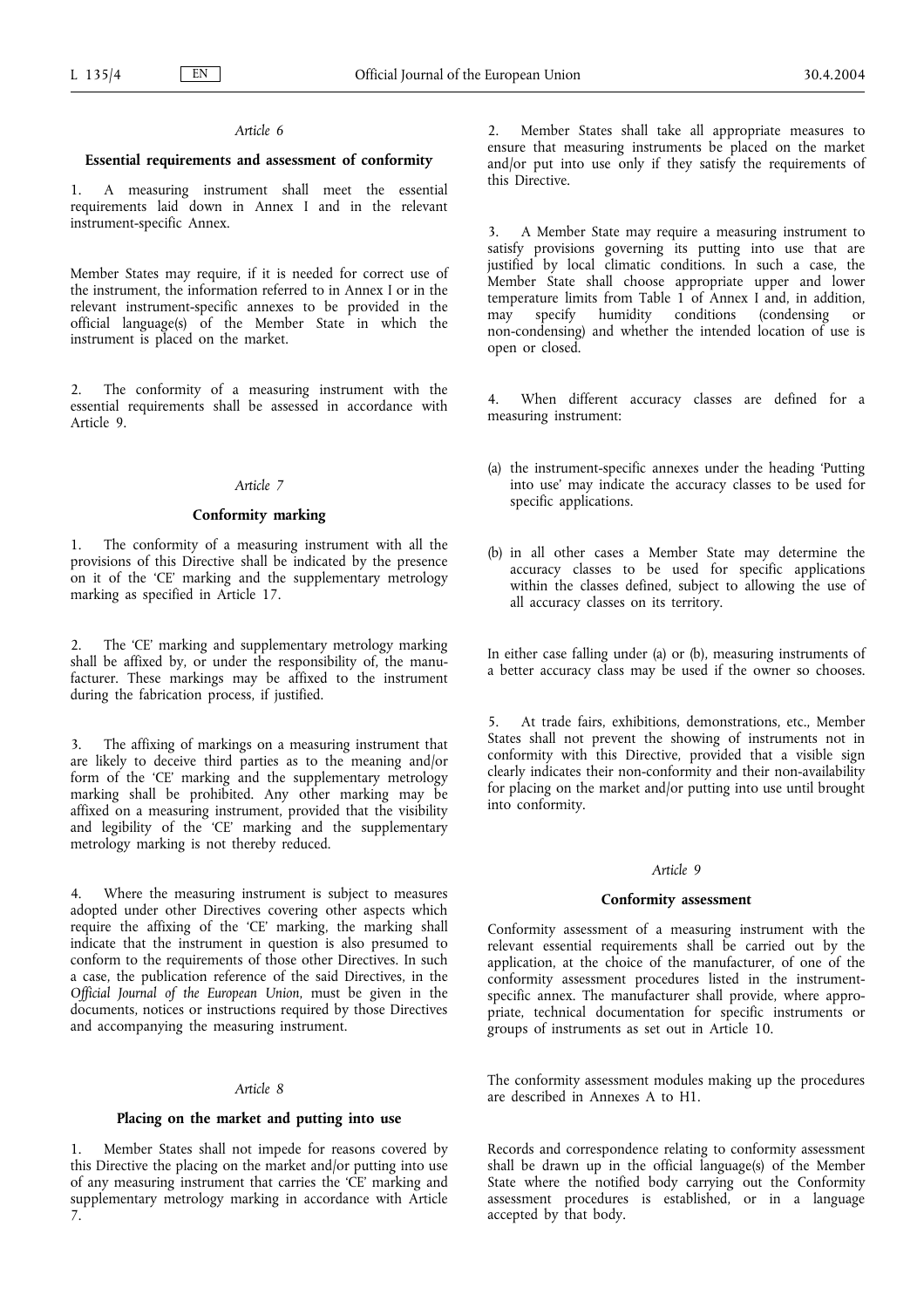# **Technical Documentation**

1. The technical documentation shall render the design, manufacture and operation of the measuring instrument intelligible and shall permit an assessment of its conformity with the appropriate requirements of this Directive.

2. The technical documentation shall be sufficiently detailed to ensure:

- the definition of the metrological characteristics,
- the reproducibility of the metrological performances of produced instruments when properly adjusted using appropriate intended means, and
- the integrity of the instrument.

The technical documentation shall include insofar as relevant for assessment and identification of the type and/or instrument:

- (a) a general description of the instrument;
- (b) conceptual design and manufacturing drawings and plans of components, sub-assemblies, circuits, etc;
- (c) manufacturing procedures to ensure consistent production;
- (d) if applicable, a description of the electronic devices with drawings, diagrams, flow diagrams of the logic and general software information explaining their characteristics and operation;
- (e) descriptions and explanations necessary for the understanding of paragraphs (b), (c) and (d), including the operation of the instrument;
- (f) a list of the standards and/or normative documents referred to in Article 13, applied in full or in part;
- (g) descriptions of the solutions adopted to meet the essential requirements where the standards and/or normative documents referred to in Article 13 have not been applied;
- (h) results of design calculations, examinations, etc;
- (i) the appropriate test results, where necessary, to demonstrate that the type and/or instruments comply with:
	- the requirements of this Directive under declared rated operating conditions and under specified environmental disturbances,
	- the durability specifications for gas-, water-, heat-meters as well as for liquids other than water.

(j) the EC-type examination certificates or EC design examination certificates in respect of instruments containing parts identical to those in the design.

4. The manufacturer shall specify where seals and markings have been applied.

The manufacturer shall indicate the conditions for compatibility with interfaces and sub-assemblies, where relevant.

### *Article 11*

#### **Notification**

1. Member States shall notify to the other Member States and the Commission the bodies under their jurisdiction, which they have designated to carry out the tasks pertaining to the conformity assessment modules referred to in Article 9, together with the identification numbers given to them by the Commission in accordance with paragraph 4 of this Article, the kind(s) of measuring instrument for which each body has been designated and in addition, where relevant, the instrument accuracy classes, the measuring range, the measurement technology, and any other instrument characteristic limiting the scope of the notification.

2. Member States shall apply the criteria set out in Article 12 for the designation of such bodies. Bodies that meet the criteria laid down in the national standards which transpose the relevant harmonised standards, the references of which have been published in the *Official Journal of the European Union*, shall be presumed to meet the corresponding criteria. Member States shall publish the references to these national standards.

If a Member State has not introduced national legislation for tasks mentioned under Article 2, it shall retain the right to designate and notify a body for tasks relating to that instrument.

- 3. A Member State that has notified a body shall:
- ensure that the body continues to meet the criteria set out in Article 12,
- withdraw such notification if it finds that the body no longer meets those criteria.

It shall forthwith inform the other Member States and the Commission of any such withdrawal.

4. Each of the bodies to be notified shall be given an identification number by the Commission. The Commission shall publish the list of notified bodies, together with the information in respect of the scope of the notification referred to in paragraph 1, in the *Official Journal of the European Union*, C series, and shall ensure that the list is kept up to date.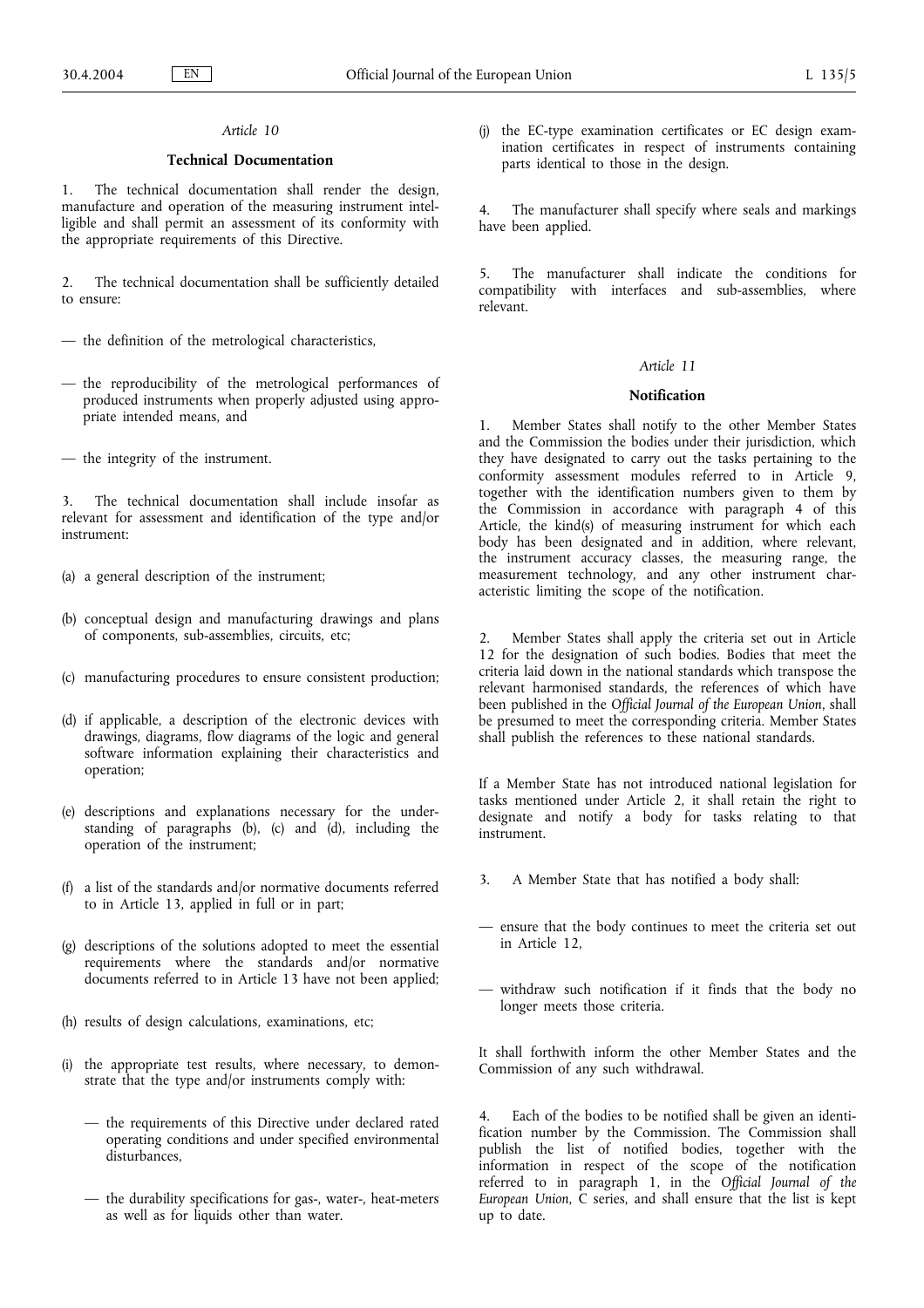# **Criteria to be satisfied by designated bodies**

Member States shall apply the following criteria for the designation of bodies in accordance with Article 11(1).

- 1. The body, its director and staff involved in conformity assessment tasks shall not be the designer, manufacturer, supplier, installer or user of the measuring instruments that they inspect, nor the authorised representative of any of them. In addition, they may not be directly involved in the design, manufacture, marketing or maintenance of the instruments, nor represent the parties engaged in these activities. The preceding criterion does not, however, preclude in any way the possibility of exchanges of technical information between the manufacturer and the body for the purposes of conformity assessment.
- 2. The body, its director and staff involved in conformity assessment tasks shall be free from all pressures and inducements, in particular financial inducements, that might influence their judgement or the results of their conformity assessment, especially from persons or groups of persons with an interest in the results of the assessments.
- 3. The conformity assessment shall be carried out with the highest degree of professional integrity and requisite competence in the field of metrology. Should the body subcontract specific tasks, it shall first ensure that the subcontractor meets the requirements of this Directive, and in particular of this Article. The body shall keep the relevant documents assessing the subcontractor's qualifications and the work carried out by him under this Directive at the disposal of the notifying authority.
- 4. The body shall be capable of carrying out all the conformity assessment tasks for which it has been designated, whether those tasks are carried out by the body itself or on its behalf and under its responsibility. It shall have at its disposal the necessary staff and shall have access to the necessary facilities for carrying out in a proper manner the technical and administrative tasks entailed in conformity assessment.
- 5. The body's staff shall have:
	- sound technical and vocational training, covering all conformity assessment tasks for which the body was designated;
	- satisfactory knowledge of the rules governing the tasks which it carries out, and adequate experience of such tasks;
	- the requisite ability to draw up the certificates, records and reports demonstrating that the tasks have been carried out.
- 6. The impartiality of the body, its director and staff shall be guaranteed. The remuneration of the body shall not depend on the results of the tasks it carries out. The remuneration of the body's director and staff shall not depend on the number of tasks carried out or on the results of such tasks.
- 7. The body shall take out civil liability insurance if its civil liability is not covered by the Member State concerned under national law.
- 8. The body's director and staff shall be bound to observe professional secrecy with regard to all information obtained in the performance of their duties pursuant to this Directive, except vis-à-vis the authority of the Member State which has designated it.

# *Article 13*

# **Harmonised standards and normative documents**

1. Member States shall presume conformity with the essential requirements referred to in Annex I and in the relevant instrument-specific Annexes in respect of a measuring instrument that complies with the elements of the national standards implementing the European harmonised standard for that measuring instrument that correspond to those elements of this European harmonised standard the references in respect of which have been published in the *Official Journal of the European Union*, C series.

Where a measuring instrument complies only in part with the elements of the national standards referred to in the first subparagraph, Member States shall presume conformity with the essential requirements corresponding to the elements of the national standards with which the instrument complies.

Member States shall publish the references to the national standards referred to in the first subparagraph.

2. Member States shall presume conformity with the essential requirements referred to in Annex I and in the relevant instrument-specific Annexes in respect of a measuring instrument that complies with the corresponding parts of the normative documents and lists referred to in Article  $16(1)(a)$ , the references in respect of which have been published in the *Official Journal of the European Union*, C series.

Where a measuring instrument complies only in part with the normative document referred to in the first subparagraph, Member States shall presume conformity with the essential requirements corresponding to the normative elements with which the instrument complies.

Member States shall publish the references of the normative document referred to in the first subparagraph.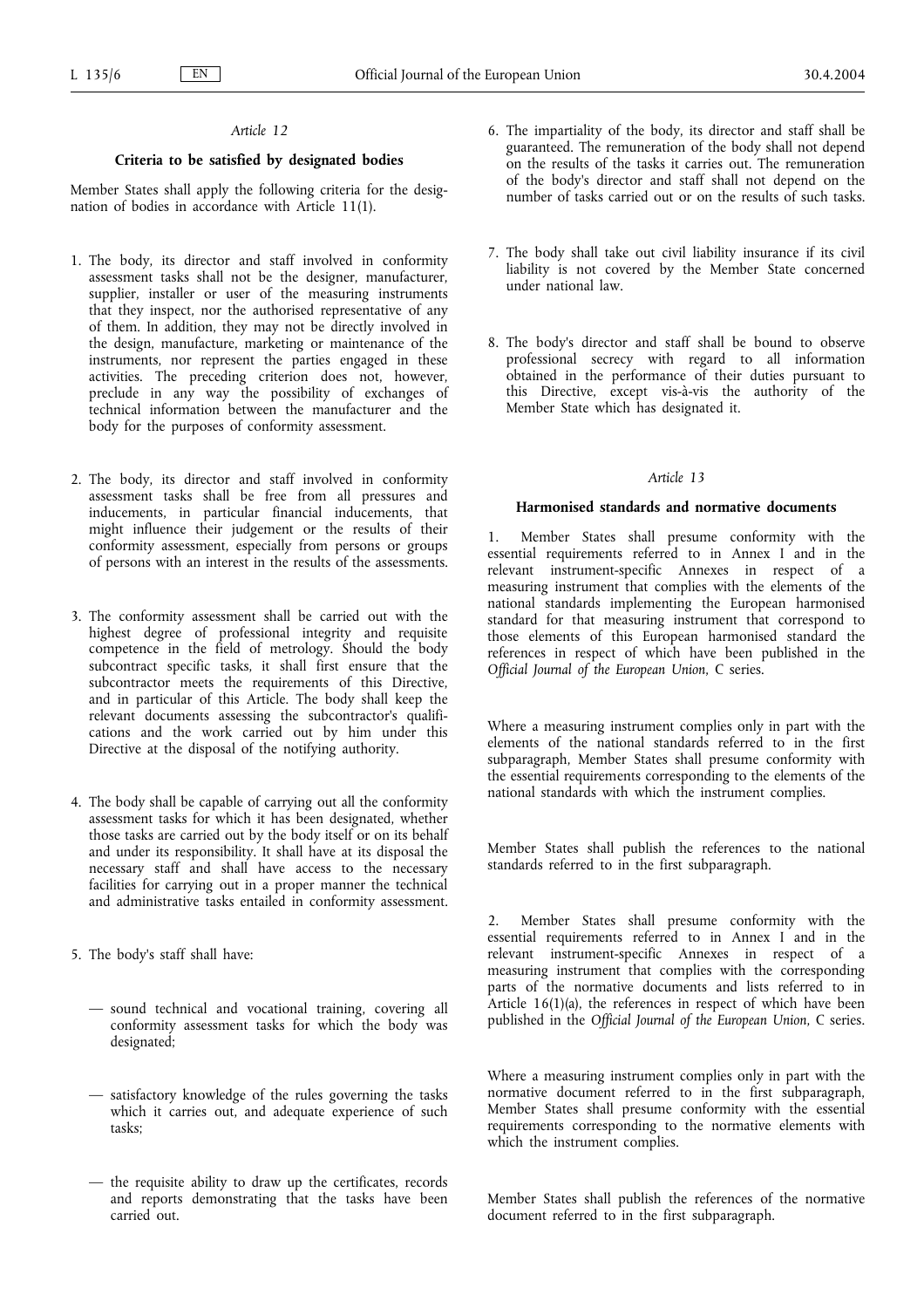3. A manufacturer may choose to use any technical solution that complies with the essential requirements referred to in Annex I and in the relevant instrument-specific Annexes (MI-001 to MI-010). In addition, to benefit from the presumption of conformity, the manufacturer must correctly apply solutions mentioned either in the relevant European harmonised standards, or in the corresponding parts of the normative documents and lists as referred to in paragraphs 1 and 2.

4. Member States shall presume compliance with the appropriate tests mentioned in point (i) of Article 10 if the corresponding test programme has been performed in accordance with the relevant documents mentioned in paragraphs 1 to 3 and if the test results ensure compliance with the essential requirements.

### *Article 14*

### **Standing Committee**

Where a Member State or the Commission considers that a European harmonised standard as referred to in Article 13(1) does not fully meet the essential requirements referred to in Annex I and in the relevant instrument-specific Annexes, the Member State or the Commission shall bring the matter before the Standing Committee set up under Article 5 of Directive 98/34/EC, giving its reasons for doing so. The Committee shall deliver an opinion without delay.

In the light of the Committee's opinion, the Commission shall inform the Member States whether or not it is necessary to withdraw the references to the national standards from the publication referred to in the third subparagraph of Article 13(1).

### *Article 15*

### **Measuring Instruments Committee**

1. The Commission shall be assisted by the Measuring Instruments Committee.

2. Where reference is made to this paragraph, Articles 3 and 7 of Decision 1999/468/EC shall apply, having regard to the provisions of Article 8 thereof.

3. Where reference is made to this paragraph, Articles 5 and 7 of Decision 1999/468/EC shall apply, having regard to the provisions of Article 8 thereof.

The period laid down in Article 5(6) of Decision 1999/468/EC shall be set at three months.

4. The Committee shall adopt its Rules of Procedure.

The Commission shall ensure that relevant information about envisaged measures, as referred to in Article 16, is made available to interested parties in due time.

#### *Article 16*

### **Functions of the Measuring Instruments Committee**

1. On request by a Member State or on its own initiative, the Commission, acting in accordance with the procedure referred to in Article 15(2), may take any appropriate measure to:

- (a) identify normative documents drawn up by OIML and, in a list, indicate the parts thereof compliance with which gives rise to a presumption of conformity with the corresponding essential requirements of this Directive;
- (b) publish the references of the normative documents and the list referred to in point (a) in the *Official Journal of the European Union*, C series.

2. On request by a Member State or on its own initiative, the Commission, acting in accordance with the procedure referred to in Article 15(3), may take any appropriate measure to amend instrument-specific annexes (MI-001 to MI-010) in respect of:

- the maximum permissible errors (MPEs) and accuracy classes,
- the rated operating conditions,
- the critical change values,
- disturbances,

3. Where a Member State or the Commission considers that a normative document whose references have been published in the *Official Journal of the European Union*, C series, in accordance with paragraph 1(b), does not fully meet the essential requirements referred to in Annex I and in the relevant instrument-specific Annexes, that Member State or the Commission shall bring the matter before the Measuring Instruments Committee, giving the reasons for doing so.

The Commission, acting in accordance with the procedure referred to in Article 15(2), shall inform the Member States whether or not it is necessary to withdraw the references to the normative document concerned from publication in the Official Journal.

4. Member States may take appropriate measures to consult interested parties at national level about OIML work relating to the scope of this Directive.

# *Article 17*

# **Markings**

1. The 'CE' marking referred to in Article 7 consists of the symbol 'CE' according to the design laid down in paragraph I.B(d) of the Annex to Decision 93/465/EEC. The 'CE' marking shall be at least 5 mm high.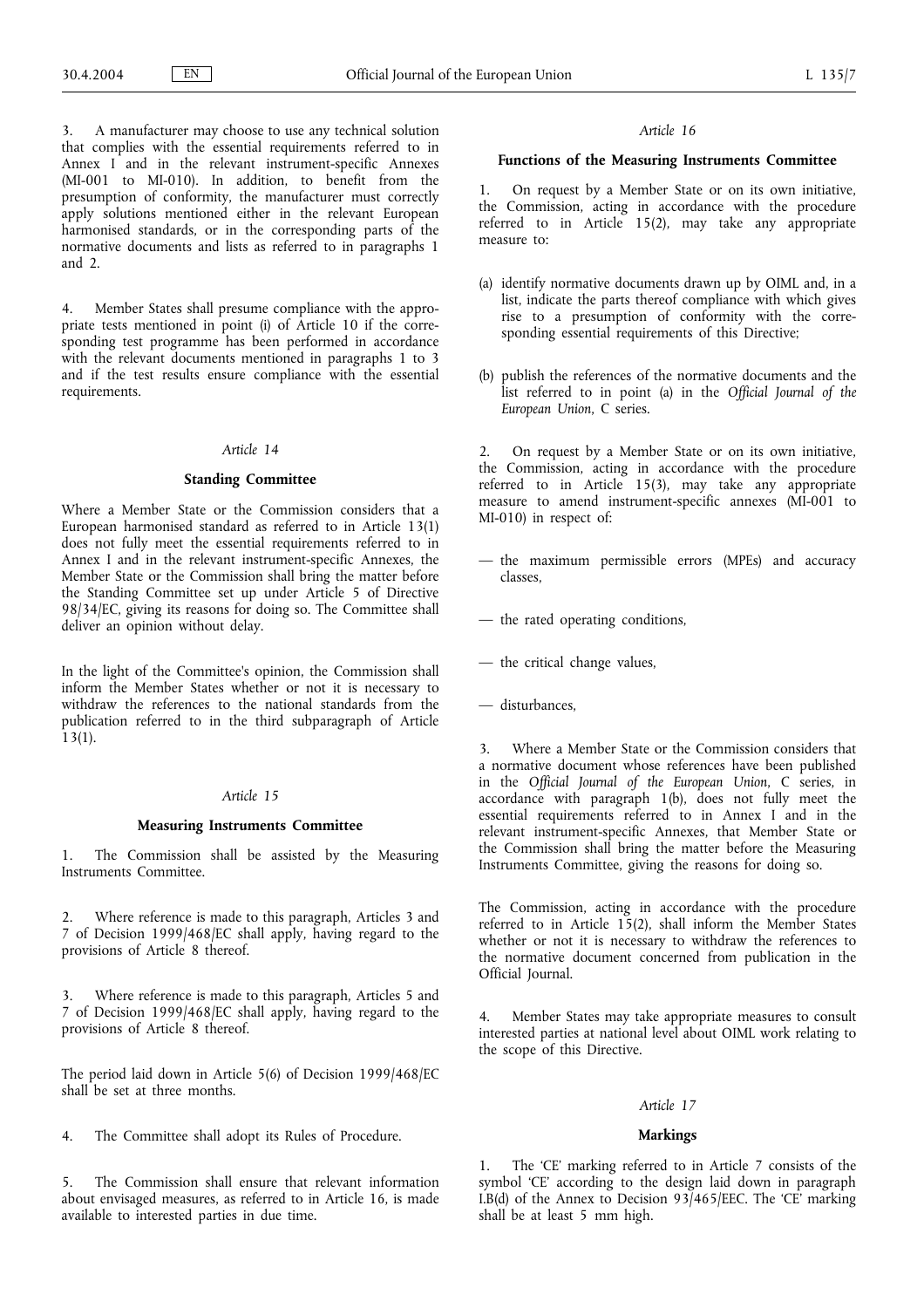The supplementary metrology marking consists of the capital letter 'M' and the last two digits of the year of its affixing, surrounded by a rectangle. The height of the rectangle shall be equal to the height of the 'CE' marking. The supplementary metrology marking shall immediately follow the 'CE' marking.

3. The identification number of the notified body concerned referred to in Article 11, if prescribed by the conformity assessment procedure, shall follow the 'CE' marking and supplementary metrology marking.

4. When a measuring instrument consists of a set of devices, not being sub-assemblies, operating together, the markings shall be affixed on the instrument's main device.

When a measuring instrument is too small or too sensitive to carry the 'CE' marking and supplementary metrology marking, the markings shall be carried by the packaging, if any, and by the accompanying documents required by this Directive.

5. The 'CE' marking and supplementary metrology marking shall be indelible. The identification number of the notified body concerned shall be indelible or self destructive upon removal. All markings shall be clearly visible or easily accessible.

### *Article 18*

# **Market surveillance and administrative cooperation**

1. Member States shall take all appropriate measures to ensure that measuring instruments that are subject to legal metrological control but do not comply with applicable provisions of this Directive are neither placed on the market nor put into use.

2. The competent authorities of the Member States shall assist each other in the fulfilment of their obligations to carry out market surveillance.

In particular, the competent authorities shall exchange:

- information concerning the extent to which instruments they examine comply with the provisions of this Directive, and the results of such examinations;
- EC-type examination and design examination certificates and their annexes issued by notified bodies as well as additions, amendments and withdrawals relating to certificates already issued;
- quality system approvals issued by notified bodies, as well as information on quality systems refused or withdrawn;

— evaluation reports established by notified bodies, when demanded by other authorities.

The Member States shall ensure that all necessary information relating to the certificates and quality system approvals is made available to bodies they have notified.

4. Each Member State shall inform the other Member States and the Commission which competent authorities it has designated for such exchange of information.

### *Article 19*

### **Safeguard clause**

1. Where a Member State establishes that all or part of the measuring instruments of a particular model that bear the 'CE' marking and the supplementary metrology marking do not satisfy the essential requirements relating to metrological performance set out in this Directive, when correctly installed and used in accordance with the manufacturer's instructions, it shall take all appropriate measures to withdraw these instruments from the market, prohibit or restrict their further being placed on the market, or prohibit or restrict their further being used.

When deciding on the above measures, the Member State shall take account of the systematic or incidental nature of the non-compliance. Where the Member State has established that the non-compliance is of a systematic nature, it shall immediately inform the Commission of the measures taken, indicating the reasons for its decision.

2. The Commission shall enter into consultation with the parties concerned as soon as possible.

(a) Should the Commission find that the measures taken by the Member State concerned are justified, it shall immediately inform that Member State thereof, as well as the other Member States.

The competent Member State shall take appropriate action against any person who affixed the markings and shall inform the Commission and the other Member States thereof.

If the non-compliance is attributed to shortcomings in the standards or normative documents, the Commission shall, after consulting the parties concerned, bring the matter as soon as possible before the appropriate Committee referred to in Articles 14 or 15.

(b) Should the Commission find that the measures taken by the Member State concerned are not justified, it shall immediately inform that Member State thereof, as well as the manufacturer concerned or his authorised representative.

The Commission shall ensure that the Member States are kept informed of the progress and outcome of the procedure.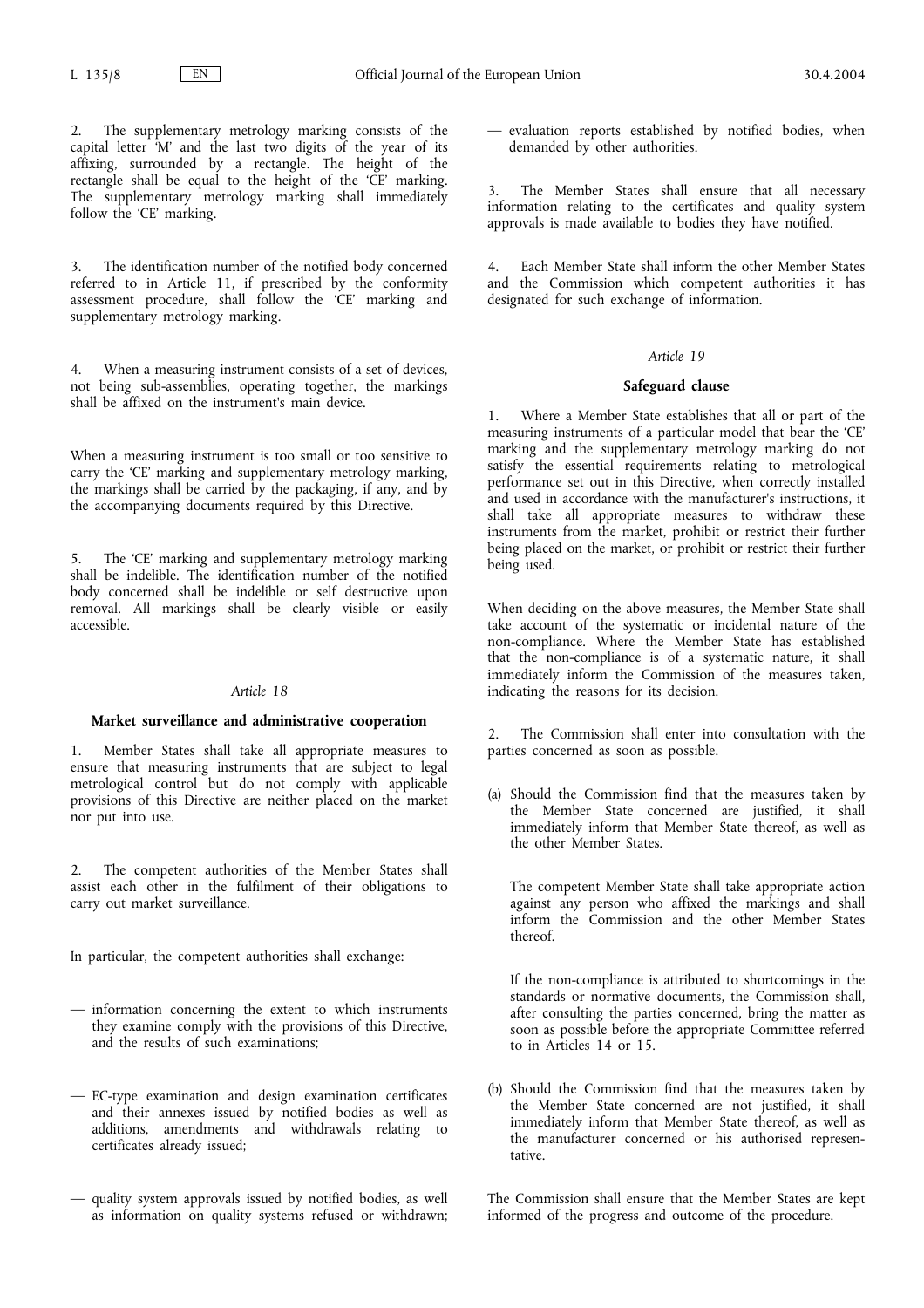# **Unduly fixed markings**

1. Where a Member State establishes that the 'CE' marking and supplementary metrology marking have been affixed unduly, the manufacturer or his authorised representative shall be obliged:

- to make the instrument conform as regards those provisions concerning the 'CE' marking and supplementary metrology marking not covered by Article 19(1) and
- to end the infringement under the conditions imposed by the Member State.

2. Should the infringement described above persist, the Member State must take all appropriate measures to restrict or prohibit the placing on the market of the instrument in question or to ensure that it is withdrawn from the market or prohibit or restrict its further use in accordance with the procedures laid down in Article 19.

### *Article 21*

### **Decisions entailing refusal or restriction**

Any decision taken pursuant to this Directive entailing the withdrawal from the market of a measuring instrument, or prohibiting or restricting the placing on the market or putting into use of an instrument, shall state the exact grounds on which it is based. The decision shall be notified forthwith to the party concerned, who shall at the same time be informed of the legal remedies available to him under the law of the Member State concerned and of the time limits to which such remedies are subject.

#### *Article 22*

### **Repeals**

The following Directives shall be repealed as from 30 October 2006 without prejudice to Article 23:

- Council Directive 71/318/EEC of 26 July 1971 on the approximation of the laws of the Member States relating to gas meters  $(1)$ ,
- Directive 71/319/EEC of 26 July 1971 on the approximation of the laws of the Member States relating to meters for liquids other than water  $(2)$ ;
- Directive 71/348/EEC of 12 October 1971 on the approximation of the laws of the Member States relating to

ancillary equipment for meters for liquids other than water  $(\frac{3}{2})$ ,

- Directive 73/362/EEC of 19 November 1973 on the approximation of the laws of the Member States relating to material measures of length (4),
- Directive 75/33/EEC of 17 December 1974 on the approximation of the laws of the Member States relating to cold water meters, as concerns the meters defined in Annex MI-001 of this Directive  $(5)$ .
- Directive 75/410/EEC of 24 June 1975 on the approximation of the laws of the Member States relating to continuous totalising weighing machines (6),
- Directive 76/891/EEC of 4 November 1976 on the approximation of the laws of the Member States relating to electrical energy meters  $(7)$ ,
- Directive 77/95/EEC of 21 December 1976 on the approximation of the laws of the Member States relating to taximeters (8),
- Directive 77/313/EEC of 5 April 1977 on the approximation of the laws of the Member States relating to measuring systems for liquids other than water (9),
- Directive 78/1031/EEC of 5 December 1978 on the approximation of the laws of the Member States relating to automatic checkweighing and weight grading machines (10),
- Directive 79/830/EEC of 11 September 1979 on the approximation of the laws of the Member States relating to hot-water meters  $(11)$ .
- ( 3) OJ L 239, 25.10.1971, p. 9. Directive as last amended by the 1994 Act of Accession.
- ( 4) OJ L 335, 5.12.1973, p. 56. Directive as last amended by Commission Directive 85/146/EEC (OJ L 54, 23.2.1985, p. 29).
- ( 5) OJ L 14, 20.1.1975, p. 1.
- ( 6) OJ L 183, 14.7.1975, p. 25.
- ( 7) OJ L 336, 4.12.1976, p. 30.
- ( 8) OJ L 26, 31.1.1977, p. 59.
- ( 9) OJ L 105, 28.4.1977, p. 18. Directive as amended by Commission Directive 82/625/EEC (OJ L 252, 27.8.1982, p. 10).
- ( 10) OJ L 364, 27.12.1978, p. 1.
- ( 11) OJ L 259, 15.10.1979, p. 1.

<sup>(</sup> 1) OJ L 202, 6.9.1971, p. 21. Directive as last amended by Commission Directive 82/623/EEC (OJ L 252, 27.8.1982, p. 5).

<sup>(</sup> 2) OJ L 202, 6.9.1971, p. 32.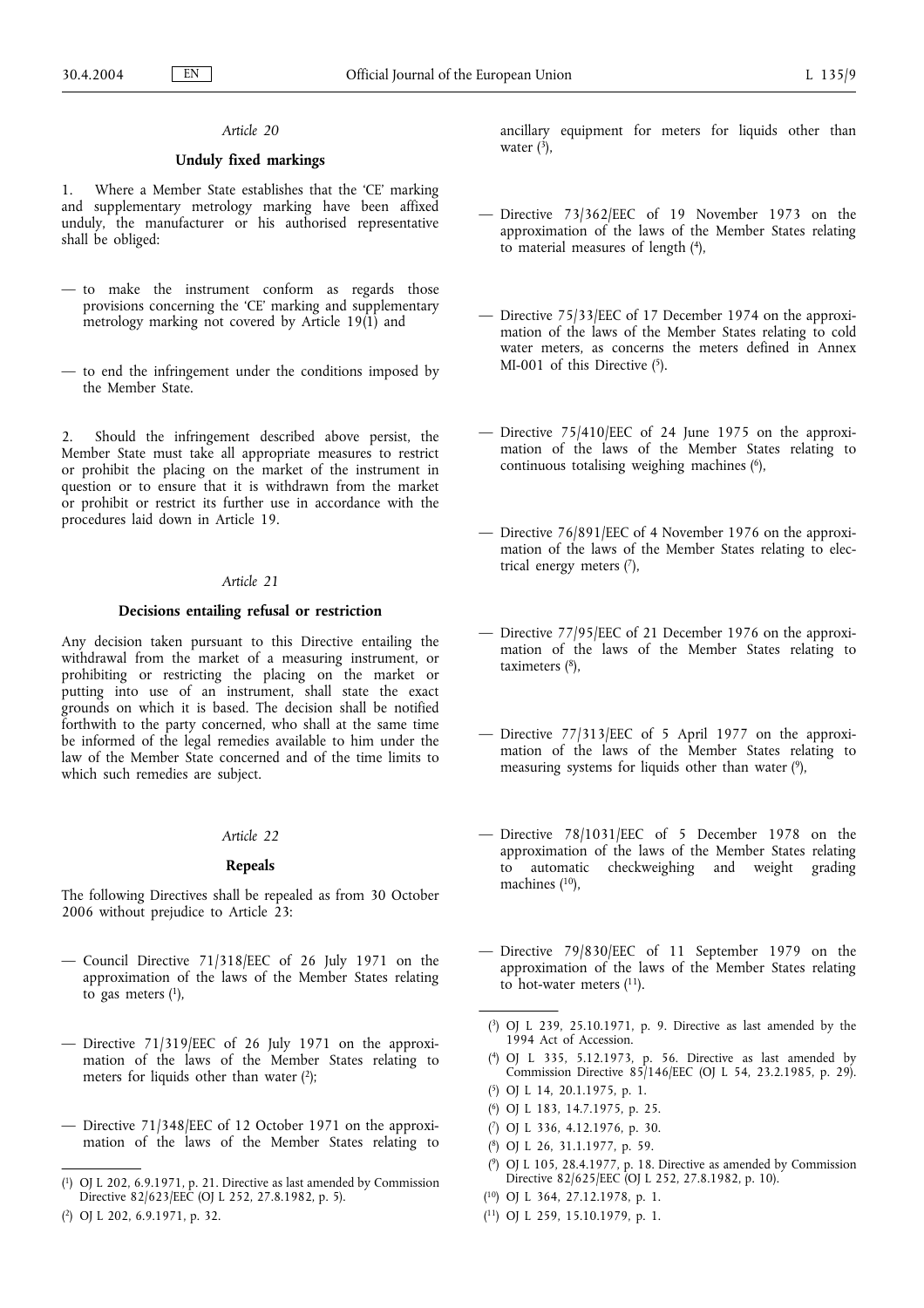### **Transitional provisions**

By way of derogation from Article 8(2), Member States shall permit, for measurement tasks for which they have prescribed the use of a legally controlled measuring instrument, the placing on the market and putting into use of measuring instruments that satisfy the rules applicable before 30 October 2006 until the expiry of the validity of the type approval of those measuring instruments or, in the case of a type approval of indefinite validity, for a period of a maximum of ten years from 30 October 2006.

### *Article 24*

# **Transposition**

1. Member States shall adopt and publish the laws, regulations and administrative provisions necessary to comply with this Directive before 30 April 2006. They shall forthwith inform the Commission thereof.

When Member States adopt those measures, they shall contain a reference to this Directive or shall be accompanied by such a reference on the occasion of their official publication. The methods of making such reference shall be laid down by the Member States.

Member States shall apply these provisions from 30 October 2006.

2. Member States shall communicate to the Commission the text of the provisions of national law which they adopt in the field covered by this Directive.

# *Article 25*

### **Revision clause**

The European Parliament and the Council invite the Commission to report, before 30 April 2011, on the implementation of this Directive, inter alia, on the basis of reports provided by the Member States, and, where appropriate, to submit a proposal for amendments.

The European Parliament and Council invite the Commission to evaluate whether conformity assessment procedures for industrial products are properly applied and, where appropriate, to propose amendments in order to ensure consistent certification.

#### *Article 26*

### **Entry into force**

This Directive shall enter into force on the day of its publication in the *Official Journal of the European Union*.

### *Article 27*

### **Addressees**

This Directive is addressed to the Member States.

Done at Strasbourg, 31 March 2004.

| For the European Parliament | For the Council |
|-----------------------------|-----------------|
| The President               | The President   |
| P. COX                      | D. ROCHE        |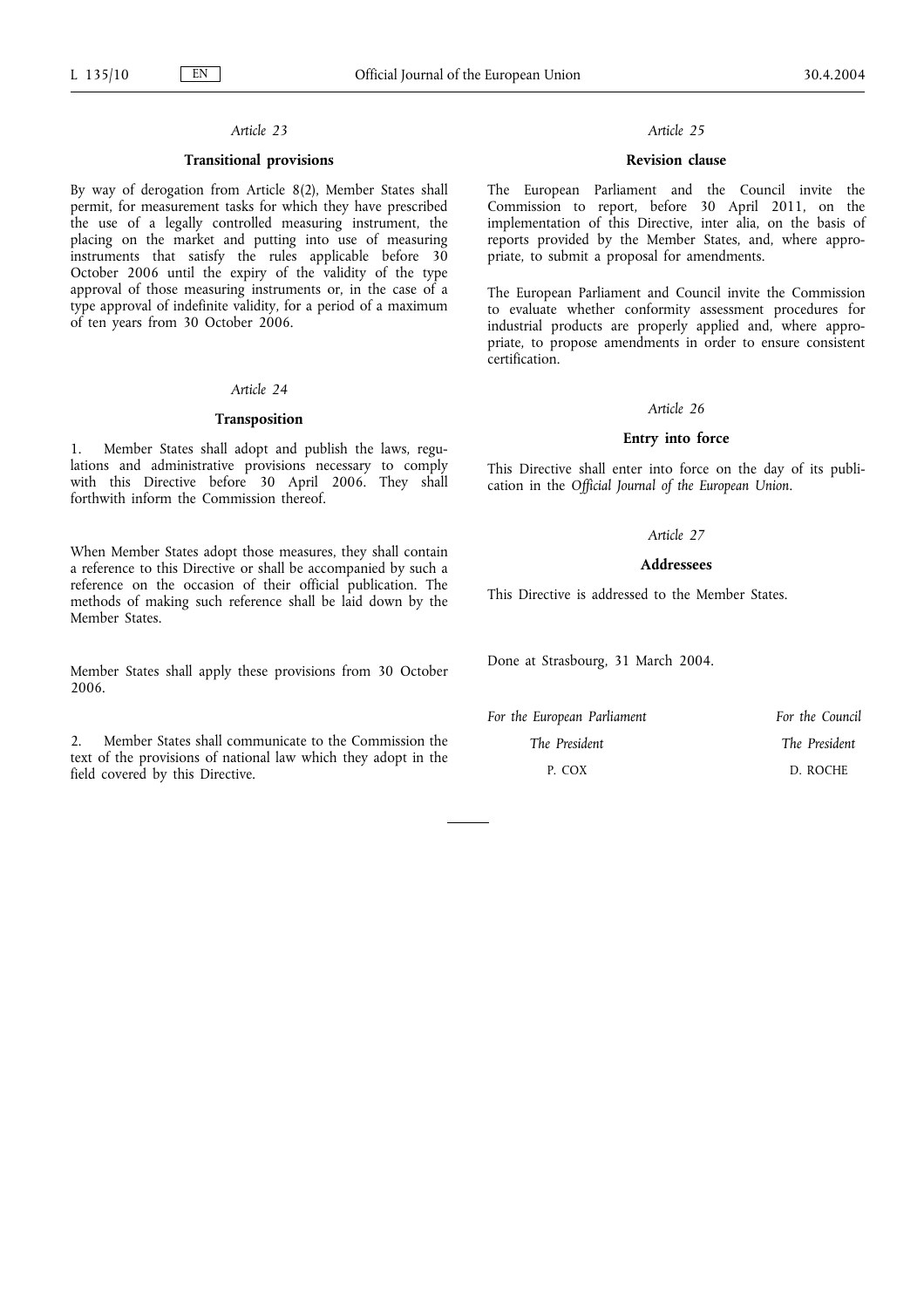# *ANNEX I*

# **ESSENTIAL REQUIREMENTS**

A measuring instrument shall provide a high level of metrological protection in order that any party affected can have confidence in the result of measurement, and shall be designed and manufactured to a high level of quality in respect of the measurement technology and security of the measurement data.

The requirements that shall be met by measuring instruments are set out below and are supplemented, where appropriate, by specific instrument requirements in Annexes MI-001 to MI-010 that provide more detail on certain aspects of the general requirements.

The solutions adopted in the pursuit of the requirements shall take account of the intended use of the instrument and any foreseeable misuse thereof.

### DEFINITIONS

### **Measurand**

The measurand is the particular quantity subject to measurement.

#### **Influence quantity**

An influence quantity is a quantity that is not the measurand but that affects the result of measurement.

#### **Rated Operating Conditions**

The rated operating conditions are the values for the measurand and influence quantities making up the normal working conditions of an instrument.

#### **Disturbance**

An influence quantity having a value within the limits specified in the appropriate requirement but outside the specified rated operating conditions of the measuring instrument. An influence quantity is a disturbance if for that influence quantity the rated operating conditions are not specified.

### **Critical change value**

The critical change value is the value at which the change in the measurement result is considered undesirable.

### **Material Measure**

A material measure is a device intended to reproduce or supply in a permanent manner during its use one or more known values of a given quantity.

### **Direct sales**

A trading transaction is direct sales if:

- the measurement result serves as the basis for the price to pay and;
- at least one of the parties involved in the transaction related to measurement is a consumer or any other party requiring a similar level of protection and;
- all the parties in the transaction accept the measurement result at that time and place.

#### **Climatic environments**

Climatic environments are the conditions in which measuring instruments may be used. To cope with climatic differences between the Member States, a range of temperature limits has been defined.

### **Utility**

A utility is regarded as a supplier of electricity, gas, heat or water.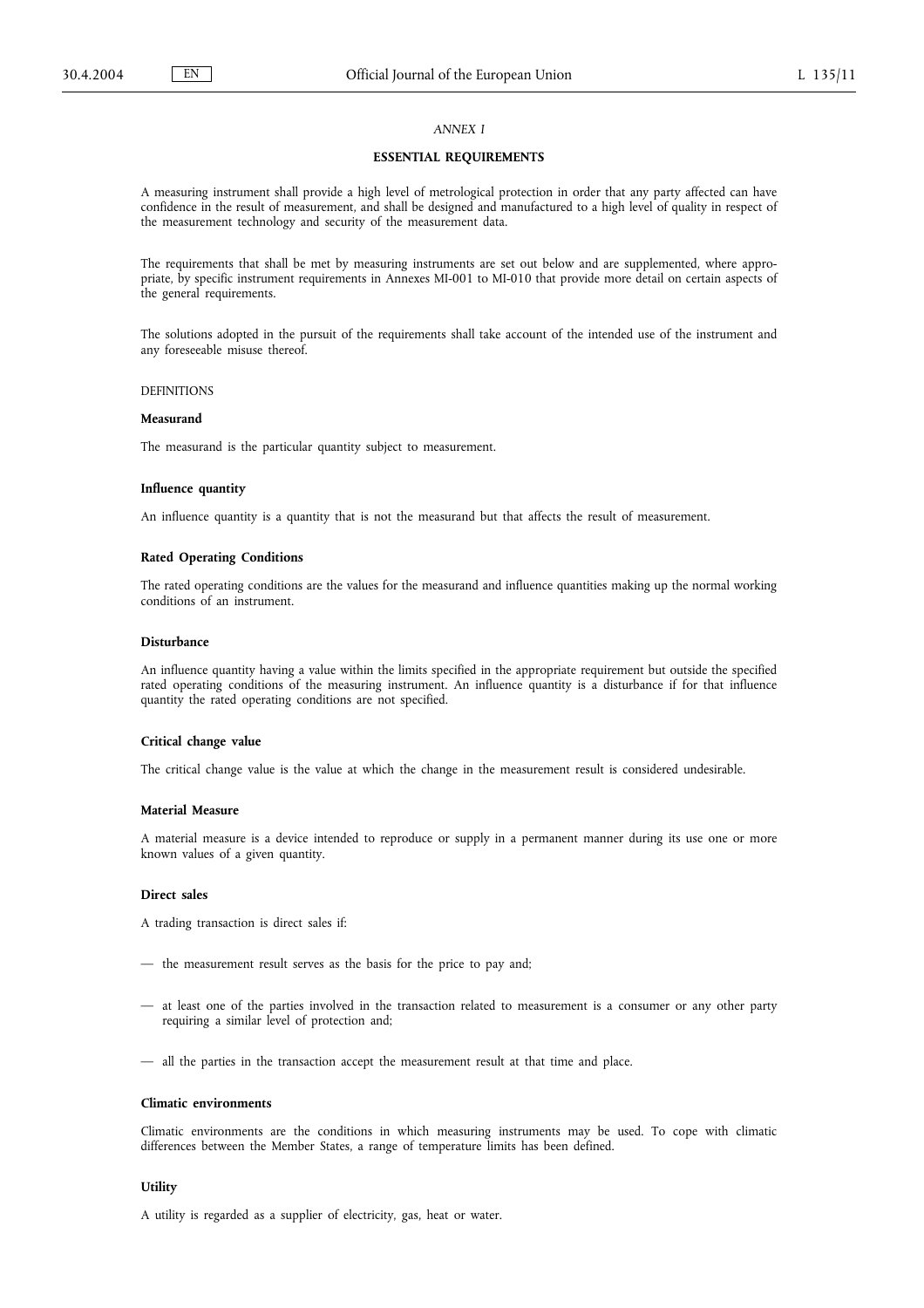#### REQUIREMENTS

#### 1. **Allowable Errors**

1.1. Under rated operating conditions and in the absence of a disturbance, the error of measurement shall not exceed the maximum permissible error (MPE) value as laid down in the appropriate instrument-specific requirements.

Unless stated otherwise in the instrument-specific annexes, MPE is expressed as a bilateral value of the deviation from the true measurement value.

1.2. Under rated operating conditions and in the presence of a disturbance, the performance requirement shall be as laid down in the appropriate instrument-specific requirements.

Where the instrument is intended to be used in a specified permanent continuous electromagnetic field the permitted performance during the radiated electromagnetic field-amplitude modulated test shall be within MPE.

1.3. The manufacturer shall specify the climatic, mechanical and electromagnetic environments in which the instrument is intended to be used, power supply and other influence quantities likely to affect its accuracy, taking account of the requirements laid down in the appropriate instrument-specific annexes.

### 1.3.1. *Climatic environments*

The manufacturer shall specify the upper temperature limit and the lower temperature limit from any of the values in Table 1 unless otherwise specified in the Annexes MI-001 to MI-010, and indicate whether the instrument is designed for condensing or non-condensing humidity as well as the intended location for the instrument, i.e. open or closed.

#### *Table 1*

|                         | Temperature Limits |          |                 |          |
|-------------------------|--------------------|----------|-----------------|----------|
| Upper temperature limit | 30 °C              | 40 °C    | 55 $^{\circ}$ C | 70 °C    |
| Lower temperature limit | 5 °C               | $-10 °C$ | $-25$ °C        | $-40 °C$ |

1.3.2. (a) Mechanical environments are classified into classes M1 to M3 as described below.

- M1 This class applies to instruments used in locations with vibration and shocks of low significance, e.g. for instruments fastened to light supporting structures subject to negligible vibrations and shocks transmitted from local blasting or pile-driving activities, slamming doors, etc.
- M2 This class applies to instruments used in locations with significant or high levels of vibration and shock, e.g. transmitted from machines and passing vehicles in the vicinity or adjacent to heavy machines, conveyor belts, etc.
- M3 This class applies to instruments used in locations where the level of vibration and shock is high and very high, e.g. for instruments mounted directly on machines, conveyor belts, etc.
- (b) The following influence quantities shall be considered in relation with mechanical environments:
	- Vibration;
	- Mechanical shock.
- 1.3.3. (a) Electromagnetic environments are classified into classes E1, E2 or E3 as described below, unless otherwise laid down in the appropriate instrument-specific annexes.
	- E1 This class applies to instruments used in locations with electromagnetic disturbances corresponding to those likely to be found in residential, commercial and light industrial buildings.
	- E2 This class applies to instruments used in locations with electromagnetic disturbances corresponding to those likely to be found in other industrial buildings.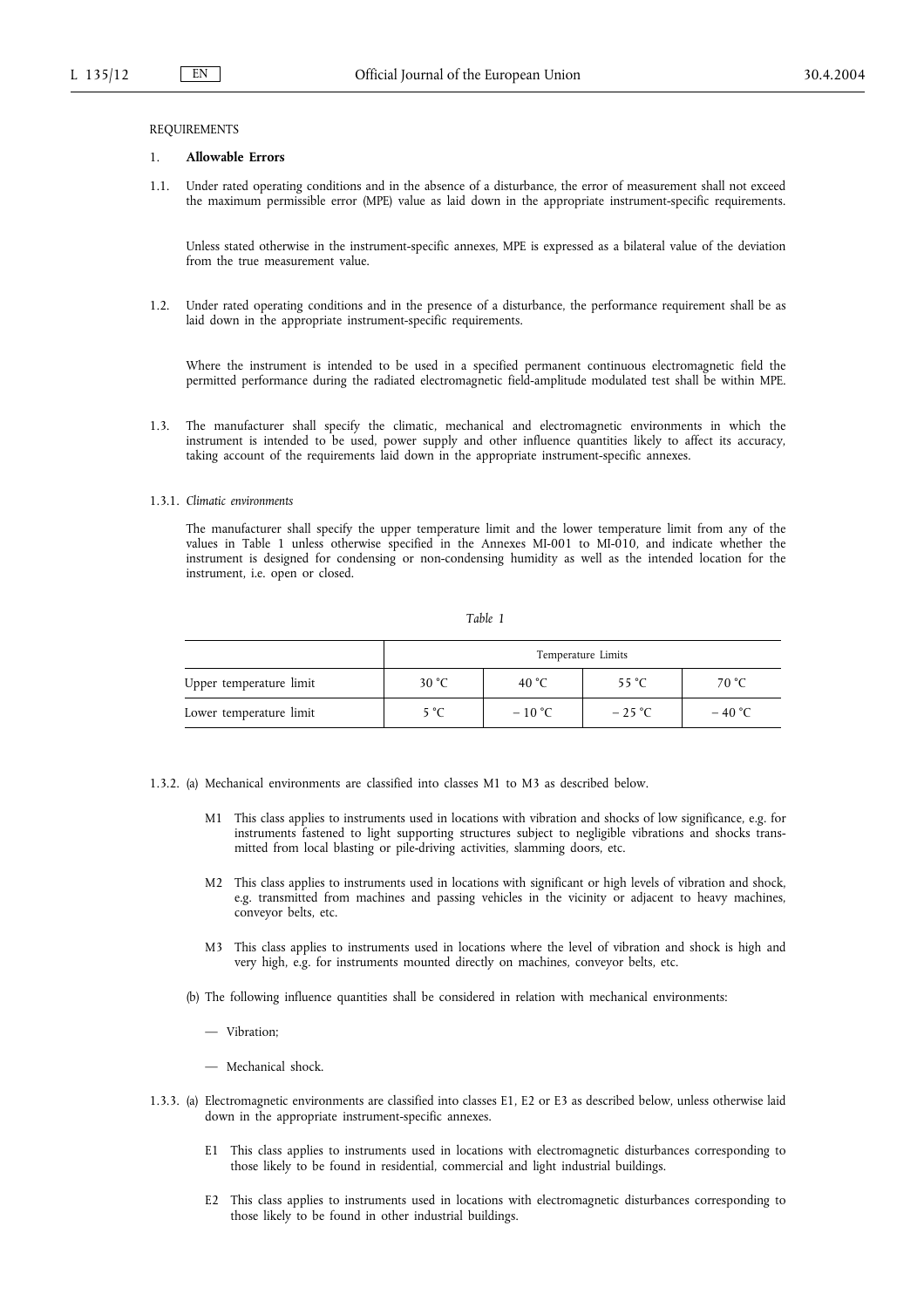- E3 This class applies to instruments supplied by the battery of a vehicle. Such instruments shall comply with the requirements of E2 and the following additional requirements:
	- voltage reductions caused by energising the starter-motor circuits of internal combustion engines,
	- load dump transients occurring in the event of a discharged battery being disconnected while the engine is running.
- (b) The following influence quantities shall be considered in relation with electromagnetic environments:
	- Voltage interruptions,
	- Short voltage reductions,
	- Voltage transients on supply lines and/or signal lines,
	- Electrostatic discharges,
	- Radio frequency electromagnetic fields,
	- Conducted radio frequency electromagnetic fields on supply lines and/or signal lines,
	- Surges on supply lines and/or signal lines.
- 1.3.4. Other influence quantities to be considered, where appropriate, are:
	- Voltage variation,
	- Mains frequency variation,
	- Power frequency magnetic fields,
	- Any other quantity likely to influence in a significant way the accuracy of the instrument.
- 1.4. When carrying out the tests as envisaged in this Directive, the following paragraphs apply:
- 1.4.1. *Basic rules for testing and the determination of errors*

Essential requirements specified in 1.1 and 1.2 shall be verified for each relevant influence quantity. Unless otherwise specified in the appropriate instrument-specific annex, these essential requirements apply when each influence quantity is applied and its effect evaluated separately, all other influence quantities being kept relatively constant at their reference value.

Metrological tests shall be carried out during or after the application of the influence quantity, whichever condition corresponds to the normal operational status of the instrument when that influence quantity is likely to occur.

- 1.4.2. *Ambient humidity*
	- According to the climatic operating environment in which the instrument is intended to be used either the damp heat-steady state (non-condensing) or damp heat cyclic (condensing) test may be appropriate.
	- The damp heat cyclic test is appropriate where condensation is important or when penetration of vapour will be accelerated by the effect of breathing. In conditions where non-condensing humidity is a factor the damp-heat steady state is appropriate.

#### 2. **Reproducibility**

The application of the same measurand in a different location or by a different user, all other conditions being the same, shall result in the close agreement of successive measurements. The difference between the measurement results shall be small when compared with the MPE.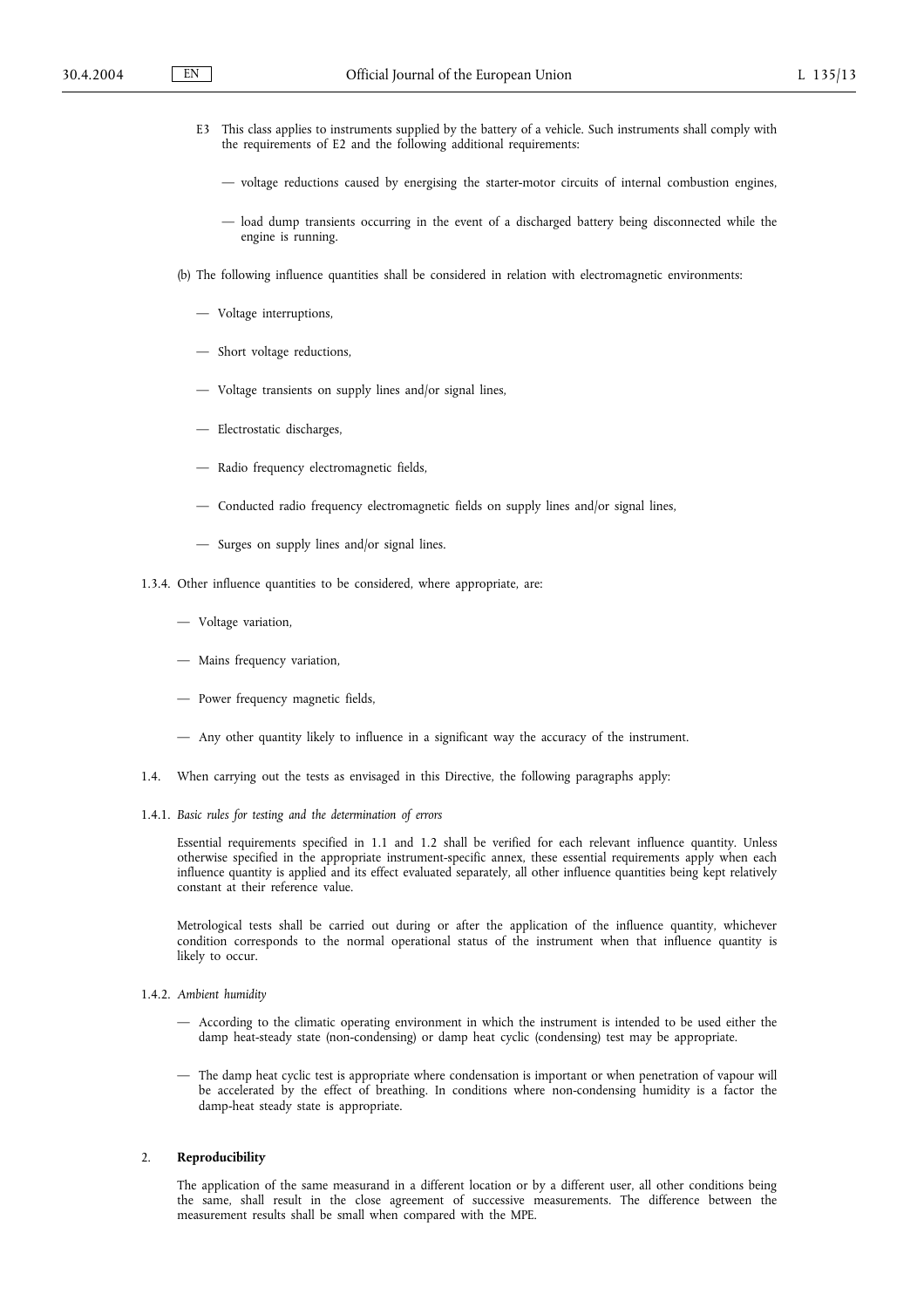### 3. **Repeatability**

The application of the same measurand under the same conditions of measurement shall result in the close agreement of successive measurements. The difference between the measurement results shall be small when compared with the MPE.

#### 4. **Discrimination and Sensitivity**

A measuring instrument shall be sufficiently sensitive and the discrimination threshold shall be sufficiently low for the intended measurement task.

#### 5. **Durability**

A measuring instrument shall be designed to maintain an adequate stability of its metrological characteristics over a period of time estimated by the manufacturer, provided that it is properly installed, maintained and used according to the manufacturer's instruction when in the environmental conditions for which it is intended.

### 6. **Reliability**

A measuring instrument shall be designed to reduce as far as possible the effect of a defect that would lead to an inaccurate measurement result, unless the presence of such a defect is obvious.

#### 7. **Suitability**

- 7.1. A measuring instrument shall have no feature likely to facilitate fraudulent use, whereas possibilities for unintentional misuse shall be minimal.
- 7.2. A measuring instrument shall be suitable for its intended use taking account of the practical working conditions and shall not require unreasonable demands of the user in order to obtain a correct measurement result.
- 7.3. The errors of a utility measuring instrument at flows or currents outside the controlled range shall not be unduly biased.
- 7.4. Where a measuring instrument is designed for the measurement of values of the measurand that are constant over time, the measuring instrument shall be insensitive to small fluctuations of the value of the measurand, or shall take appropriate action.
- 7.5. A measuring instrument shall be robust and its materials of construction shall be suitable for the conditions in which it is intended to be used.
- 7.6. A measuring instrument shall be designed so as to allow the control of the measuring tasks after the instrument has been placed on the market and put into use. If necessary, special equipment or software for this control shall be part of the instrument. The test procedure shall be described in the operation manual.

When a measuring instrument has associated software which provides other functions besides the measuring function, the software that is critical for the metrological characteristics shall be identifiable and shall not be inadmissibly influenced by the associated software.

# 8. **Protection against corruption**

- 8.1. The metrological characteristics of a measuring instrument shall not be influenced in any inadmissible way by the connection to it of another device, by any feature of the connected device itself or by any remote device that communicates with the measuring instrument.
- 8.2. A hardware component that is critical for metrological characteristics shall be designed so that it can be secured. Security measures foreseen shall provide for evidence of an intervention.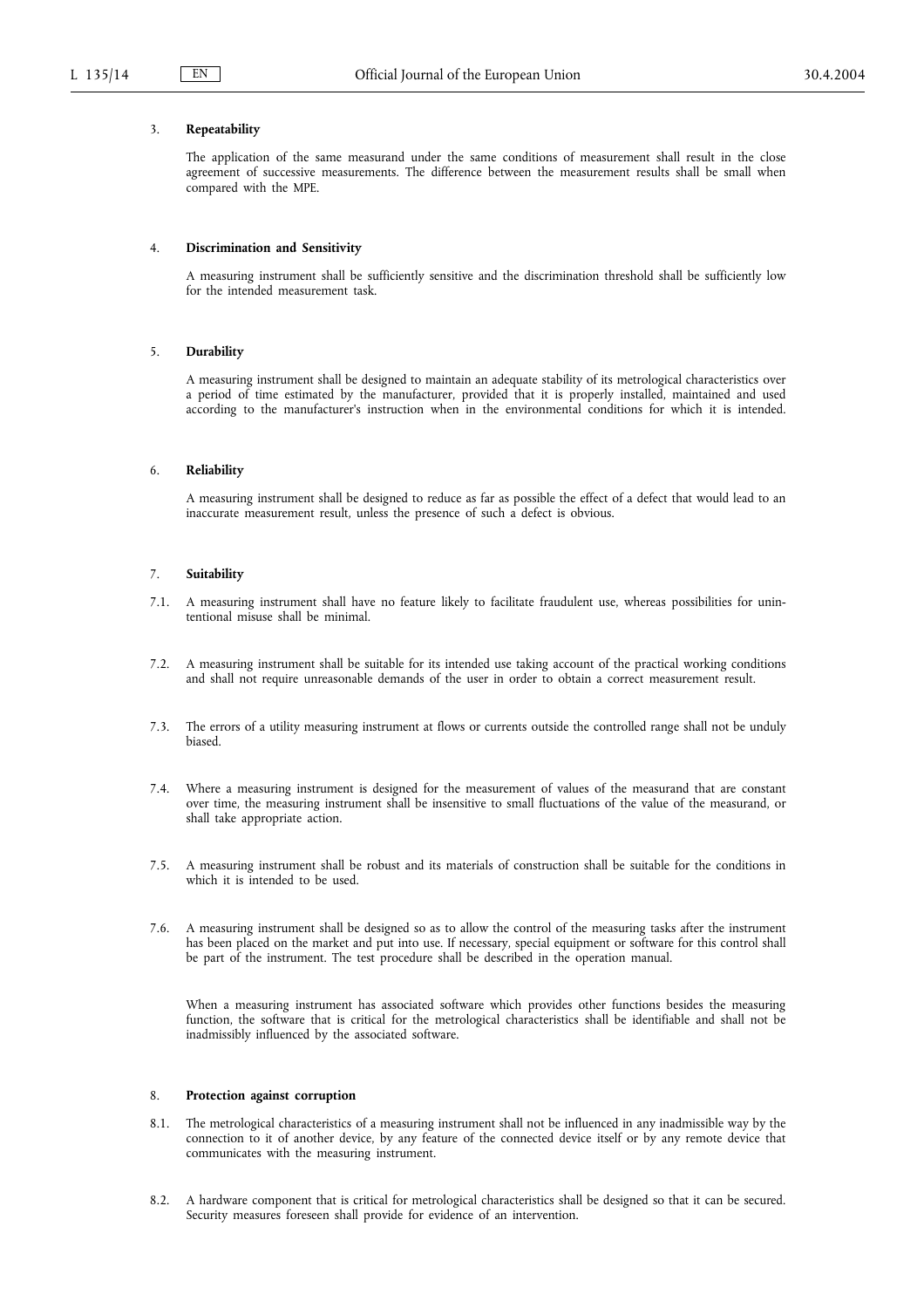8.3. Software that is critical for metrological characteristics shall be identified as such and shall be secured.

Software identification shall be easily provided by the measuring instrument.

Evidence of an intervention shall be available for a reasonable period of time.

- 8.4. Measurement data, software that is critical for measurement characteristics and metrologically important parameters stored or transmitted shall be adequately protected against accidental or intentional corruption.
- 8.5. For utility measuring instruments the display of the total quantity supplied or the displays from which the total quantity supplied can be derived, whole or partial reference to which is the basis for payment, shall not be able to be reset during use.

#### 9. **Information to be borne by and to accompany the instrument**

- 9.1. A measuring instrument shall bear the following inscriptions:
	- manufacturer's mark or name;
	- information in respect of its accuracy,
	- plus, when applicable:
	- information in respect of the conditions of use;
	- measuring capacity;
	- measuring range;
	- identity marking;
	- number of the EC-type examination certificate or the EC design examination certificate;
	- information whether or not additional devices providing metrological results comply with the provisions of this Directive on legal metrological control.
- 9.2. An instrument of dimensions too small or of too sensitive a composition to allow it to bear the relevant information shall have its packaging, if any, and the accompanying documents required by the provisions of this Directive suitably marked.
- 9.3. The instrument shall be accompanied by information on its operation, unless the simplicity of the measuring instrument makes this unnecessary. Information shall be easily understandable and shall include where relevant:
	- rated operating conditions;
	- mechanical and electromagnetic environment classes;
	- the upper and lower temperature limit, whether condensation is possible or not, open or closed location;
	- instructions for installation, maintenance, repairs, permissible adjustments;
	- instructions for correct operation and any special conditions of use;
	- conditions for compatibility with interfaces, sub-assemblies or measuring instruments.
- 9.4. Groups of identical measuring instruments used in the same location or used for utility measurements do not necessarily require individual instruction manuals.
- 9.5. Unless specified otherwise in an instrument-specific annex, the scale interval for a measured value shall be in the form  $1 \times 10^n$ ,  $2 \times 10^n$ , or  $5 \times 10^n$ , where n is any integer or zero. The unit of measurement or its symbol shall be shown close to the numerical value.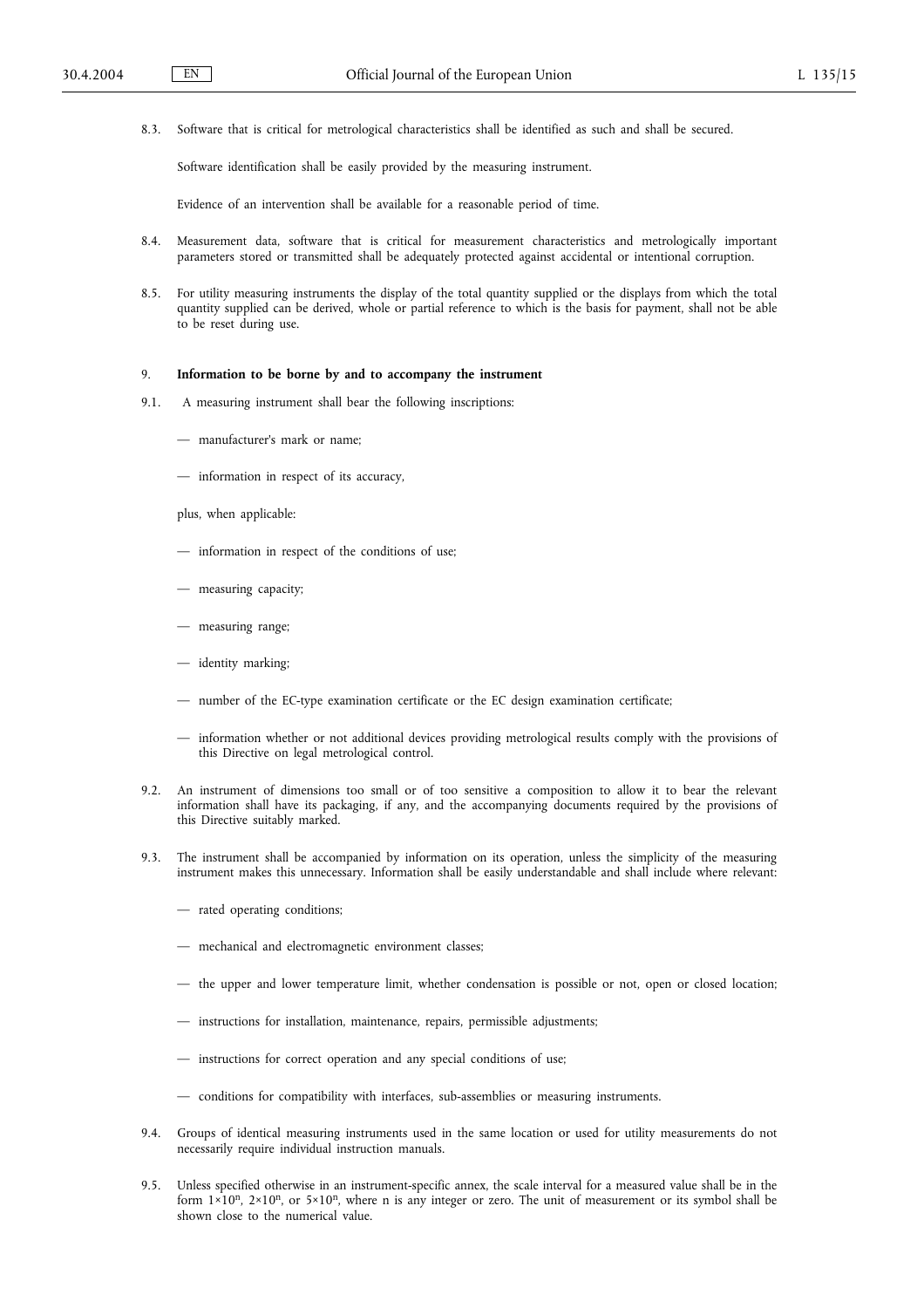- 9.6. A material measure shall be marked with a nominal value or a scale, accompanied by the unit of measurement used.
- 9.7. The units of measurement used and their symbols shall be in accordance with the provisions of Community legislation on units of measurement and their symbols.
- 9.8. All marks and inscriptions required under any requirement shall be clear, non-erasable, unambiguous and non-transferable.

### 10. **Indication of result**

- 10.1. Indication of the result shall be by means of a display or hard copy.
- 10.2. The indication of any result shall be clear and unambiguous and accompanied by such marks and inscriptions necessary to inform the user of the significance of the result. Easy reading of the presented result shall be permitted under normal conditions of use. Additional indications may be shown provided they cannot be confused with the metrologically controlled indications.
- 10.3. In the case of hard copy the print or record shall also be easily legible and non-erasable.
- 10.4. A measuring instrument for direct sales trading transactions shall be designed to present the measurement result to both parties in the transaction when installed as intended. When critical in case of direct sales, any ticket provided to the consumer by an ancillary device not complying with the appropriate requirements of this Directive shall bear an appropriate restrictive information.
- 10.5. Whether or not a measuring instrument intended for utility measurement purposes can be remotely read it shall in any case be fitted with a metrologically controlled display accessible without tools to the consumer. The reading of this display is the measurement result that serves as the basis for the price to pay.

#### 11. **Further processing of data to conclude the trading transaction**

- 11.1. A measuring instrument other than a utility measuring instrument shall record by a durable means the measurement result accompanied by information to identify the particular transaction, when:
	- the measurement is non-repeatable and;
	- the measuring instrument is normally intended for use in the absence of one of the trading parties.
- 11.2. Additionally, a durable proof of the measurement result and the information to identify the transaction shall be available on request at the time the measurement is concluded.

#### 12. **Conformity evaluation**

A measuring instrument shall be designed so as to allow ready evaluation of its conformity with the appropriate requirements of this Directive.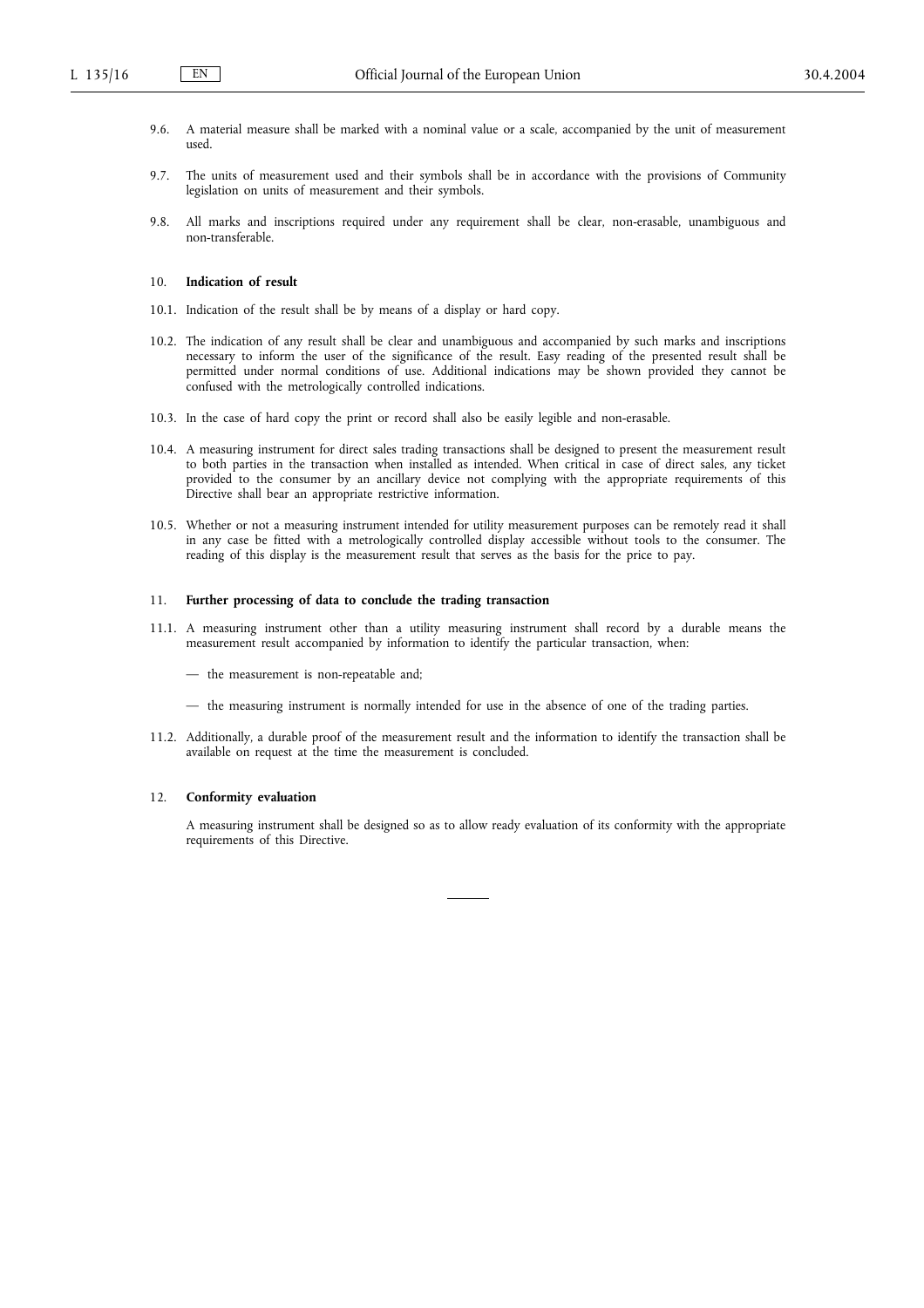### *ANNEX A*

### **DECLARATION OF CONFORMITY BASED ON INTERNAL PRODUCTION CONTROL**

1. The 'declaration of conformity based on internal production control' is the conformity assessment procedure whereby the manufacturer fulfils the obligations laid down in this Annex and ensures and declares that the measuring instruments concerned satisfy the appropriate requirements of this Directive.

# **Technical documentation**

- 2. The manufacturer shall establish the technical documentation as described in Article 10. The documentation shall enable assessment of the conformity of the instrument with the appropriate requirements of this Directive. It shall, as far as relevant for such assessment, cover the design, manufacture and operation of the instrument.
- 3. The manufacturer shall keep the technical documentation at the disposal of the national authorities for ten years after the last instrument has been manufactured.

#### **Manufacturing**

4. The manufacturer shall take all measures necessary to ensure conformity of the manufactured instruments with the appropriate requirements of this Directive.

### **Written declaration of conformity**

- 5.1. The manufacturer shall affix the 'CE' marking and the supplementary metrology marking to each measuring instrument that satisfies the appropriate requirements of this Directive.
- 5.2. A declaration of conformity is drawn up for an instrument model and shall be kept at the disposal of the national authorities for ten years after the last instrument has been manufactured. It shall identify the instrument for which it was drawn up.

A copy of the declaration shall be supplied with each measuring instrument that is placed on the market. However, this requirement may be interpreted as applying to a batch or consignment rather than individual instruments in those cases where a large number of instruments is delivered to a single user.

### **Authorised representative**

6. The manufacturer's obligations contained in paragraphs 3 and 5.2 may be fulfilled, on his behalf and under his responsibility, by his authorised representative.

Where the manufacturer is not established within the Community and where he does not have an authorised representative, the obligations contained in paragraphs 3 and 5.2 shall be the responsibility of the person who places the instrument on the market.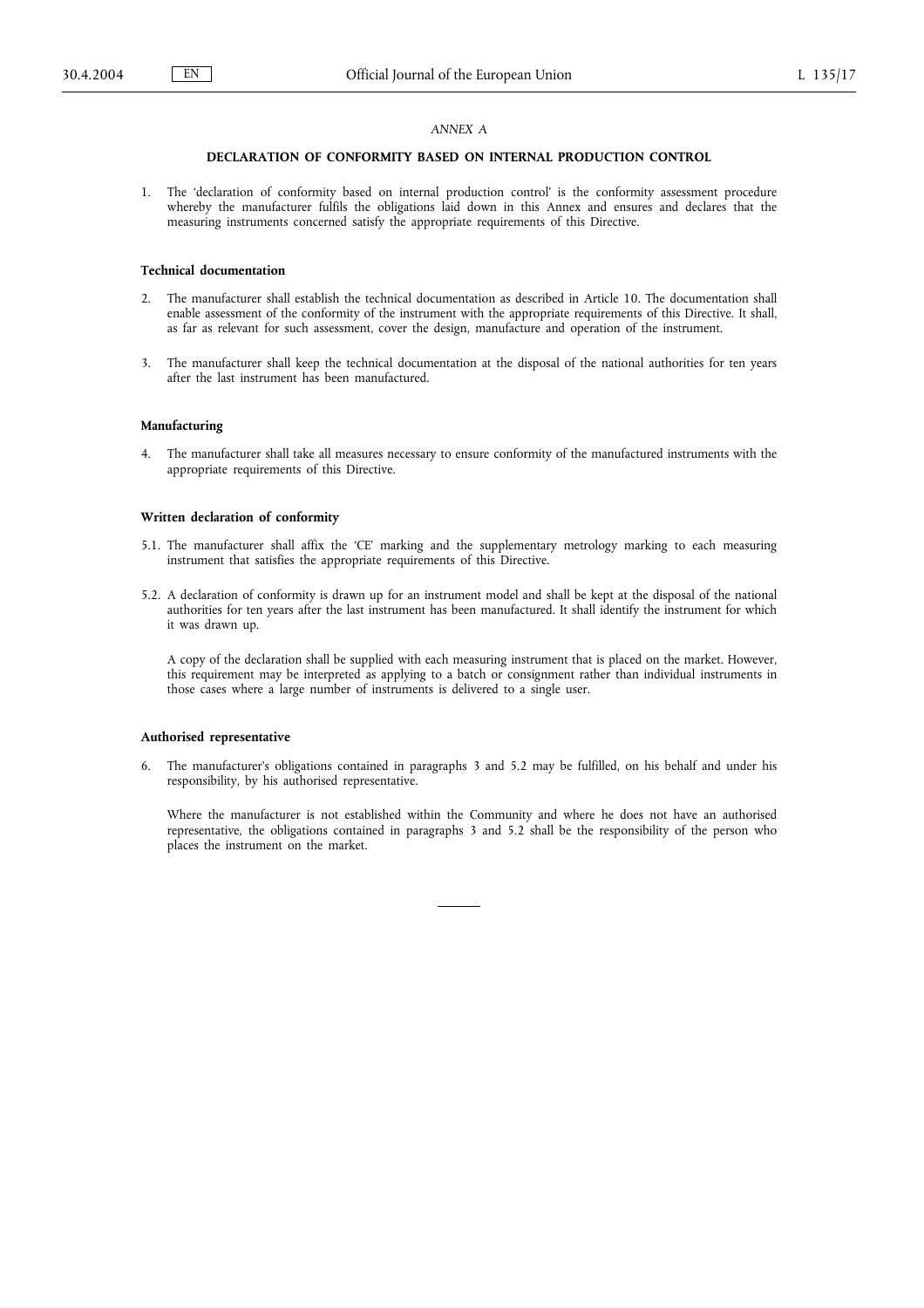#### *ANNEX A1*

### **DECLARATION OF CONFORMITY BASED ON INTERNAL PRODUCTION CONTROL PLUS PRODUCT TESTING BY A NOTIFIED BODY**

1. 'Declaration of conformity based on internal production control plus product testing by a notified body' is the conformity assessment procedure whereby the manufacturer fulfils the obligations laid down in this Annex, and ensures and declares that the measuring instruments concerned satisfy the appropriate requirements of this Directive.

### **Technical documentation**

- 2. The manufacturer shall establish the technical documentation as described in Article 10. The documentation shall enable assessment of the conformity of the instrument with the appropriate requirements of this Directive. It shall, as far as relevant for such assessment, cover the design, manufacture and operation of the instrument.
- 3. The manufacturer shall keep the technical documentation at the disposal of the national authorities for ten years after the last instrument has been manufactured.

#### **Manufacturing**

4. The manufacturer shall take all measures necessary to ensure conformity of the manufactured instruments with the appropriate requirements of this Directive.

### **Product checks**

5. A notified body, chosen by the manufacturer, shall carry out product checks or have them carried out in appropriate intervals determined by it, in order to verify the quality of the internal checks of the product, taking into account inter alia the technological complexity of the instruments and the quantity of production. An adequate sample of the final products, taken by the notified body before the placing on the market, shall be examined and appropriate tests as identified by the relevant document(s) referred to in Article 13, or equivalent tests, shall be carried out to check the conformity of the instruments with the appropriate requirements of this Directive. In the absence of a relevant document, the notified body concerned shall decide on the appropriate tests to be carried out.

In those cases where a relevant number of instruments in the sample do not conform to an acceptable quality level, the notified body shall take appropriate measures.

### **Written declaration of conformity**

- 6.1. The manufacturer shall affix the 'CE' marking, the supplementary metrology marking and, under the responsibility of the notified body referred to in paragraph 5, the latter's identification number to each measuring instrument that satisfies the appropriate requirements of this Directive.
- 6.2. A declaration of conformity is drawn up for each instrument model and shall be kept at the disposal of the national authorities for ten years after the last instrument has been manufactured. It shall identify the model of the instrument for which it was drawn up.

A copy of the declaration shall be supplied with each measuring instrument that is placed on the market. However, this requirement may be interpreted as applying to a batch or consignment rather than individual instruments in those cases where a large number of instruments is delivered to a single user.

# **Authorised representative**

7. The manufacturer's obligations contained in paragraphs 3 and 6.2 may be fulfilled, on his behalf and under his responsibility, by his authorised representative.

Where the manufacturer is not established within the Community and where he does not have an authorised representative, the obligations contained in paragraphs 3 and 6.2 shall be the responsibility of the person who places the instrument on the market.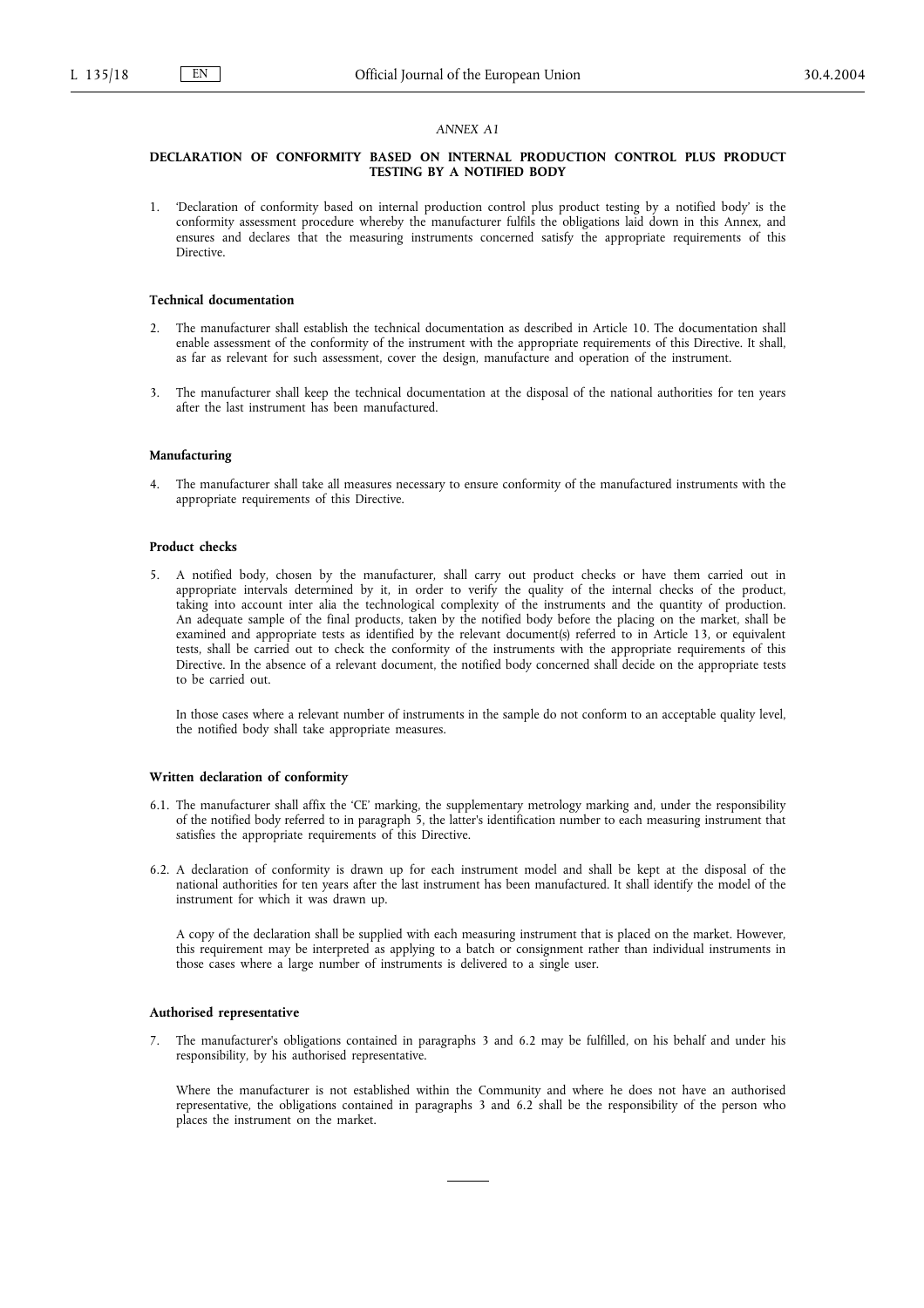### *ANNEX B*

### **TYPE EXAMINATION**

- 1. 'Type examination' is the part of a conformity assessment procedure whereby a notified body examines the technical design of a measuring instrument and ensures and declares that the technical design meets the appropriate requirements of this Directive.
- 2. Type examination may be carried out in either of the following manners. The notified body decides on the appropriate manner and the specimens required:
	- (a) examination of a specimen, representative of the production envisaged, of the complete measuring instrument;
	- (b) examination of specimens, representative of the production envisaged, of one or more critical parts of the measuring instrument, plus assessment of the adequacy of the technical design of the other parts of the measuring instrument through examination of the technical documentation and supporting evidence referred to in paragraph 3;
	- (c) assessment of the adequacy of the technical design of the measuring instrument through examination of the technical documentation and supporting evidence referred to in paragraph 3, without examination of a specimen.
- 3. The application for type examination shall be lodged by the manufacturer with a notified body of his choice.

The application shall include:

- the name and address of the manufacturer and, if the application is lodged by the authorised representative, his name and address in addition;
- a written declaration that the same application has not been lodged with any other notified body;
- the technical documentation as described in Article 10. The documentation shall enable assessment of the conformity of the instrument with the appropriate requirements of this Directive. It shall, as far as relevant for such assessment, cover the design, manufacture and operation of the instrument;
- the specimens, representative of the production envisaged, as required by the notified body;
- the supporting evidence for the adequacy of the technical design of those parts of the measuring instrument for which no specimens are required. This supporting evidence shall mention any relevant documents that have been applied, in particular where the relevant documents referred to in Article 13 have not been applied in full, and shall include, where necessary, the results of tests carried out by the appropriate laboratory of the manufacturer, or by another testing laboratory on his behalf and under his responsibility.
- 4. The notified body shall:

For the specimens:

- 4.1. examine the technical documentation, verify that the specimens have been manufactured in conformity with it and identify the elements which have been designed in accordance with the relevant provisions of the relevant documents referred to in Article 13, as well as the elements which have been designed without applying the relevant provisions of those documents;
- 4.2. carry out the appropriate examinations and tests, or have them carried out, to check whether, where the manufacturer has chosen to apply the solutions in the relevant documents referred to in Article 13, these have been applied correctly;
- 4.3. carry out the appropriate examinations and tests, or have them carried out, to check whether, where the manufacturer has chosen not to apply the solutions in the relevant documents referred to in Article 13, the solutions adopted by the manufacturer meet the corresponding essential requirements of this Directive;
- 4.4. agree with the applicant on the location where the examinations and tests shall be carried out.

For the other parts of the measuring instrument:

4.5. examine the technical documentation and supporting evidence to assess the adequacy of the technical design of the other parts of the measuring instrument.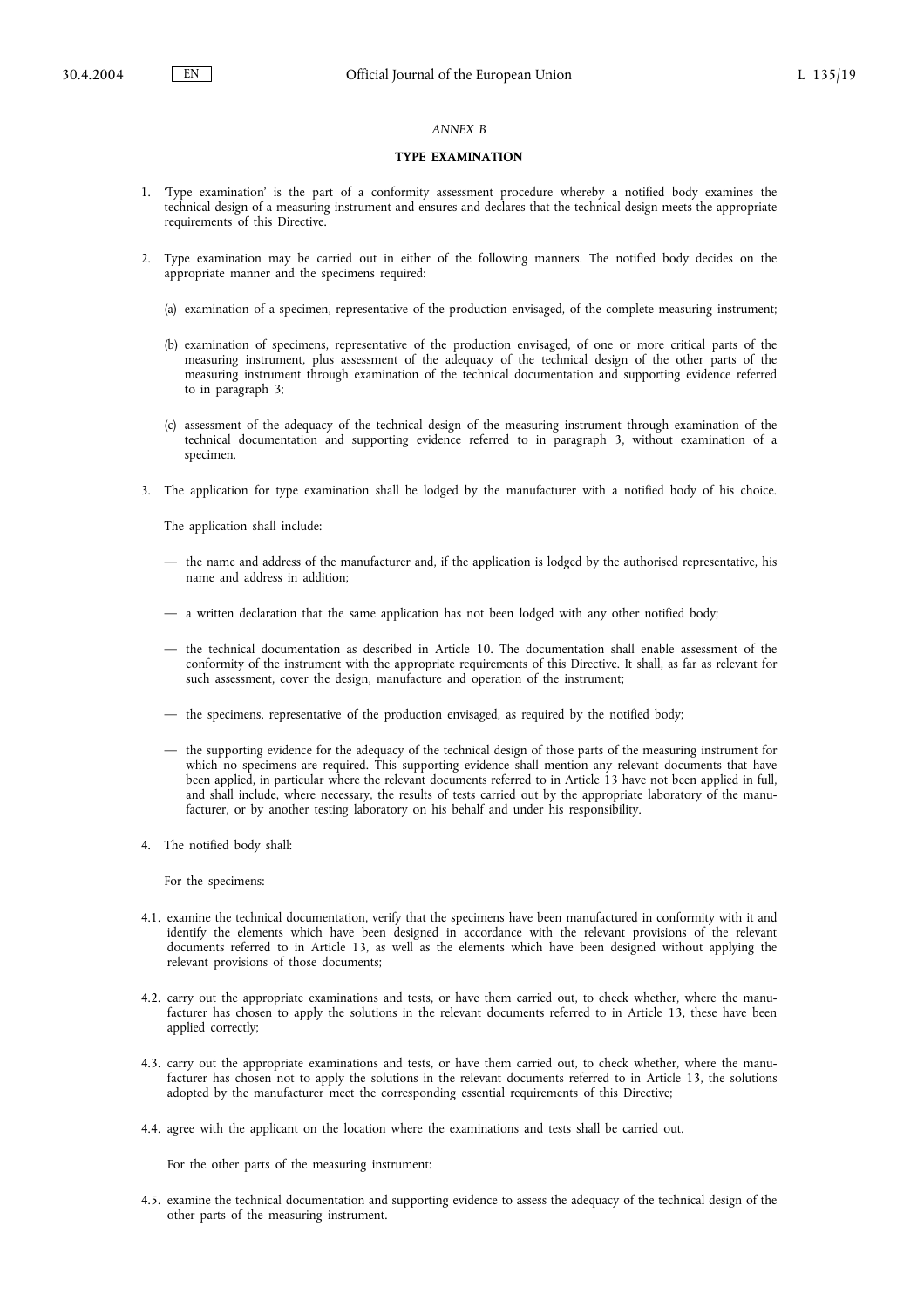For the manufacturing process:

- 4.6. examine the technical documentation to assure that the manufacturer has adequate means to ensure consistent production.
- 5.1. The notified body shall draw up an evaluation report that records the activities as undertaken in accordance with paragraph 4 and their outcomes. Without prejudice to Article 12(8), the notified body shall release the content of this report, in full or in part, only with the agreement of the manufacturer.
- 5.2. Where the technical design meets the requirements of this Directive that apply to the measuring instrument, the notified body shall issue an EC-type examination certificate to the manufacturer. The certificate shall contain the name and address of the manufacturer and, if appropriate, of his authorised representative, conclusions of the examination, conditions (if any) for its validity and the necessary data for identification of the instrument. The certificate may have one or more annexes attached.

The certificate and its annexes shall contain all relevant information for conformity evaluation and in-service control. In particular, to allow the conformity of manufactured instruments to be evaluated with the examined type regarding the reproducibility of their metrological performances, when they are properly adjusted using appropriate means, content shall include:

- the metrological characteristics of the type of instrument;
- measures required for ensuring the integrity of the instruments (sealing, identification of software, etc.);
- information on other elements necessary for the identification of the instruments and to check their visual external conformity to type;
- if appropriate, any specific information necessary to verify the characteristics of manufactured instruments;
- in the case of a sub-assembly, all necessary information to ensure the compatibility with other sub-assemblies or measuring instruments.

The certificate shall have a validity of ten years from the date of its issue, and may be renewed for subsequent periods of ten years each.

- 5.3. The notified body shall establish an evaluation report in this regard and keep it at the disposal of the Member State that designated it.
- 6. The manufacturer shall inform the notified body that holds the technical documentation concerning the EC-type examination certificate of all modifications to the instrument that may affect the conformity of the instrument with the essential requirements or the conditions for validity of the certificate. Such modifications require additional approval in the form of an addition to the original EC-type examination certificate.
- 7. Each notified body shall immediately inform the Member State that designated it about:
	- EC-type examination certificates and annexes issued;
	- additions and amendments relating to certificates already issued.

Each notified body shall immediately inform the Member State that designated it of the withdrawal of an EC-type examination certificate.

The notified body shall hold the technical file including the documentation submitted by the manufacturer for a period up to the end of the validity of the certificate.

- 8. The manufacturer shall keep a copy of the EC-type examination certificate, its annexes and additions with the technical documentation for 10 years after the last measuring instrument has been manufactured.
- 9. The manufacturer's authorised representative may lodge the application referred to in paragraph 3 and carry out the obligations mentioned in paragraphs 6 and 8. Where the manufacturer is not established within the Communities and where he does not have an authorised representative, the obligation to make the technical documentation available on request shall be the responsibility of the person designated by the manufacturer.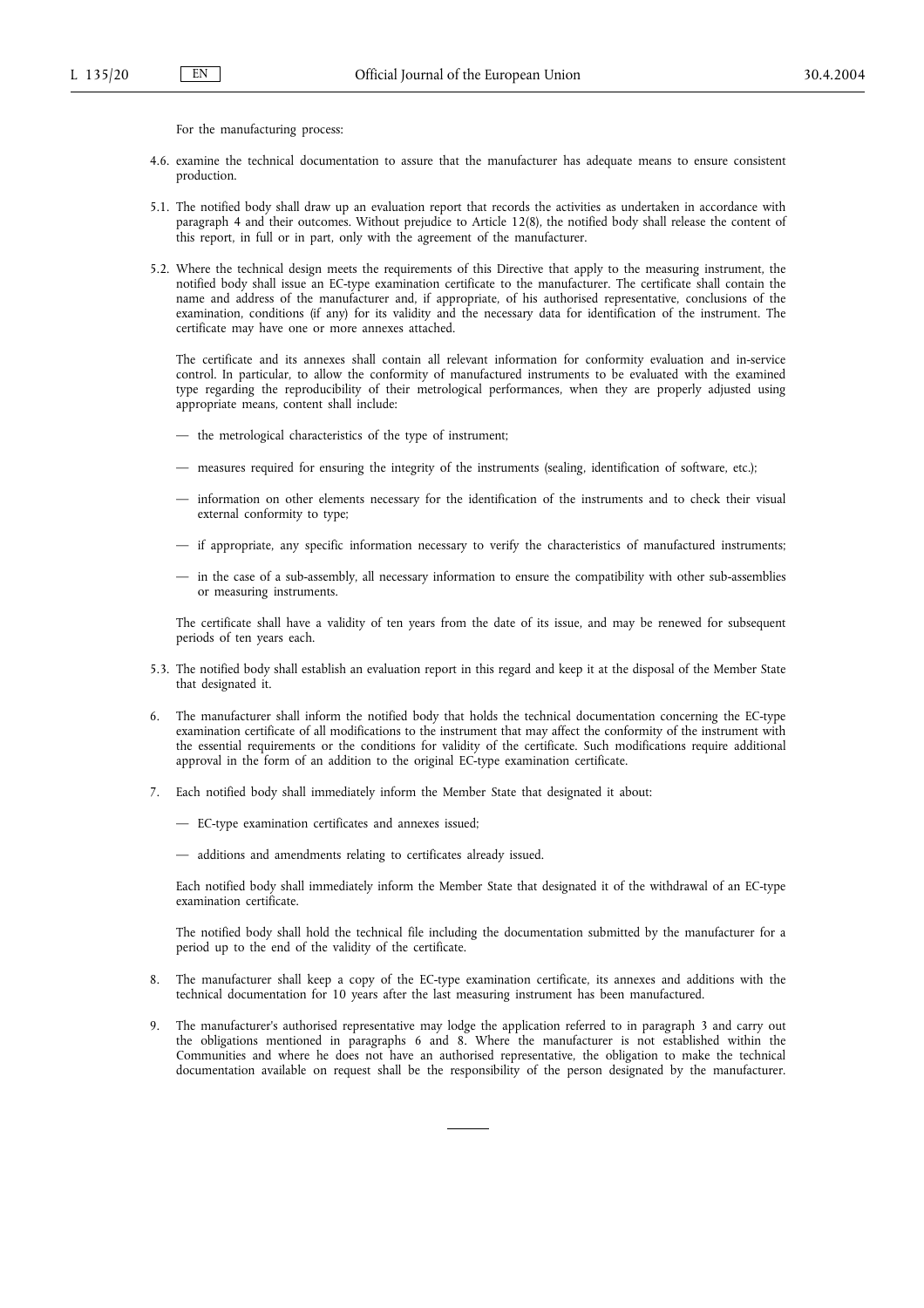# *ANNEX C*

# **DECLARATION OF CONFORMITY TO TYPE BASED ON INTERNAL PRODUCTION CONTROL**

1. 'Declaration of conformity to type based on internal production control' is the part of a conformity assessment procedure whereby the manufacturer fulfils the obligations laid down in this Annex and ensures and declares that the measuring instruments concerned are in conformity with the type as described in the EC-type examination certificate and satisfy the appropriate requirements of this Directive.

#### **Manufacturing**

2. The manufacturer shall take all measures necessary to ensure conformity of the manufactured instruments with the type as described in the EC-type examination certificate and with the appropriate requirements of this Directive.

#### **Written declaration of conformity**

- 3.1. The manufacturer shall affix the 'CE' marking and the supplementary metrology marking to each measuring instrument that is in conformity with the type as described in the EC-type examination certificate and satisfies the appropriate requirements of this Directive.
- 3.2. A declaration of conformity is drawn up for each instrument model and shall be kept at the disposal of the national authorities for 10 years after the last instrument has been manufactured. It shall identify the instrument model for which it was drawn up.

A copy of the declaration shall be supplied with each measuring instrument that is placed on the market. However, this requirement may be interpreted as applying to a batch or consignment rather than individual instruments in those cases where a large number of instruments is delivered to a single user.

### **Authorised representative**

4. The manufacturer's obligations contained in paragraph 3.2 may be fulfilled, on his behalf and under his responsibility, by his authorised representative.

Where the manufacturer is not established within the Community and where he does not have an authorised representative, the obligation mentioned in paragraph 3.2 shall be the responsibility of the person who places the instrument on the market.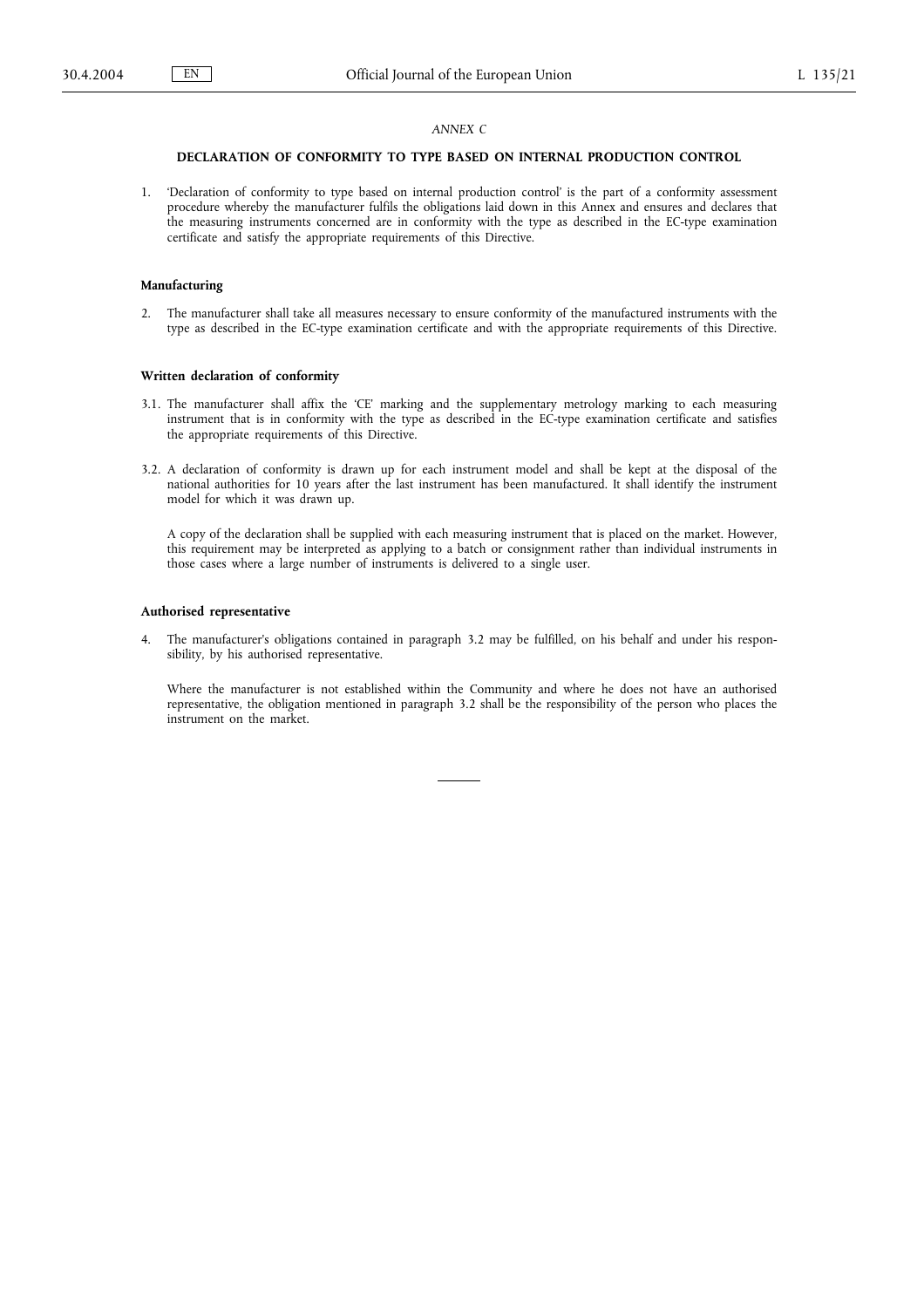#### *ANNEX C1*

### **DECLARATION OF CONFORMITY TO TYPE BASED ON INTERNAL PRODUCTION CONTROL PLUS PRODUCT TESTING BY A NOTIFIED BODY**

1. 'Declaration of conformity to type based on internal production control plus product testing by a notified body' is the part of a conformity assessment procedure whereby the manufacturer fulfils the obligations laid down in this Annex and ensures and declares that the measuring instruments concerned are in conformity with the type as described in the EC-type examination certificate and satisfy the appropriate requirements of this Directive.

### **Manufacturing**

2. The manufacturer shall take all measures necessary to ensure conformity of the manufactured instruments with the type as described in the EC-type examination certificate and with the appropriate requirements of this Directive.

#### **Product checks**

3. A notified body, chosen by the manufacturer, shall carry out product checks or have them carried out in appropriate intervals determined by it, in order to verify the quality of the internal checks of the product, taking into account *inter alia* the technological complexity of the instruments and the quantity of production. An adequate sample of the final products, taken by the notified body before the placing on the market, shall be examined and appropriate tests, as identified by the relevant documents referred to in Article 13, or equivalent tests, shall be carried out to check the conformity of the product with the type as described in the EC-type examination certificate and the appropriate requirements of the Directive. In the absence of a relevant document, the notified body concerned shall decide on the appropriate tests to be carried out.

In those cases where a relevant number of instruments in the sample do not conform to an acceptable quality level, the notified body shall take appropriate measures.

### **Written declaration of conformity**

- 4.1. The manufacturer shall affix the 'CE' marking, the supplementary metrology marking and, under the responsibility of the notified body referred to in paragraph 3, the latter's identification number, to each measuring instrument that is in conformity with the type as described in the EC-type examination certificate and satisfies the appropriate requirements of this Directive.
- 4.2. A declaration of conformity is drawn up for each instrument model and shall be kept at the disposal of the national authorities for 10 years after the last instrument has been manufactured. It shall identify the model of the instrument for which it was drawn up.

A copy of the declaration shall be supplied with each measuring instrument that is placed on the market. However, this requirement may be interpreted as applying to a batch or consignment rather than individual instruments in those cases where a large number of instruments is delivered to a single user.

#### **Authorised representative**

5. The manufacturer's obligations contained in paragraph 4.2 may be fulfilled, on his behalf and under his responsibility, by his authorised representative.

Where the manufacturer is not established within the Community and where he does not have an authorised representative, the obligations mentioned in paragraph 4.2 shall be the responsibility of the person who places the instrument on the market.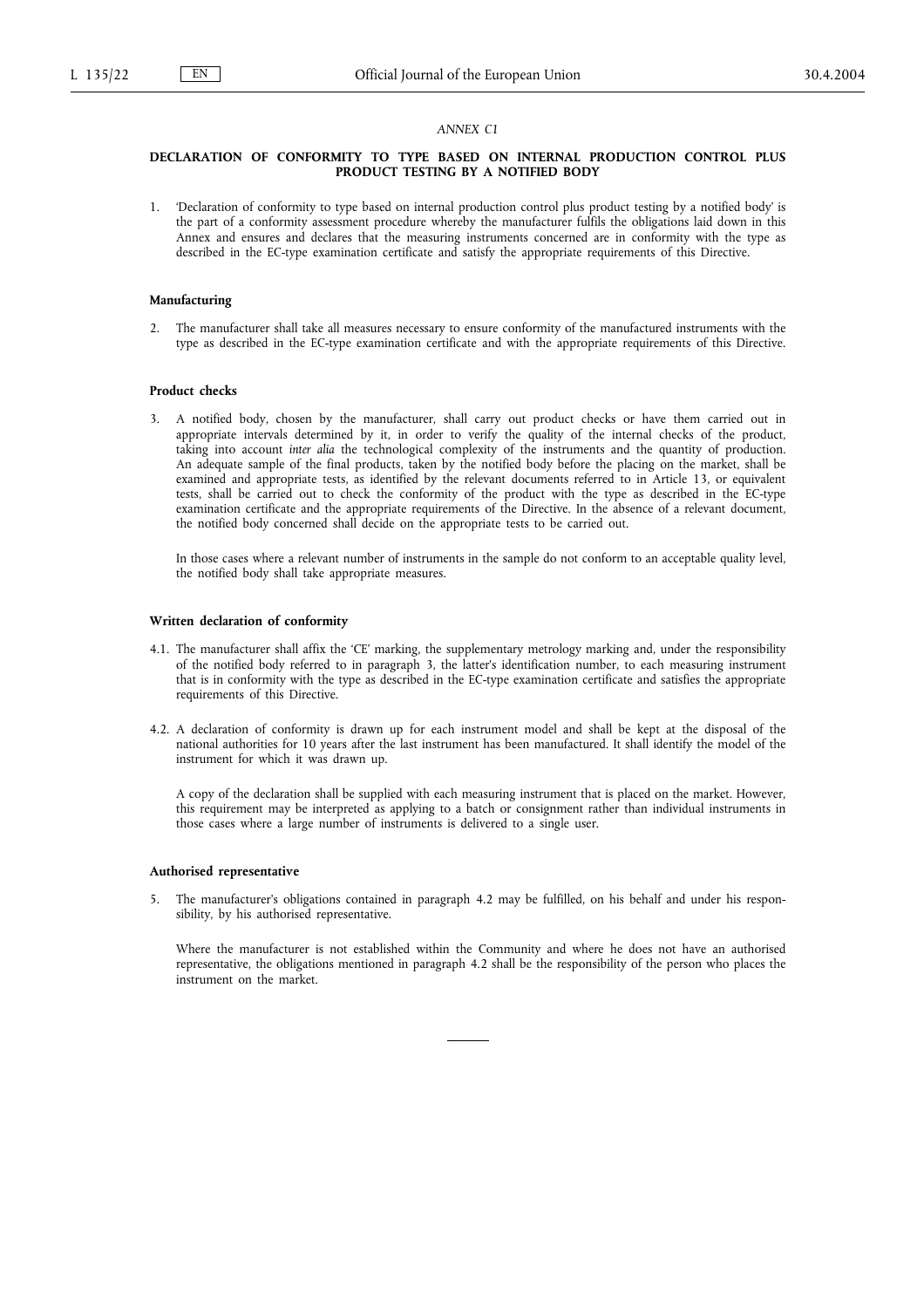### *ANNEX D*

### **DECLARATION OF CONFORMITY TO TYPE BASED ON QUALITY ASSURANCE OF THE PRODUCTION PROCESS**

1. 'Declaration of conformity to type based on quality assurance of the production process' is the part of a conformity assessment procedure whereby the manufacturer fulfils the obligations laid down in this Annex and ensures and declares that the measuring instruments concerned are in conformity with the type as described in the EC-type examination certificate and satisfy the appropriate requirements of this Directive.

### **Manufacturing**

2. The manufacturer shall operate an approved quality system for production, final product inspection and testing of the measuring instrument concerned as specified in paragraph 3 and shall be subject to surveillance as specified in paragraph 4.

### **Quality system**

3.1. The manufacturer shall lodge an application for assessment of the quality system with a notified body of his choice.

The application shall include:

- all relevant information for the instrument category envisaged;
- the documentation concerning the quality system;
- the technical documentation of the approved type and a copy of the EC-type examination certificate.
- 3.2. The quality system shall ensure compliance of the instruments with the type as described in the EC-type examination certificate and the appropriate requirements of this Directive.

All the elements, requirements and provisions adopted by the manufacturer shall be documented in a systematic and orderly manner in the form of written policies, procedures and instructions. This quality system documentation must permit a consistent interpretation of the quality programmes, plans, manuals and records.

It shall contain in particular an adequate description of:

- the quality objectives and the organisational structure, responsibilities and powers of the management with regard to product quality;
- the manufacturing, quality control and quality assurance techniques, processes and systematic actions that will be used;
- the examinations and tests that will be carried out before, during, and after manufacture, and the frequency with which they will be carried out;
- the quality records, such as inspection reports and test data, calibration data, qualification reports of the personnel concerned, etc;
- the means to monitor the achievement of the required product quality and the effective operation of the quality system.
- 3.3. The notified body shall assess the quality system to determine whether it satisfies the requirements referred to in paragraph 3.2. It shall presume conformity with these requirements in respect of a quality system that complies with the corresponding specifications of the national standard that implements the relevant harmonised standard, from the moment its references have been published.

In addition to experience in quality management systems, the auditing team shall possess appropriate experience in the relevant field of metrology and instrument technology, and knowledge of the applicable requirements of this Directive. The evaluation procedure shall include an inspection visit to the manufacturer's premises.

The decision shall be notified to the manufacturer. The notification shall contain the conclusions of the examination and the reasoned assessment decision.

3.4. The manufacturer shall undertake to fulfil the obligations arising out of the quality system as approved and to maintain it so that it remains adequate and efficient.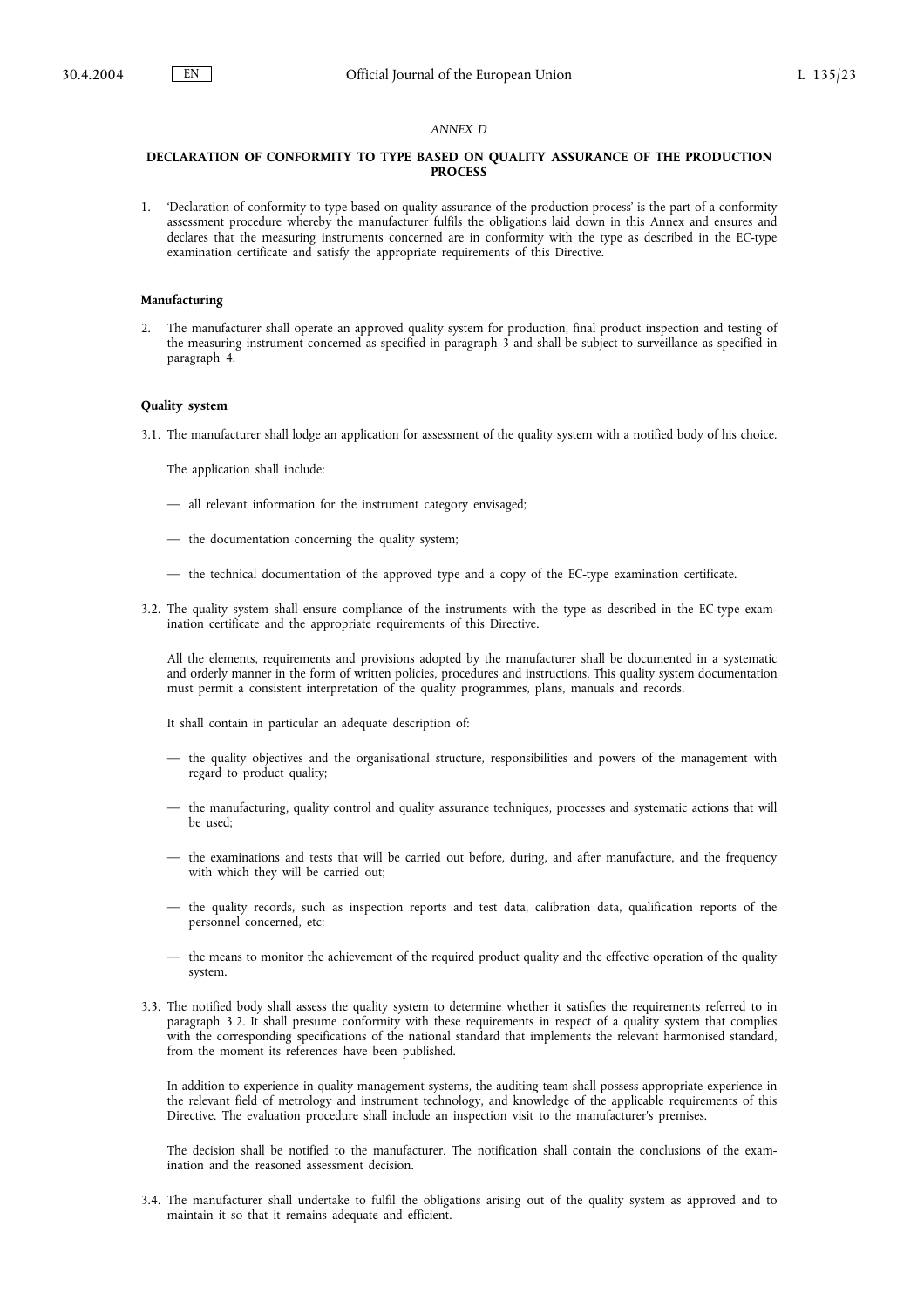3.5. The manufacturer shall keep the notified body that has approved the quality system informed of any intended change of the quality system.

The notified body shall evaluate the modifications proposed and decide whether the changed quality system will still satisfy the requirements referred to in paragraph 3.2 or whether a re-assessment is required.

It shall notify its decision to the manufacturer. The notification shall contain the conclusions of the examination and the reasoned assessment decision.

### **Surveillance under the responsibility of the notified body**

- 4.1. The purpose of surveillance is to make sure that the manufacturer fulfils the obligations arising out of the approved quality system.
- 4.2. The manufacturer shall allow the notified body entrance for inspection purposes to the locations of manufacture, inspection, testing and storage, and shall provide it with all necessary information, in particular:
	- the quality system documentation;
	- the quality records, such as inspection reports and test data, calibration data, qualification reports of the personnel concerned, etc.
- 4.3. The notified body shall carry out periodic audits to make sure that the manufacturer maintains and applies the quality system and shall provide an audit report to the manufacturer.
- 4.4. Additionally, the notified body may pay unexpected visits to the manufacturer. During such visits the notified body may, if necessary, carry out product tests, or have them carried out, to verify that the quality system is functioning correctly. It shall provide the manufacturer with a visit report and, if tests have been carried out, with a test report.

### **Written declaration of conformity**

- 5.1. The manufacturer shall affix the 'CE' marking, the supplementary metrology marking and, under the responsibility of the notified body referred to in paragraph 3.1, the latter's identification number to each measuring instrument that is in conformity with the type as described in the EC-type examination certificate and satisfies the appropriate requirements of this Directive.
- 5.2. A declaration of conformity is drawn up for each instrument model and shall be kept at the disposal of the national authorities for 10 years after the last instrument has been manufactured. It shall identify the model of the instrument for which it was drawn up.

A copy of the declaration shall be supplied with each measuring instrument that is placed on the market. However, this requirement may be interpreted as applying to a batch or consignment rather than individual instruments in those cases where a large number of instruments is delivered to a single user.

- 6. The manufacturer shall, for 10 years after the last instrument has been manufactured, keep at the disposal of the national authorities:
	- the documentation referred to in paragraph 3.1, second indent;
	- the change referred to in paragraph 3.5, as approved;
	- the decisions and reports from the notified body referred to in paragraphs 3.5, 4.3 and 4.4.
- 7. Each notified body shall periodically make available to the Member State that designated it the list of quality system approvals issued or refused, and shall immediately inform the Member State that designated it of the withdrawal of a quality system approval.

# **Authorised representative**

8. The manufacturer's obligations contained in paragraphs 3.1, 3.5, 5.2 and 6 may be fulfilled, on his behalf and under his responsibility, by his authorised representative.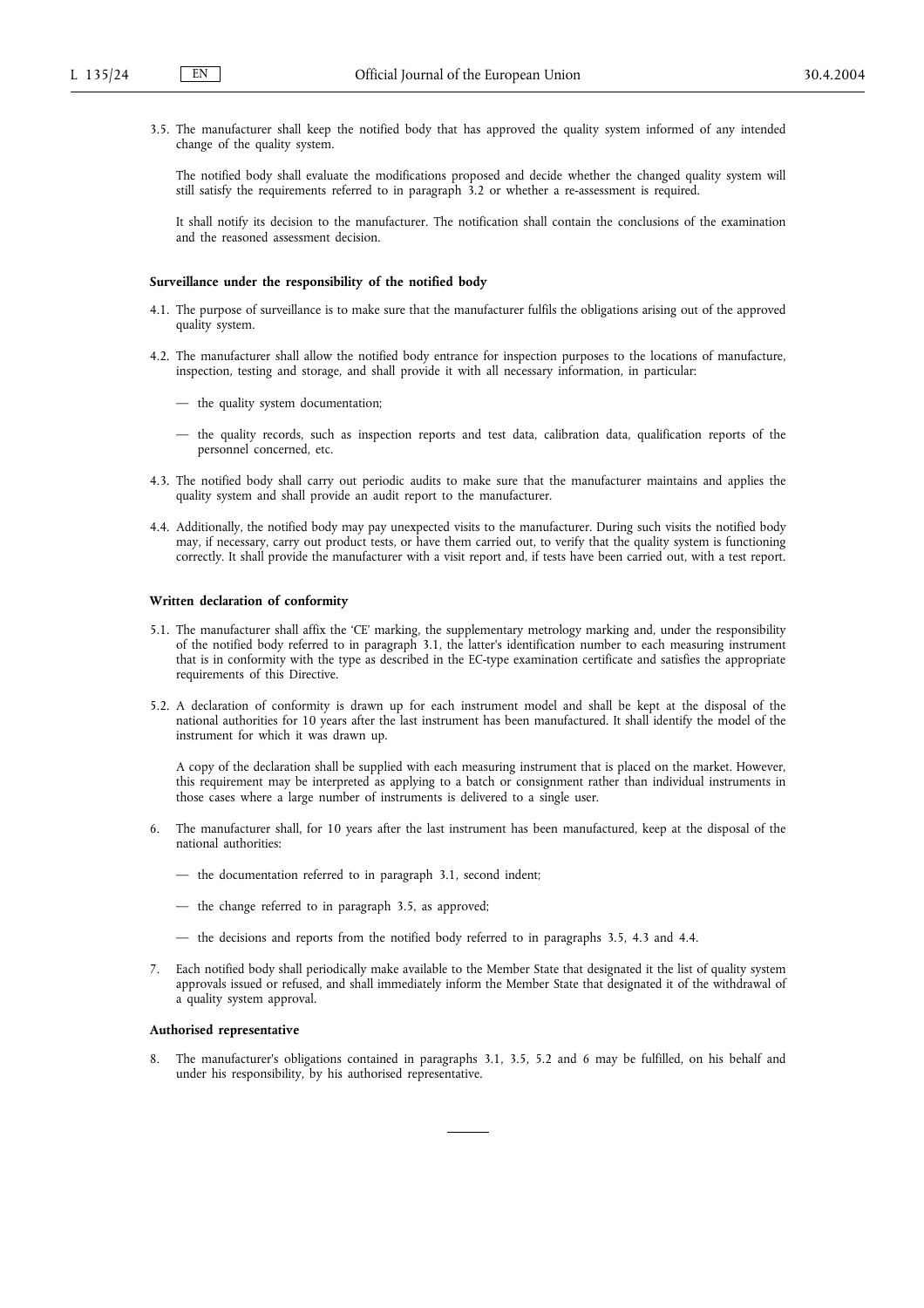# *ANNEX D1*

# **DECLARATION OF CONFORMITY BASED ON QUALITY ASSURANCE OF THE PRODUCTION PROCESS**

1. 'Declaration of conformity based on quality assurance of the production process' is the conformity assessment procedure whereby the manufacturer fulfils the obligations laid down in this Annex and ensures and declares that the measuring instruments concerned satisfy the appropriate requirements of this Directive.

### **Technical documentation**

- 2. The manufacturer shall establish the technical documentation as described in Article 10. The documentation shall enable assessment of the conformity of the instrument with the appropriate requirements of this Directive. It shall, as far as relevant for such assessment, cover the design and operation of the instrument.
- 3. The manufacturer shall keep the technical documentation at the disposal of the national authorities for 10 years after the last instrument has been manufactured.

#### **Manufacturing**

4. The manufacturer shall operate an approved quality system for production, final product inspection and testing of the measuring instrument concerned as specified in paragraph 5 and shall be subject to surveillance as specified in paragraph 6.

### **Quality system**

5.1. The manufacturer shall lodge an application for assessment of the quality system with a notified body of his choice.

The application shall include:

- all relevant information for the instrument category envisaged;
- the documentation concerning the quality system;
- the technical documentation referred to in paragraph 2.
- 5.2. The quality system shall ensure compliance of the instruments with the appropriate requirements of this Directive.

All the elements, requirements and provisions adopted by the manufacturer shall be documented in a systematic and orderly manner in the form of written policies, procedures and instructions. This quality system documentation must permit a consistent interpretation of the quality programmes, plans, manuals and records.

It shall contain, in particular, an adequate description of:

- the quality objectives and the organisational structure, responsibilities and powers of the management with regard to product quality;
- the manufacturing, quality control and quality assurance techniques, processes and systematic actions that will be used;
- the examinations and tests that will be carried out before, during, and after manufacture, and the frequency with which they will be carried out;
- the quality records, such as inspection reports and test data, calibration data, qualification reports of the personnel concerned, etc.;
- the means to monitor the achievement of the required product quality and the effective operation of the quality system.
- 5.3. The notified body shall assess the quality system to determine whether it satisfies the requirements referred to in paragraph 5.2. It shall presume conformity with these requirements in respect of a quality system that complies with the corresponding specifications of the national standard that implements the relevant harmonised standard, from the moment its references have been published.

In addition to experience in quality management systems, the auditing team shall possess appropriate experience in the relevant field of metrology and instrument technology, and knowledge of the applicable requirements of this Directive. The evaluation procedure shall include an inspection visit to the manufacturer's premises.

The decision shall be notified to the manufacturer. The notification shall contain the conclusions of the examination and the reasoned assessment decision.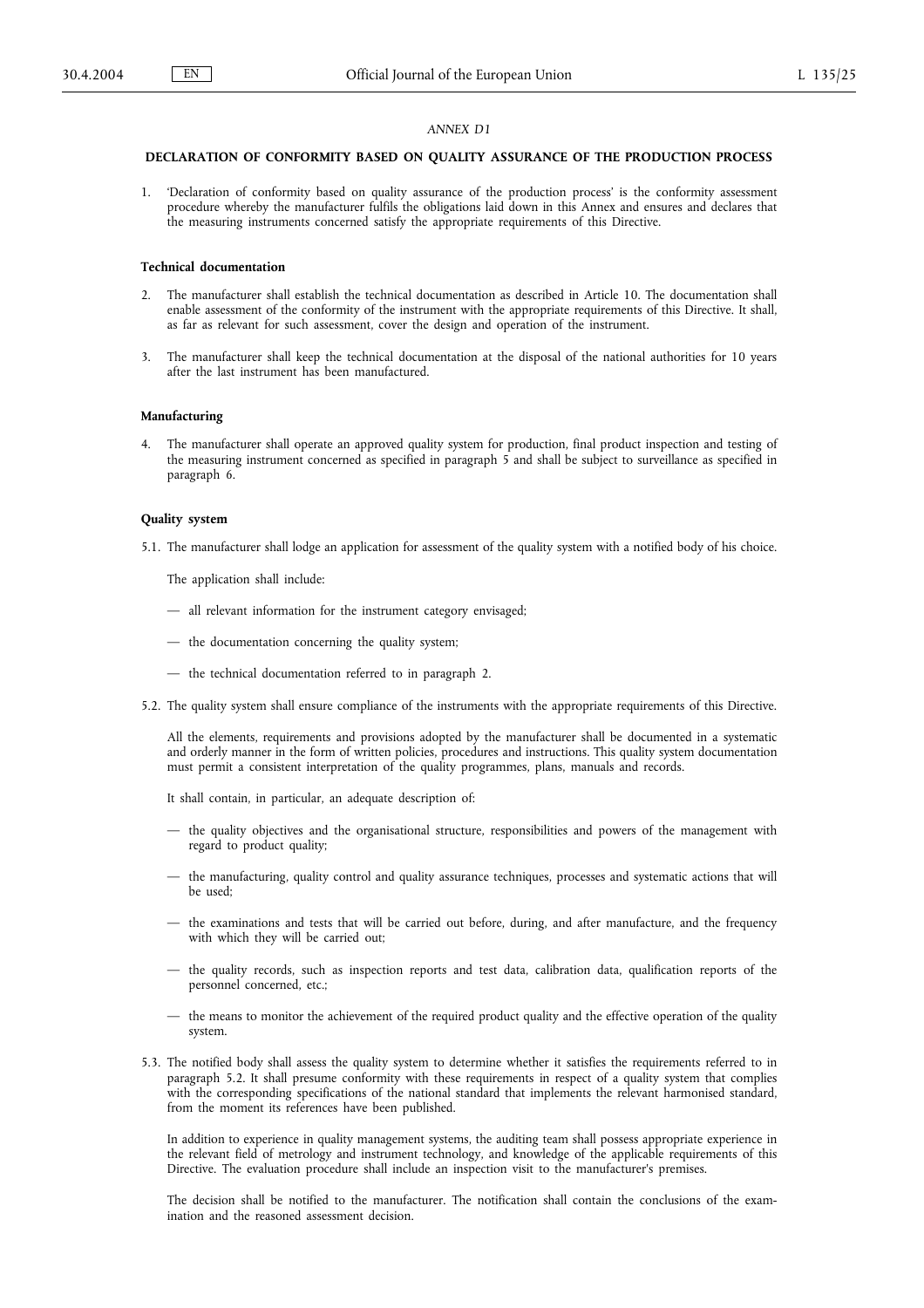- 5.4. The manufacturer shall undertake to fulfil the obligations arising out of the quality system as approved and to maintain it so that it remains adequate and efficient.
- 5.5. The manufacturer shall keep the notified body that has approved the quality system periodically informed of any intended change of the quality system.

The notified body shall evaluate the changes proposed and decide whether the changed quality system will still satisfy the requirements referred to in paragraph 5.2 or whether a re-assessment is required.

It shall notify its decision to the manufacturer. The notification shall contain the conclusions of the examination and the reasoned assessment decision.

### **Surveillance under the responsibility of the notified body**

- 6.1. The purpose of surveillance is to make sure that the manufacturer fulfils the obligations arising out of the approved quality system.
- 6.2. The manufacturer shall allow the notified body entrance for inspection purposes to the locations of manufacture, inspection, testing and storage, and shall provide it with all necessary information, in particular:
	- the quality system documentation;
	- the technical documentation referred to in paragraph 2;
	- the quality records, such as inspection reports and test data, calibration data, qualification reports of the personnel concerned, etc.
- 6.3. The notified body shall carry out periodic audits to make sure that the manufacturer maintains and applies the quality system and shall provide an audit report to the manufacturer.
- 6.4. Additionally, the notified body may pay unexpected visits to the manufacturer. During such visits the notified body may, if necessary, carry out product tests, or have them carried out, to verify that the quality system is functioning correctly. It shall provide the manufacturer with a visit report and, if tests have been carried out, with a test report.

#### **Written declaration of conformity**

- 7.1. The manufacturer shall affix the 'CE' marking, the supplementary metrology marking and, under the responsibility of the notified body referred to in paragraph 5.1, the latter's identification number to each measuring instrument that satisfies the appropriate requirements of this Directive.
- 7.2. A declaration of conformity is drawn up for each instrument model and shall be kept at the disposal of the national authorities for 10 years after the last instrument has been manufactured. It shall identify the model of the instrument for which it was drawn up.

A copy of the declaration shall be supplied with each measuring instrument that is placed on the market. However, this requirement may be interpreted as applying to a batch or consignment rather than individual instruments in those cases where a large number of instruments is delivered to a single user.

- 8. The manufacturer shall, for 10 years after the last instrument has been manufactured, keep at the disposal of the national authorities:
	- the documentation referred to in paragraph 5.1, second indent;
	- the change referred to in paragraph 5.5, as approved;
	- the decisions and reports from the notified body referred to in paragraphs 5.5, 6.3 and 6.4.
- 9. Each notified body shall periodically make available to the Member State that designated it the list of quality system approvals issued or refused, and shall immediately inform the Member State that designated it of the withdrawal of a quality system approval.

#### **Authorised representative**

10. The manufacturer's obligations contained in paragraphs 3, 5.1, 5.5, 7.2 and 8 may be fulfilled, on his behalf and under his responsibility, by his authorised representative.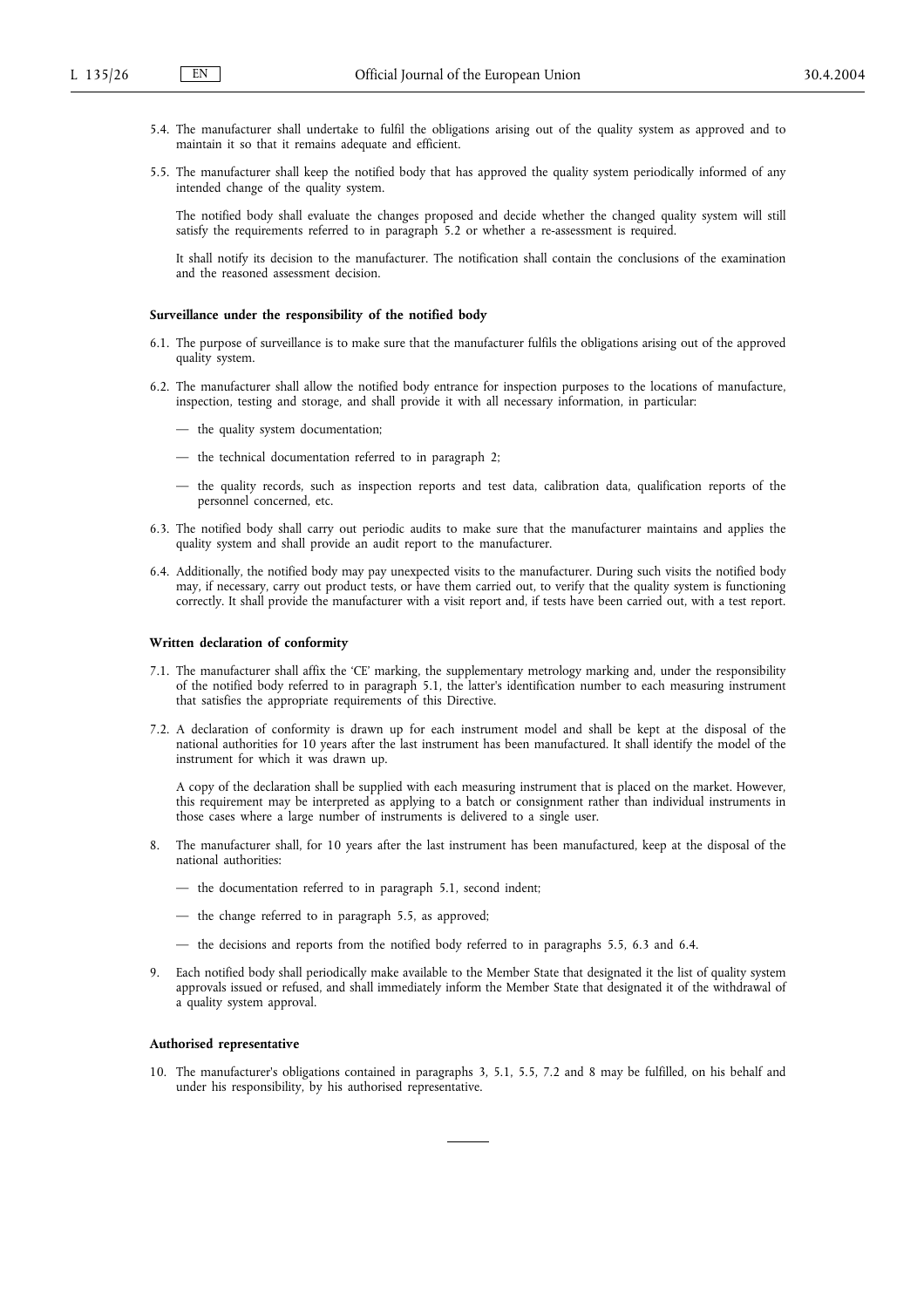### *ANNEX E*

### **DECLARATION OF CONFORMITY TO TYPE BASED ON QUALITY ASSURANCE OF FINAL PRODUCT INSPECTION AND TESTING**

1. 'Declaration of conformity to type based on quality assurance of final product inspection and testing' is the part of a conformity assessment procedure whereby the manufacturer fulfils the obligations laid down in this Annex and ensures and declares that the measuring instruments concerned are in conformity with the type as described in the EC-type examination certificate and satisfy the appropriate requirements of this Directive.

### **Manufacturing**

2. The manufacturer shall operate an approved quality system as specified in paragraph 3 for final product inspection and testing of the measuring instrument concerned and shall be subject to surveillance, as specified in paragraph 4.

# **Quality system**

3.1. The manufacturer shall lodge an application for assessment of the quality system with a notified body of his choice.

The application shall include:

- all relevant information for the instrument category envisaged;
- the documentation concerning the quality system;
- the technical documentation of the approved type and a copy of the EC-type examination certificate.
- 3.2. The quality system shall ensure compliance of the instruments with the type as described in the EC-type examination certificate and the appropriate requirements of this Directive.

All the elements, requirements and provisions adopted by the manufacturer shall be documented in a systematic and orderly manner in the form of written policies, procedures and instructions. This quality system documentation must permit a consistent interpretation of the quality programmes, plans, manuals and records.

It shall contain in particular an adequate description of:

- the quality objectives and the organisational structure, responsibilities and powers of the management with regard to product quality;
- the examinations and tests that will be carried out after manufacture;
- the quality records, such as inspection reports and test data, calibration data, qualification reports of the personnel concerned, etc.;
- the means to monitor the effective operation of the quality system.
- 3.3. The notified body shall assess the quality system to determine whether it satisfies the requirements referred to in paragraph 3.2. It shall presume conformity with these requirements in respect of a quality system that complies with the corresponding specifications of the national standard that implements the relevant harmonised standard, from the moment its references have been published.

In addition to experience in quality management systems, the auditing team shall possess appropriate experience in the relevant field of metrology and instrument technology, and knowledge of the applicable requirements of this Directive. The evaluation procedure shall include an inspection visit to the manufacturer's premises.

The decision shall be notified to the manufacturer. The notification shall contain the conclusions of the examination and the reasoned assessment decision.

3.4. The manufacturer shall undertake to fulfil the obligations arising out of the quality system as approved and to maintain it so that it remains adequate and efficient.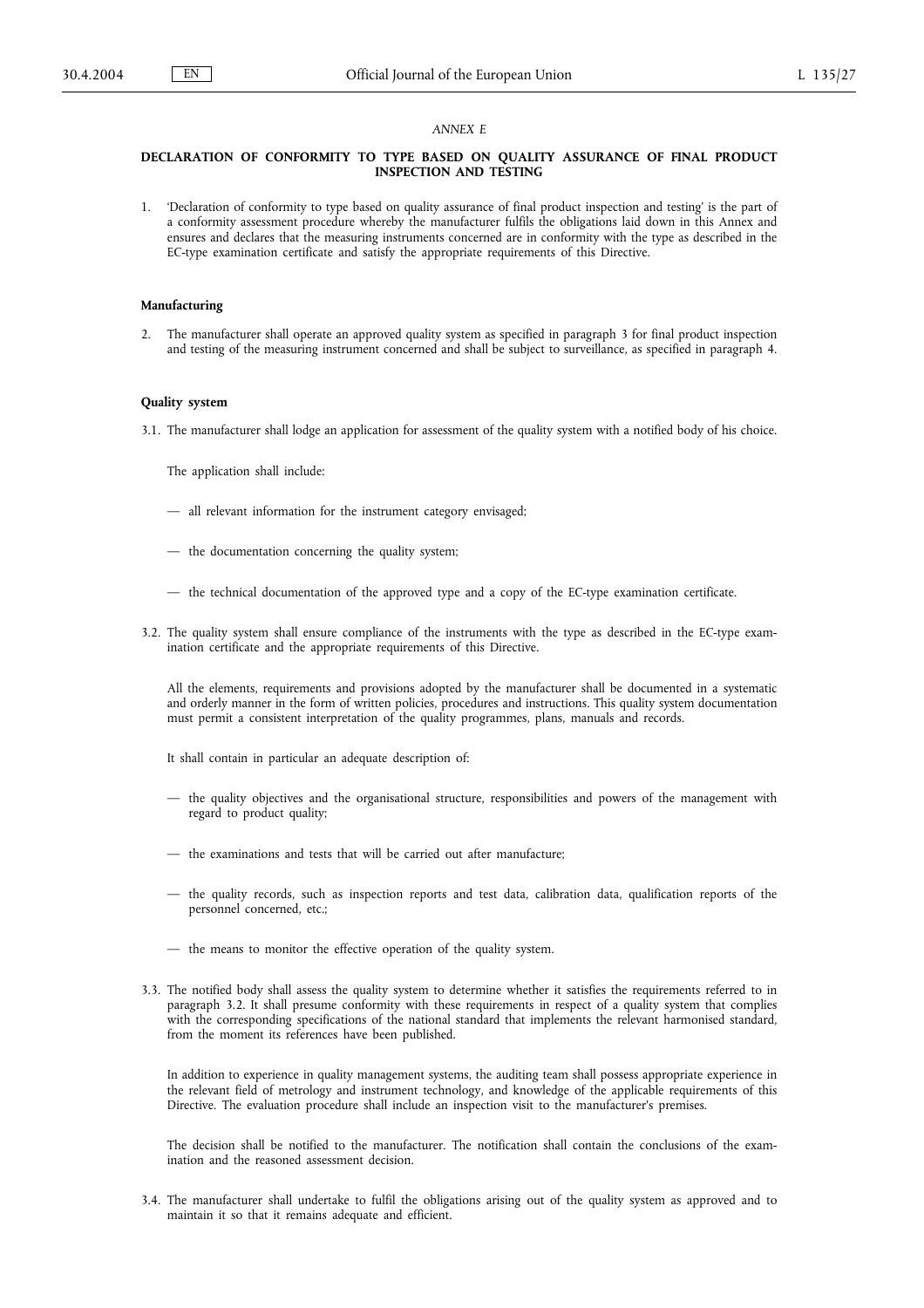3.5. The manufacturer shall keep the notified body that has approved the quality system informed of any intended change of the quality system.

The notified body shall evaluate the changes proposed and decide whether the changed quality system will still satisfy the requirements referred to in paragraph 3.2 or whether a re-assessment is required.

It shall notify its decision to the manufacturer. The notification shall contain the conclusions of the examination and the reasoned assessment decision.

### **Surveillance under the responsibility of the notified body**

- 4.1. The purpose of surveillance is to make sure that the manufacturer fulfils the obligations arising out of the approved quality system.
- 4.2. The manufacturer shall allow the notified body entrance for inspection purposes to the locations of inspection, testing and storage, and shall provide it with all necessary information, in particular:
	- the quality system documentation;
	- the quality records, such as inspection reports and test data, calibration data, qualification reports of the personnel concerned, etc.
- 4.3. The notified body shall carry out periodic audits to make sure that the manufacturer maintains and applies the quality system and shall provide an audit report to the manufacturer.
- 4.4. Additionally, the notified body may pay unexpected visits to the manufacturer. During such visits the notified body may, if necessary, carry out product tests, or have them carried out, to verify that the quality system is functioning correctly. It shall provide the manufacturer with a visit report and, if tests have been carried out, with a test report.

### **Written declaration of conformity**

- 5.1. The manufacturer shall affix the 'CE' marking, the supplementary metrology marking and, under the responsibility of the notified body referred to in paragraph 3.1, the latter's identification number to each measuring instrument that is in conformity with the type as described in the EC-type examination certificate and satisfies the appropriate requirements of this Directive.
- 5.2. A declaration of conformity is drawn up for each instrument model and shall be kept at the disposal of the national authorities for 10 years after the last instrument has been manufactured. It shall identify the instrument model for which it was drawn up. A copy of the declaration shall be supplied with each measuring instrument that is placed on the market. However, this requirement may be interpreted as applying to a batch or consignment rather than individual instruments in those cases where a large number of instruments is delivered to a single user.
- 6. The manufacturer shall, for 10 years after the last instrument has been manufactured, keep at the disposal of the national authorities:
	- the documentation referred to in the second indent of paragraph 3.1;
	- the change referred to in the second subparagraph of paragraph 3.5, as approved;
	- the decisions and reports from the notified body which are referred to in paragraph 3.5, final subparagraph, paragraph 4.3 and paragraph 4.4.
- 7. Each notified body shall periodically make available to the Member State that designated it the list of quality system approvals issued or refused, and shall immediately inform the Member State that designated it of the withdrawal of a quality system approval.

### **Authorised representative**

8. The manufacturer's obligations contained in paragraphs 3.1, 3.5, 5.2 and 6 may be fulfilled, on his behalf and under his responsibility, by his authorised representative.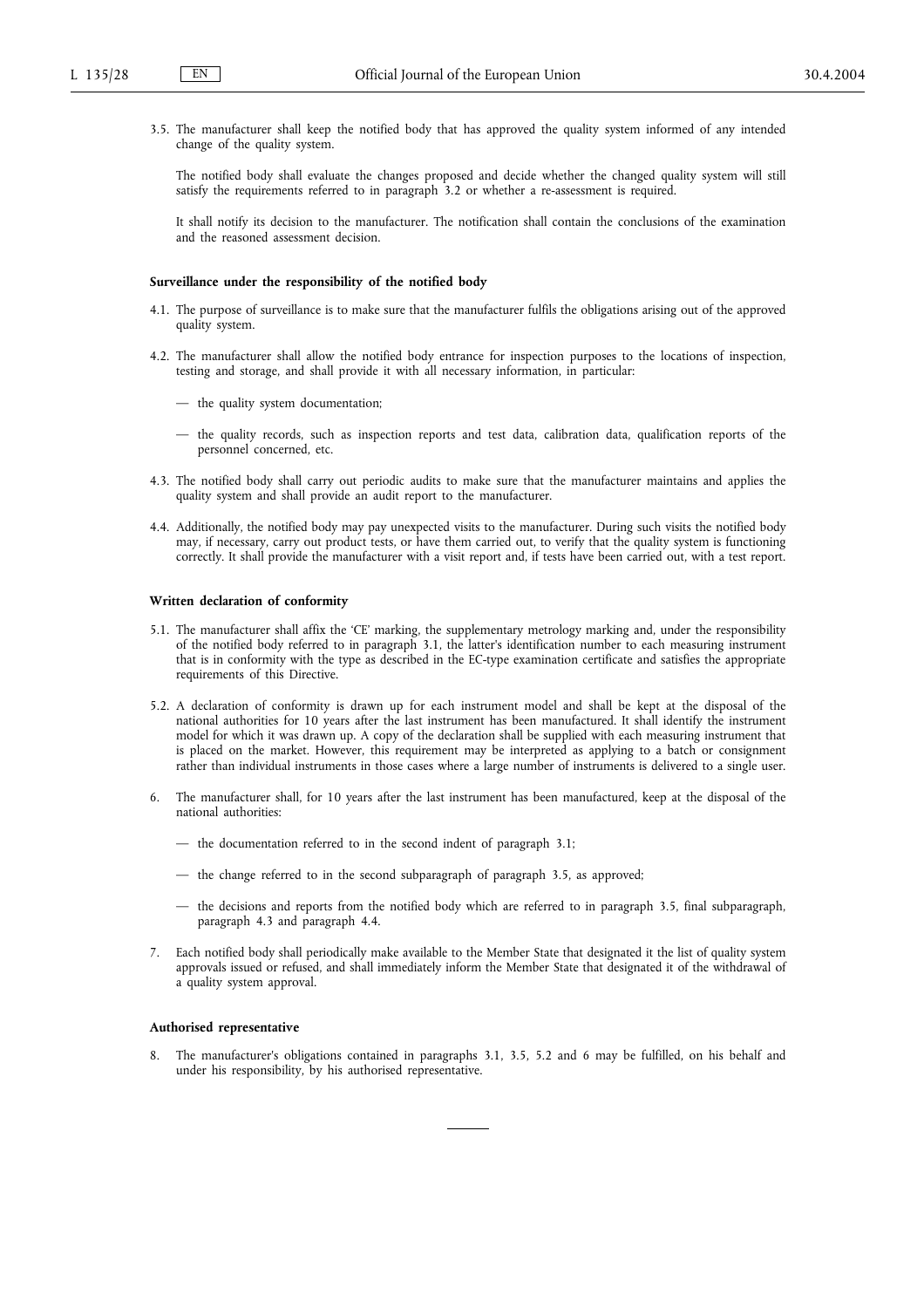# *ANNEX E1*

## **DECLARATION OF CONFORMITY BASED ON QUALITY ASSURANCE OF FINAL PRODUCT INSPECTION AND TESTING**

1. 'Declaration of conformity based on quality assurance of final product inspection and testing' is the conformity assessment procedure whereby the manufacturer fulfils the obligations laid down in this Annex and ensures and declares that the measuring instruments concerned are in conformity with the appropriate requirements of this **Directive** 

### **Technical documentation**

- 2. The manufacturer shall establish the technical documentation as described in Article 10. The documentation shall enable assessment of the conformity of the instrument with the appropriate requirements of this Directive. It shall, as far as relevant for such assessment, cover the design, manufacture and operation of the instrument.
- 3. The manufacturer shall keep the technical documentation at the disposal of the national authorities for 10 years after the last instrument has been manufactured.

### **Manufacturing**

4. The manufacturer shall operate an approved quality system for final product inspection and testing of the measuring instrument concerned as specified in paragraph 5 and shall be subject to surveillance as specified in paragraph 6.

#### **Quality system**

5.1. The manufacturer shall lodge an application for assessment of the quality system with a notified body of his choice.

The application shall include:

- all relevant information for the instrument category envisaged;
- the documentation concerning the quality system;
- the technical documentation referred to in paragraph 2.
- 5.2. The quality system shall ensure compliance of the instruments with the appropriate requirements of this Directive.

All the elements, requirements and provisions adopted by the manufacturer shall be documented in a systematic and orderly manner in the form of written policies, procedures and instructions. This quality system documentation must permit a consistent interpretation of the quality programmes, plans, manuals and records.

This documentation shall contain in particular an adequate description of:

- the quality objectives and the organisational structure, responsibilities and powers of the management with regard to product quality;
- the examinations and tests that will be carried out after manufacture;
- the quality records, such as inspection reports and test data, calibration data, qualification reports of the personnel concerned, etc;
- the means to monitor the effective operation of the quality system.
- 5.3. The notified body shall assess the quality system to determine whether it satisfies the requirements referred to in paragraph 5.2. It shall presume conformity with these requirements in respect of a quality system that complies with the corresponding specifications of the national standard that implements the relevant harmonised standard, from the moment its references have been published.

In addition to experience in quality management systems, the auditing team shall possess appropriate experience in the relevant field of metrology and instrument technology, and knowledge of the applicable requirements of this Directive. The evaluation procedure shall include an inspection visit to the manufacturer's premises.

The decision shall be notified to the manufacturer. The notification shall contain the conclusions of the examination and the reasoned assessment decision.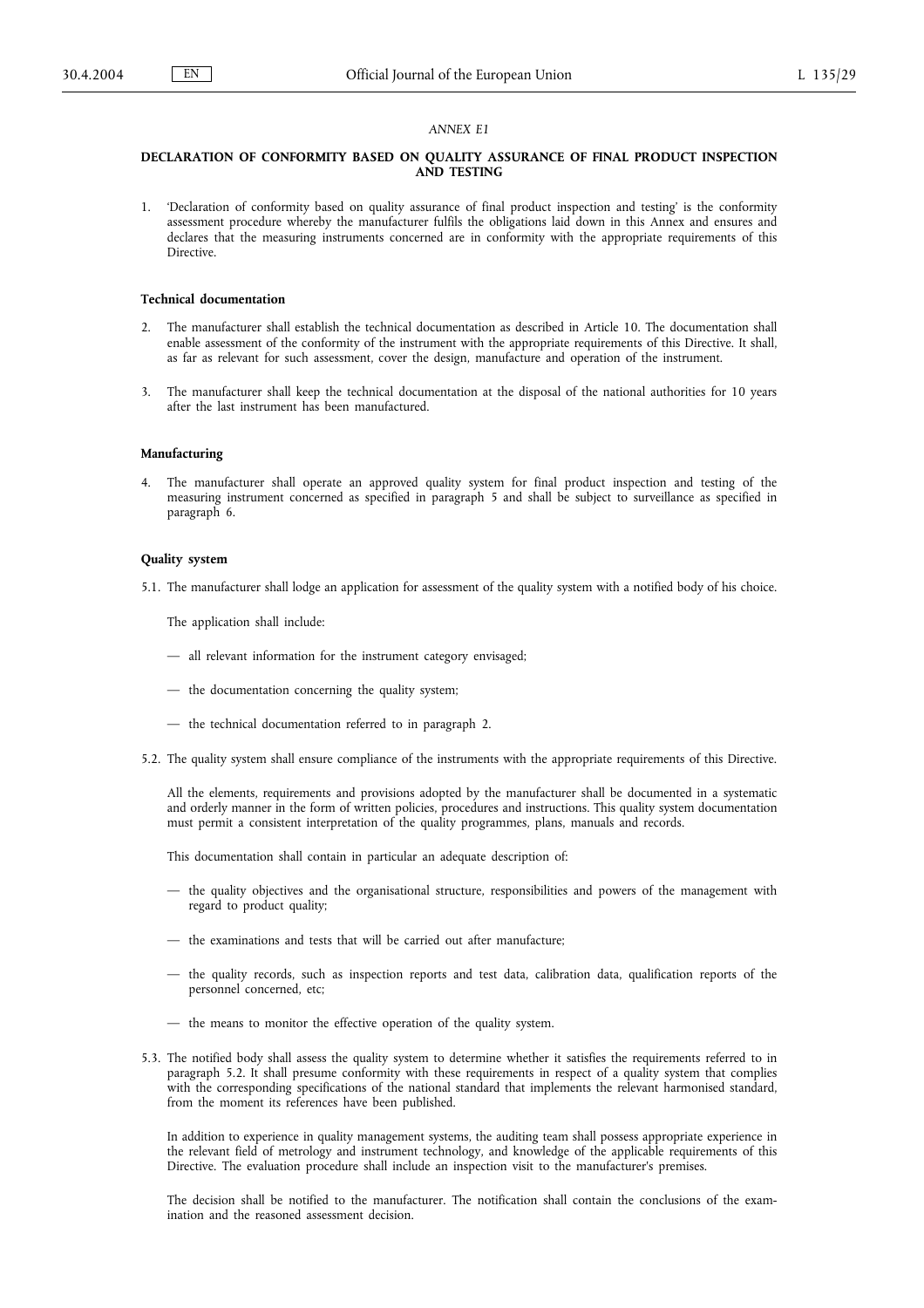- 5.4. The manufacturer shall undertake to fulfil the obligations arising out of the quality system as approved and to maintain it so that it remains adequate and efficient.
- 5.5. The manufacturer shall keep the notified body that has approved the quality system informed of any intended change of the quality system.

The notified body shall evaluate the changes proposed and decide whether the changed quality system will still satisfy the requirements referred to in paragraph 5.2 or whether a re-assessment is required.

It shall notify its decision to the manufacturer. The notification shall contain the conclusions of the examination and the reasoned assessment decision.

### **Surveillance under the responsibility of the notified body**

- 6.1. The purpose is to make sure that the manufacturer fulfils the obligations arising out of the approved quality system.
- 6.2. The manufacturer shall allow the notified body entrance for inspection purposes to the locations of inspection, testing and storage, and shall provide it with all necessary information, in particular:
	- the quality system documentation;
	- the technical documentation referred to in paragraph 2;
	- the quality records, such as inspection reports and test data, calibration data, qualification reports of the personnel concerned, etc.
- 6.3. The notified body shall carry out periodic audits to make sure that the manufacturer maintains and applies the quality system and shall provide an audit report to the manufacturer.
- 6.4. Additionally, the notified body may pay unexpected visits to the manufacturer. During such visits the notified body may, if necessary, carry out product tests, or have them carried out, to verify that the quality system is functioning correctly. It shall provide the manufacturer with a visit report and, if tests have been carried out, with a test report.

#### **Written declaration of conformity**

- 7.1. The manufacturer shall affix the 'CE' marking, the supplementary metrology marking and, under the responsibility of the notified body referred to in paragraph 5.1, the latter's identification number to each measuring instrument that satisfies the appropriate requirements of this Directive.
- 7.2. A declaration of conformity is drawn up for each instrument model and shall be kept at the disposal of the national authorities for 10 years after the last instrument has been manufactured. It shall identify the model of the instrument for which it was drawn up.

A copy of the declaration shall be supplied with each measuring instrument that is placed on the market. However, this requirement may be interpreted as applying to a batch or consignment rather than individual instruments in those cases where a large number of instruments is delivered to a single user.

- 8. The manufacturer shall, for 10 years after the last instrument has been manufactured, keep at the disposal of the national authorities:
	- the documentation referred to in paragraph 5.1, second indent;
	- the change referred to in paragraph 5.5, as approved;
	- the decisions and reports from the notified body referred to in paragraphs 5.5, 6.3 and 6.4.
- 9. Each notified body shall periodically make available to the Member State that designated it the list of quality system approvals issued or refused, and shall immediately inform the Member State that designated it of the withdrawal of a quality system approval.

#### **Authorised representative**

10. The manufacturer's obligations contained in paragraphs 3, 5.1, 5.5, 7.2 and 8 may be fulfilled, on his behalf and under his responsibility, by his authorised representative.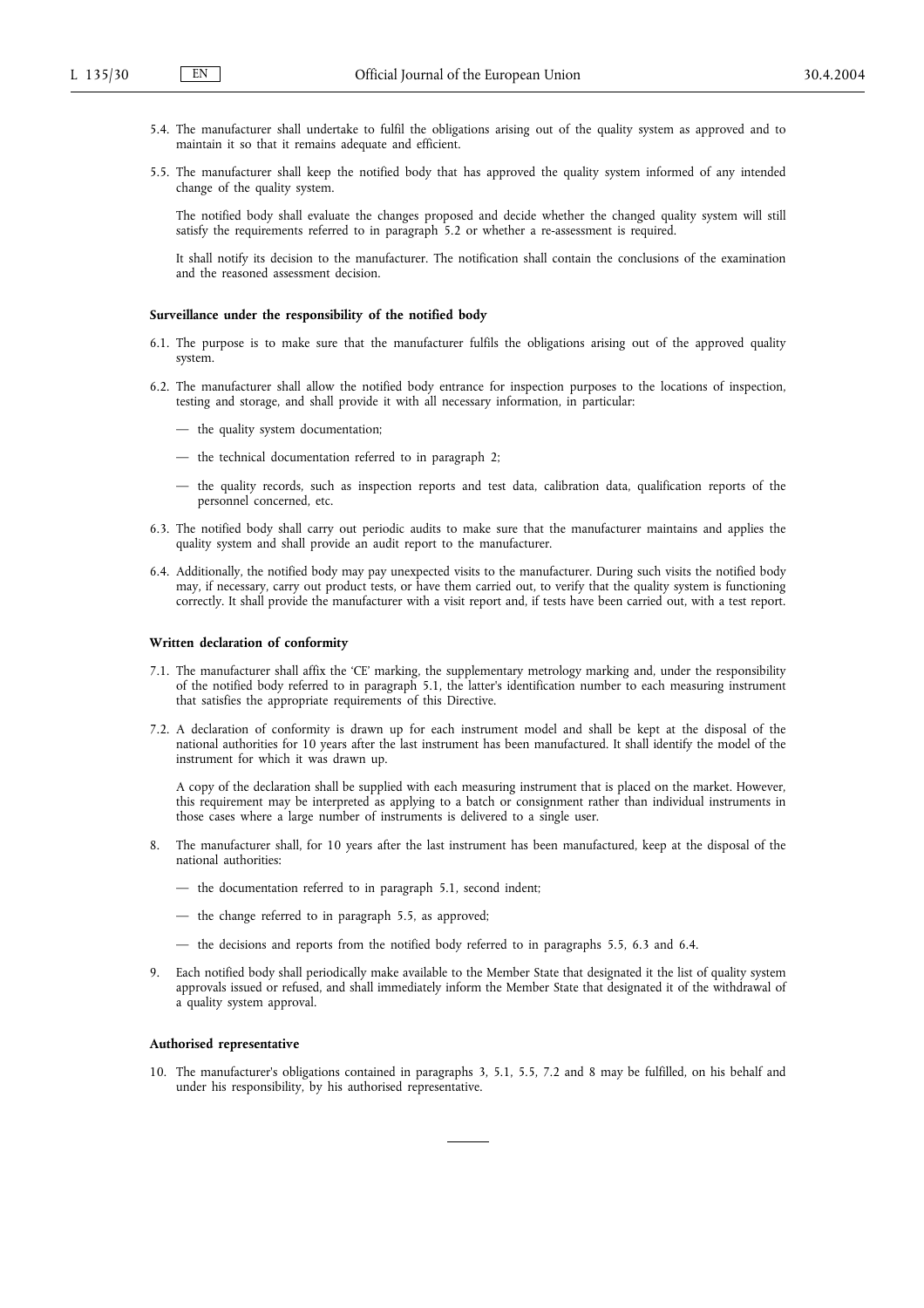### *ANNEX F*

# **DECLARATION OF CONFORMITY TO TYPE BASED ON PRODUCT VERIFICATION**

1. 'Declaration of conformity to type based on product verification' is the part of a conformity assessment procedure whereby the manufacturer fulfils the obligations laid down in this Annex and ensures and declares that the measuring instruments that have been subjected to the provisions of paragraph 3 are in conformity with the type as described in the EC-type examination certificate and satisfy the appropriate requirements of this Directive.

### **Manufacturing**

2. The manufacturer shall take all measures necessary to ensure conformity of the manufactured instruments with the approved type as described in the EC-type examination certificate and the appropriate requirements of this **Directive** 

### **Verification**

3. A notified body chosen by the manufacturer shall carry out the appropriate examinations and tests, or have them carried out, to check the conformity of the instruments with the type as described in the EC-type examination certificate and the appropriate requirements of this Directive.

The examinations and tests to check the conformity with the metrological requirements will be carried out, at the choice of the manufacturer, either by examination and testing of every instrument as specified in paragraph 4, or by examination and testing of the instruments on a statistical basis as specified in paragraph 5.

- 4. *Verification of conformity with the metrological requirements by examination and testing of every instrument.*
- 4.1. All instruments shall be individually examined and appropriate tests as set out in the relevant documents referred to in Article 13, or equivalent tests, shall be carried out to verify their conformity with the metrological requirements that apply to them. In the absence of a relevant document, the notified body concerned shall decide on the appropriate tests to be carried out.
- 4.2. The notified body shall issue a certificate of conformity in respect of the examinations and tests carried out, and shall affix its identification number to each approved instrument or have it affixed under its responsibility.

The manufacturer shall keep the certificates of conformity available for inspection by the national authorities for 10 years after the certification of the instrument.

- 5. *Statistical verification of conformity with the metrological requirements.*
- 5.1. The manufacturer shall take all measures necessary in order that the manufacturing process ensures the homogeneity of each lot produced, and shall present his instruments for verification in the form of homogeneous lots.
- 5.2. A random sample shall be drawn from each lot according to the requirements of paragraph 5.3. All instruments in the sample shall be individually examined and appropriate tests as set out in the relevant documents referred to in Article 13, or equivalent tests, to establish their conformity with the metrological requirements that apply to them shall be carried out to determine whether the lot is accepted or rejected. In the absence of a relevant document, the notified body concerned shall decide on the appropriate tests to be carried out.
- 5.3. The statistical procedure shall meet the following requirements:

The statistical control will be based on attributes. The sampling system shall ensure:

- a level of quality corresponding to a probability of acceptance of 95 %, with a non-conformity of less than 1 %;
- a limit quality corresponding to a probability of acceptance of 5 %, with a non-conformity of less than 7 %.
- 5.4. If a lot is accepted, all instruments of the lot are approved, except for those instruments from the sample that were found not to satisfy the tests.

The notified body shall issue a certificate of conformity in respect of the examinations and tests carried out, and shall affix its identification number to each approved instrument or have it affixed under its responsibility.

The manufacturer shall keep the certificates of conformity available for inspection by the national authorities for 10 years after the certification of the instrument.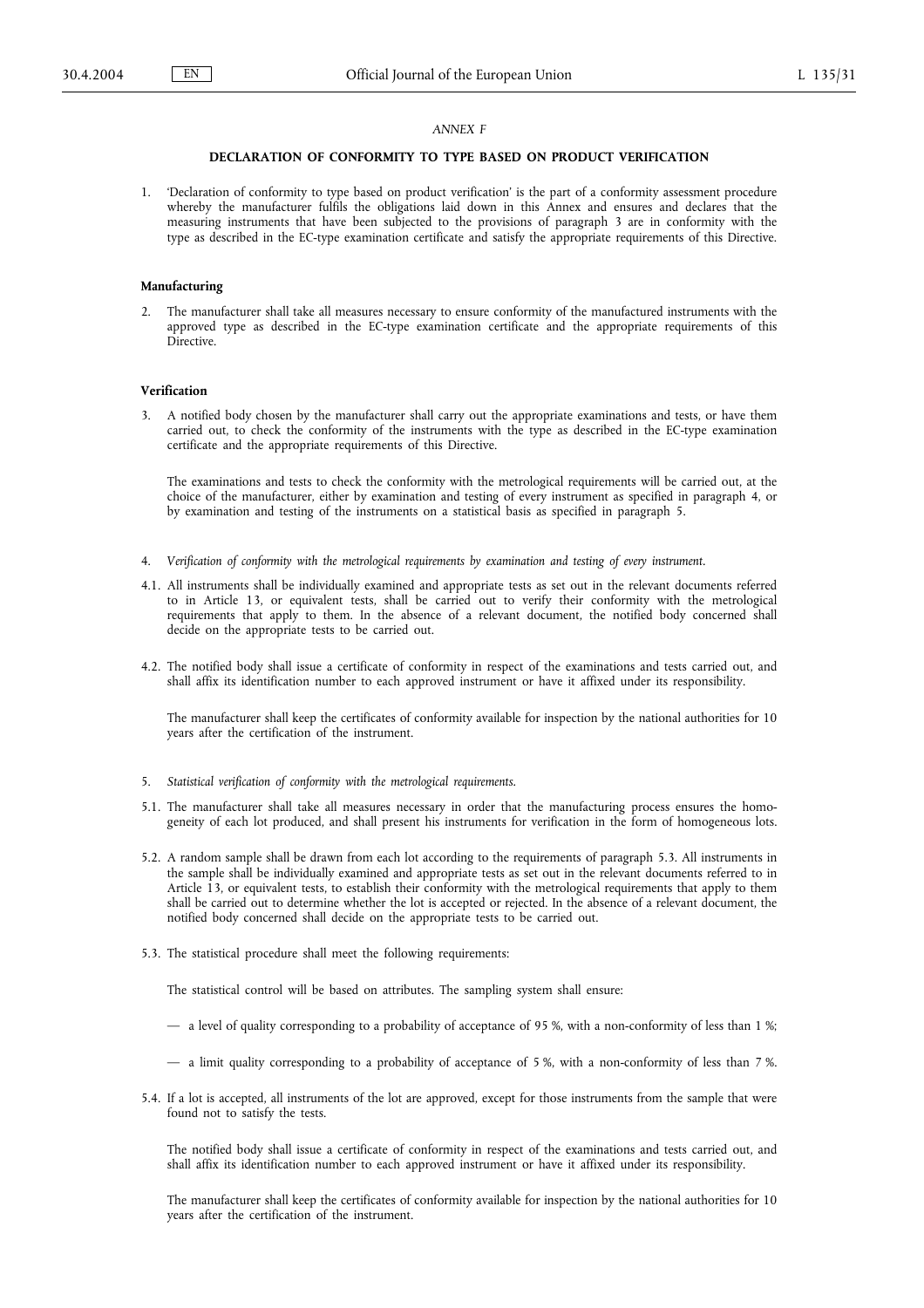5.5. If a lot is rejected, the notified body shall take appropriate measures to prevent the placing on the market of that lot. In the event of frequent rejection of lots the notified body may suspend the statistical verification and take appropriate measures.

#### **Written declaration of conformity**

- 6.1. The manufacturer shall affix the 'CE' marking and the supplementary metrology marking to each measuring instrument that is in conformity with the approved type and satisfies the appropriate requirements of this Directive.
- 6.2. A declaration of conformity is drawn up for each instrument model and shall be kept at the disposal of the national authorities for 10 years after the last instrument has been manufactured. It shall identify the model of the instrument for which it was drawn up.

A copy of the declaration shall be supplied with each measuring instrument that is placed on the market. However, this requirement may be interpreted as applying to a batch or consignment rather than individual instruments in those cases where a large number of instruments is delivered to a single user.

If agreed upon by the notified body referred to in paragraph 3, the manufacturer shall also affix the notified body's identification number to the measuring instruments under the notified body's responsibility.

7. The manufacturer may, if agreed upon by the notified body and under its responsibility, affix the notified body's identification number to the measuring instruments during the manufacturing process.

#### **Authorised representative**

8. The manufacturer's obligations may be fulfilled, on his behalf and under his responsibility, by his authorised representative except for the obligations contained in paragraphs 2 and 5.1.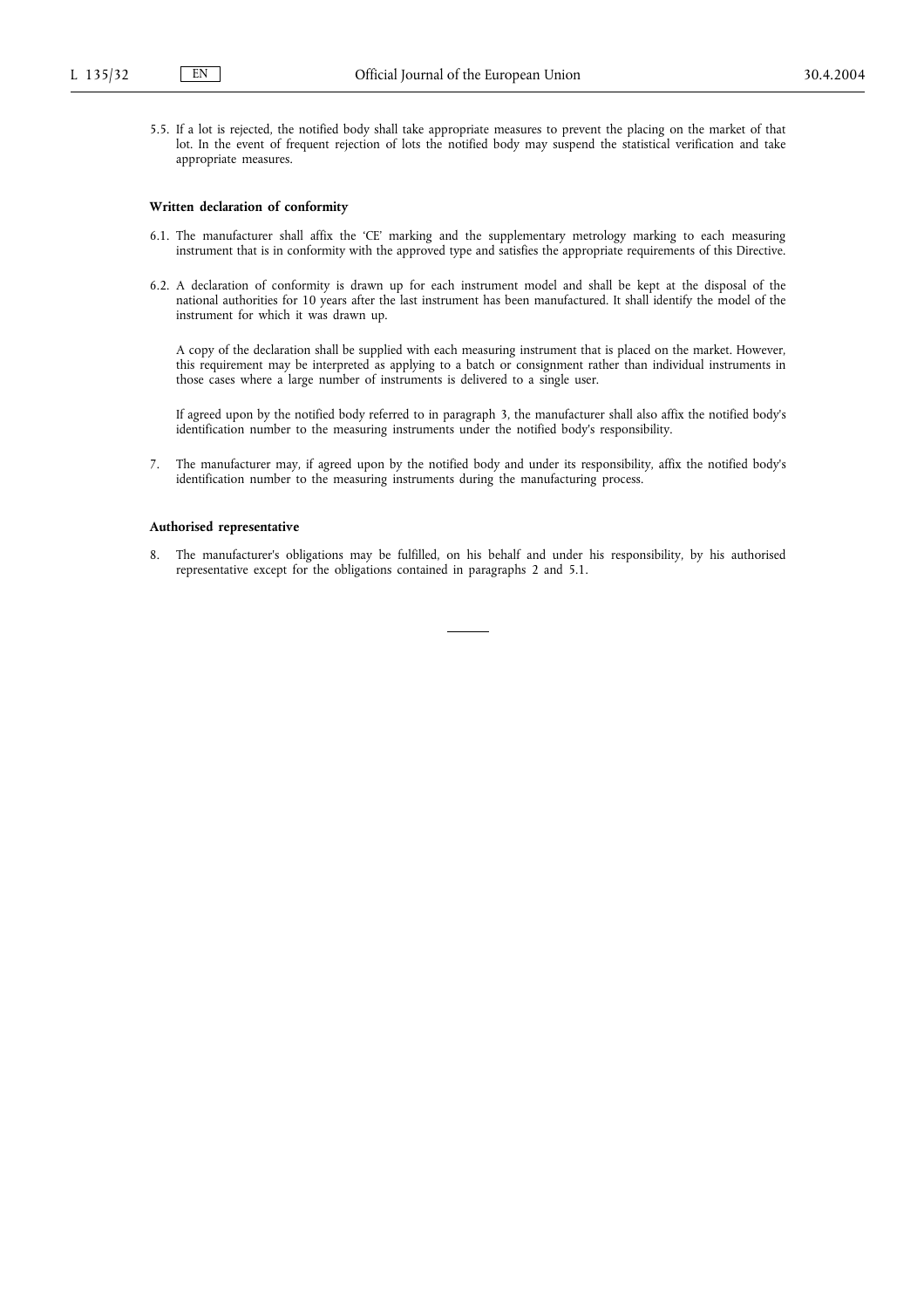# *ANNEX F1*

# **DECLARATION OF CONFORMITY BASED ON PRODUCT VERIFICATION**

1. 'Declaration of conformity based on product verification' is the conformity assessment procedure whereby the manufacturer fulfils the obligations laid down in this Annex and ensures and declares that the measuring instruments that have been subjected to the provisions of paragraph 5 are in conformity with the appropriate requirements of this Directive.

### **Technical documentation**

- 2. The manufacturer shall establish the technical documentation as described in Article 10. The documentation shall enable assessment of the conformity of the instrument with the appropriate requirements of this Directive. It shall, as far as relevant for such assessment, cover the design, manufacture and operation of the instrument.
- 3. The manufacturer shall keep the technical documentation at the disposal of the national authorities for 10 years after the last instrument has been manufactured.

#### **Manufacturing**

4. The manufacturer shall take all measures necessary to ensure conformity of the manufactured instruments with the appropriate requirements of this Directive.

# **Verification**

5. A notified body chosen by the manufacturer shall carry out the appropriate examinations and tests, or have them carried out, to check the conformity of the instruments with the appropriate requirements of this Directive.

The examinations and tests to check the conformity with the metrological requirements will be carried out, at the choice of the manufacturer, either by examination and testing of every instrument as specified in paragraph 6, or by examination and testing of the instruments on a statistical basis as specified in paragraph 7.

- 6. *Verification of conformity with the metrological requirements by examination and testing of every instrument.*
- 6.1. All instruments shall be individually examined and appropriate tests, as set out in the relevant documents referred to in Article 13, or equivalent tests, shall be carried out to verify their conformity with the metrological requirements that apply to them. In the absence of a relevant document, the notified body concerned shall decide on the appropriate tests to be carried out.
- 6.2. The notified body shall issue a certificate of conformity in respect of the examinations and tests carried out, and shall affix its identification number to each approved instrument or have it affixed under its responsibility.

The manufacturer shall keep the certificates of conformity available for inspection by the national authorities for 10 years after the certification of the instrument.

- 7. *Statistical verification of conformity with the metrological requirements.*
- 7.1. The manufacturer shall take all measures necessary in order that the manufacturing process ensures the homogeneity of each lot produced, and shall present his instruments for verification in the form of homogeneous lots.
- 7.2. A random sample shall be drawn from each lot according to the requirements of paragraph 7.3. All instruments in the sample shall be individually examined and appropriate tests as set out in the relevant documents referred to in Article 13, or equivalent tests, to establish their conformity with the metrological requirements that apply to them, shall be carried out to determine whether the lot is accepted or rejected. In the absence of a relevant document, the notified body concerned shall decide on the appropriate tests to be carried out.
- 7.3. The statistical procedure shall meet the following requirements:

The statistical control will be based on attributes. The sampling system shall ensure:

- a level of quality corresponding to a probability of acceptance of 95 %, with a non-conformity of less than 1 %;
- a limit quality corresponding to a probability of acceptance of 5 %, with a non-conformity of less than 7 %.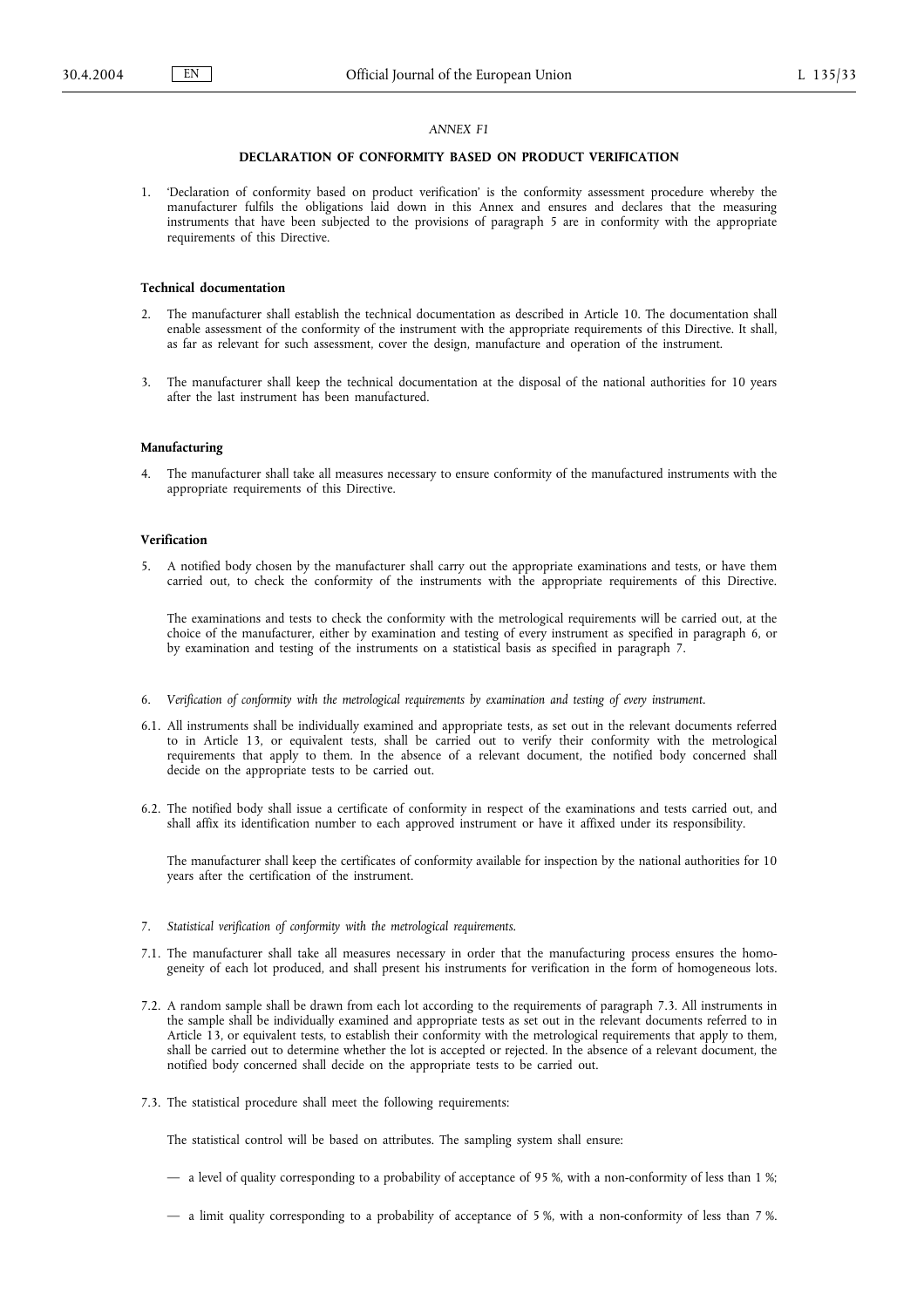7.4. If a lot is accepted all instruments of the lot are approved, except for those instruments from the sample that were found not to satisfy the tests.

The notified body shall issue a certificate of conformity in respect of the examinations and tests carried out, and shall affix its identification number to each approved instrument or have it affixed under its responsibility.

The manufacturer shall keep the certificates of conformity available for inspection by the national authorities for 10 years after the certification of the instrument.

7.5. If a lot is rejected, the notified body shall take appropriate measures to prevent the placing on the market of that lot. In the event of frequent rejection of lots the notified body may suspend the statistical verification and take appropriate measures.

#### **Written declaration of conformity**

- 8.1. The manufacturer shall affix the 'CE' marking and the supplementary metrology marking to each measuring instrument that satisfies the appropriate requirements of this Directive.
- 8.2. A declaration of conformity is drawn up for each instrument model and shall be kept at the disposal of the national authorities for 10 years after the last instrument has been manufactured. It shall identify the model of the instrument for which it was drawn up.

A copy of the declaration shall be supplied with each measuring instrument that is placed on the market. However, this requirement may be interpreted as applying to a batch or consignment rather than individual instruments in those cases where a large number of instruments is delivered to a single user.

If agreed upon by the notified body referred to in paragraph 5, the manufacturer shall also affix the notified body's identification number to the measuring instruments under the notified body's responsibility.

9. The manufacturer may, if agreed upon by the notified body and under its responsibility, affix the notified body's identification number to the measuring instruments during the manufacturing process.

### **Authorised representative**

10. The manufacturer's obligations may be fulfilled, on his behalf and under his responsibility, by his authorised representative, except for the obligations contained in paragraphs 4 and 7.1.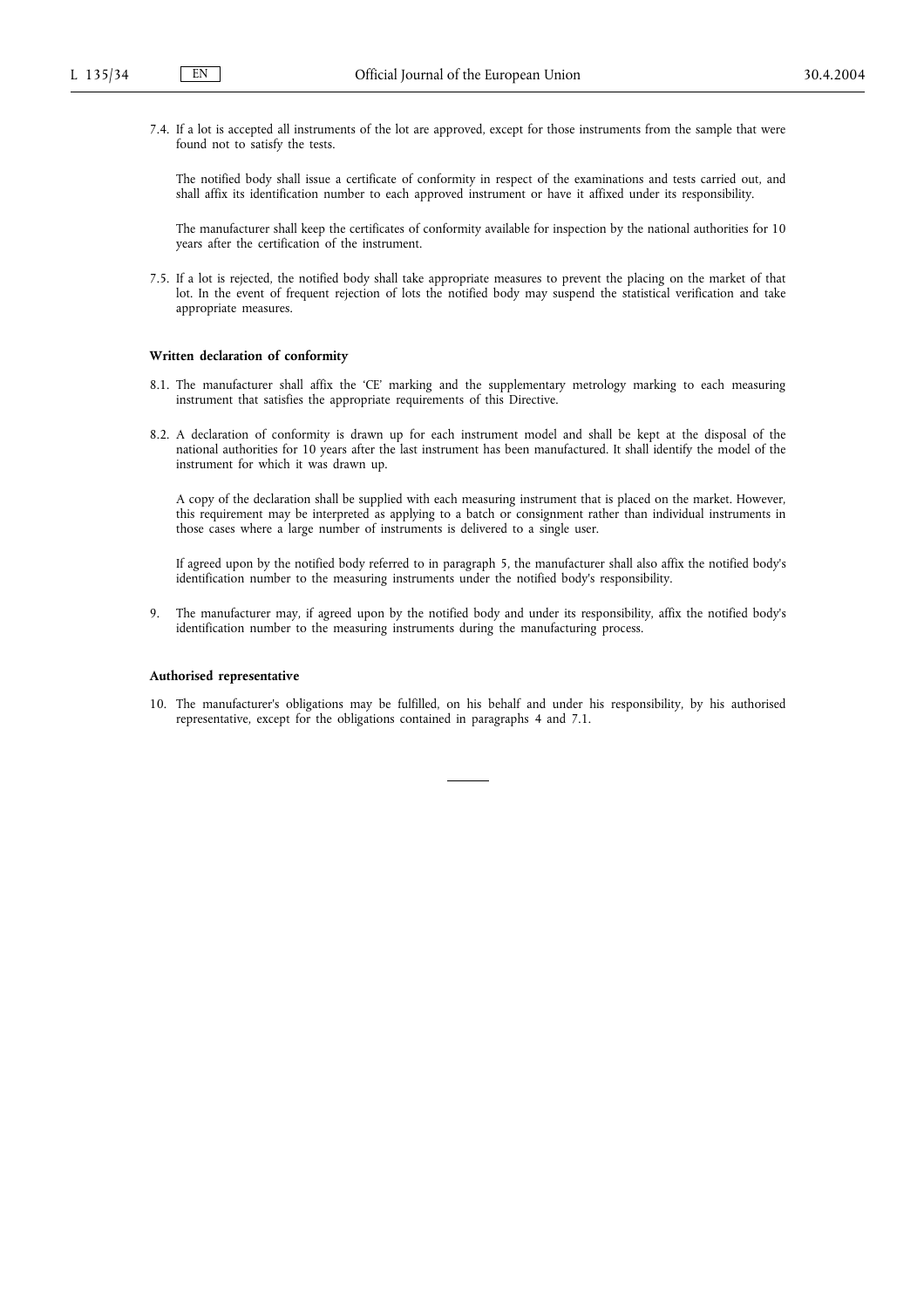### *ANNEX G*

# **DECLARATION OF CONFORMITY BASED ON UNIT VERIFICATION**

1. 'Declaration of conformity based on unit verification' is the conformity assessment procedure whereby the manufacturer fulfils the obligations laid down in this Annex and ensures and declares that a measuring instrument that has been subjected to the provisions of paragraph 4, is in conformity with the appropriate requirements of this **Directive** 

### **Technical documentation**

2. The manufacturer shall establish the technical documentation as described in Article 10 and make it available to the notified body referred to in paragraph 4. The technical documentation shall enable assessment of the conformity of the instrument with the appropriate requirements of this Directive and shall, as far as relevant for such assessment, cover the design, manufacture and operation of the instrument.

The manufacturer shall keep the technical documentation at the disposal of the national authorities for ten years.

#### **Manufacturing**

3. The manufacturer shall take all measures necessary to ensure conformity of the manufactured instrument with the appropriate requirements of this Directive.

### **Verification**

4. A notified body chosen by the manufacturer shall carry out the appropriate examinations and tests as set out in the relevant documents referred to in Article 13, or equivalent tests, to check the conformity of the instrument with the appropriate requirements of this Directive, or have them carried out. In the absence of a relevant document, the notified body concerned shall decide on the appropriate tests to be carried out.

The notified body shall issue a certificate of conformity in respect of the examinations and tests carried out and affix its identification number to the approved instrument, or have it affixed under its responsibility.

The manufacturer shall keep the certificates of conformity available for inspection by the national authorities for 10 years after the certification of the instrument.

#### **Written declaration of conformity**

- 5.1. The manufacturer shall affix the 'CE' marking, the supplementary metrology marking and, under the responsibility of the notified body referred to in paragraph 4, the latter's identification number to each measuring instrument that satisfies the appropriate requirements of this Directive.
- 5.2. A declaration of conformity shall be drawn up and kept at the disposal of the national authorities for 10 years after the instrument has been manufactured. It shall identify the instrument for which it was drawn up.

A copy of the declaration shall be supplied with the measuring instrument.

### **Authorised representative**

6. The manufacturer's obligations contained in paragraphs 2 and 4.2 may be fulfilled, on his behalf and under his responsibility, by his authorised representative.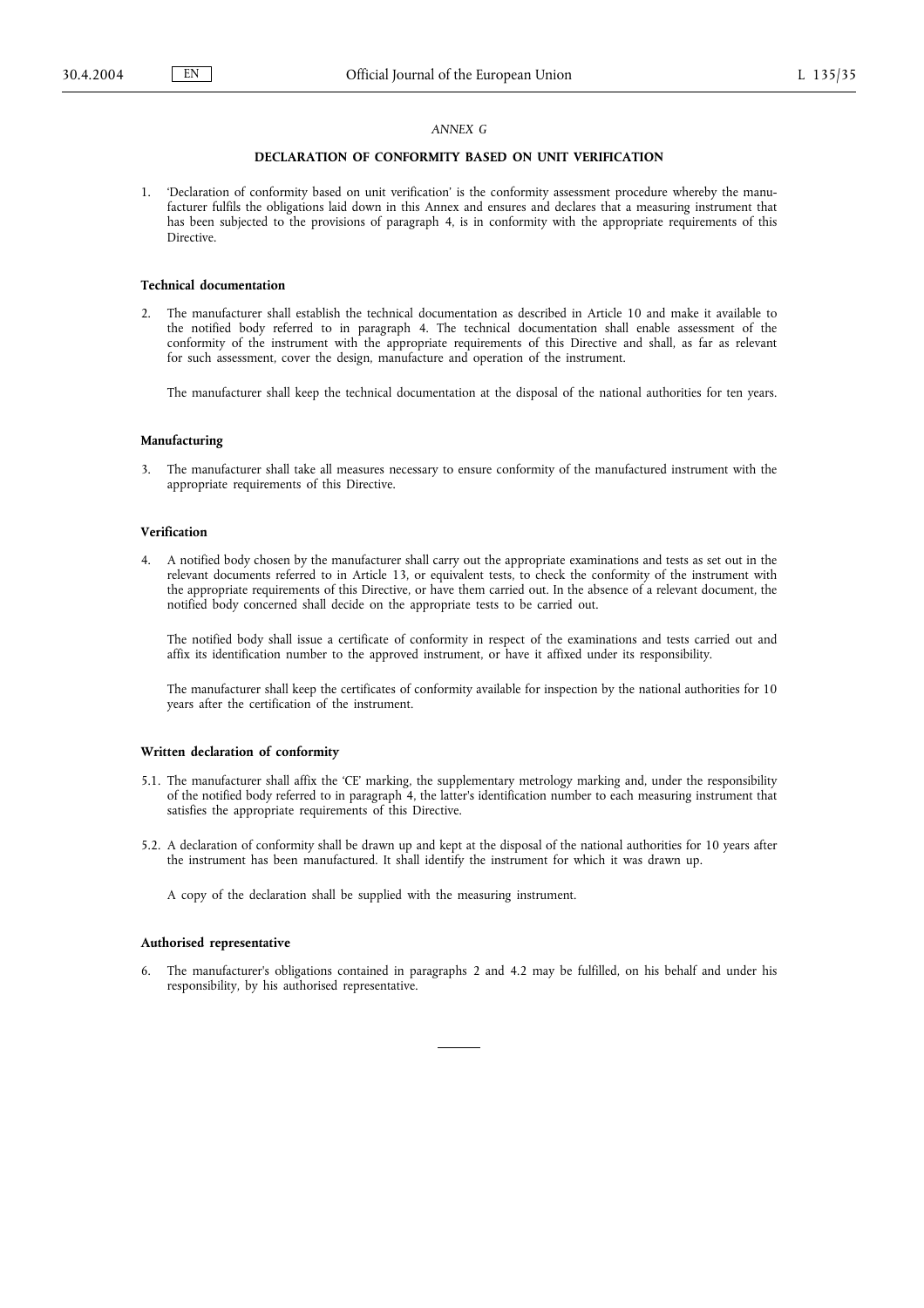### *ANNEX H*

### **DECLARATION OF CONFORMITY BASED ON FULL QUALITY ASSURANCE**

1. 'Declaration of conformity based on full quality assurance' is the conformity assessment procedure whereby the manufacturer fulfils the obligations laid down in this Annex and ensures and declares that the measuring instruments concerned satisfy the appropriate requirements of this Directive.

# **Manufacturing**

2. The manufacturer shall operate an approved quality system for design, manufacture and final product inspection and testing of the measuring instrument concerned as specified in paragraph 3, and shall be subject to surveillance as specified in paragraph 4.

# **Quality system**

3.1. The manufacturer shall lodge an application for assessment of the quality system with a notified body of his choice.

The application shall include:

- all relevant information for the instrument category envisaged;
- the documentation concerning the quality system.
- 3.2. The quality system shall ensure compliance of the instruments with the appropriate requirements of this Directive.

All the elements, requirements and provisions adopted by the manufacturer shall be documented in a systematic and orderly manner in the form of written policies, procedures and instructions. This quality system documentation must permit a consistent interpretation of the quality programmes, plans, manuals and records. It shall contain in particular an adequate description of:

- the quality objectives and the organisational structure, responsibilities and powers of the management with regard to design and product quality;
- the technical design specifications, including standards, that will be applied and, where the relevant documents referred to in Article 13 will not be applied in full, the means that will be used to ensure that the essential requirements of this Directive that apply to the instruments will be met;
- the design control and design verification techniques, processes and systematic actions that will be used when designing the instruments pertaining to the instrument category covered;
- the corresponding manufacturing, quality control and quality assurance techniques, processes and systematic actions that will be used;
- the examinations and tests that will be carried out before, during and after manufacture, and their frequency;
- the quality records, such as inspection reports and test data, calibration data, qualification reports of the personnel concerned, etc.;
- the means to monitor the achievement of the required design and product quality and the effective operation of the quality system.
- 3.3. The notified body shall assess the quality system to determine whether it satisfies the requirements referred to in paragraph 3.2. It shall presume conformity with these requirements in respect of a quality system that complies with the corresponding specifications of the national standard that implements the relevant harmonised standard, from the moment its references have been published.

In addition to experience in quality management systems, the auditing team shall possess appropriate experience in the relevant field of metrology and instrument technology, and knowledge of the applicable requirements of this Directive. The evaluation procedure shall include an inspection visit to the manufacturer's premises.

The decision shall be notified to the manufacturer. The notification shall contain the conclusions of the examination and the reasoned assessment decision.

3.4. The manufacturer shall undertake to fulfil the obligations arising out of the quality system as approved and to maintain it so that it remains adequate and efficient.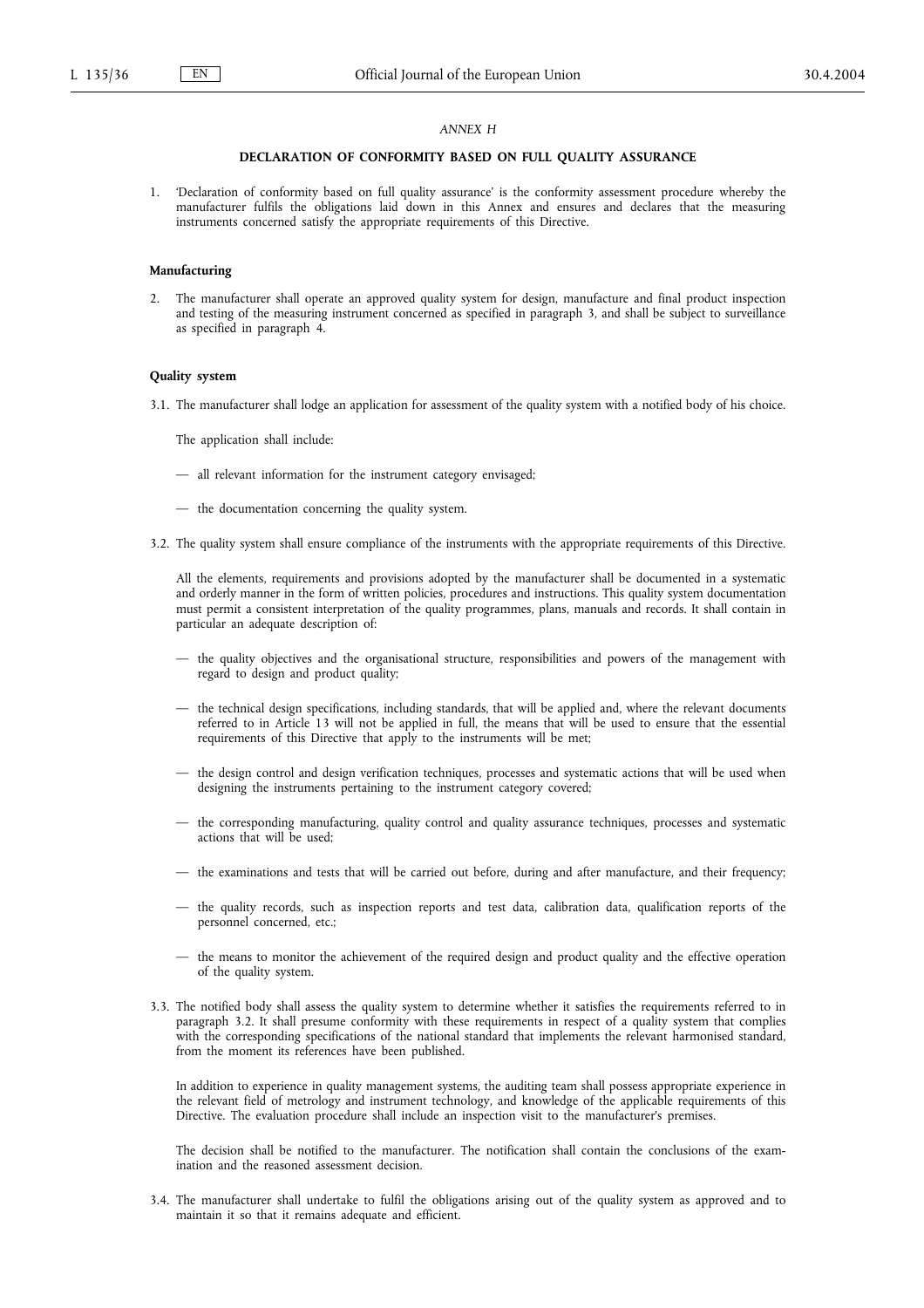3.5. The manufacturer shall keep the notified body that has approved the quality system informed of any intended change of the quality system.

The notified body shall evaluate the changes proposed and decide whether the changed quality system will still satisfy the requirements referred to in paragraph 3.2 or whether a re-assessment is required.

It shall notify its decision to the manufacturer. The notification shall contain the conclusions of the examination and the reasoned assessment decision.

### **Surveillance under the responsibility of the notified body**

- 4.1. The purpose of surveillance is to make sure that the manufacturer fulfils the obligations arising out of the approved quality system.
- 4.2. The manufacturer shall allow the notified body entrance for inspection purposes to the locations of manufacture, inspection, testing and storage, and shall provide it with all necessary information, in particular:
	- the quality system documentation;
	- the quality records as foreseen by the design part of the quality system, such as results of analyses, calculations, tests, etc.;
	- the quality records as foreseen by the manufacturing part of the quality system, such as inspection reports and test data, calibration data, qualification reports of the personnel concerned, etc.
- 4.3. The notified body shall carry out periodic audits to make sure that the manufacturer maintains and applies the quality system and shall provide an audit report to the manufacturer.
- 4.4. Additionally, the notified body may pay unexpected visits to the manufacturer. During such visits the notified body may, if necessary, carry out product tests, or have them carried out under its responsibility, to verify that the quality system is functioning correctly. It shall provide the manufacturer with a visit report and, if tests have been carried out, with a test report.

#### **Written declaration of conformity**

- 5.1. The manufacturer shall affix the 'CE' marking, the supplementary metrology marking and, under the responsibility of the notified body referred to in paragraph 3.1, the latter's identification number to each measuring instrument that satisfies the appropriate requirements of this Directive.
- 5.2. A declaration of conformity is drawn up for an instrument model and shall be kept at the disposal of the national authorities for 10 years after the last instrument has been manufactured. It shall identify the instrument model for which it was drawn up.

A copy of the declaration shall be supplied with each measuring instrument that is placed on the market. However, this requirement may be interpreted as applying to a batch or consignment rather than individual instruments in those cases where a large number of instruments is delivered to a single user.

- 6. The manufacturer shall, for 10 years after the last instrument has been manufactured, keep at the disposal of the national authorities:
	- the documentation concerning the quality system referred to in paragraph 3.1, second indent;
	- the change referred to in paragraph 3.5, as approved;
	- the decisions and reports from the notified body referred to in paragraphs 3.5, 4.3 and 4.4.
- 7. Each notified body shall periodically make available to the Member State that designated it the list of quality system approvals issued or refused, and shall immediately inform the Member State that designated it of the withdrawal of a quality system approval.

# **Authorised representative**

8. The manufacturer's obligations contained in paragraphs 3.1, 3.5, 5.2 and 6 may be fulfilled, on his behalf and under his responsibility, by his authorised representative.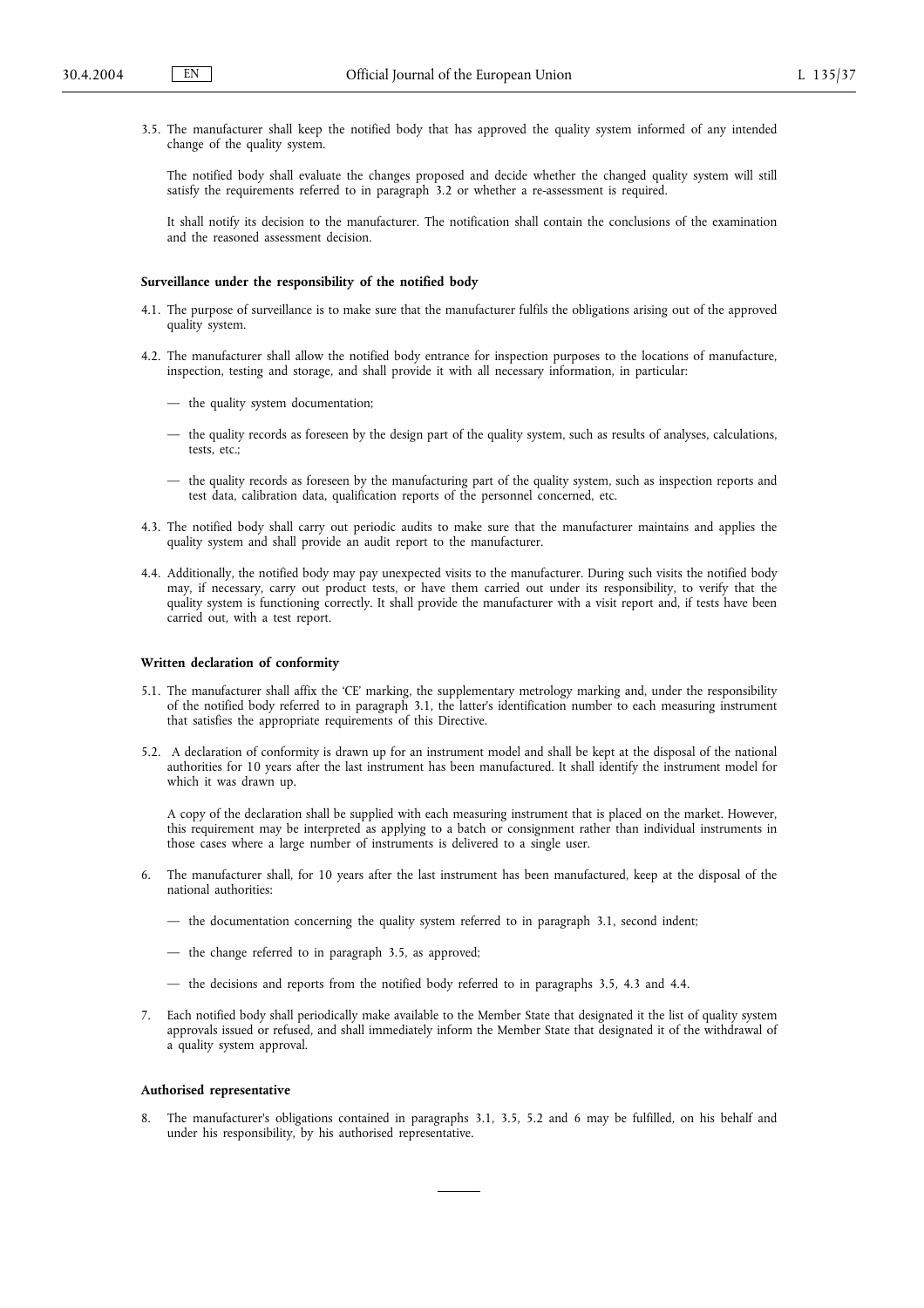# *ANNEX H1*

# **DECLARATION OF CONFORMITY BASED ON FULL QUALITY ASSURANCE PLUS DESIGN EXAMINATION**

1. 'Declaration of conformity based on full quality assurance plus design examination' is the conformity assessment procedure whereby the manufacturer fulfils the obligations laid down in this Annex and ensures and declares that the measuring instruments concerned satisfy the appropriate requirements of this Directive.

### **Manufacturing**

2. The manufacturer shall operate an approved quality system for design, manufacture and final product inspection and testing of the measuring instrument concerned as specified in paragraph 3, and shall be subject to surveillance as specified in paragraph 5. The adequacy of the technical design of the measuring instrument shall have been examined according to the provisions of paragraph 4.

# **Quality system**

3.1. The manufacturer shall lodge an application for assessment of the quality system with a notified body of his choice.

The application shall include:

- all relevant information for the instrument category envisaged;
- the documentation concerning the quality system.
- 3.2. The quality system shall ensure compliance of the instruments with the appropriate requirements of this Directive.

All the elements, requirements and provisions adopted by the manufacturer shall be documented in a systematic and orderly manner in the form of written policies, procedures and instructions. This quality system documentation must permit a consistent interpretation of the quality programmes, plans, manuals and records. It shall contain in particular an adequate description of:

- the quality objectives and the organisational structure, responsibilities and powers of the management with regard to design and product quality;
- the technical design specifications, including standards, that will be applied and, where the relevant documents referred to in Article 13 will not be applied in full, the means that will be used to ensure that the essential requirements of this Directive that apply to the instruments will be met;
- the design control and design verification techniques, processes and systematic actions that will be used when designing the instruments pertaining to the instrument category covered;
- the corresponding manufacturing, quality control and quality assurance techniques, processes and systematic actions that will be used;
- the examinations and tests that will be carried out before, during and after manufacture, and the frequency with which they will be carried out;
- the quality records, such as inspection reports and test data, calibration data, qualification reports of the personnel concerned, etc.;
- the means to monitor the achievement of the required design and product quality and the effective operation of the quality system.
- 3.3. The notified body shall assess the quality system to determine whether it satisfies the requirements referred to in paragraph 3.2. It shall presume conformity with these requirements in respect of a quality system that complies with the corresponding specifications of the national standard that implements the relevant harmonised standard, from the moment its references have been published in the Official Journal.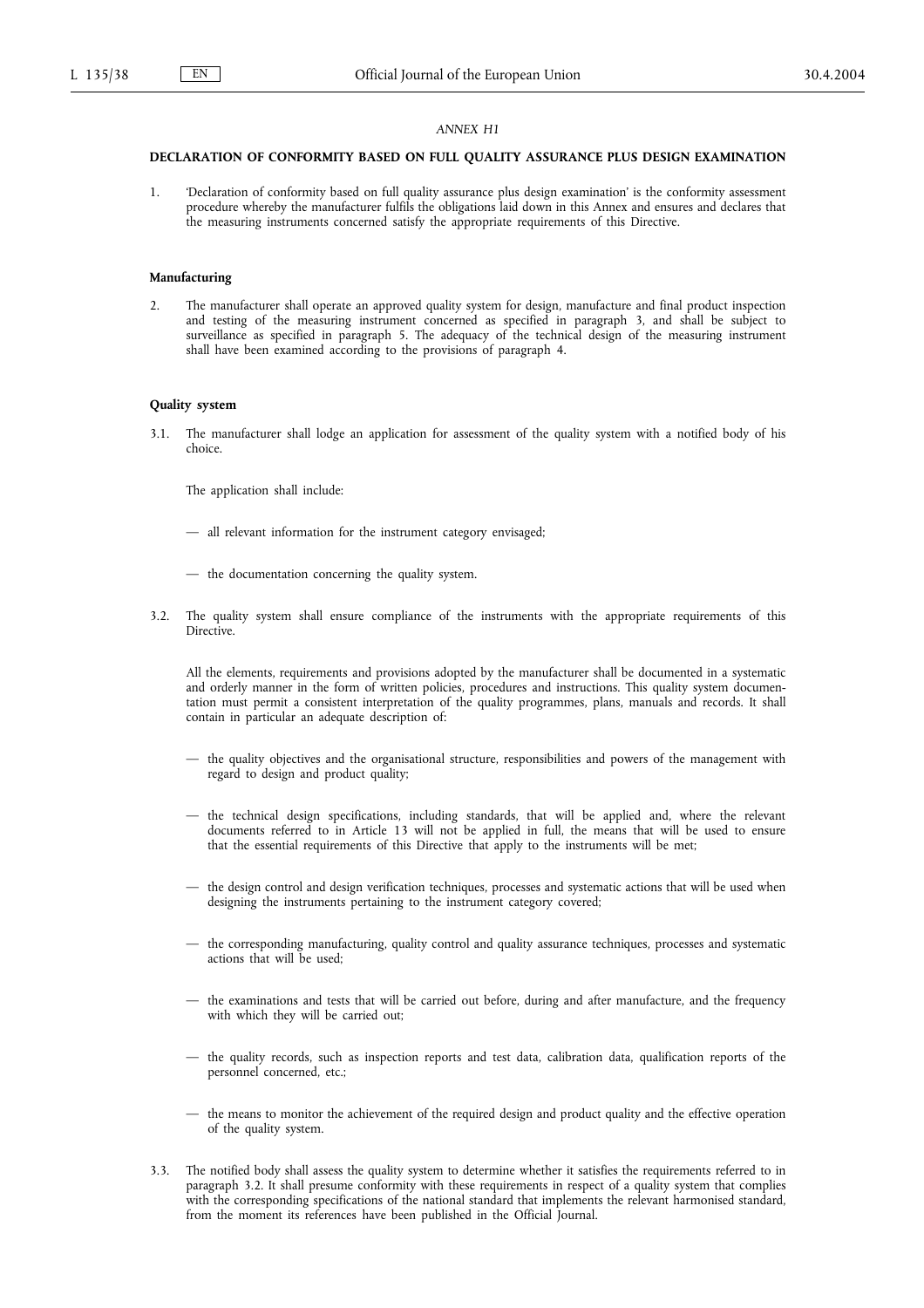In addition to experience in quality management systems, the auditing team shall possess appropriate experience in the relevant field of metrology and instrument technology, and knowledge of the applicable requirements of this Directive. The evaluation procedure shall include an inspection visit to the manufacturer's premises.

The decision shall be notified to the manufacturer. The notification shall contain the conclusions of the examination and the reasoned assessment decision.

- 3.4. The manufacturer shall undertake to fulfil the obligations arising out of the quality system as approved and to maintain it so that it remains adequate and efficient.
- 3.5. The manufacturer shall keep the notified body that has approved the quality system informed of any intended change of the quality system.

The notified body shall evaluate the changes proposed and decide whether the changed quality system will still satisfy the requirements referred to in paragraph 3.2 or whether a re-assessment is required.

It shall notify its decision to the manufacturer. The notification shall contain the conclusions of the examination and the reasoned assessment decision.

3.6. Each notified body shall periodically make available to the Member State that designated it the list of quality system approvals issued or refused, and shall immediately inform the Member State that designated it of the withdrawal of a quality system approval.

# **Design examination**

- 4.1. The manufacturer shall lodge an application for examination of the design with the notified body referred to in paragraph 3.1.
- 4.2. The application shall enable understanding of the design, manufacture and operation of the instrument, and shall enable assessment of conformity with the appropriate requirements of this Directive. It shall include:
	- the name and address of the manufacturer;
	- a written declaration that the same application has not been lodged with any other notified body;
	- the technical documentation as described in Article 10. The documentation shall enable assessment of the conformity of the instrument with the appropriate requirements of this Directive. It shall, as far as relevant for such assessment, cover the design and operation of the instrument;
	- the supporting evidence for the adequacy of the technical design. This evidence shall mention any documents that have been applied, in particular where the relevant documents referred to in Article 13 have not been applied in full, and shall include, where necessary, the results of tests carried out by the appropriate laboratory of the manufacturer, or by another testing laboratory on his behalf and under his responsibility.
- 4.3. The notified body shall examine the application, and where the design meets the provisions of the Directive that apply to the measuring instrument it shall issue an EC design examination certificate to the manufacturer. The certificate shall contain the name and address of the manufacturer, the conclusions of the examination, any conditions for its validity and the necessary data for identification of the approved instrument.
- 4.3.1. All relevant parts of the technical documentation shall be annexed to the certificate.
- 4.3.2. The certificate or its annexes shall contain all relevant information for conformity evaluation and in-service control. It shall to allow the evaluation of conformity of the manufactured instruments with the examined design regarding the reproducibility of their metrological performances, when they are properly adjusted using appropriate means, including:
	- the metrological characteristics of the design of the instrument;
	- measures required for ensuring the integrity of the instruments (sealing, identification of software . . .);
	- information on other elements necessary for the identification of the instrument and to check its visual external conformity to the design;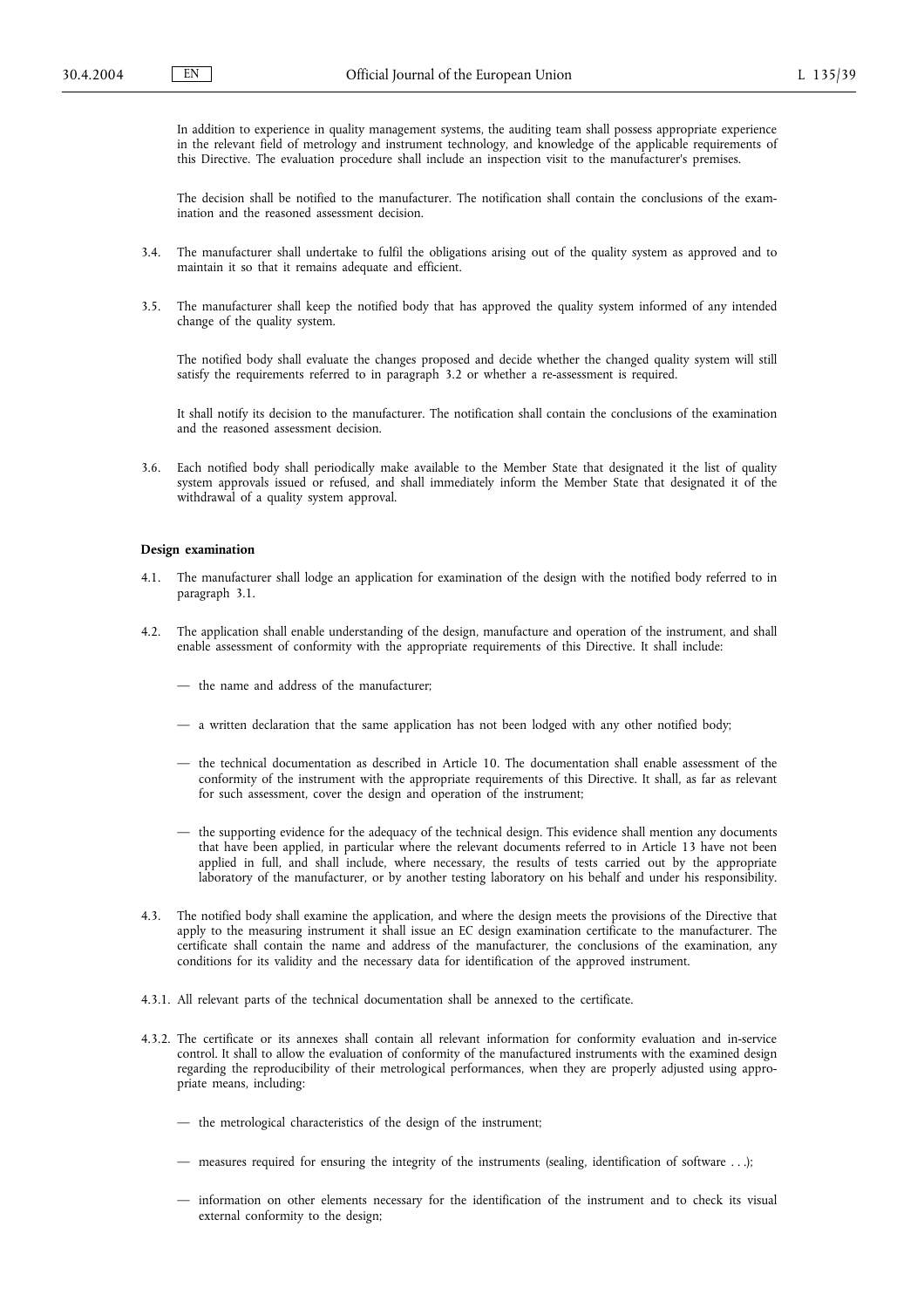- if appropriate, any specific information necessary to verify the characteristics of manufactured instruments;
- in the case of a sub-assembly, all necessary information to ensure the compatibility with other sub-assemblies or measuring instruments.
- 4.3.3. The notified body shall establish an evaluation report in this regard and keep it at the disposal of the Member State that designated it. Without prejudice to Article 12(8), the notified body shall release the content of this report, in full or in part, only with the agreement of the manufacturer.

The certificate shall have a validity of ten years from the date of its issue, and may be renewed for subsequent periods of ten years each.

If the manufacturer is denied a design examination certificate, the notified body shall provide detailed reasons for the denial.

- 4.4. The manufacturer shall keep the notified body that has issued the 'EC' design examination certificate informed of any fundamental modification to the approved design. Modifications to the approved design must receive additional approval from the notified body that issued the 'EC' design examination certificate where such changes may affect the conformity with the essential requirements of this Directive, the conditions for validity of the certificate or the prescribed conditions for use of the instrument. This additional approval is given in the form of an addition to the original 'EC' design examination certificate.
- 4.5. Each notified body shall periodically make available to the Member State that designated it:
	- 'EC' design examination certificates and annexes issued;
	- additions and amendments relating to certificates issued.

Each notified body shall immediately inform the Member State that designated it of the withdrawal of an EC design examination certificate.

4.6. The manufacturer or his authorised representative shall keep a copy of the 'EC' design examination certificate, its annexes and additions with the technical documentation for 10 years after the last measuring instrument has been manufactured.

Where neither the manufacturer nor his authorised representative is established within the Community, the obligation to make the technical documentation available on request shall be the responsibility of the person designated by the manufacturer.

# **Surveillance under the responsibility of the notified body**

- 5.1. The purpose of surveillance is to make sure that the manufacturer fulfils the obligations arising out of the approved quality system.
- 5.2. The manufacturer shall allow the notified body entrance for inspection purposes to the locations of design, manufacture, inspection, testing and storage, and shall provide it with all necessary information, in particular:
	- the quality system documentation;
	- the quality records as foreseen by the design part of the quality system, such as results of analyses, calculations, tests, etc;
	- the quality records as foreseen by the manufacturing part of the quality system, such as inspection reports and test data, calibration data, qualification reports of the personnel concerned, etc.
- 5.3. The notified body shall carry out periodic audits to make sure that the manufacturer maintains and applies the quality system and shall provide an audit report to the manufacturer.
- 5.4. Additionally, the notified body may pay unexpected visits to the manufacturer. During such visits the notified body may, if necessary, carry out product tests, or have them carried out under its responsibility, to verify that the quality system is functioning correctly. It shall provide the manufacturer with a visit report and, if tests have been carried out, with a test report.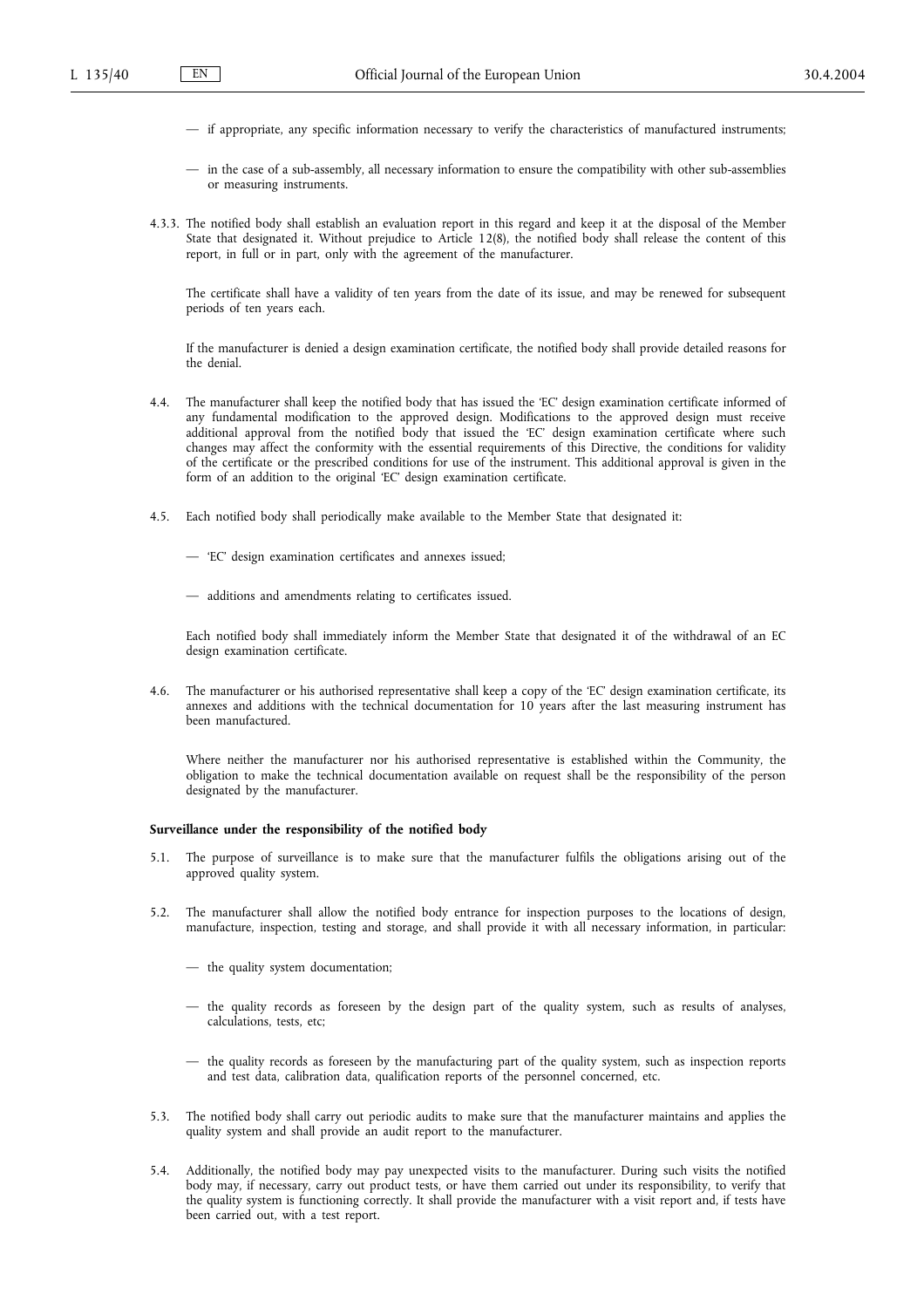# **Written declaration of conformity**

- 6.1. The manufacturer shall affix the 'CE' marking, the supplementary metrology marking and, under the responsibility of the notified body referred to in paragraph 3.1, the latter's identification number to each measuring instrument that satisfies the appropriate requirements of this Directive.
- 6.2. A declaration of conformity is drawn up for each instrument model and shall be kept at the disposal of the national authorities for 10 years after the last instrument has been manufactured. It shall identify the model of the instrument for which it was drawn up and shall mention the number of the design examination certificate.

A copy of the declaration shall be supplied with each measuring instrument that is placed on the market. However, this requirement may be interpreted as applying to a batch or consignment rather than individual instruments in those cases where a large number of instruments is delivered to a single user.

- 7. The manufacturer shall, for 10 years after the last instrument has been manufactured, keep at the disposal of the national authorities:
	- the documentation referred to in 3.1, second indent;
	- the change referred to in paragraph 3.5, as approved;
	- the decisions and reports of the notified body referred to in paragraphs 3.5, 5.3 and 5.4.

# **Authorised representative**

8. The manufacturer's obligations contained in paragraphs 3.1, 3.5, 6.2 and 7 may be fulfilled, on his behalf and under his responsibility, by his authorised representative.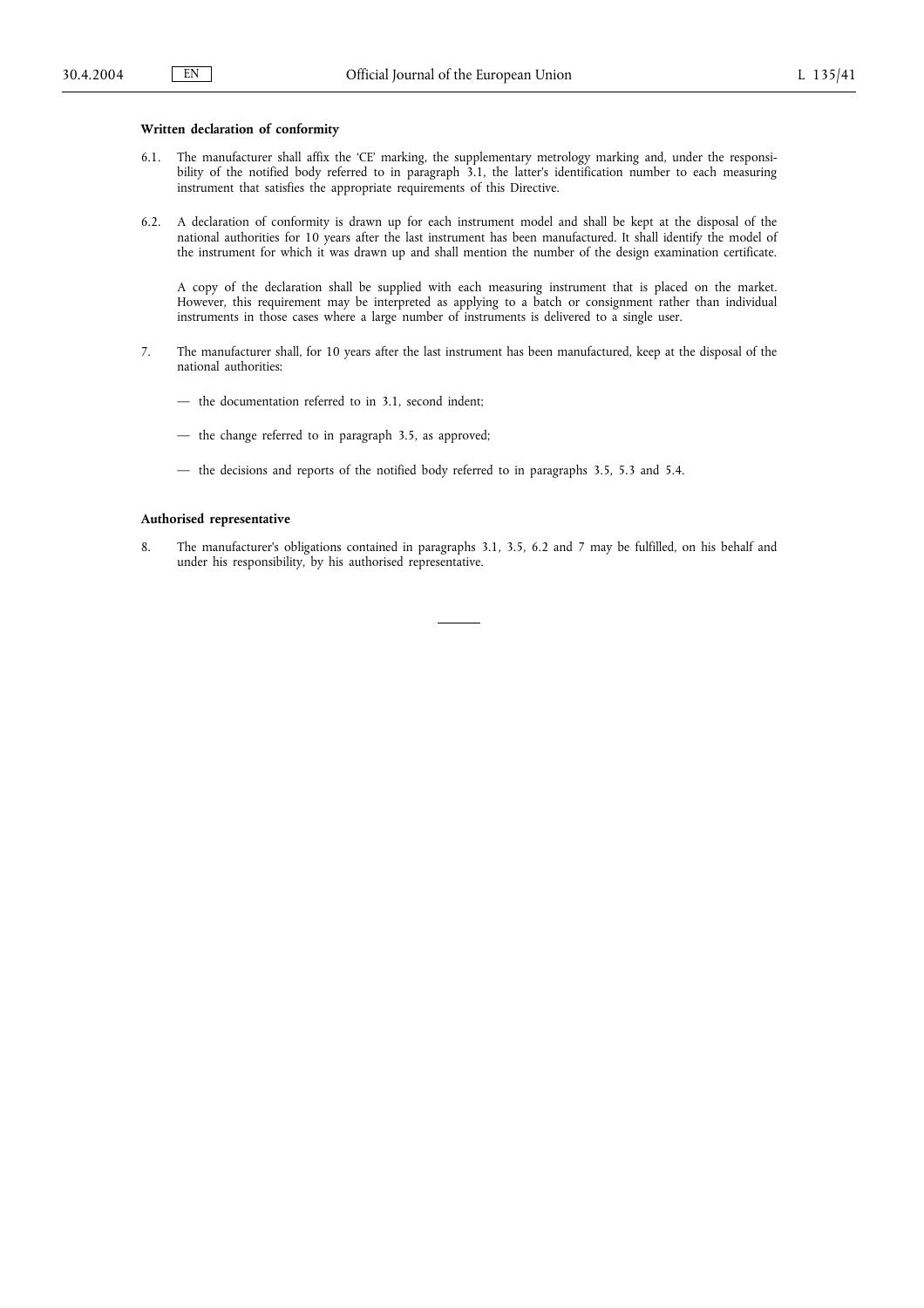# **WATER METERS**

The relevant requirements of Annex I, the specific requirements of this Annex and the conformity assessment procedures listed in this Annex, apply to water meters intended for the measurement of volumes of clean, cold or heated water in residential, commercial and light industrial use.

# **DEFINITIONS**

# **Water Meter**

An instrument designed to measure, memorise and display the volume at metering conditions of water passing through the measurement transducer.

#### **Minimum Flowrate (Q<sub>1</sub>)**

The lowest flowrate at which the water meter provides indications that satisfy the requirements concerning the maximum permissible errors (MPEs.)

# **Transitional Flowrate (Q2)**

The transitional flowrate is the flowrate value occurring between the permanent and minimum flowrates, at which the flowrate range is divided into two zones, the 'upper zone' and the 'lower zone'. Each zone has a characteristic MPE.

# Permanent Flowrate (Q<sub>3</sub>)

The highest flowrate at which the water meter operates in a satisfactory manner under normal conditions of use, i.e. under steady or intermittent flow conditions.

#### **Overload Flowrate (Q4)**

The overload flowrate is the highest flowrate at which the meter operates in a satisfactory manner for a short period of time without deteriorating.

#### SPECIFIC REQUIREMENTS

#### **Rated Operating Conditions**

The manufacturer shall specify the rated operating conditions for the instrument, in particular;

1. The flowrate range of the water.

The values for the flowrate range shall fulfil the following conditions:

 $Q_3/Q_1 \ge 10$ 

 $Q_2/Q_1 = 1,6$ 

 $Q_4/Q_3 = 1,25$ 

For 5 years from the date of entry into force of this Directive the ratio  $Q_2/Q_1$  may be: 1,5, 2,5, 4 or 6,3.

2. The temperature range of the water.

The values for the temperature range shall fulfil the following conditions:

0,1 °C to at least 30 °C, or

30 °C to at least 90 °C.

The meter may be designed to operate over both ranges.

- 3. The relative pressure range of the water, the range being 0,3 bar to at least 10 bar at  $Q_3$ .
- 4. For the power supply: the nominal value of the AC voltage supply and/or the limits of DC supply.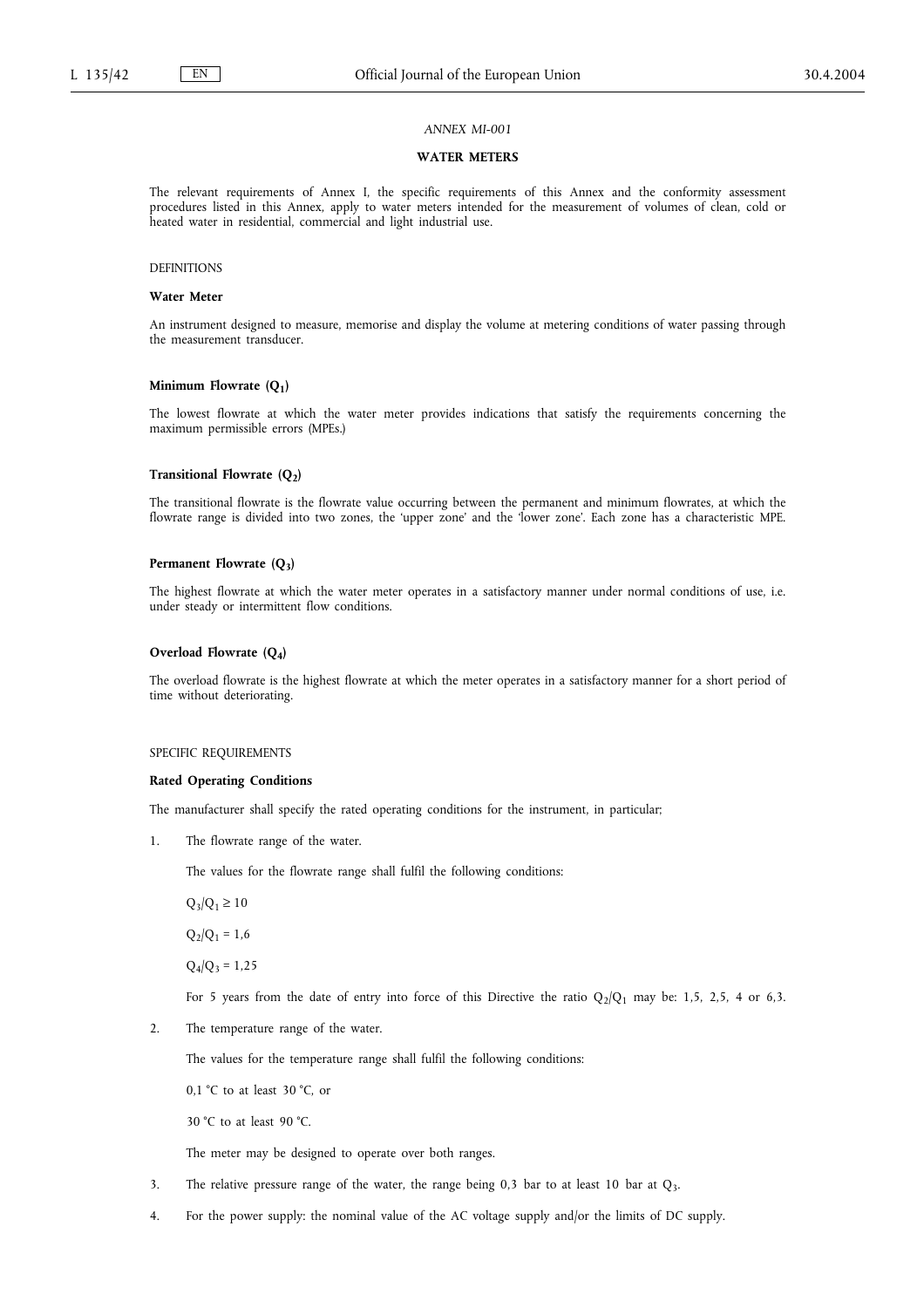#### **MPE**

5. The MPE, positive or negative, on volumes delivered at flowrates between the transitional flowrate  $(Q_2)$  (included) and the overload flowrate  $(Q_4)$  is:

2 % for water having a temperature  $\leq 30$  °C,

3 % for water having a temperature > 30 °C.

6. The MPE, positive or negative, on volumes delivered at flowrates between the minimum flowrate  $(Q_1)$  and the transitional flowrate  $(Q_2)$  (excluded) is 5 % for water having any temperature.

#### **Permissible Effect of Disturbances**

- 7.1. *Electromagnetic immunity*
- 7.1.1. The effect of an electromagnetic disturbance on a water meter shall be such that:
	- the change in the measurement result is no greater than the critical change value as defined in 8.1.4, or
	- the indication of the measurement result is such that it cannot be interpreted as a valid result, such as a momentary variation that cannot be interpreted, memorised or transmitted as a measuring result.
- 7.1.2. After undergoing an electromagnetic disturbance the water meter shall:
	- recover to operate within MPE, and
	- have all measurement functions safeguarded, and
	- allow recovery of all measurement data present just before the disturbance.
- 7.1.3. The critical change value is the smaller of the two following values:
	- the volume corresponding to half of the magnitude of the MPE in the upper zone on the measured volume;
	- the volume corresponding to the MPE on the volume corresponding to one minute at flowrate  $Q_3$ .
- 7.2. *Durability*

After an appropriate test, taking into account the period of time estimated by the manufacturer, has been performed, the following criteria shall be satisfied:

- 7.2.1. The variation of the measurement result after the durability test, when compared with the initial measurement result, shall not exceed:
	- $-$  3 % of the metered volume between  $Q_1$  included and  $Q_2$  excluded;
	- $-$  1,5 % of the metered volume between  $Q_2$  included and  $Q_4$  included.
- 7.2.2. The error of indication for the volume metered after the durability test shall not exceed:
	- $-$  ± 6 % of the metered volume between  $Q_1$  included and  $Q_2$  excluded;
	- $\pm$  2,5 % of the metered volume between Q<sub>2</sub> included and Q<sub>4</sub> included for water meters intended to meter water with a temperature between 0,1 °C and 30 °C,
	- $-$  ± 3,5 % of the metered volume between  $Q_2$  included and  $Q_4$  included for water meters intended to meter water with a temperature between 30 °C and 90 °C.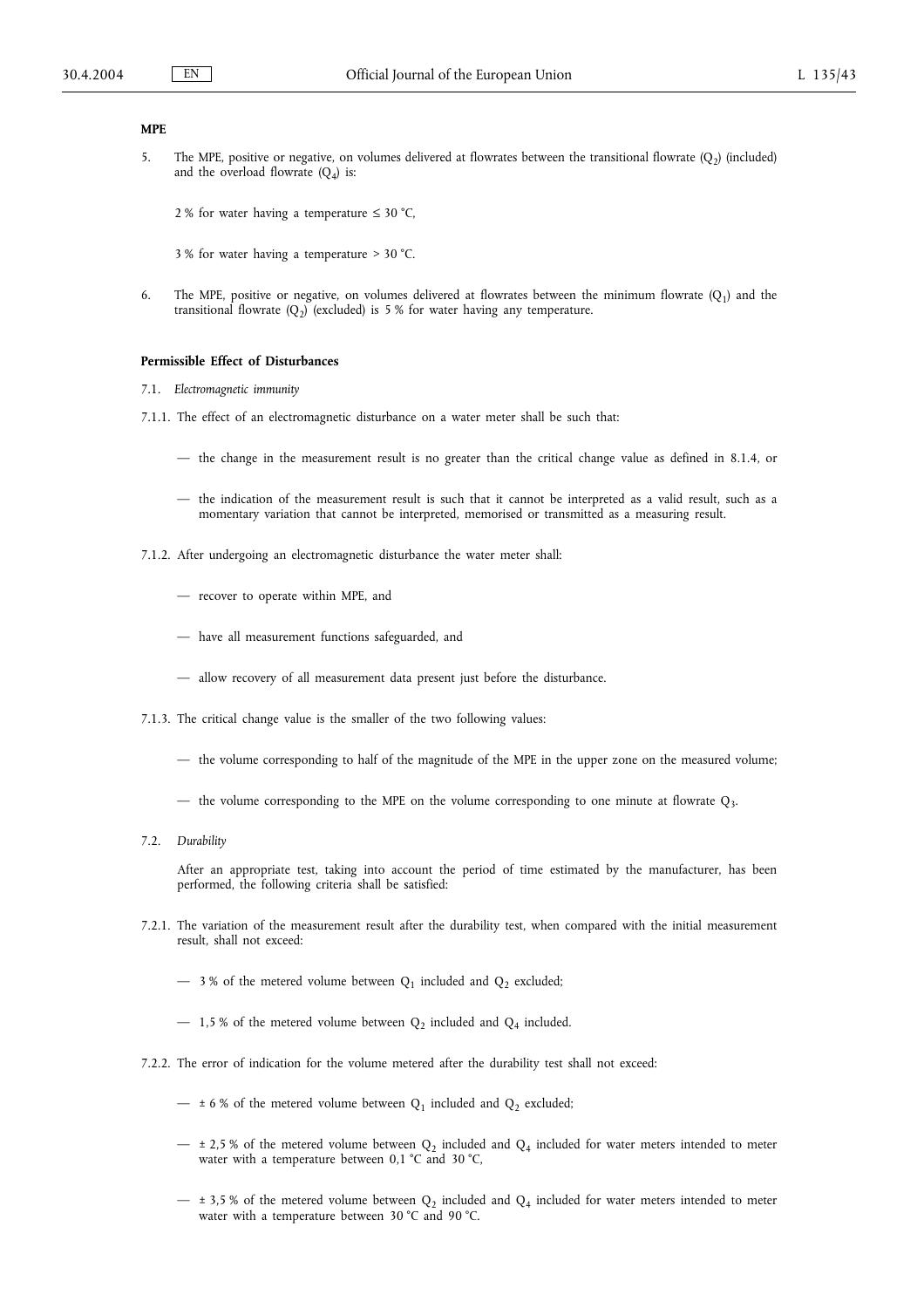# **Suitability**

- 8.1. The meter shall be able to be installed to operate in any position unless clearly marked otherwise.
- 8.2. The manufacturer shall specify whether the meter is designed to measure reverse flow. In such a case, the reverse flow volume shall either be subtracted from the cumulated volume or shall be separately recorded. The same MPE shall apply to both forward and reverse flow.

Water meters not designed to measure reverse flow shall either prevent reverse flow or shall withstand an accidental reverse flow without any deterioration or change in metrological properties.

# **Units of Measurement**

9. Metered volume shall be displayed in cubic metres.

# **Putting into Use**

10. The Member State shall ensure that the requirements under 1, 2 and 3 are determined by the distributor or the person legally designated for installing the meter, so that the meter is appropriate for the accurate measurement of consumption that is foreseen or foreseeable.

# CONFORMITY ASSESSMENT

The conformity assessment procedures referred to in Article 9 that the manufacturer can choose between are:

 $B + F$  or  $B + D$  or  $H1$ .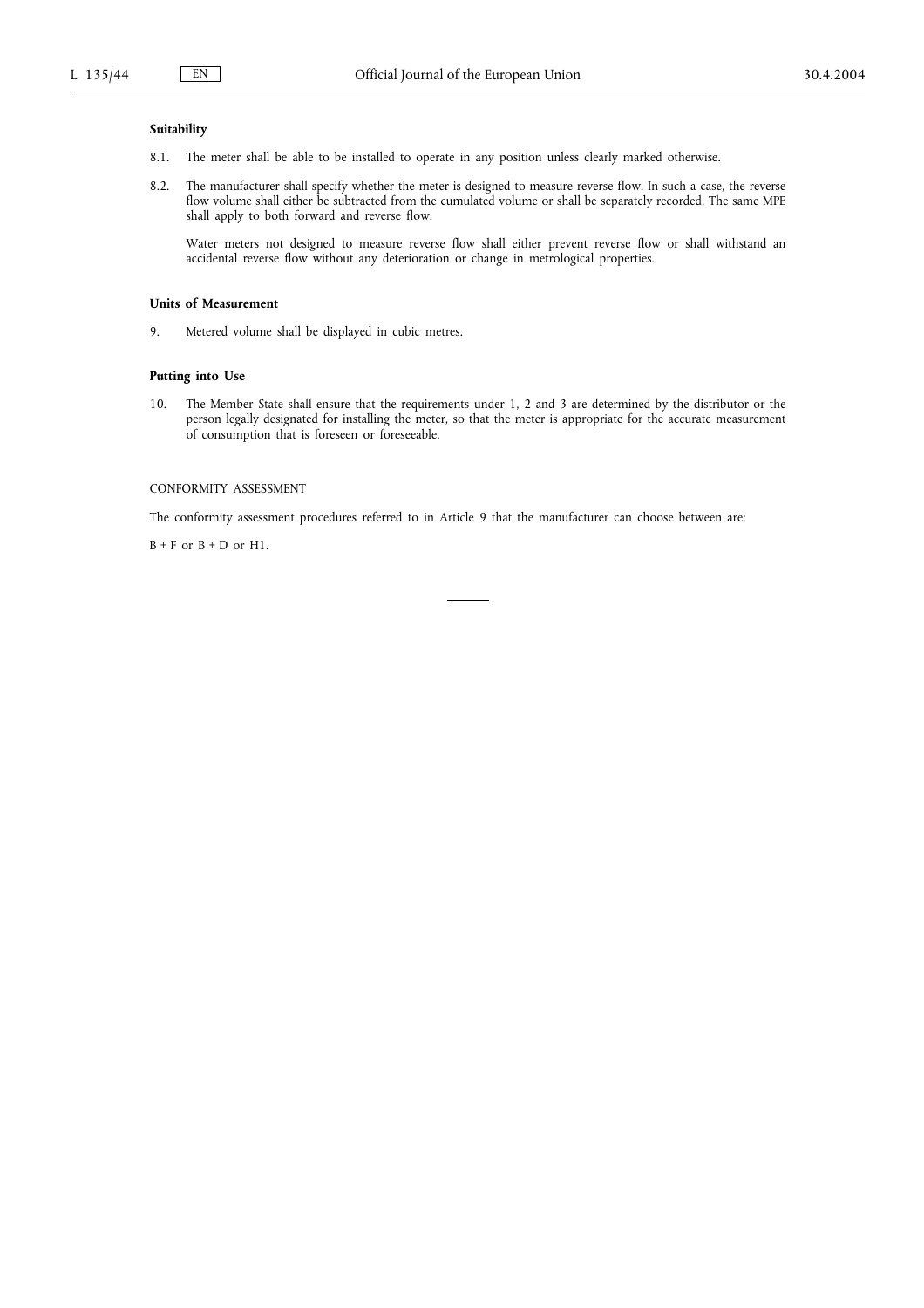# **GAS METERS AND VOLUME CONVERSION DEVICES**

The relevant requirements of Annex I, the specific requirements of this Annex and the conformity assessment procedures listed in this Annex, apply to gas meters and volume conversion devices defined below, intended for residential, commercial and light industrial use.

# DEFINITIONS

# **Gas meter**

An instrument designed to measure, memorise and display the quantity of fuel gas (volume or mass) that has passed it.

# **Conversion device**

A device fitted to a gas meter that automatically converts the quantity measured at metering conditions into a quantity at base conditions.

# **Minimum flowrate (Qmin)**

The lowest flowrate at which the gas meter provides indications that satisfy the requirements regarding maximum permissible error (MPE.)

# Maximum flowrate (Q<sub>max</sub>)

The highest flowrate at which the gas meter provides indications that satisfy the requirements regarding MPE.

# **Transitional flowrate (Qt)**

The transitional flowrate is the flowrate occurring between the maximum and minimum flowrates at which the flowrate range is divided into two zones, the 'upper zone' and the 'lower zone'. Each zone has a characteristic MPE.

# **Overload Flowrate (Qr)**

The overload flowrate is the highest flowrate at which the meter operates for a short period of time without deteriorating.

# **Base conditions**

The specified conditions to which the measured quantity of fluid is converted.

### PART I - SPECIFIC REQUIREMENTS - GAS METERS

# 1. **Rated operating conditions**

The manufacturer shall specify the rated operating conditions of the gas meter, taking into account:

1.1. The flowrate range of the gas shall fulfil at least the following conditions:

| Class | $Q_{\text{max}}/Q_{\text{min}}$ | $Q_{max}/Q_t$ | $Q_{r}/Q_{\text{max}}$ |
|-------|---------------------------------|---------------|------------------------|
| 1, 2  | $\geq 150$                      | $\geq 10$     | 1,4                    |
| 1,0   | $\geq 20$                       |               | 1,4                    |

1.2. The temperature range of the gas, with a minimum range of 40 °C.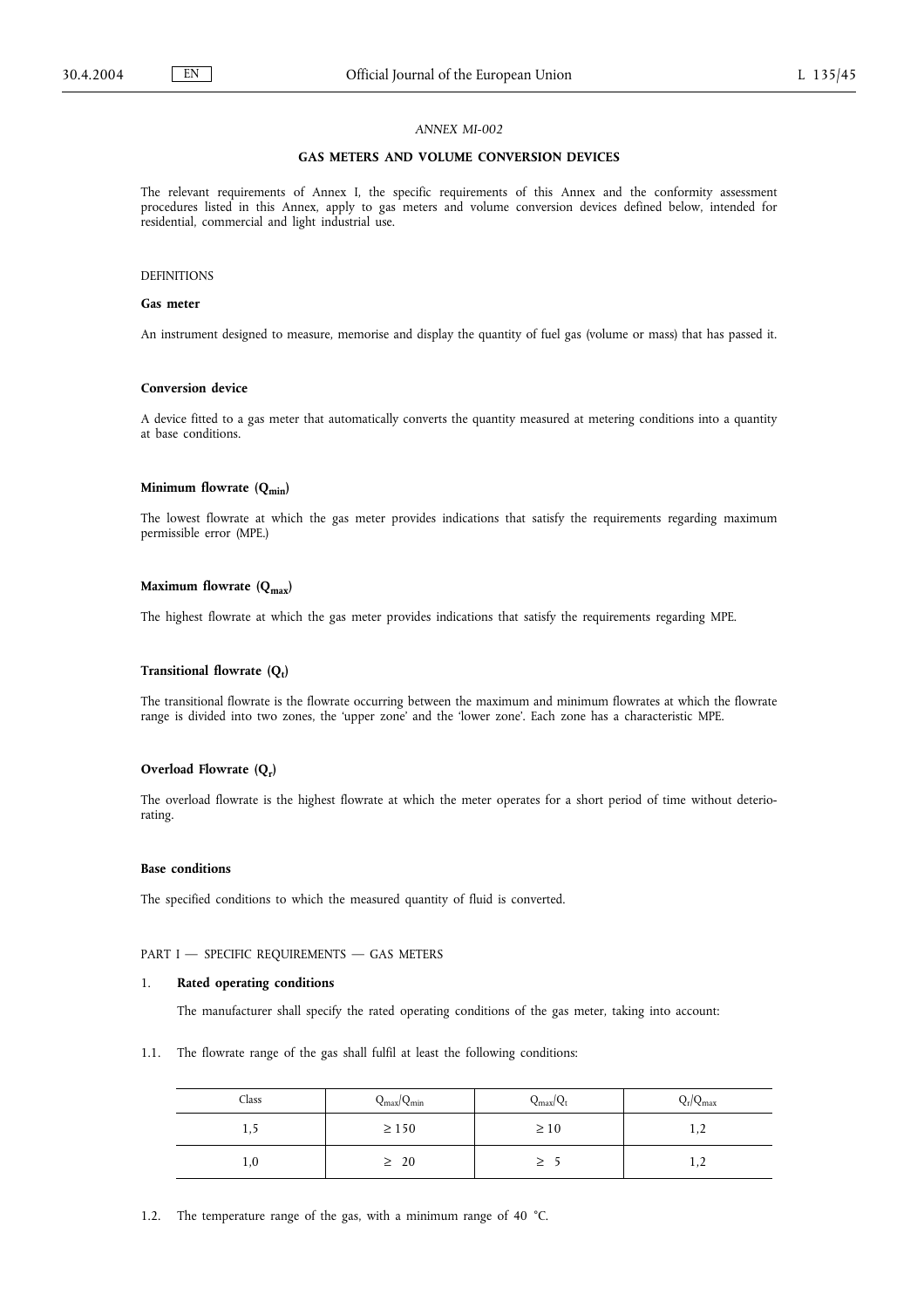# 1.3. *The fuel/gas related conditions*

The gas meter shall be designed for the range of gases and supply pressures of the country of destination. In particular the manufacturer shall indicate:

- the gas family or group;
- the maximum operating pressure.
- 1.4. A minimum temperature range of 50 °C for the climatic environment.
- 1.5. The nominal value of the AC voltage supply and/or the limits of DC supply.

#### 2. **Maximum permissible error (MPEs)**

2.1. Gas meter indicating the volume at metering conditions or mass

| 7D<br>, |  |
|---------|--|
|---------|--|

| Class                   | 1.5   | 1,0 |
|-------------------------|-------|-----|
| $Q_{\min} \leq Q < Q_t$ | 3 %   | 2 % |
| $Q_t \le Q \le Q_{max}$ | 1,5 % | 1 % |

When the errors between Qt and  $Q<sub>max</sub>$  all have the same sign, they shall all not exceed 1 % for class 1,5 and 0,5 % for Class 1,0.

2.2. For a gas meter with temperature conversion, which only indicates the converted volume, the MPE of the meter is increased by 0,5 % in a range of 30 °C extending symmetrically around the temperature specified by the manufacturer that lies between 15 °C and 25 °C. Outside this range, an additional increase of 0,5 % is permitted in each interval of 10 °C.

# 3. **Permissible effect of disturbances**

- 3.1. *Electromagnetic immunity*
- 3.1.1. The effect of an electromagnetic disturbance on a gas meter or volume conversion device shall be such that:
	- the change in the measurement result is no greater than the critical change value as defined in 3.1.3, or
	- the indication of the measurement result is such that it cannot be interpreted as a valid result, such as a momentary variation that cannot be interpreted, memorised or transmitted as a measuring result.
- 3.1.2. After undergoing a disturbance, the gas meter shall:
	- recover to operate within MPE, and
	- have all measurement functions safeguarded, and
	- allow recovery of all measurement data present just before the disturbance.
- 3.1.3. The critical change value is the smaller of the two following values:
	- the quantity corresponding to half of the magnitude of the MPE in the upper zone on the measured volume;
	- the quantity corresponding to the MPE on the quantity corresponding to one minute at maximum flowrate.
- 3.2. *Effect of upstream-downstream flow disturbances*

Under installation conditions specified by the manufacturer, the effect of the flow disturbances shall not exceed one third of the MPE.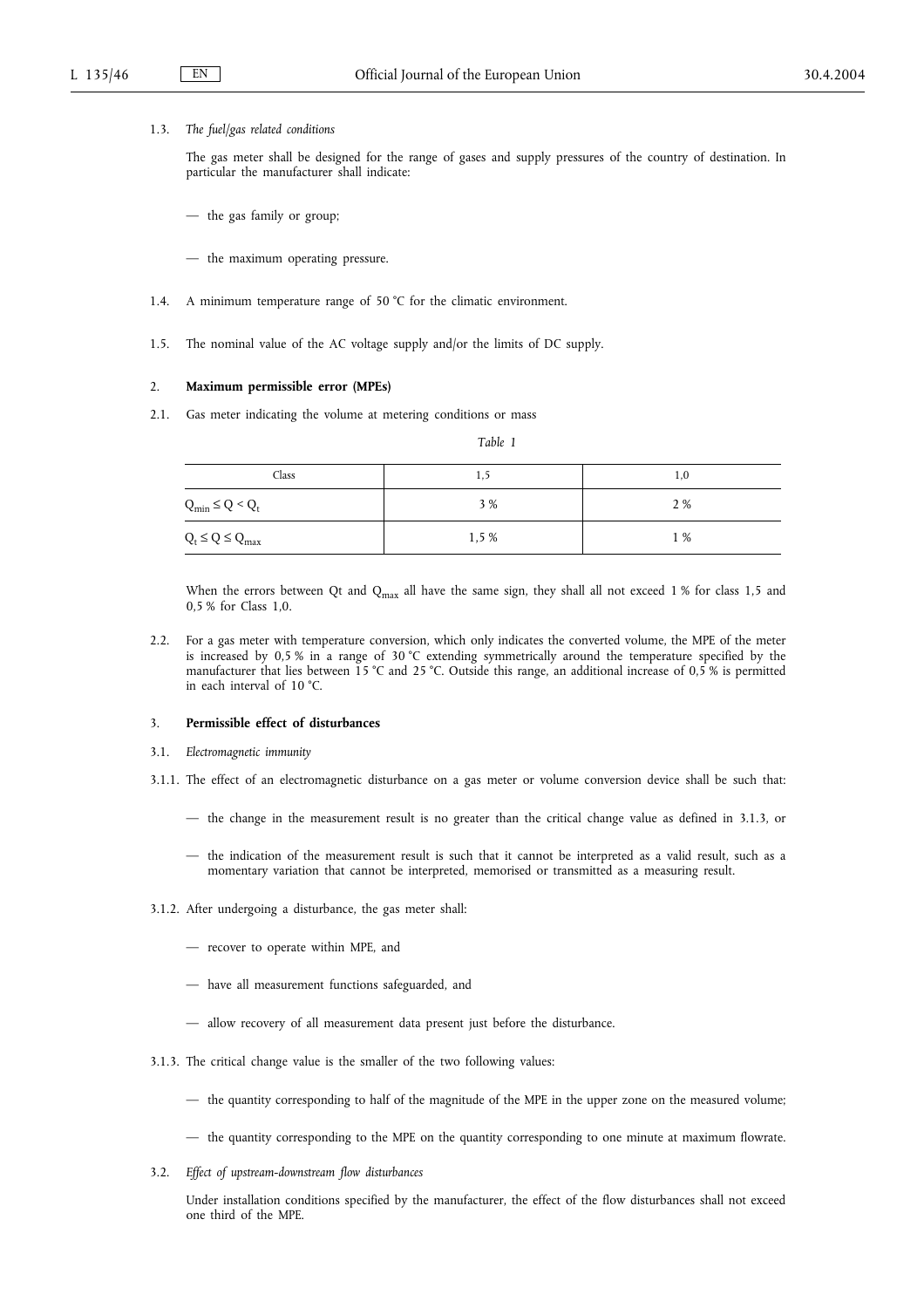### 4. **Durability**

After an appropriate test, taking into account the period of time estimated by the manufacturer, has been performed, the following criteria shall be satisfied:

- 4.1. *Class 1,5 meters*
- 4.1.1. The variation of the measurement result after the durability test when compared with the initial measurement result for the flow rates in the range  $Q_t$  to  $Q_{max}$ -shall not exceed the measurement result by more than 2 %.
- 4.1.2. The error of indication after the durability test shall not exceed twice the MPE in paragraph 2.
- 4.2. *Class 1,0 meters*
- 4.2.1. The variation of the measurement result after the durability test when compared with the initial measurement result shall not exceed one-third of the MPE in paragraph 2.
- 4.2.2. The error of indication after the durability test shall not exceed the MPE in paragraph 2.

# 5. **Suitability**

- 5.1. A gas meter powered from the mains (AC or DC) shall be provided with an emergency power supply device or other means to ensure, during a failure of the principal power source, that all measuring functions are safeguarded.
- 5.2. A dedicated power source shall have a lifetime of at least five years. After 90 % of its lifetime an appropriate warning shall be shown.
- 5.3. An indicating device shall have a sufficient number of digits to ensure that the quantity passed during 8 000 hours at Q<sub>max</sub> does not return the digits to their initial values.
- 5.4. The gas meter shall be able to be installed to operate in any position declared by the manufacturer in its installation instruction.
- 5.5. The gas meter shall have a test element, which shall enable tests to be carried out in a reasonable time.
- 5.6. The gas meter shall respect the MPE in any flow direction or only in one flow direction clearly marked.
- 6. **Units**

Metered quantity shall be displayed in cubic metre, or in kilogram.

### PART II - SPECIFIC REQUIREMENTS - VOLUME CONVERSION DEVICES

A volume conversion device constitutes a sub-assembly according to Article 4, definition (b), second indent.

For a volume conversion device, the essential requirements for the gas meter shall apply, if applicable. In addition, the following requirements shall apply:

#### 7. **Base conditions for converted quantities**

The manufacturer shall specify the base conditions for converted quantities.

# 8. **MPE**

- 0,5 % at ambient temperature 20 °C  $\pm$  3 °C, ambient humidity 60 %  $\pm$  15 %, nominal values for power supply;
- 0,7 % for temperature conversion devices at rated operating conditions;
- 1 % for other conversion devices at rated operating conditions.

*Note:* The error of the gas meter is not taken into account.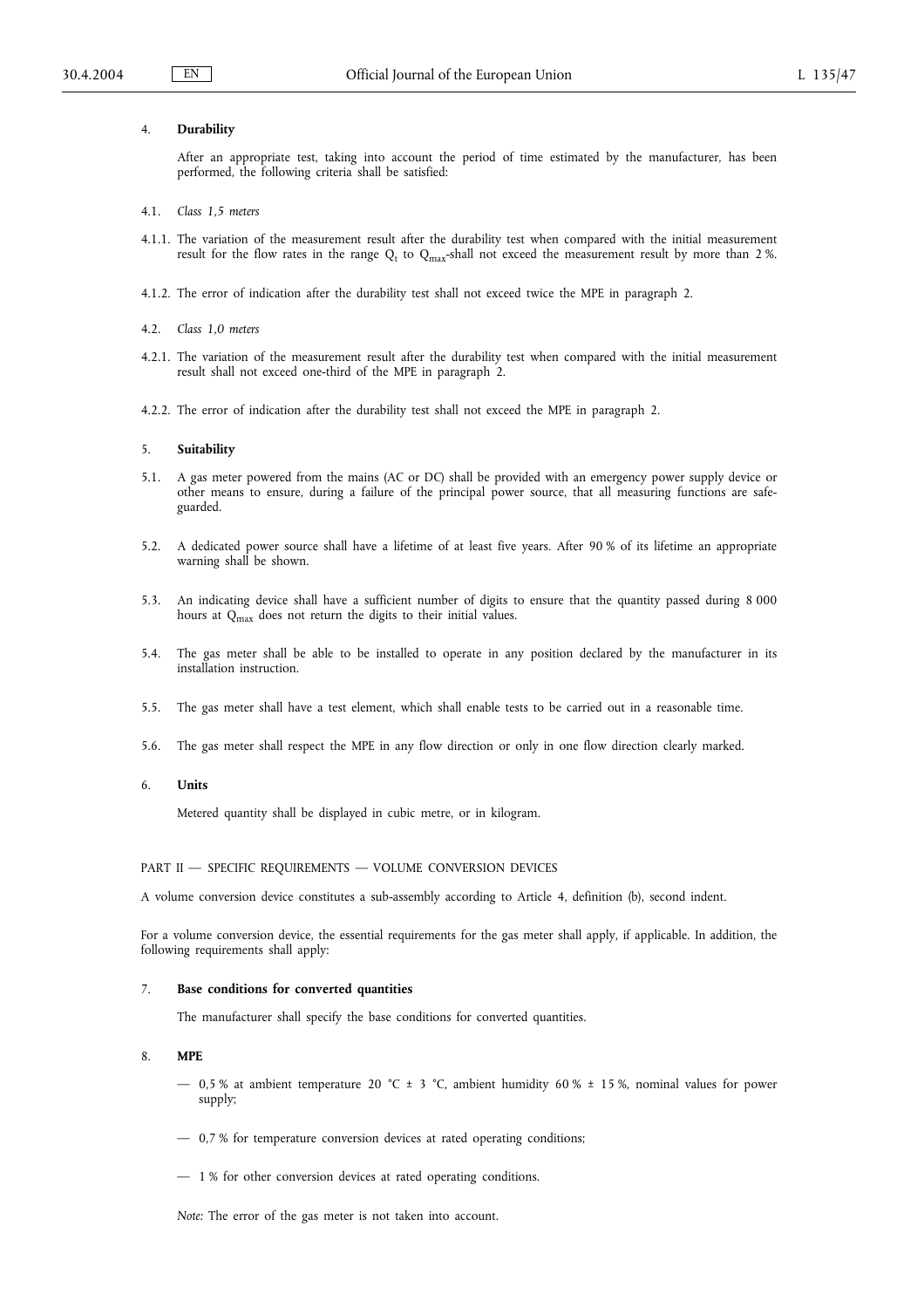### 9. **Suitability**

- 9.1. An electronic conversion device shall be capable of detecting when it is operating outside the operating range(s) stated by the manufacturer for parameters that are relevant for measurement accuracy. In such a case, the conversion device must stop integrating the converted quantity, and may totalise separately the converted quantity for the time it is operating outside the operating range(s).
- 9.2. An electronic conversion device shall be capable to display all relevant data for the measurement without additional equipment.

# PART III - PUTTING INTO USE AND CONFORMITY ASSESSMENT

### **Putting into use**

- 10. (a) Where a Member State imposes measurement of residential use, it shall allow such measurement to be performed by means of any Class 1,5 meter, and by Class 1,0 meters which have a  $Q_{max}/Q_{min}$  ratio equal or greater than 150.
	- (b) Where a Member State imposes measurement of commercial and/or light industrial use, it shall allow such measurement to be performed by any Class 1,5 meter.
	- (c) As regards the requirements under paragraphs 1.2 and 1.3, Member States shall ensure that the properties be determined by the distributor or the person legally designated for installing the meter, so that the meter is appropriate for the accurate measurement of consumption that is foreseen or foreseeable.

# CONFORMITY ASSESSMENT

The conformity assessment procedures referred to in Article 9 that the manufacturer can choose between are

 $B + F$  oder  $B + D$  or  $H1$ .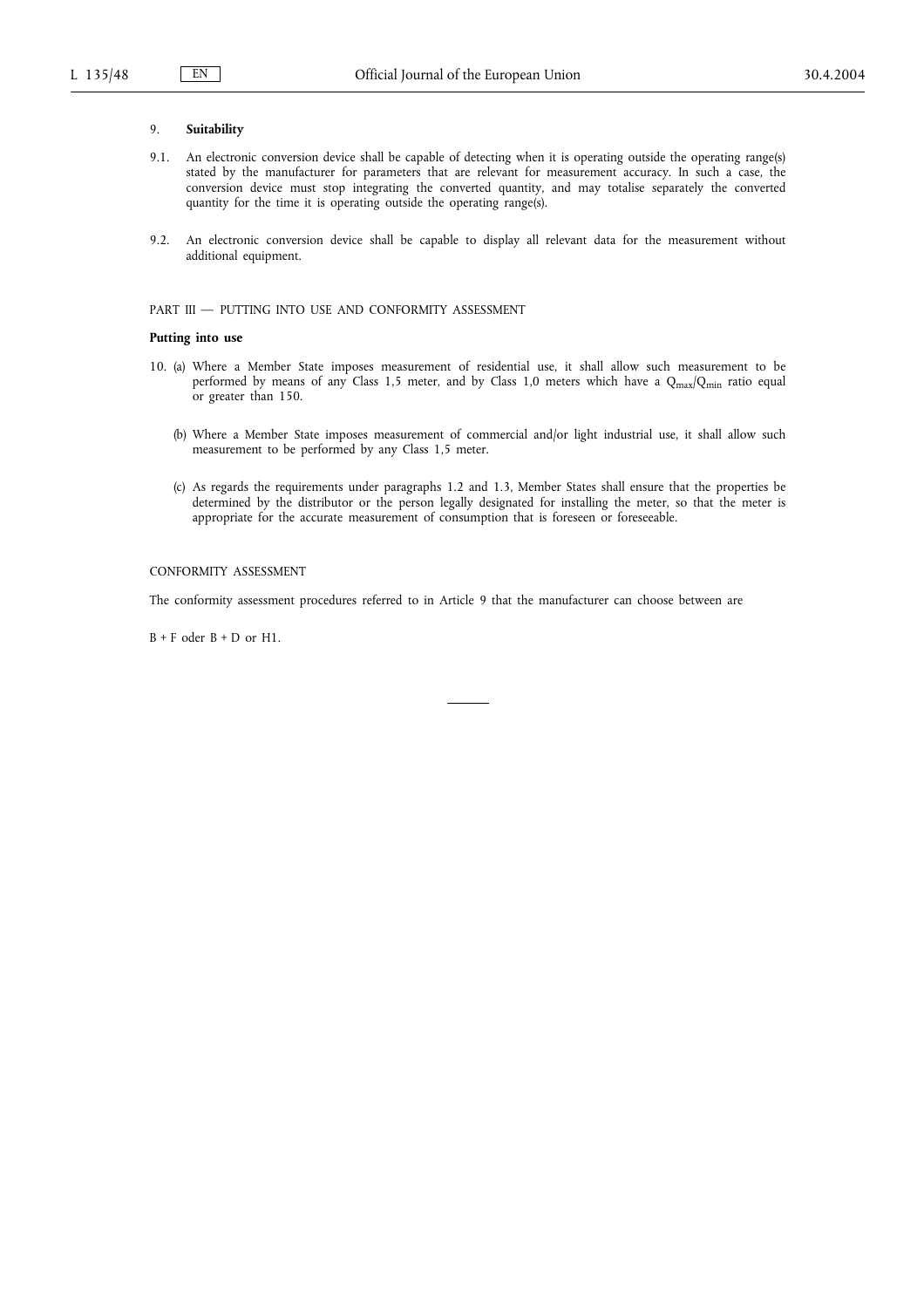# **ACTIVE ELECTRICAL ENERGY METERS**

The relevant requirements of Annex I, the specific requirements of this Annex and the conformity assessment procedures listed in this Annex, apply to active electrical energy meters intended for residential, commercial and light industrial use.

*Note:* Electrical energy meters may be used in combination with external instrument transformers, depending upon the measurement technique applied. However, this Annex covers only electrical energy meters but not instrument transformers.

#### DEFINITIONS

An active electrical energy meter is a device which measures the active electrical energy consumed in a circuit.

- I = the electrical current flowing through the meter;
- $I_n$  = the specified reference current for which the transformer operated meter has been designed;
- $I_{st}$  = the lowest declared value of I at which the meter registers active electrical energy at unity power factor (polyphase meters with balanced load);
- $I_{min}$  = the value of I above which the error lies within maximum permissible errors (MPEs) (polyphase meters with balanced load);
- $I_{tr}$  = the value of I above which the error lies within the smallest MPE corresponding to the class index of the meter;
- $I_{\text{max}}$  = the maximum value of I for which the error lies within the MPEs;
- U = the voltage of the electricity supplied to the meter;
- $U_n$  = the specified reference voltage;
- $f =$  the frequency of the voltage supplied to the meter;
- $f_n$  = the specified reference frequency;
- PF = power factor =  $cosφ$  = the cosine of the phase difference  $φ$  between I and U.

# SPECIFIC REQUIREMENTS

### 1. **Accuracy**

The manufacturer shall specify the class index of the meter. The class indices are defined as: Class A, B and C.

### 2. **Rated operating conditions**

The manufacturer shall specify the rated operating conditions of the meter; in particular:

The values of  $f_n$ ,  $U_n$ ,  $I_n$ ,  $I_{sv}$   $I_{min}$ ,  $I_{tr}$  and  $I_{max}$  that apply to the meter. For the current values specified, the meter shall satisfy the conditions given in Table 1;

*Table 1*

|                                                                                                                                                                                                                                                                                                         | Class A                  | Class B                     | Class C                  |
|---------------------------------------------------------------------------------------------------------------------------------------------------------------------------------------------------------------------------------------------------------------------------------------------------------|--------------------------|-----------------------------|--------------------------|
| For direct-connected meters                                                                                                                                                                                                                                                                             |                          |                             |                          |
| $I_{st}$                                                                                                                                                                                                                                                                                                | $\leq 0.05 \cdot I_{tr}$ | $\leq 0.04 \cdot I_{tr}$    | $\leq 0.04 \cdot I_{tr}$ |
| $I_{\min}$                                                                                                                                                                                                                                                                                              | $\leq 0.5 \cdot I_{tr}$  | $\leq 0.5 \cdot I_{tr}$     | $\leq 0.3 \cdot I_{tr}$  |
| $I_{max}$                                                                                                                                                                                                                                                                                               | $\geq 50 \cdot I_{tr}$   | $\geq 50 \cdot I_{tr}$      | $\geq 50 \cdot I_{rr}$   |
| For transformer-operated meters                                                                                                                                                                                                                                                                         |                          |                             |                          |
| $I_{st}$                                                                                                                                                                                                                                                                                                | $\leq 0.06 \cdot I_{tr}$ | $\leq 0.04 \cdot I_{tr}$    | $\leq 0.02 \cdot I_{tr}$ |
| I <sub>min</sub>                                                                                                                                                                                                                                                                                        | $\leq 0.4 \cdot I_{tr}$  | $\leq 0.2 \cdot I_{tr}$ (1) | $\leq 0.2 \cdot I_{rr}$  |
| $I_n$                                                                                                                                                                                                                                                                                                   | $= 20 \cdot I_{tr}$      | $= 20 \cdot I_{tr}$         | $= 20 \cdot I_{tr}$      |
| I <sub>max</sub>                                                                                                                                                                                                                                                                                        | $\geq 1.2 \cdot I_n$     | $\geq 1.2 \cdot I_n$        | $\geq 1.2 \cdot I_n$     |
| $\pi$ , $\pi$ , $\pi$ , $\pi$ , $\pi$ , $\pi$ , $\pi$ , $\pi$ , $\pi$ , $\pi$ , $\pi$ , $\pi$ , $\pi$ , $\pi$ , $\pi$ , $\pi$ , $\pi$ , $\pi$ , $\pi$ , $\pi$ , $\pi$ , $\pi$ , $\pi$ , $\pi$ , $\pi$ , $\pi$ , $\pi$ , $\pi$ , $\pi$ , $\pi$ , $\pi$ , $\pi$ , $\pi$ , $\pi$ , $\pi$ , $\pi$ , $\pi$ , |                          |                             |                          |

(<sup>1</sup>) For Class B electromechanical meters  $I_{\min} \leq 0.4 \cdot I_{tr}$  shall apply.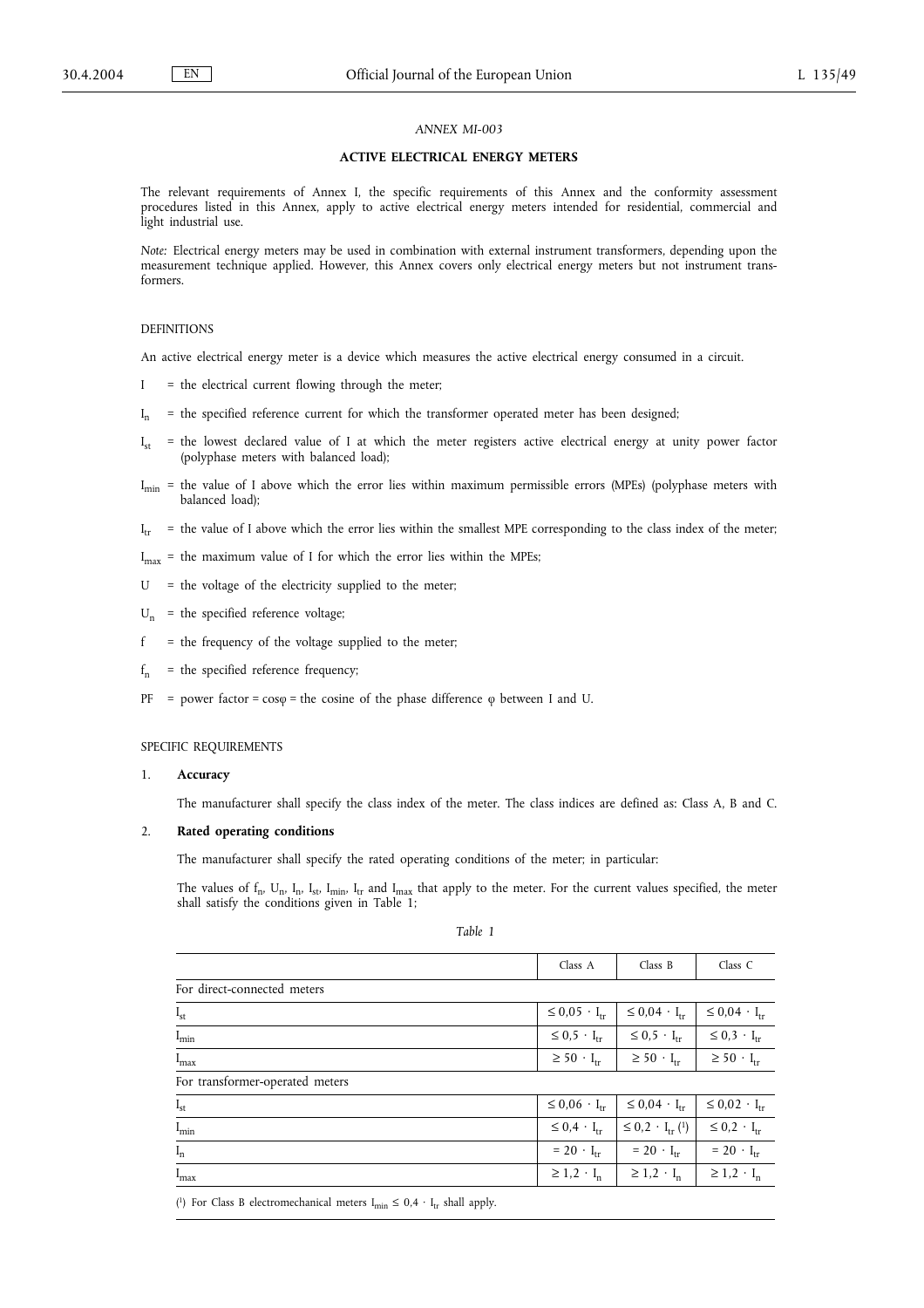The voltage, frequency and power factor ranges within which the meter shall satisfy the MPE requirements are specified in Table 2. These ranges shall recognise the typical characteristics of electricity supplied by public distribution systems.

The voltage and frequency ranges shall be at least:

 $0.9 \cdot U_n \leq U \leq 1.1 \cdot U_n$ 

 $0.98 \cdot f_n \le f \le 1.02 \cdot f_n$ 

power factor range at least from  $cos\varphi = 0.5$  inductive to  $cos\varphi = 0.8$  capacitive.

# 3. **MPEs**

The effects of the various measurands and influence quantities (a, b, c,. . .) are evaluated separately, all other measurands and influence quantities being kept relatively constant at their reference values. The error of measurement, that shall not exceed the MPE stated in Table 2, is calculated as:

Error of measurement =  $\sqrt{a^2 + b^2 + c^2 \dots}$ 

When the meter is operating under varying-load current, the percentage errors shall not exceed the limits given in Table 2.

# *Table 2*

# **MPEs in percent at rated operating conditions and defined load current levels and operating temperature**

|                                                                      | Operating temperatures |                                   | Operating temperatures |                                                                                      | Operating temperatures |                                                         | Operating temperatures |                |                                                            |   |                |                |
|----------------------------------------------------------------------|------------------------|-----------------------------------|------------------------|--------------------------------------------------------------------------------------|------------------------|---------------------------------------------------------|------------------------|----------------|------------------------------------------------------------|---|----------------|----------------|
|                                                                      |                        | $+5^{\circ}$ C  + 30 $^{\circ}$ C |                        | $-10^{\circ}$ C + 5 $^{\circ}$ C<br><sub>or</sub><br>$+30^{\circ}$ C $+40^{\circ}$ C |                        | $-25 °C$ $-10 °C$<br><sub>or</sub><br>$+40 °C$ $+55 °C$ |                        |                | $-40 °C$ $-25 °C$<br>or<br>$+55^{\circ}$ C $+70^{\circ}$ C |   |                |                |
| Meter class                                                          | A                      | B                                 | C                      | A                                                                                    | B                      | C                                                       | A                      | B              | C                                                          | A | B              | C              |
| Single phase meter; polyphase meter if operating with balanced loads |                        |                                   |                        |                                                                                      |                        |                                                         |                        |                |                                                            |   |                |                |
| $I_{\min} \leq I \leq I_{tr}$                                        | 3,5                    | $\overline{2}$                    | 1                      | 5                                                                                    | 2,5                    | 1,3                                                     | 7                      | 3,5            | 1,7                                                        | 9 | $\overline{4}$ | $\overline{2}$ |
| $I_{tr} \leq I \leq I_{max}$                                         | 3,5                    | 2                                 | 0,7                    | 4,5                                                                                  | 2,5                    | 1                                                       | 7                      | 3,5            | 1,3                                                        | 9 | $\overline{4}$ | 1,5            |
| Polyphase meter if operating with single phase load                  |                        |                                   |                        |                                                                                      |                        |                                                         |                        |                |                                                            |   |                |                |
| $I_{tr} \leq I \leq I_{max}$ , see<br>exception below                | $\overline{4}$         | 2,5                               | $\mathbf{1}$           | 5                                                                                    | 3                      | 1,3                                                     | $\overline{7}$         | $\overline{4}$ | 1,7                                                        | 9 | 4,5            | $\overline{2}$ |
|                                                                      |                        |                                   |                        |                                                                                      |                        |                                                         |                        |                |                                                            |   |                |                |

For electromechanical polyphase meters the current range for single-phase load is limited to  $5I_{tr} \le I \le I_{max}$ 

When a meter operates in different temperature ranges the relevant MPE values shall apply.

# 4. **Permissible effect of disturbances**

# 4.1. *General*

As electrical energy meters are directly connected to the mains supply and as mains current is also one of the measurands, a special electromagnetic environment is used for electricity meters.

The meter shall comply with the electromagnetic environment E2 and the additional requirements in 4.2 and 4.3.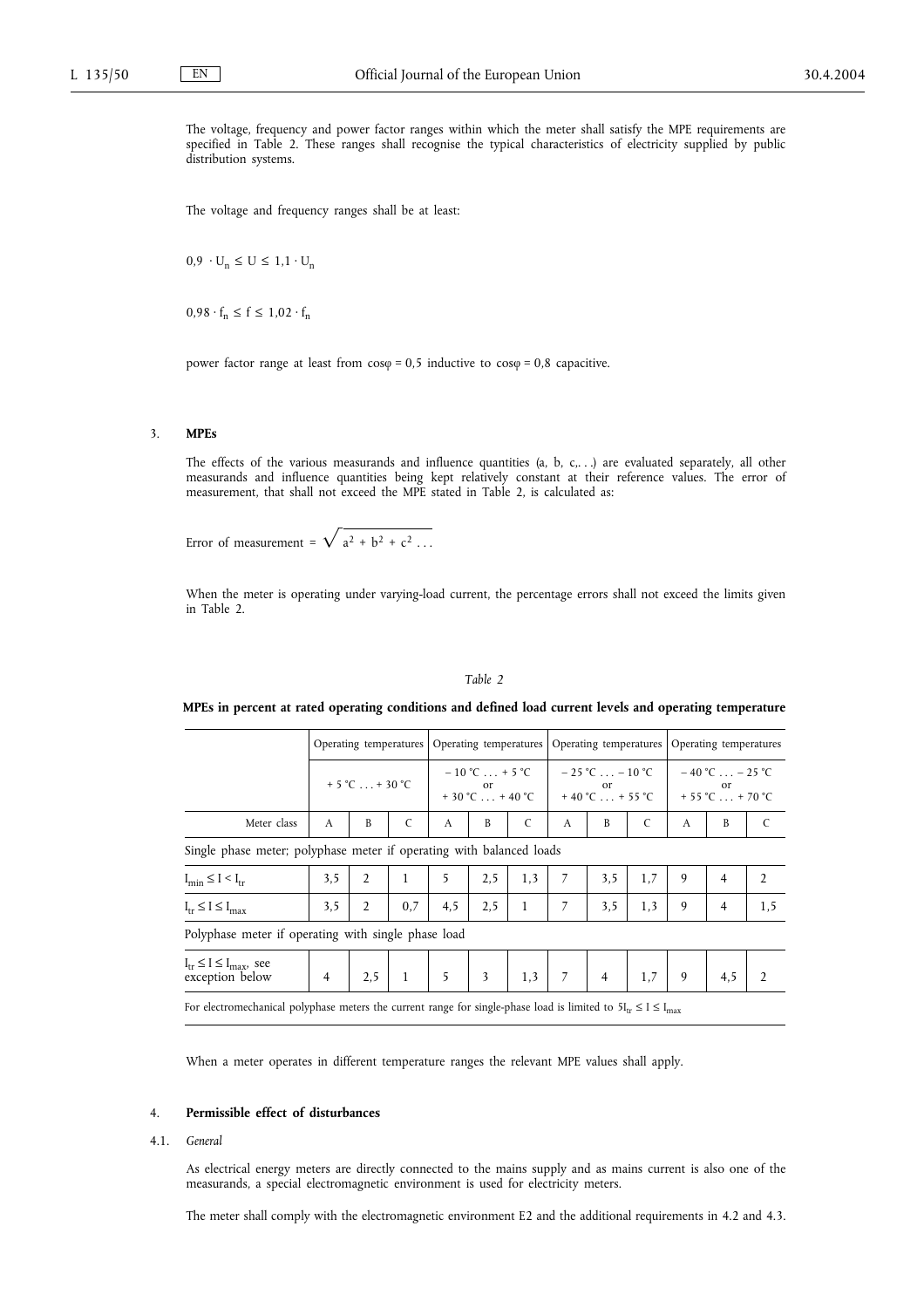The electromagnetic environment and permissible effects reflect the situation that there are disturbances of long duration which shall not affect the accuracy beyond the critical change values and transient disturbances, which may cause a temporary degradation or loss of function or performance but from which the meter shall recover and shall not affect the accuracy beyond the critical change values.

When there is a foreseeable high risk due to lightning or where overhead supply networks are predominant, the metrological characteristics of the meter shall be protected.

4.2. *Effect of disturbances of long duration*

# *Table 3*

# **Critical change values for disturbances of long duration**

| Disturbance                                                                                                                                                | Critical change values in percent for meters of class |     |                |  |
|------------------------------------------------------------------------------------------------------------------------------------------------------------|-------------------------------------------------------|-----|----------------|--|
|                                                                                                                                                            | $\mathsf{A}$                                          | B   |                |  |
| Reversed phase sequence                                                                                                                                    | 1,5                                                   | 1,5 | 0,3            |  |
| Voltage unbalance (only applicable to polyphase meters)                                                                                                    | 4                                                     |     |                |  |
| Harmonic contents in the current circuits $(1)$                                                                                                            |                                                       | 0,8 | 0, 5           |  |
| DC and harmonics in the current circuit $(1)$                                                                                                              | 6                                                     |     | 1,5            |  |
| Fast transient bursts                                                                                                                                      | 6                                                     |     | $\mathfrak{D}$ |  |
| Magnetic fields; HF (radiated RF) electromagnetic field; Conducted<br>disturbances introduced by radio-frequency fields; and Oscillatory<br>waves immunity | 3                                                     |     |                |  |

( 1) In the case of electromechanical electricity meters, no critical change values are defined for harmonic contents in the current circuits and for DC and harmonics in the current circuit.

#### 4.3. *Permissible effect of transient electromagnetic phenomena*

- 4.3.1. The effect of an electromagnetic disturbance on an electrical energy meter shall be such that during and immediately after a disturbance
	- any output intended for testing the accuracy of the meter does not produce pulses or signals corresponding to an energy of more than the critical change value

and in reasonable time after the disturbance the meter shall

- recover to operate within the MPE limits, and
- have all measurement functions safeguarded, and
- allow recovery of all measurement data present prior to the disturbance, and
- not indicate a change in the registered energy of more than the critical change value.

The critical change value in kWh is  $m \cdot U_n \cdot I_{max} \cdot 10^{-6}$ 

(m being the number of measuring elements of the meter,  $U_n$  in Volts and  $I_{max}$  in Amps).

4.3.2. For overcurrent the critical change value is 1,5 %.

#### 5. **Suitability**

- 5.1. Below the rated operating voltage the positive error of the meter shall not exceed 10 %.
- 5.2. The display of the total energy shall have a sufficient number of digits to ensure that when the meter is operated for 4 000 hours at full load (I = I<sub>max</sub>, U = U<sub>n</sub> and PF = 1) the indication does not return to its initial value and shall not be able to be reset during use.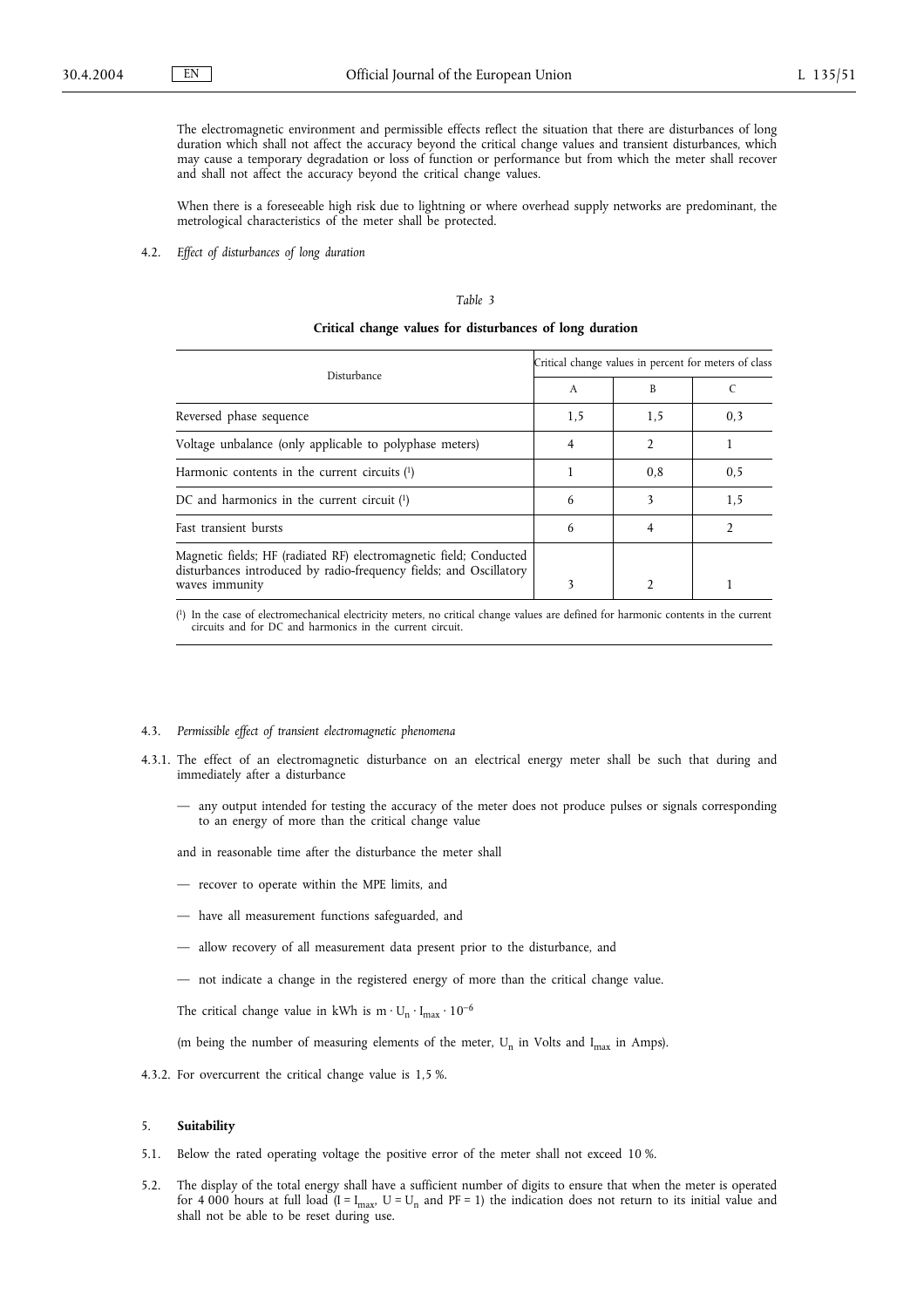5.3. In the event of loss of electricity in the circuit, the amounts of electrical energy measured shall remain available for reading during a period of at least 4 months.

# 5.4. *Running with no load*

When the voltage is applied with no current flowing in the current circuit (current circuit shall be open circuit), the meter shall not register energy at any voltage between  $0.8 \cdot U_n$  and  $1.1 U_n$ .

5.5. *Starting*

The meter shall start and continue to register at  $U_n$ ,  $PF = 1$  (polyphase meter with balanced loads) and a current which is equal to  $I_{st}$ .

# 6. **Units**

The electrical energy measured shall be displayed in kilowatt-hours or in megawatt-hours.

# 7. **Putting into use**

- (a) Where a Member State imposes measurement of residential use, it shall allow such measurement to be performed by means of any Class A meter. For specified purposes the Member State is authorised to require any Class B meter.
- (b) Where a Member State imposes measurement of commercial and/or light industrial use, it shall allow such measurement to be performed by any Class B meter. For specified purposes the Member State is authorised to require any Class C meter.
- (c) The Member State shall ensure that the current range be determined by the distributor or the person legally designated for installing the meter, so that the meter is appropriate for the accurate measurement of consumption that is foreseen or foreseeable.

# CONFORMITY ASSESSMENT

The conformity assessment procedures referred to in Article 9 that the manufacturer can choose between are:

 $B + F$  or  $B + D$  or H1.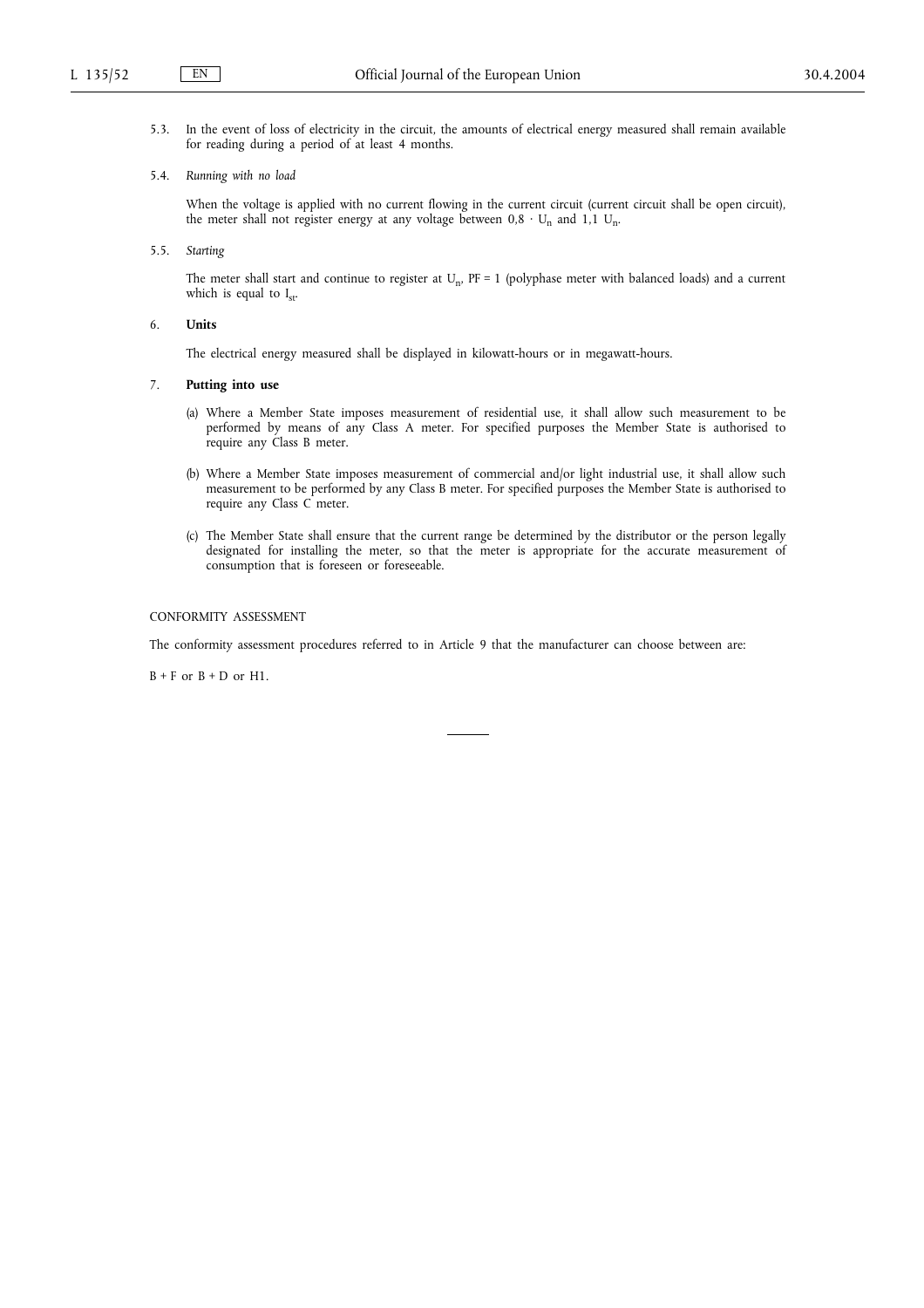### **HEAT METERS**

The relevant requirements of Annex I, the specific requirements and the conformity assessment procedures listed in this Annex, apply to heat meters defined below, intended for residential, commercial and light industrial use.

# DEFINITIONS

A heat meter is an instrument designed to measure the heat which, in a heat exchange circuit, is given up by a liquid called the heat-conveying liquid.

A heat meter is either a complete instrument or a combined instrument consisting of the sub-assemblies, flow sensor, temperature sensor pair, and calculator, as defined in Article 4(b), or a combination thereof

- $\theta$  = the temperature of the heat-conveying liquid;
- $\theta_{in}$  = the value of  $\theta$  at the inlet of the heat exchange circuit;
- $\theta_{\text{out}}$  = the value of  $\theta$  at the outlet of the heat exchange circuit;
- $\Delta \theta$  = the temperature difference  $\theta_{\text{in}}$   $\theta_{\text{out}}$  with  $\Delta_{\theta} \ge 0$ ;
- $\theta_{\text{max}}$  = the upper limit of  $\theta$  for the heat meter to function correctly within the MPEs;
- $\theta_{\text{min}}$  = the lower limit of  $\theta$  for the heat meter to function correctly within the MPEs;
- $\Delta\theta_{\text{max}}$  = the upper limit of  $\Delta\theta$  for the heat meter to function correctly within the MPEs;
- $\Delta\theta_{\text{min}}$  = the lower limit of  $\Delta\theta$  for the heat meter to function correctly within the MPEs;
- q = the flow rate of the heat conveying liquid;
- $q_s$  = the highest value of q that is permitted for short periods of time for the heat meter to function correctly;
- $q_p$  = the highest value of q that is permitted permanently for the heat meter to function correctly;
- $q_i$  = the lowest value of q that is permitted for the heat meter to function correctly;
- P = the thermal power of the heat exchange;
- $P_s$  = the upper limit of P that is permitted for the heat meter to function correctly.

SPECIFIC REQUIREMENTS

### 1. **Rated operating conditions**

The values of the rated operating conditions shall be specified by the manufacturer as follows:

- 1.1. For the temperature of the liquid:  $\theta_{\text{max}}$ ,  $\theta_{\text{min}}$ ,
	- for the temperature differences:  $\Delta\theta_{\text{max}}$ ,  $\Delta\theta_{\text{min}}$ ,

subject to the following restrictions:  $\Delta\theta_{max}/\Delta\theta_{min} \ge 10$ ;  $\Delta\theta_{min} = 3$  K or 5 K or 10 K.

- 1.2. For the pressure of the liquid: The maximum positive internal pressure that the heat meter can withstand permanently at the upper limit of the temperature.
- 1.3. For the flow rates of the liquid:  $q_s$ ,  $q_p$ ,  $q_i$ , where the values of  $q_p$  and  $q_i$  are subject to the following restriction:  $q_p/q_i \geq 10$ .
- 1.4. For the thermal power:  $P_s$ .

# 2. **Accuracy classes**

The following accuracy classes are defined for heat meters: 1, 2, 3.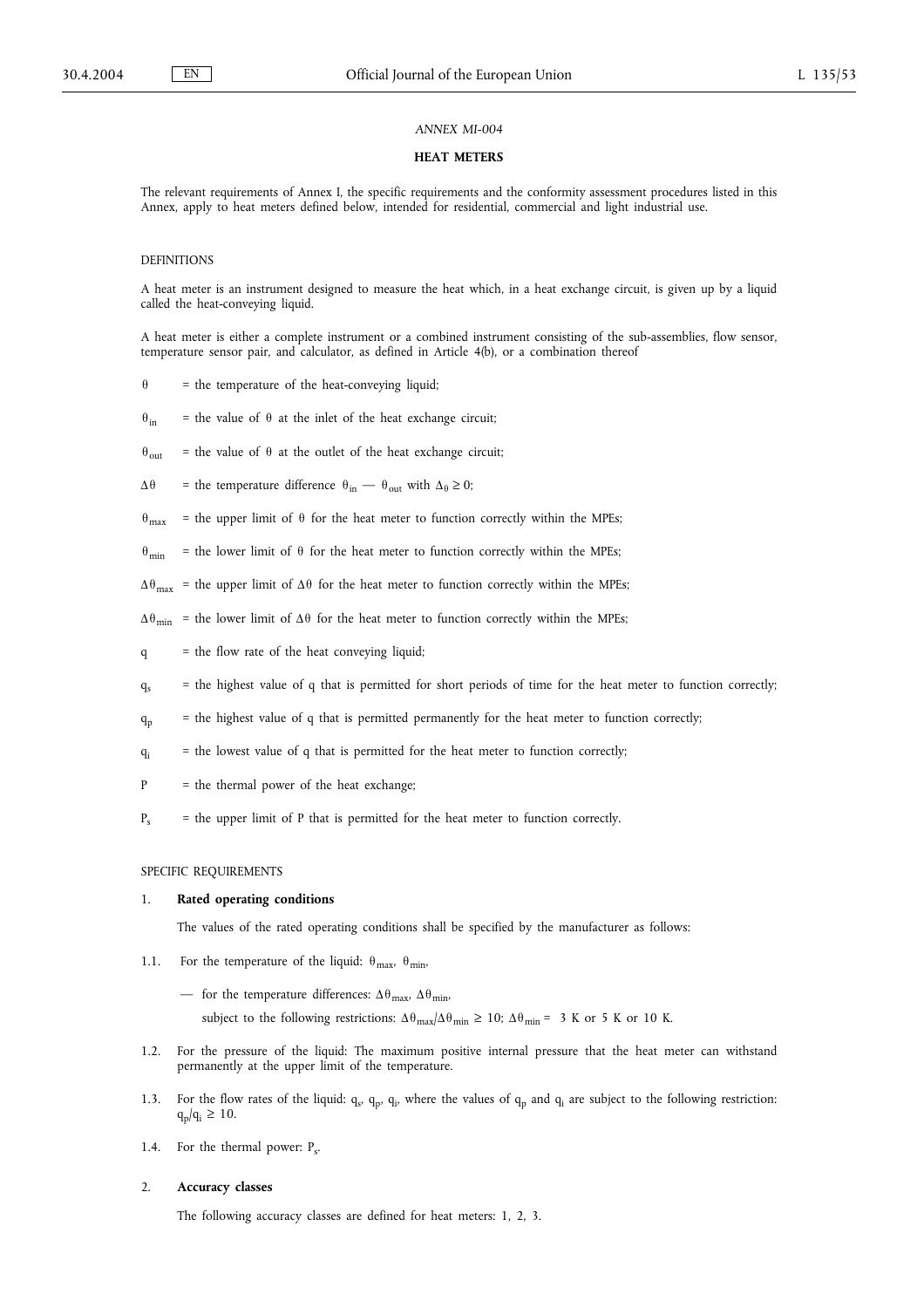### 3. **MPEs applicable to complete heat meters**

The maximum permissible relative errors applicable to a complete heat meter, expressed in percent of the true value for each accuracy class, are:

— For class 1:  $E = E_f + E_t + E_c$ , with  $E_f$ ,  $E_t$ ,  $E_c$  according to paragraphs 7.1 to 7.3.

— For class 2:  $E = E_f + E_t + E_c$ , with  $E_f$ ,  $E_t$ ,  $E_c$  according to paragraphs 7.1 to 7.3.

— For class 3:  $E = E_f + E_t + E_c$ , with  $E_f$ ,  $E_t$ ,  $E_c$  according to paragraphs 7.1 to 7.3.

# 4. **Permissible influences of electromagnetic disturbances**

- 4.1. The instrument shall not be influenced by static magnetic fields and by electromagnetic fields at mains frequency.
- 4.2. The influence of an electromagnetic disturbance shall be such that the change in the measurement result is not greater than the critical change value as laid down in requirement 4.3 or the indication of the measurement result is such that it cannot be interpreted as a valid result.
- 4.3. The critical change value for a complete heat meter is equal to the absolute value of the MPE applicable to that heat meter (see paragraph 3).

#### 5. **Durability**

After an appropriate test, taking into account the period of time estimated by the manufacturer, has been performed, the following criteria shall be satisfied:

- 5.1. Flow sensors: The variation of the measurement result after the durability test, when compared with the initial measurement result, shall not exceed the critical change value.
- 5.2. Temperature sensors: The variation of the measurement result after the durability test, when compared with the initial measurement result, shall not exceed 0,1 °C.

### 6. **Inscriptions on a heat meter**

- Accuracy class
- Limits of flow rate
- Limits of temperature
- Limits of temperature difference
- Place of the flow sensor installation: flow or return
- Indication of the direction of flow

# 7. **Sub-assemblies**

The provisions for sub-assemblies may apply to sub-assemblies manufactured by the same or different manufacturers. Where a heat meter consists of sub-assemblies, the essential requirements for the heat meter apply to the sub-assemblies as relevant. In addition, the following apply:

7.1. The relative MPE of the flow sensor, expressed in %, for accuracy classes:

— Class 1:  $E_f = (1 + 0.01 \, q_p/q)$ , but not more than 5 %,

- Class 2: E<sub>f</sub> =  $(2 + 0.02 q_p/q)$ , but not more than 5 %,
- Class 3: E<sub>f</sub> =  $(3 + 0.05 q_p/q)$ , but not more than 5 %,

where the error E<sub>f</sub> relates the indicated value to the true value of the relationship between flow sensor output signal and the mass or the volume.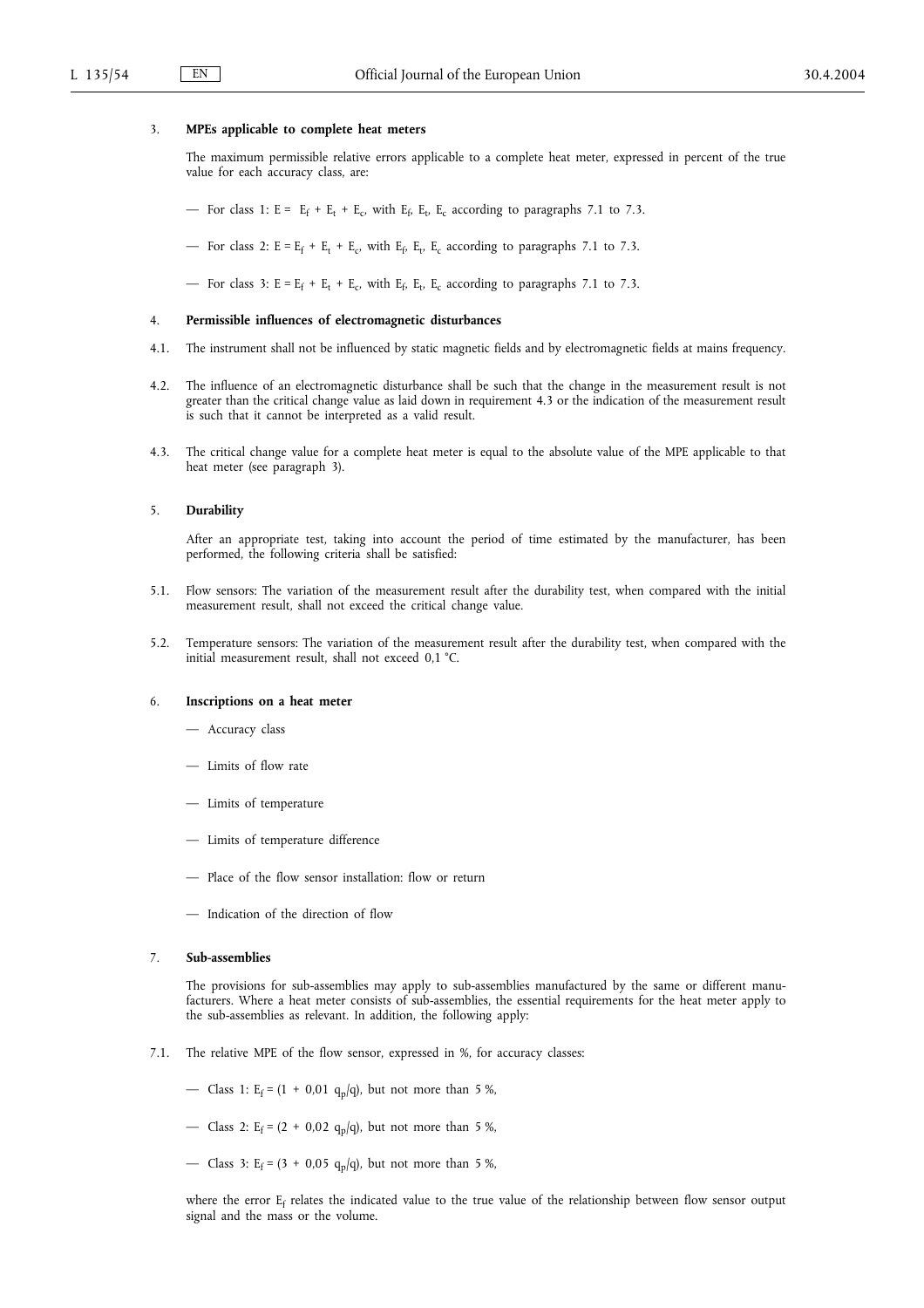7.2. The relative MPE of the temperature sensor pair, expressed in %:

—  $E_t = (0.5 + 3 \cdot \Delta \theta_{min} / \Delta \theta),$ 

where the error  $E_t$  relates the indicated value to the true value of the relationship between temperature sensor pair output and temperature difference.

7.3. The relative MPE of the calculator, expressed in %:

— E<sub>c</sub> = (0,5 +  $\Delta \theta_{min}/\Delta \theta$ ),

where the error E<sub>c</sub> relates the value of the heat indicated to the true value of the heat.

- 7.4. The critical change value for a sub-assembly of a heat meter is equal to the respective absolute value of the MPE applicable to the sub-assembly (see paragraphs 7.1, 7.2 or 7.3).
- 7.5. *Inscriptions on the sub-assemblies*

| Flow sensor:             | Accuracy class                                                                                                   |  |  |  |  |  |
|--------------------------|------------------------------------------------------------------------------------------------------------------|--|--|--|--|--|
|                          | Limits of flow rate                                                                                              |  |  |  |  |  |
|                          | Limits of temperature                                                                                            |  |  |  |  |  |
|                          | Nominal meter factor (e.g. litres/pulse) or corresponding output signal                                          |  |  |  |  |  |
|                          | Indication of the direction of flow                                                                              |  |  |  |  |  |
| Temperature sensor pair: | Type identification (e.g. Pt 100)                                                                                |  |  |  |  |  |
|                          | Limits of temperature                                                                                            |  |  |  |  |  |
|                          | Limits of temperature difference                                                                                 |  |  |  |  |  |
| Calculator:              | Type of temperature sensors                                                                                      |  |  |  |  |  |
|                          | - Limits of temperature                                                                                          |  |  |  |  |  |
|                          | - Limits of temperature difference                                                                               |  |  |  |  |  |
|                          | — Required nominal meter factor (e.g. litres/pulse) or corresponding<br>input signal coming from the flow sensor |  |  |  |  |  |
|                          | - Place of the flow sensor installation: flow or return                                                          |  |  |  |  |  |
|                          |                                                                                                                  |  |  |  |  |  |

### PUTTING INTO USE

- 8. (a) Where a Member State imposes measurement of residential use, it shall allow such measurement to be performed by means of any Class 3 meter.
	- (b) Where a Member State imposes measurement of commercial and/or light industrial use, it is authorised to require any Class 2 meter.
	- (c) As regards the requirements under paragraphs 1.1 to 1.4, Member States shall ensure that the properties be determined by the distributor or the person legally designated for installing the meter, so that the meter is appropriate for the accurate measurement of consumption that is foreseen or foreseeable.

# CONFORMITY ASSESSMENT

The conformity assessment procedures referred to in Article 9 that the manufacturer can choose between are:

 $B + F$  or  $B + D$  or  $H1$ .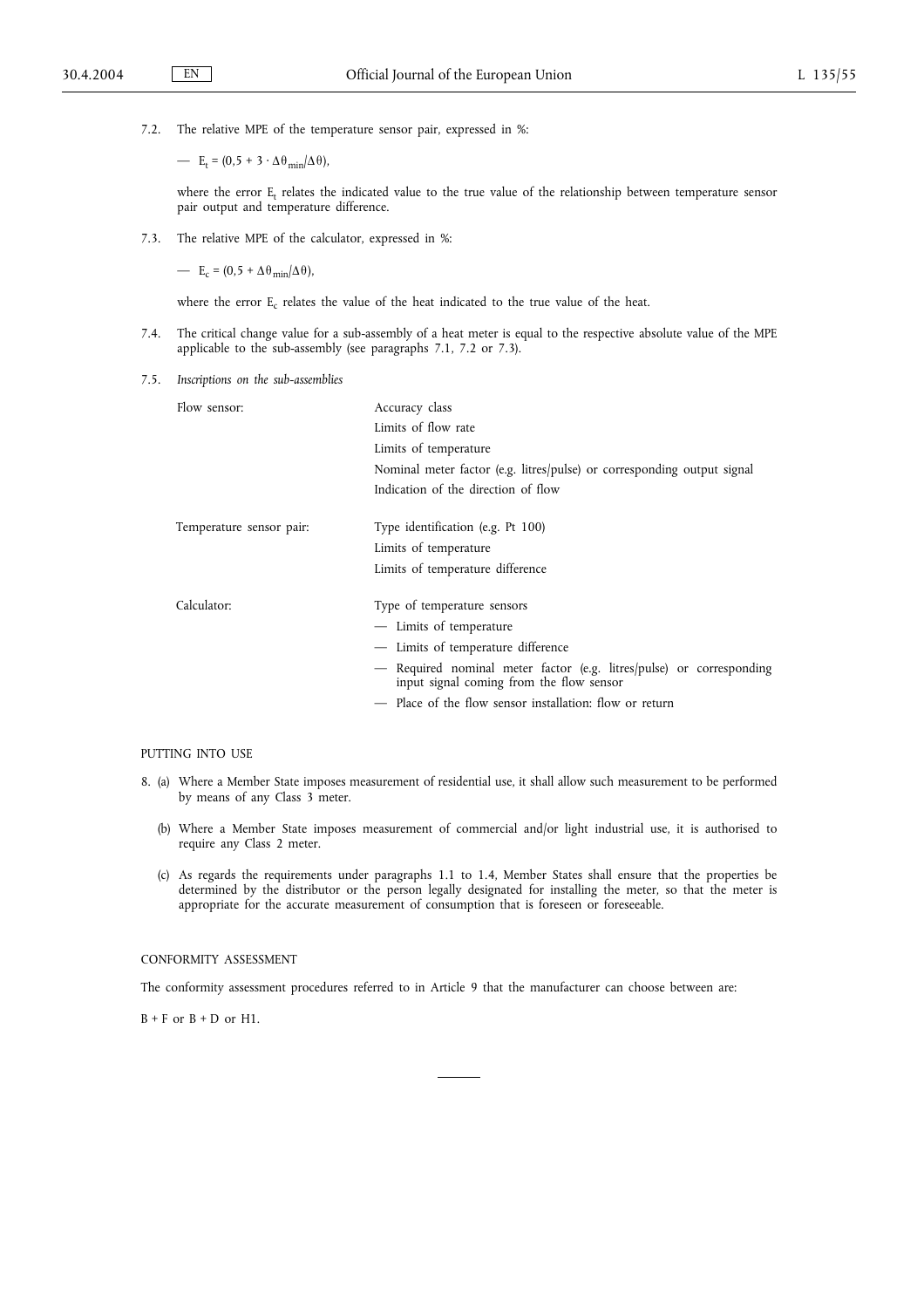# **MEASURING SYSTEMS FOR THE CONTINUOUS AND DYNAMIC MEASUREMENT OF QUANTITIES OF LIQUIDS OTHER THAN WATER**

The relevant essential requirements of Annex I, the specific requirements of this Annex and the conformity assessment procedures listed in this Annex, apply to measuring systems intended for the continuous and dynamic measurement of quantities (volumes or masses) of liquids other than water. If appropriate, the terms 'volume, and L' in this Annex can be read as: 'mass and kg'.

#### DEFINITIONS

# **Meter**

An instrument designed to measure continuously, memorise and display the quantity at metering conditions of liquid flowing through the measurement transducer in a closed, fully charged conduit.

### **Calculator**

A part of a meter that receives the output signals from the measurement transducer(s) and possibly, from associated measuring instruments and displays the measurement results.

# **Associated measuring instrument**

An instrument connected to the calculator for measuring certain quantities which are characteristic of the liquid, with a view to make a correction and/or conversion.

#### **Conversion Device**

A part of the calculator which by taking account of the characteristics of the liquid (temperature, density, etc.) measured using associated measuring instruments, or stored in a memory, automatically converts:

- the volume of the liquid measured at metering conditions into a volume at base conditions and/or into mass, or
- the mass of the liquid measured at metering conditions into a volume at metering conditions and/or into a volume at base conditions

*Note:* A conversion device includes the relevant associated measuring instruments.

#### **Base conditions**

The specified conditions to which the measured quantity of liquid at metering conditions is converted.

#### **Measuring System**

A system that comprises the meter itself and all devices required to ensure correct measurement or intended to facilitate the measuring operations.

# **Fuel dispenser**

A measuring system intended for the refuelling of motor vehicles, small boats and small aircraft.

#### **Self-service arrangement**

An arrangement that allows the customer to use a measuring system for the purpose of obtaining liquid for his own use.

#### **Self-service device**

A specific device that is part of a self-service arrangement and which allows one of more measuring systems to perform in this self-service arrangement.

# **Minimum measured quantity (MMQ)**

The smallest quantity of liquid for which the measurement is metrologically acceptable for the measuring system.

#### **Direct indication**

The indication, either volume or mass, corresponding to the measure and that the meter is physically capable of measuring.

*Note:* The direct indication may be converted into another quantity using a conversion device.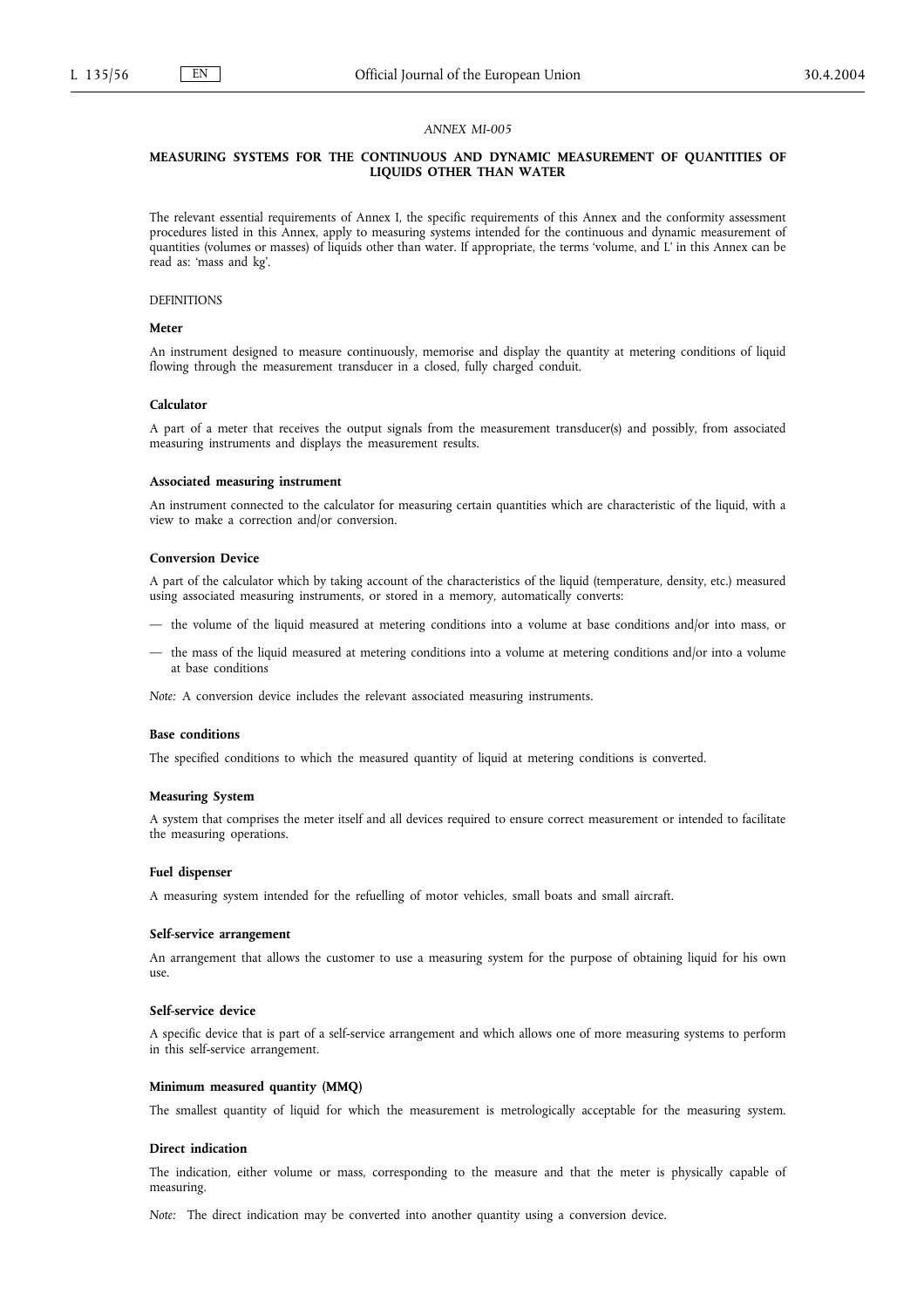# **Interruptible/non interruptible**

A measuring system is considered as interruptible/non interruptible when the liquid flow can/cannot be stopped easily and rapidly.

# **Flowrate range**

The range between the minimum flowrate  $(Q_{min})$  and maximum flowrate  $(Q_{max})$ .

# SPECIFIC REQUIREMENTS

### 1. **Rated operating conditions**

The manufacturer shall specify the rated operating conditions for the instrument, in particular;

1.1. The flowrate range

The flowrate range is subject to the following conditions:

- (i) the flowrate range of a measuring system shall be within the flowrate range of each of its elements, in particular the meter.
- (ii) meter and measuring system:

| aт |  |
|----|--|
|    |  |

| Specific measuring system                                      | Characteristic of liquid | Minimum ratio of $Q_{\text{max}}$ : $Q_{\text{min}}$ |  |  |
|----------------------------------------------------------------|--------------------------|------------------------------------------------------|--|--|
| Fuel dispensers                                                | Not Liquefied gases      | 10:1                                                 |  |  |
|                                                                | Liquefied gases          | 5:1                                                  |  |  |
| Measuring system                                               | Cryogenic liquids        | 5:1                                                  |  |  |
| Measuring systems on pipeline and<br>systems for loading ships | All liquids              | Suitable for use                                     |  |  |
| All other measuring systems                                    | All liquids              | 4:1                                                  |  |  |

- 1.2. The properties of the liquid to be measured by the instrument by specifying the name or type of the liquid or its relevant characteristics, for example:
	- Temperature range;
	- Pressure range;
	- Density range;
	- Viscosity range.
- 1.3. The nominal value of the AC voltage supply and/or limits of the DC voltage supply.
- 1.4. The base conditions for converted values.
	- *Note:* Paragraph 1.4 is without prejudice to the Member States' obligations to require use of a temperature of either 15 °C in accordance with Article 3(1) of Council Directive 92/81/EEC of 19 October 1992 on the harmonisation of the structures of excise duties on mineral oils (1) or, for heavy fuel oils, LPG and methane, another temperature pursuant to Article 3(2) of that Directive.

# 2. **Accuracy classification and maximum permissible errors (MPEs)**

2.1. For quantities equal to or greater than 2 litres the MPE on indications is:

*Table 2*

|                       | Accuracy Class |      |      |       |       |
|-----------------------|----------------|------|------|-------|-------|
|                       | 0,3            | 0, 5 | 1,0  | 1,5   | 2,5   |
| Measuring systems (A) | 0.3%           | 0.5% | 1.0% | 1.5 % | 2.5 % |
| Meters $(B)$          | 0.2%           | 0.3% | 0.6% | 1,0 % | 1,5 % |

( 1) OJ L 316, 31.10.1992, p. 12. Directive abolished by Directive 2003/96/EC (OJ L 283, 31.10.2003, p. 51).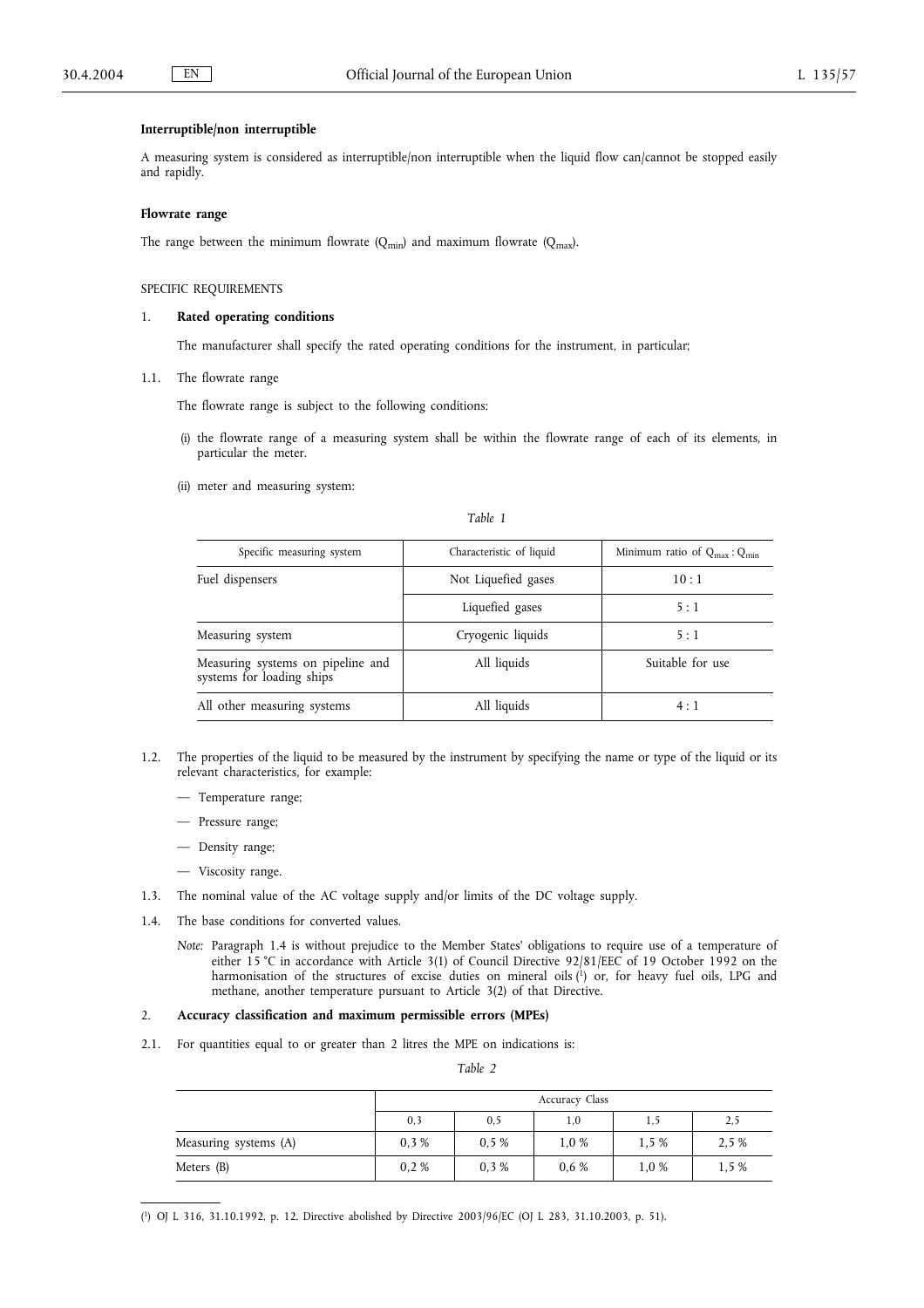2.2. For quantities less than two litres the MPE on indications is:

*Table 3*

| Measured volume V       | <b>MPE</b>                                    |
|-------------------------|-----------------------------------------------|
| V < 0.1 L               | $4 \times$ value in Table 2, applied to 0,1 L |
| $0.1 L \le V < 0.2 L$   | $4 \times$ value in Table 2                   |
| $0.2 L \le V < 0.4 L$   | $2 \times$ value in Table 2, applied to 0,4 L |
| $0.4 L \leq V \leq 1 L$ | $2 \times$ value in Table 2                   |
| $1 L \le V < 2 L$       | Value in Table 2, applied to 2 L              |

- 2.3. However, no matter what the measured quantity may be, the magnitude of the MPE is given by the greater of the following two values:
	- the absolute value of the MPE given in Table 2 or Table 3,
	- the absolute value of the MPE for the minimum measured quantity ( $E_{min}$ ).
- 2.4.1. For minimum measured quantities greater than or equal to 2 litres the following conditions apply:

Condition 1

E<sub>min</sub> shall fulfil the condition: E<sub>min</sub>  $\geq$  2 R, where R is the smallest scale interval of the indication device.

Condition 2

 $E_{\text{min}}$  is given by the formula:  $E_{\text{min}} = (2MMQ) \times (A/100)$ , where:

- MMQ is the minimum measured quantity,
- A is the numerical value specified in line A of Table 2.
- 2.4.2. For minimum measured quantities of less than two litres, the above mentioned condition 1 applies and  $E_{min}$  is twice the value specified in Table 3, and related to line A of Table 2.
- 2.5. *Converted indication*

In the case of a converted indication the MPEs are as in line A of Table 2.

2.6. *Conversion devices*

MPEs on converted indications due to a conversion device are equal to  $\pm$  (A - B), A and B being the values specified in Table 2.

Parts of conversion devices that can be tested separately

(a) Calculator

MPEs on quantities of liquid indications applicable to calculation, positive or negative, are equal to one-tenth of the MPEs as defined in line A of Table 2.

(b) Associated measuring instruments

Associated measuring instruments shall have an accuracy at least as good as the values in Table 4:

| MPE on Measurements | Accuracy classes of the measuring system                                                      |     |                       |     |     |  |
|---------------------|-----------------------------------------------------------------------------------------------|-----|-----------------------|-----|-----|--|
|                     | 0,3                                                                                           | 0,5 | 1,0                   | 1,5 | 2,5 |  |
| Temperature         | $\pm$ 0.3 °C<br>$\pm$ 0.5 °C                                                                  |     | $\pm$ 1,0 °C          |     |     |  |
| Pressure            | Less than $1$ MPa: $\pm$ 50 kPa<br>From 1 to 4 MPa: $\pm$ 5 %<br>Over $4 MPa$ : $\pm 200$ kPa |     |                       |     |     |  |
| Density             | $\pm 1$ kg/m <sup>3</sup><br>$\pm$ 2 kg/m <sup>3</sup>                                        |     | ± 5 kg/m <sup>3</sup> |     |     |  |

These values apply to the indication of the characteristic quantities of the liquid displayed by the conversion device.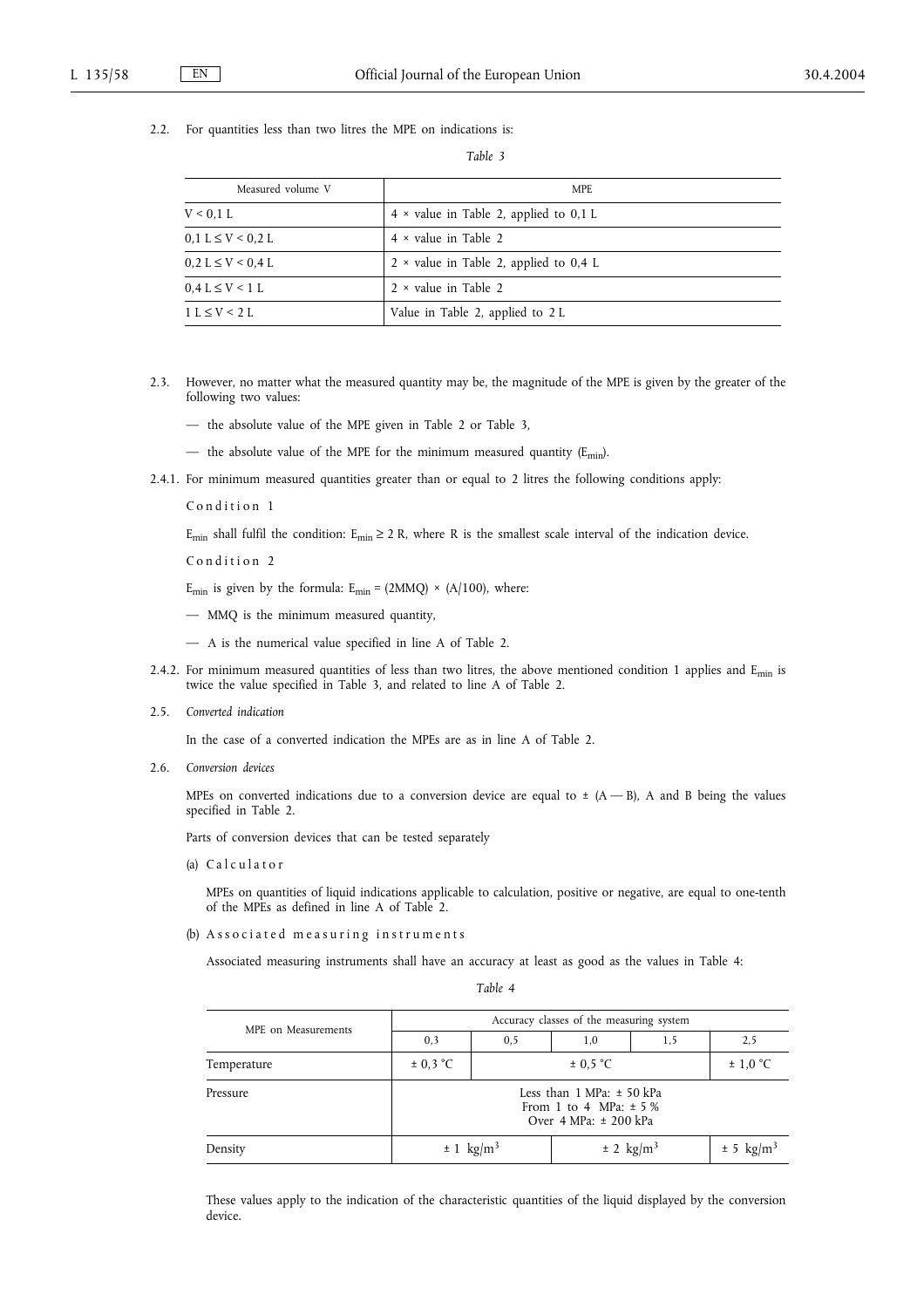# c) A c c u r a c y for cal culating function

The MPE for the calculation of each characteristic quantity of the liquid, positive or negative, is equal to two fifths of the value fixed in (b).

2.7. The requirement (a) in paragraph 2.6 applies to any calculation, not only conversion.

### 3. **Maximum permissible effect of disturbances**

- 3.1. The effect of an electromagnetic disturbance on a measuring system shall be one of the following;
	- the change in the measurement result is not greater than the critical change value as defined in paragraph  $3.2$  or
	- the indication of the measurement result shows a momentary variation that cannot be interpreted, memorised or transmitted as a measuring result. Furthermore, in the case of an interruptible system, this can also mean the impossibility to perform any measurement, or
	- the change in the measurement result is greater than the critical change value, in which case the measuring system shall permit the retrieval of the measuring result just before the critical change value occurred and cut off the flow.
- 3.2. The critical change value is the greater of MPE/5 for a particular measured quantity or  $E_{min}$ .

# 4. **Durability**

After an appropriate test, taking into account the period of time estimated by the manufacturer, has been performed, the following criterion shall be satisfied:

The variation of the measurement result after the durability test, when compared with the initial measurement result, shall not exceed the value for meters specified in line B of table 2.

# 5. **Suitability**

5.1. For any measured quantity relating to the same measurement, the indications provided by various devices shall not deviate one from another by more than one scale interval where devices have the same scale interval. In the case where the devices have different scale intervals, the deviation shall not be more than that of the greatest scale interval.

However, in the case of a self-service arrangement the scale intervals of the main indicating device on the measuring system and the scale intervals of the self-service device shall be the same and results of measurement shall not deviate one from another.

- 5.2. It shall not be possible to divert the measured quantity in normal conditions of use unless it is readily apparent.
- 5.3. Any percentage of air or gas not easily detectable in the liquid shall not lead to a variation of error greater than:
	- 0,5 % for liquids other than potable liquids and for liquids of a viscosity not exceeding 1 mPa.s, or
	- 1 % for potable liquids and for liquids of a viscosity exceeding 1 mPa.s.

However, the allowed variation shall never be smaller than 1 % of MMQ. This value applies in the case of air or gas pockets.

- 5.4. *Instruments for direct sales*
- 5.4.1. A measuring system for direct sales shall be provided with means for resetting the display to zero.

It shall not be possible to divert the measured quantity.

- 5.4.2. The display of the quantity on which the transaction is based shall be permanent until all parties in the transaction have accepted the measurement result.
- 5.4.3. Measuring systems for direct sales shall be interruptible.
- 5.4.4. Any percentage of air or gas in the liquid shall not lead to a variation of error greater than the values specified in paragraph 5.3.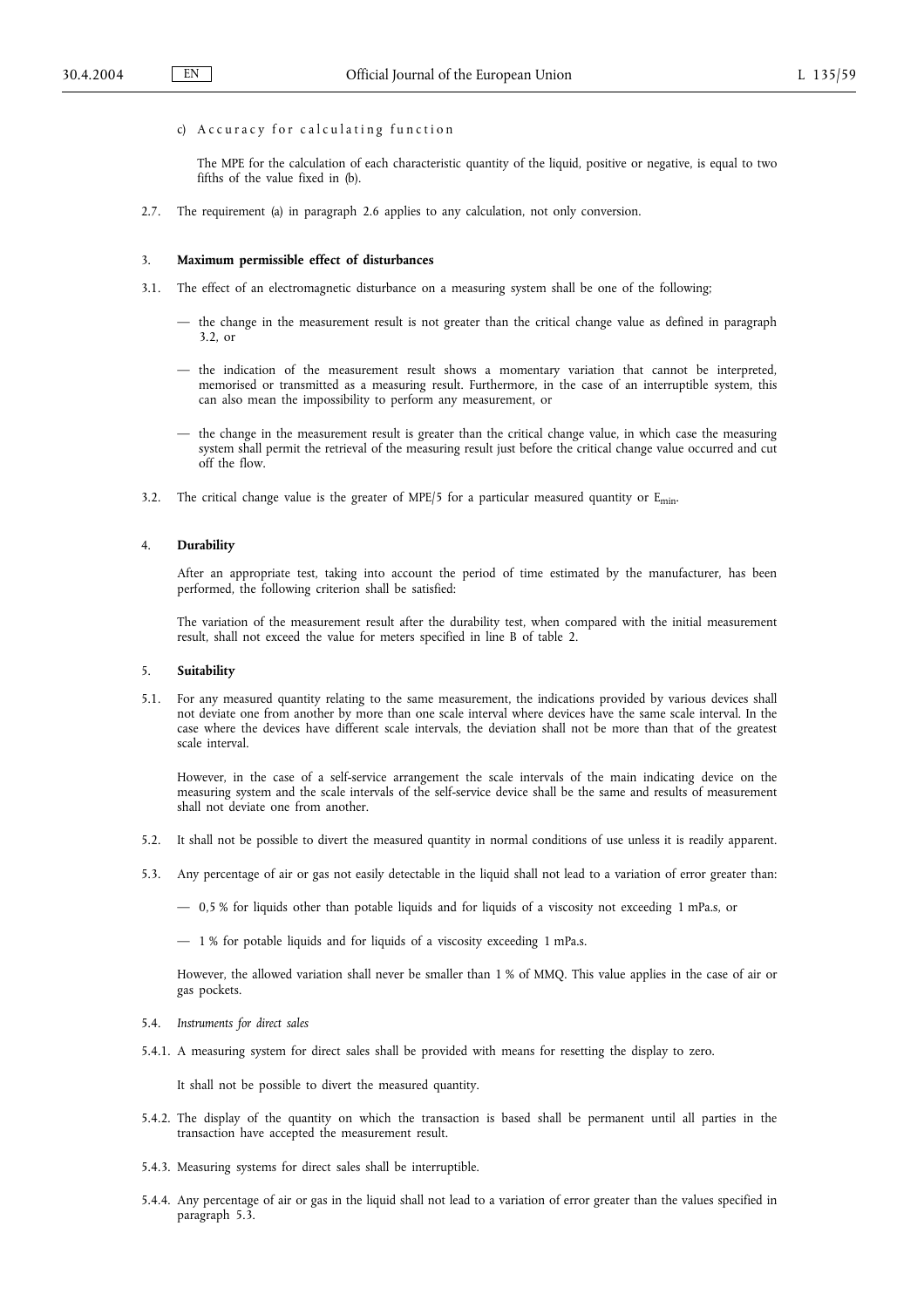### 5.5. *Fuel Dispensers*

- 5.5.1. Displays on fuel dispensers shall not be capable of being reset to zero during a measurement.
- 5.5.2. The start of a new measurement shall be inhibited until the display has been reset to zero.
- 5.5.3. Where a measuring system is fitted with a price display, the difference between the indicated price and the price calculated from the unit price and the indicated quantity shall not exceed the price corresponding to Emin. However this difference need not be less than the smallest monetary value.

# 6. **Power supply failure**

A measuring system shall either be provided with an emergency power supply device that will safeguard all measuring functions during the failure of the main power supply device or be equipped with means to save and display the data present in order to permit the conclusion of the transaction in progress and with means to stop the flow at the moment of the failure of the main power supply device.

# 7. **Putting into use**

# *Table 5*

| Accuracy Class | Types of Measuring system                                                                                                                                                                                                                                                                                                                                                              |
|----------------|----------------------------------------------------------------------------------------------------------------------------------------------------------------------------------------------------------------------------------------------------------------------------------------------------------------------------------------------------------------------------------------|
| 0,3            | Measuring systems on pipeline                                                                                                                                                                                                                                                                                                                                                          |
| 0, 5           | All measuring systems if not differently stated elsewhere in this Table, in particular:<br>- fuel dispensers (not for liquefied gases),<br>- measuring systems on road tankers for liquids of low viscosity (< 20 mPa.s)<br>measuring systems for (un)loading ships and rail and road tankers (1)<br>- measuring systems for milk<br>- measuring systems for refuelling aircraft       |
| 1,0            | Measuring systems for liquefied gases under pressure measured at a temperature equal to<br>or above $-10$ °C<br>Measuring systems normally in class $0,3$ or $0,5$ but used for liquids<br>— whose temperature is less than $-10$ °C or greater than 50 °C<br>- whose dynamic viscosity is higher than $1\,000$ mPa.s<br>— whose maximum volumetric flowrate is not higher than 20 L/h |
| 1,5            | Measuring systems for liquefied carbon dioxide<br>Measuring systems for liquefied gases under pressure measured at a temperature below<br>$-10$ °C (other than cryogenic liquids)                                                                                                                                                                                                      |
| 2,5            | measuring systems for cryogenic liquids (temperature below $-153$ °C)                                                                                                                                                                                                                                                                                                                  |

( 1) However, Member States may require measuring systems of accuracy class 0,3 or 0,5 when used for the levying of duties on mineral oils when (un)loading ships and rail and road tankers.

*Note:* However, the manufacturer may specify a better accuracy for a certain type of measuring system.

# 8. **Units of measurement**

The metered quantity shall be displayed in millilitres, cubic centimetres, litres, cubic metres, grams, kilograms or tonnes.

# CONFORMITY ASSESSMENT

The conformity assessment procedures referred to in Article 9 that the manufacturer can choose between are:

 $B + F$  or  $B + D$  or  $H1$  or  $G$ .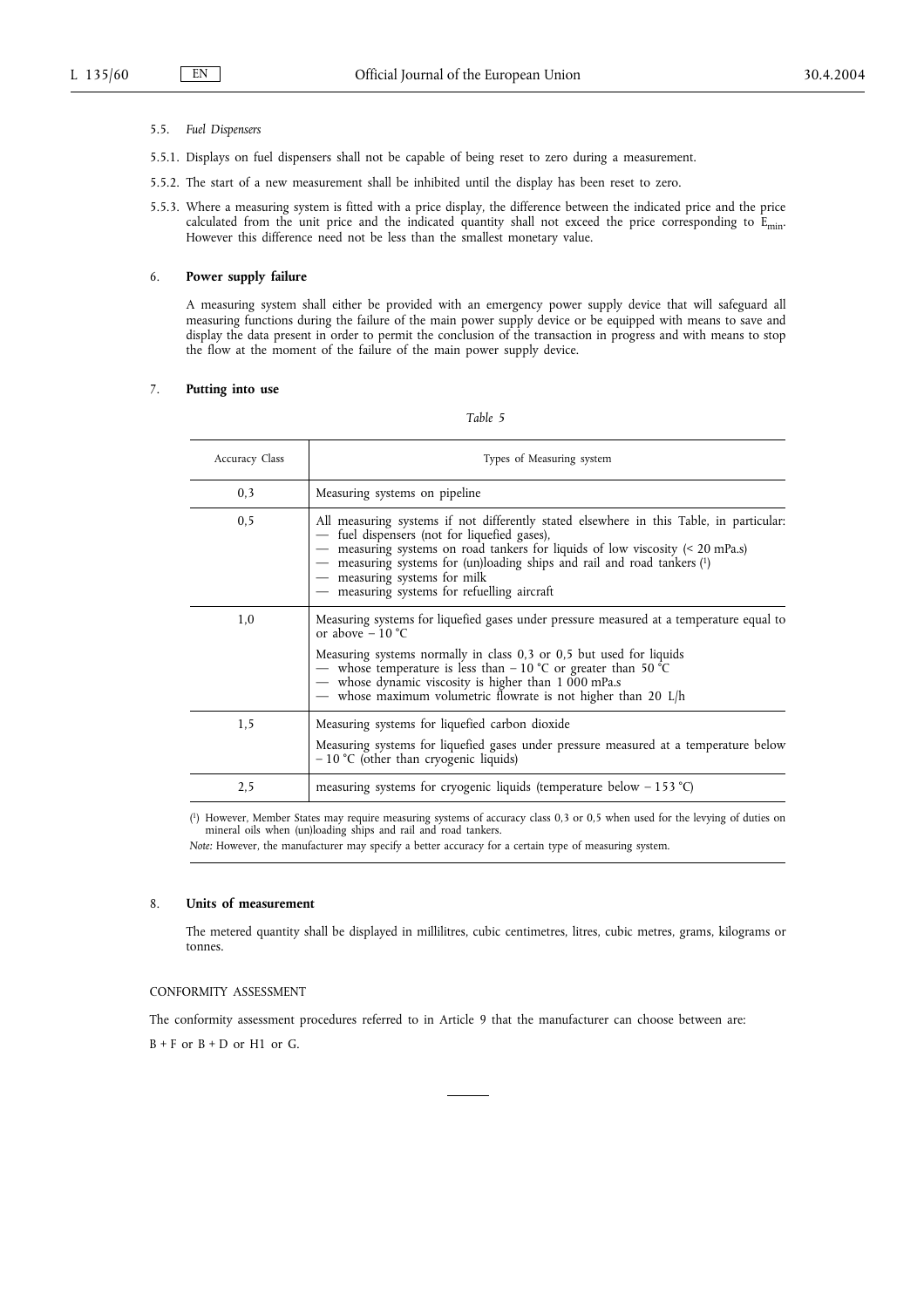# **AUTOMATIC WEIGHING INSTRUMENTS**

The relevant essential requirements of Annex I, the specific requirements of this Annex and the conformity assessment procedures listed in Chapter I of this Annex, apply to automatic weighing instruments defined below, intended to determine the mass of a body by using the action of gravity on that body.

# DEFINITIONS

#### **Automatic weighing instrument**

An instrument that determines the mass of a product without the intervention of an operator and follows a predetermined programme of automatic processes characteristic of the instrument.

#### **Automatic catchweigher**

An automatic weighing instrument that determines the mass of pre-assembled discrete loads (for example prepackages) or single loads of loose material.

#### **Automatic checkweigher**

An automatic catchweigher that subdivides articles of different mass into two or more subgroups according to the value of the difference of their mass and a nominal set-point.

#### **Weight labeller**

An automatic catchweigher that labels individual articles with the weight value.

#### **Weight/price labeller**

An automatic catchweigher that labels individual articles with the weight value, and price information.

#### **Automatic gravimetric filling instrument**

An automatic weighing instrument that fills containers with a predetermined and virtually constant mass of product from bulk.

#### **Discontinuous totaliser (totalising hopper weigher)**

An automatic weighing instrument that determines the mass of a bulk product by dividing it into discrete loads. The mass of each discrete load is determined in sequence and summed. Each discrete load is then delivered to bulk.

#### **Continuous totaliser**

An automatic weighing instrument that continuously determines the mass of a bulk product on a conveyor belt, without systematic subdivision of the product and without interrupting the movement of the conveyor belt.

### **Rail-weighbridge**

An automatic weighing instrument having a load receptor inclusive of rails for conveying railway vehicles.

# SPECIFIC REQUIREMENTS

### **CHAPTER I — Requirements common to all types of automatic weighing instruments**

1. *Rated Operating Conditions*

The manufacturer shall specify the rated operating conditions for the instrument as follows:

1.1. For the measurand:

The measuring range in terms of its maximum and minimum capacity.

1.2. For the electrical supply influence quantities:

In case of AC voltage supply: the nominal AC voltage supply, or the AC voltage limits.

In case of DC voltage supply: the nominal and minimum DC voltage supply, or the DC voltage limits.

1.3. For the mechanical and climatic influence quantities:

The minimum temperature range is 30 °C unless specified otherwise in the following chapters of this Annex.

The mechanical environment classes according to Annex I, paragraph 1.3.2 are not applicable. For instruments which are used under special mechanical strain, e.g. instruments incorporated into vehicles, the manufacturer shall define the mechanical conditions of use.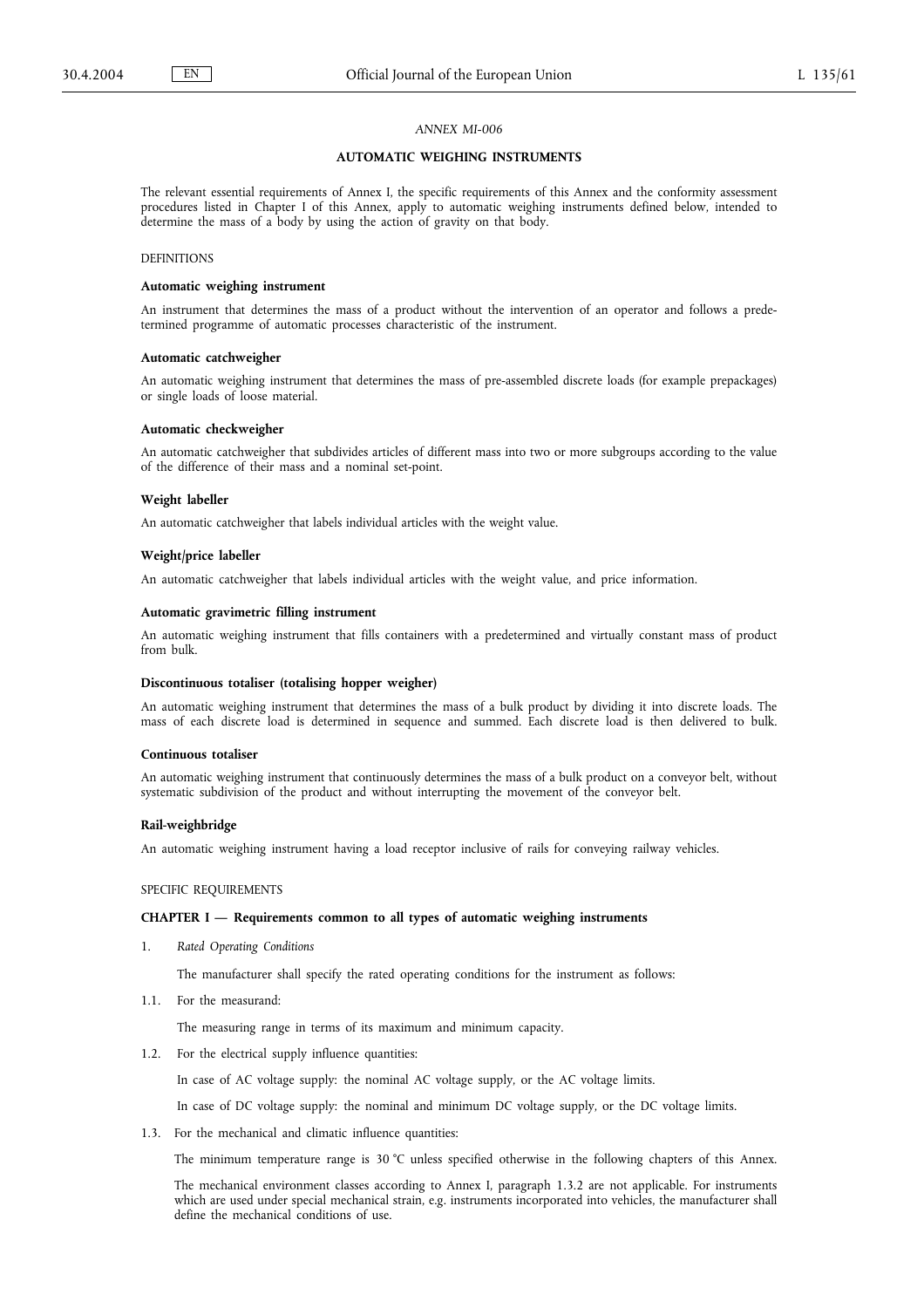- 1.4. For other influence quantities (if applicable):
	- The rate(s) of operation.

The characteristics of the product(s) to be weighed.

2. *Permissible effect of disturbances – Electromagnetic environment*

The required performance and the critical change value are given in the relevant Chapter of this Annex for each type of instrument.

- 3. *Suitability*
- 3.1. Means shall be provided to limit the effects of tilt, loading and rate of operation such that maximum permissible errors (MPEs) are not exceeded in normal operation.
- 3.2. Adequate material handling facilities shall be provided to enable the instrument to respect the MPEs during normal operation.
- 3.3. Any operator control interface shall be clear and effective.
- 3.4. The integrity of the display (where present) shall be verifiable by the operator.
- 3.5. Adequate zero setting capability shall be provided to enable the instrument to respect the MPEs during normal operation.
- 3.6. Any result outside the measurement range shall be identified as such, where a printout is possible.
- 4. *Conformity assessment*

The conformity assessment procedures referred to in Article 9 that the manufacturer can choose between are: For mechanical systems:

 $B + D$  or  $B + E$  or  $B + F$  or D1 or F1 or G or H1.

For electromechanical instruments:

 $B + D$  or  $B + E$  or  $B + F$  or  $G$  or  $H1$ .

For electronic systems or systems containing software:

 $B + D$  or  $B + F$  or G or H1.

# **CHAPTER II — Automatic Catchweighers**

- 1. *Accuracy Classes*
- 1.1. Instruments are divided into primary categories designated by:

X or Y

as specified by the manufacturer.

1.2. These primary categories are further divided into four accuracy classes:

XI, XII, XIII & XIV

and

Y(I), Y(II), Y(a) & Y(b)

which shall be specified by the manufacturer.

- 2. *Category X Instruments*
- 2.1. Category X applies to instruments used to check prepackages made up in accordance with the requirements of Council Directive 75/106/EEC of 19 December 1974 on the approximation of the laws of the Member States relating to the making-up by volume of certain prepackaged liquids (1) and of Council Directive 76/211/EEC of 20 January 1976 on the approximation of the laws of the Member States relating to the making-up by weight or by volume of certain prepackaged products (2) applicable to prepackages.
- 2.2. The accuracy classes are supplemented by a factor (x) that quantifies the maximum permissible standard deviation as specified in paragraph 4.2.

The manufacturer shall specify the factor (x), where (x) shall be  $\leq 2$  and in the form  $1 \times 10^k$ ,  $2 \times 10^k$  or  $5 \times 10^k$ , where k is a negative whole number or zero.

<sup>(</sup> 1) OJ L 42, 15.2.1975, p. 1. Directive as last amended by Directive 89/676/EEC (OJ L 398, 30.12.1989, p. 18).

<sup>(</sup> 2) OJ L 46, 21.2.1976, p. 1. Directive as last amended by the EEA Agreement.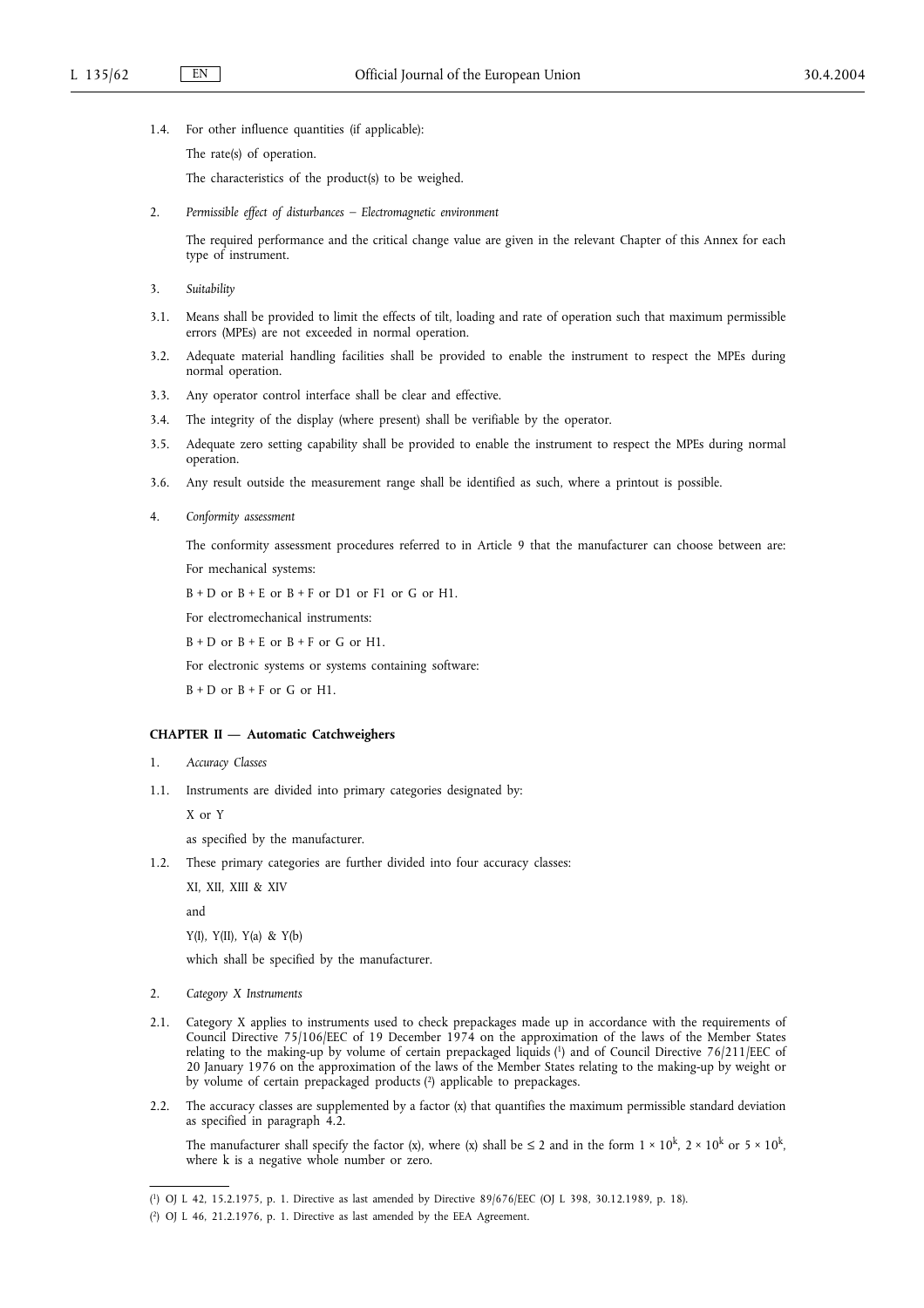3. *Category Y Instruments*

Category Y applies to all other automatic catchweighers.

- 4. *MPE*
- 4.1. Mean error Category X / MPE Category Y instruments

# *Table 1*

| Net Load (m) in verification scale intervals (e)            |      |                                           |       |                      | Maximum<br>mean error | Maximum<br>permissible permissible<br>error |       |   |  |
|-------------------------------------------------------------|------|-------------------------------------------|-------|----------------------|-----------------------|---------------------------------------------|-------|---|--|
| XI                                                          | Y(I) | XII                                       | Y(II) | XШ                   | Y(a)                  | XIV                                         | Y(b)  | Χ |  |
| $0 \le m \le 5000$<br>$0 \le m \le 50000$                   |      | $0 \le m \le 500$                         |       | $0 < m \leq 50$      |                       | $\pm 0.5$ e                                 | ±1 e  |   |  |
| $50000 \le m \le 20000015000 \le m \le 20000$               |      | $500 \le m \le 2000$<br>$50 < m \leq 200$ |       |                      | $\pm 1.0$ e           | ± 1.5 e                                     |       |   |  |
| $20000 \le m \le 10000012000 \le m \le 10000$<br>200000 < m |      |                                           |       | $200 \le m \le 1000$ |                       | ± 1.5e                                      | ± 2 e |   |  |

# 4.2. Standard deviation

Maximum permissible value for the standard deviation of a class X (x) instrument is the result of the multiplication of the factor (x) by the value in Table 2 below.

# *Table 2*

| Maximum permissible standard deviation for class $X(1)$ |  |  |
|---------------------------------------------------------|--|--|
| 0,48 %                                                  |  |  |
| $0,24$ g                                                |  |  |
| 0.24%                                                   |  |  |
| $0,48$ g                                                |  |  |
| 0.16 %                                                  |  |  |
| $0,8$ g                                                 |  |  |
| 0.08%                                                   |  |  |
| 8 g                                                     |  |  |
| 0.053 %                                                 |  |  |
|                                                         |  |  |

For class XI and XII (x) shall be less than 1. For class XIII (x) shall be not greater than 1.

For class XIV (x) shall be greater than 1.

# 4.3. Verification scale interval — single interval instruments

| Accuracy classes |       | Verification scale interval                         | Number of verification scale intervals $n = Max/e$ |         |  |
|------------------|-------|-----------------------------------------------------|----------------------------------------------------|---------|--|
|                  |       |                                                     | Minimum                                            | Maximum |  |
| ΧI               | Y(I)  | 0,001 $g \le e$                                     | 50 000                                             |         |  |
| XII              | Y(II) | $0,001 \text{ g } \leq \text{ e } \leq$<br>$0,05$ g | 100                                                | 100 000 |  |
|                  |       | $0,1 \text{ } g \leq e$                             | 5 0 0 0                                            | 100 000 |  |
| XIII             | Y(a)  | 0,1 $g \le e \le 2$ g                               | 100                                                | 10 000  |  |
|                  |       | 5 $g \le e$                                         | 500                                                | 10 000  |  |
| XIV              | Y(b)  | 5 $g \le e$                                         | 100                                                | 1 0 0 0 |  |

*Table 3*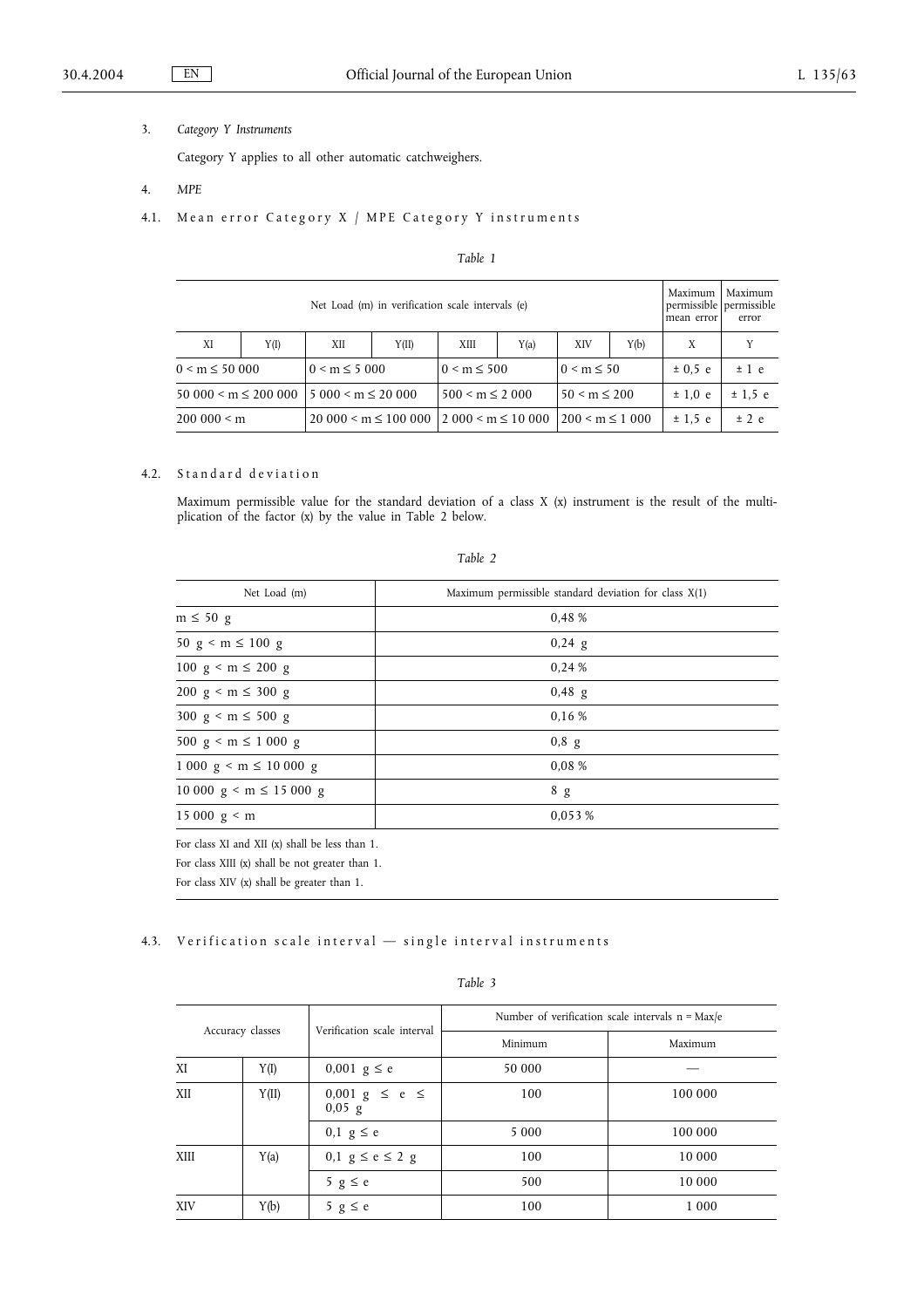# 4.4. Verification scale interval — multi-interval instruments

| ante |  |
|------|--|
|------|--|

| Accuracy classes |       |                                   | Number of verification scale intervals $n = Max/e$ |                                  |  |
|------------------|-------|-----------------------------------|----------------------------------------------------|----------------------------------|--|
|                  |       | Verification scale interval       | Minimum value (1)<br>$n = Max_i/e_{(i+1)}$         | Maximum value<br>$n = Max_i/e_i$ |  |
| ΧI               | Y(I)  | 0,001 $g \le e_i$                 | 50 000                                             |                                  |  |
| XII              | Y(II) | 0,001 $g \le e_i \le$<br>$0,05$ g | 5 0 0 0                                            | 100 000                          |  |
|                  |       | 0,1 $g \leq e_i$                  | 5 0 0 0                                            | 100 000                          |  |
| XIII             | Y(a)  | $0, 1 \text{ g} \leq e_i$         | 500                                                | 10 000                           |  |
| XIV              | Y(b)  | 5 $g \le e_i$                     | 50                                                 | 1 0 0 0                          |  |

Where:

 $i = 1, 2, \ldots r$ 

i = partial weighing range

r = total number of partial ranges

( $\text{!}$ ) For i = r the corresponding column of Table 3 applies with e replaced by  $\text{e}_r$ .

### 5. *Measurement Range*

In specifying the measurement range for class Y instruments the manufacturer shall take account that the minimum capacity shall not be less than:

| class $Y(I)$ :                                                       | 100e                                                            |
|----------------------------------------------------------------------|-----------------------------------------------------------------|
| class $Y(II)$ :                                                      | 20 e for 0,001 $g \le e \le 0.05$ g, and 50 e for 0,1 $g \le e$ |
| class $Y(a)$ :                                                       | 20e                                                             |
| class $Y(b)$ :                                                       | 10e                                                             |
| Scales used for grading,<br>e.g. postal scales and garbage weighers: | 5 e                                                             |

- 6. *Dynamic Setting*
- 6.1. The dynamic setting facility shall operate within a load range specified by the manufacturer.
- 6.2. When fitted, a dynamic setting facility that compensates for the dynamic effects of the load in motion shall be inhibited from operating outside the load range, and shall be capable of being secured.
- 7. *Performance Under Influence Factors And Electromagnetic Disturbances*
- 7.1. The MPEs due to influence factors are:
- 7.1.1. For category X instruments:
	- For automatic operation; as specified in Tables 1, and 2,
	- For static weighing in non-automatic operation; as specified in Table 1.
- 7.1.2. For category Y instruments
	- For each load in automatic operation; as specified in Table 1,
	- For static weighing in non-automatic operation; as specified for category X in Table 1.
- 7.2. The critical change value due to a disturbance is one verification scale interval.
- 7.3. Temperature range:
	- For class XI and Y(I) the minimum range is  $5^{\circ}$  C,
	- For class XII and Y(II) the minimum range is 15° C.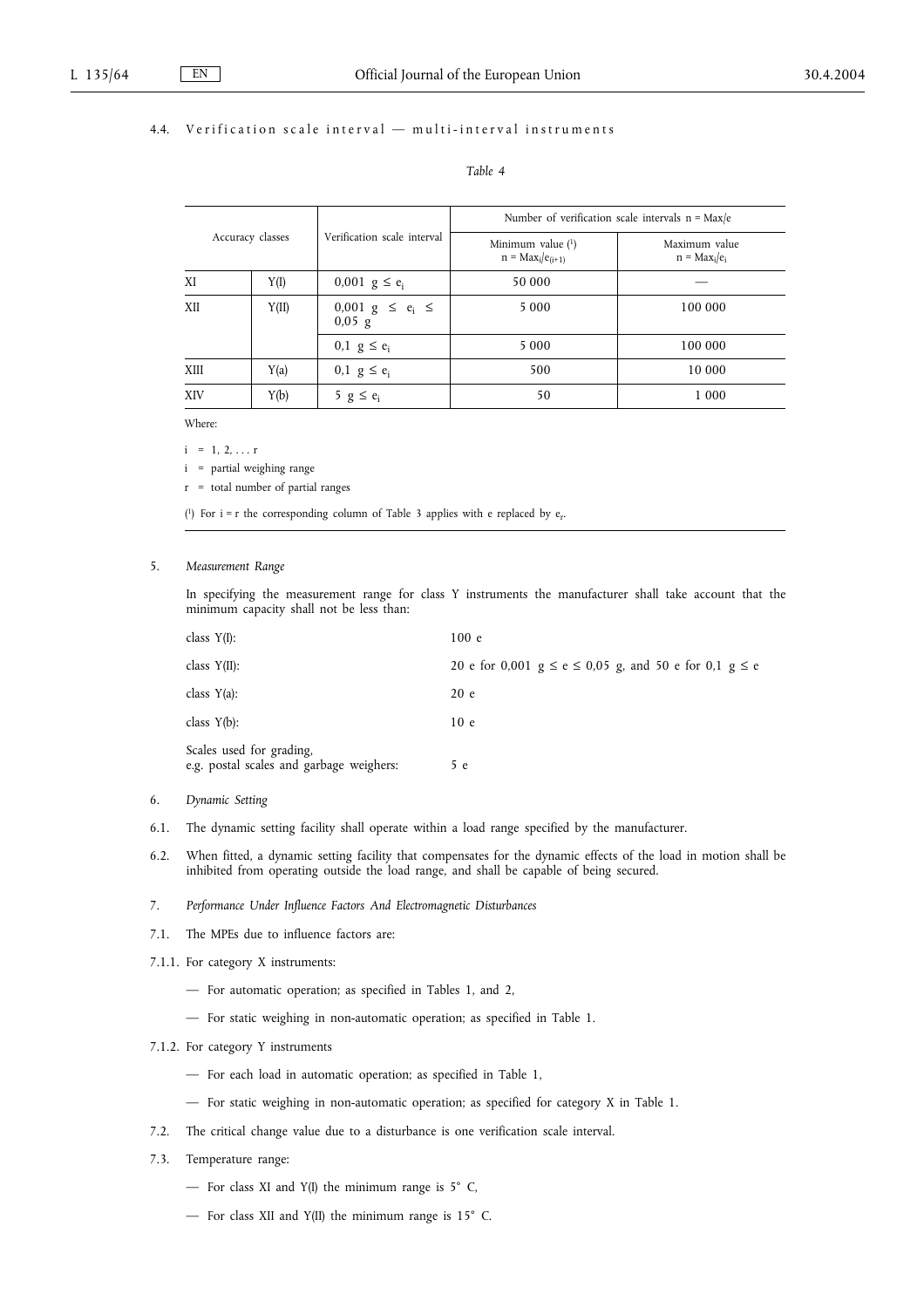# **CHAPTER III — Automatic Gravimetric Filling Instruments**

- 1. *Accuracy classes*
- 1.1. The manufacturer shall specify both the reference accuracy class Ref(x) and the operational accuracy class(es) X(x).
- 1.2. An instrument type is designated a reference accuracy class, Ref(x), corresponding to the best possible accuracy for instruments of the type. After installation, individual instruments are designated for one or more operational accuracy classes, X(x), having taken account of the specific products to be weighed. The class designation factor (x) shall be  $\leq 2$ , and in the form  $1 \times 10^k$ ,  $2 \times 10^k$  or  $5 \times 10^k$  where k is a negative whole number or zero.
- 1.3. The reference accuracy class, Ref(x) is applicable for static loads.
- 1.4. For the operational accuracy class  $X(x)$ ,  $X$  is a regime relating accuracy to load weight and  $(x)$  is a multiplier for the limits of error specified for class  $X(1)$  in 2.2.
- 2. *MPE*
- 2.1. Static weighing error
- 2.1.1. For static loads under rated operating conditions, the MPE for reference accuracy class Ref(x), shall be 0,312 of the maximum permissible deviation of each fill from the average; as specified in Table 5; multiplied by the class designation factor (x).
- 2.1.2. For instruments where the fill may be made up from more than one load (e.g. cumulative or selective combination weighers) the MPE for static loads shall be the accuracy required for the fill as specified in 2.2 (i.e. not the sum of the maximum permissible deviation for the individual loads).
- 2.2. Deviation from average fill

*Table 5*

| Value of the mass, $m$ (g), of the fills | Maximum permissible deviation of each fill from the average for class $X(1)$ |
|------------------------------------------|------------------------------------------------------------------------------|
| $m \leq 50$                              | 7.2%                                                                         |
| $50 < m \leq 100$                        | $3,6$ g                                                                      |
| $100 \le m \le 200$                      | 3.6 %                                                                        |
| $200 \le m \le 300$                      | $7,2 \text{ g}$                                                              |
| $300 < m \leq 500$                       | 2.4 %                                                                        |
| $500 \le m \le 1000$                     | 12 g                                                                         |
| $1000 \le m \le 10000$                   | 1,2%                                                                         |
| $10000 \le m \le 15000$                  | 120 g                                                                        |
| 15000 < m                                | 0.8%                                                                         |
|                                          |                                                                              |

*Note:* The calculated deviation of each fill from the average may be adjusted to take account for the effect of material particle size.

### 2.3. Error relative to pre-set value (setting error)

For instruments where it is possible to pre-set a fill weight; the maximum difference between the pre-set value and the average mass of the fills shall not exceed 0,312 of the maximum permissible deviation of each fill from the average, as specified in Table 5.

- 3. *Performance Under Influence Factor And Electromagnetic Disturbance*
- 3.1. The MPE due to influence factors shall be as specified in paragraph 2.1.
- 3.2. The critical change value due to a disturbance is a change of the static weight indication equal to the MPE as specified in paragraph 2.1 calculated for the rated minimum fill, or a change that would give equivalent effect on the fill in the case of instruments where the fill consists of multiple loads. The calculated critical change value shall be rounded to the next higher scale interval (d).
- 3.3. The manufacturer shall specify the value of the rated minimum fill.

#### **CHAPTER IV — Discontinuous Totalisers**

1. *Accuracy Classes*

Instruments are divided into four accuracy classes as follows: 0,2, 0,5, 1, 2.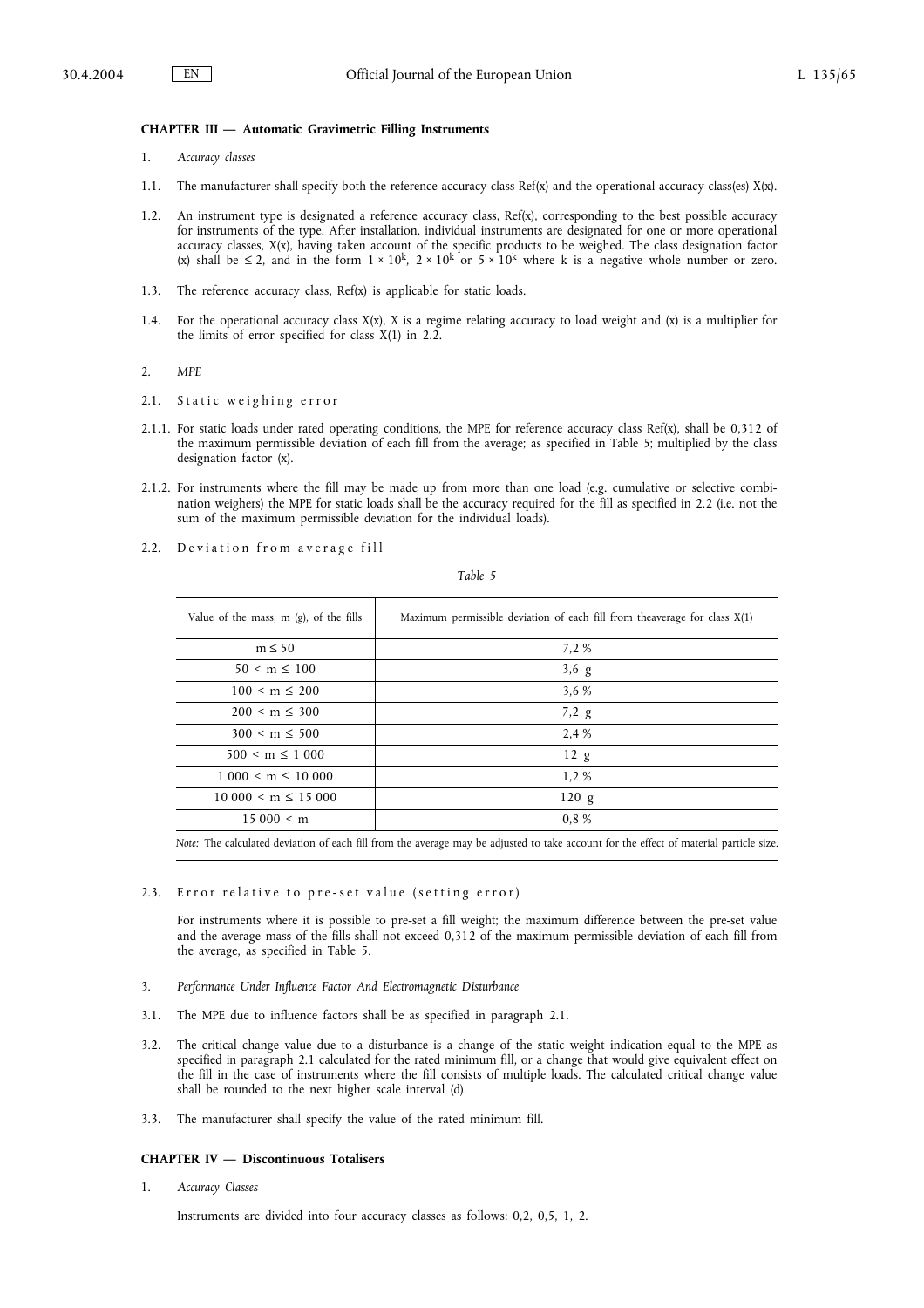# 2. *MPEs*

*Table 6*

| Accuracy class    | MPE of totalised load |
|-------------------|-----------------------|
| 0,2               | $\pm$ 0,10 %          |
| 0, 5              | ± 0,25%               |
|                   | $\pm 0.50 \%$         |
| $\mathbf{\hat{}}$ | ± 1,00%               |

# 3. *Totalisation scale interval*

The totalisation scale interval  $(d_t)$  shall be in the range:

 $0.01 \%$  Max  $\leq d_t \leq 0.2 \%$  Max

4. *Minimum Totalised Load (Σmin)*

The minimum totalised load ( $\Sigma_{min}$ ) shall be not less than the load at which the MPE is equal to the totalisation scale interval  $(d_t)$  and not less than the minimum load as specified by the manufacturer.

5. *Zero Setting*

Instruments that do not tare weigh after each discharge shall have a zero setting device. Automatic operation shall be inhibited if zero indication varies by:

 $-1$  d<sub>t</sub> on instruments with automatic zero setting device;

 $-$  0,5  $d_t$  on instruments with a semi-automatic, or non-automatic, zero setting device.

6. *Operator Interface*

Operator adjustments and reset function shall be inhibited during automatic operation.

7. *Printout*

On instruments equipped with a printing device, the reset of the total shall be inhibited until the total is printed. The printout of the total shall occur if automatic operation is interrupted.

- 8. *Performance under influence factors and electromagnetic disturbances*
- 8.1. The MPEs due to influence factors shall be as specified in Table 7.

*Table 7*

| Load (m) in totalisation scale intervals $(dt)$ | MPE.                     |
|-------------------------------------------------|--------------------------|
| $0 \le m \le 500$                               | $\pm$ 0.5 d <sub>t</sub> |
| $500 \le m \le 2000$                            | $\pm$ 1,0 d <sub>t</sub> |
| $2.000 \le m \le 10.000$                        | $± 1,5 d_t$              |

8.2. The critical change value due to a disturbance is one totalisation scale interval for any weight indication and any stored total.

#### **CHAPTER V — Continuous Totalisers**

1. *Accuracy classes*

Instruments are divided into three accuracy classes as follows: 0,5, 1, 2.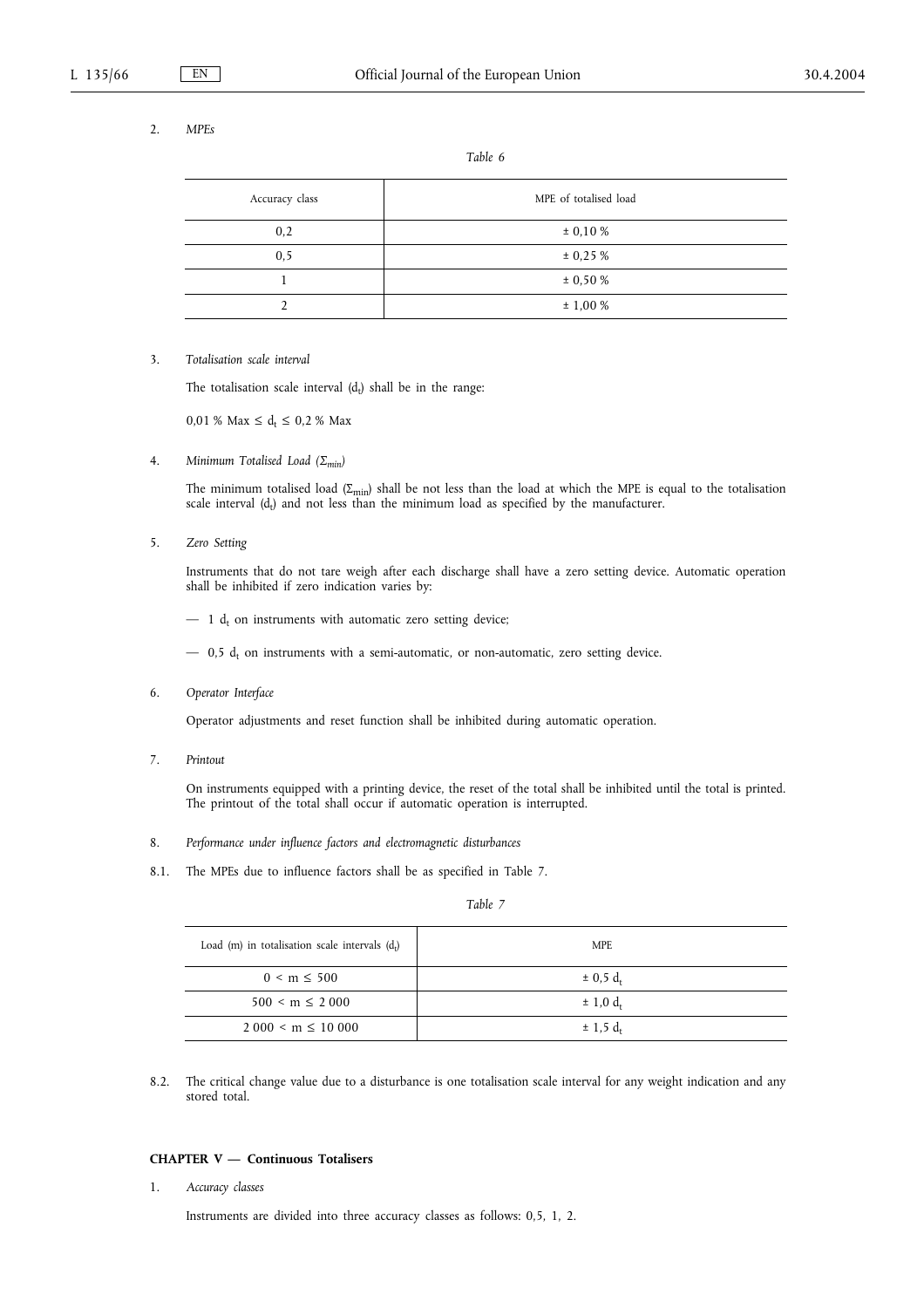- 2. *Measurement Range*
- 2.1. The manufacturer shall specify the measurement range, the ratio between the minimum net load on the weighing unit and the maximum capacity, and the minimum totalised load.
- 2.2. The minimum totalised load  $\Sigma_{\text{min}}$  shall not be less than

800 d for class 0,5, 400 d for class 1, 200 d for class 2.

Where d is the totalisation scale interval of the general totalisation device.

3. *MPE*

*Table 8*

| Accuracy class | MPE for totalised load |
|----------------|------------------------|
| 0, 5           | $\pm$ 0,25 %           |
|                | $\pm 0.5 \%$           |
|                | ± 1,0%                 |

4. *Speed of the belt*

The speed of the belt shall be specified by the manufacturer. For single-speed beltweighers, and variable-speed beltweighers having a manual speed setting control, the speed shall not vary by more than 5 % of the nominal value. The product shall not have a different speed than the speed of the belt.

5. *General Totalisation Device*

It shall not be possible to reset the general totalisation device to zero.

- 6. *Performance under influence factors and electromagnetic disturbances*
- 6.1. The MPE due to influence factor, for a load not less than the  $\Sigma_{\text{min}}$ , shall be 0,7 times the appropriate value specified in Table 8, rounded to the nearest totalisation scale interval (d).
- 6.2. The critical change value due to a disturbance shall be 0,7 times the appropriate value specified in Table 8, for a load equal to  $\Sigma_{\rm min}$ , for the designated class of the beltweigher; rounded up to the next higher totalisation scale interval (d).

# **CHAPTER VI — Automatic Rail Weighbridges**

1. *Accuracy classes*

Instruments are divided into four accuracy classes as follows:

0,2, 0,5, 1, 2.

- 2. *MPE*
- 2.1. The MPEs for weighing-in-motion of a single wagon or a total train are shown in table 9.

| Accuracy class | <b>MPE</b>  |
|----------------|-------------|
| 0,2            | $\pm$ 0,1 % |
| 0, 5           | ± 0,25%     |
|                | ± 0,5 %     |
|                | $\pm$ 1,0 % |

*Table 9*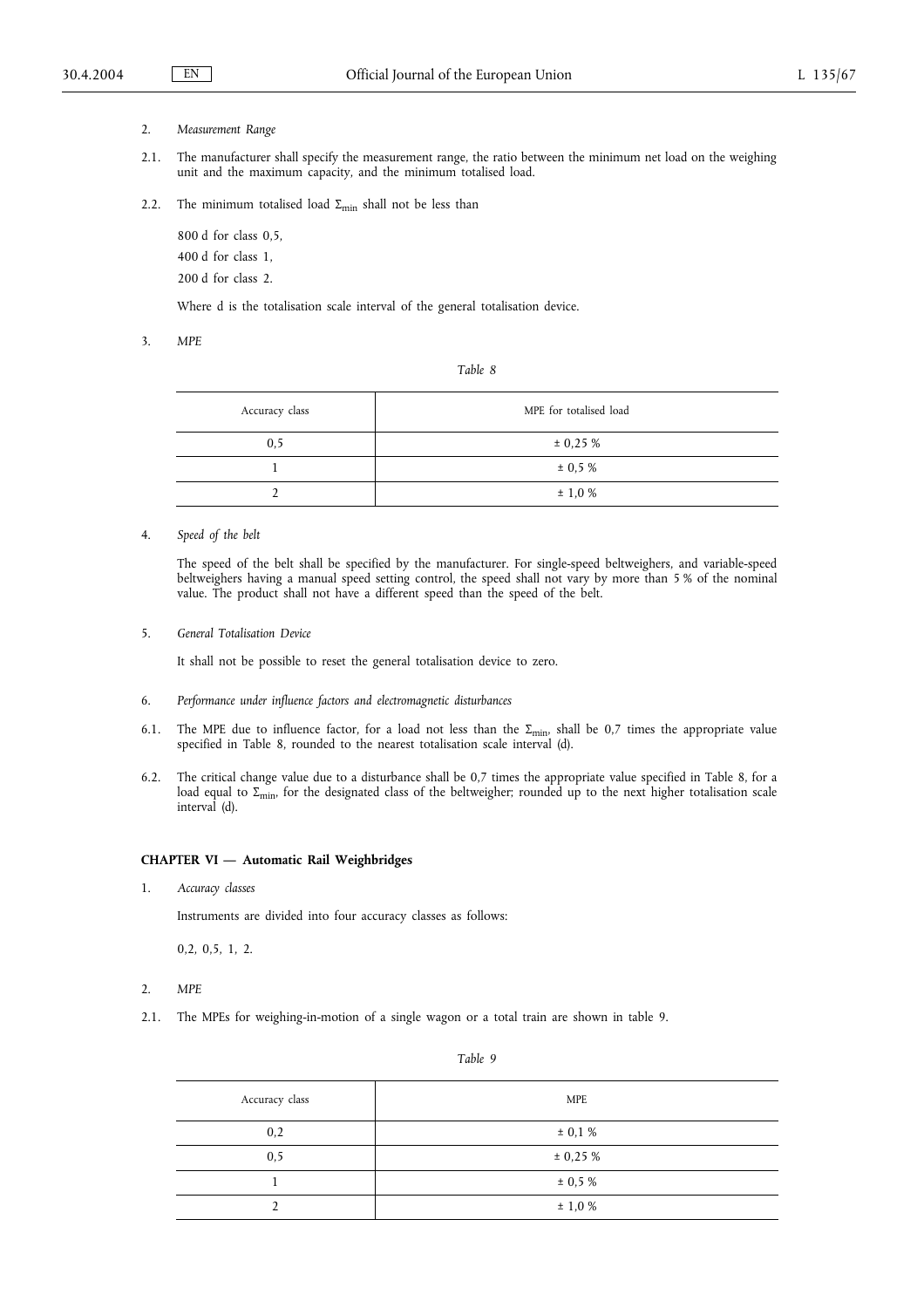- 2.2. The MPEs for the weight of coupled or uncoupled wagons weighing-in-motion shall be one of the following values, whichever is the greatest:
	- the value calculated according to Table 9, rounded to the nearest scale interval;
	- the value calculated according to Table 9, rounded to the nearest scale interval for a weight equal to 35 % of the maximum wagon weight (as inscribed on the descriptive markings);
	- one scale interval (d).
- 2.3. The MPEs for the weight of train weighing-in-motion shall be one of the following values, whichever is the greatest:
	- the value calculated according to Table 9, rounded to the nearest scale interval;
	- the value calculated according to Table 9, for the weight of a single wagon equal to 35 % of the maximum wagon weight (as inscribed on the descriptive markings) multiplied by the number of reference wagons (not exceeding 10) in the train, and rounded to the nearest scale interval;
	- one scale interval (d) for each wagon in the train, but not exceeding 10 d.
- 2.4. When weighing coupled wagons; the errors of not more than 10 % of the weighing results taken from one or more passes of the train may exceed the appropriate MPE given in paragraph 2.2, but shall not exceed twice the MPE.
- 3. *Scale interval (d)*

The relationship between the accuracy class and the scale interval shall be as specified in Table 10.

| Accuracy class | Scale interval (d) |
|----------------|--------------------|
| 0,2            | $d \leq 50$ kg     |
| 0, 5           | $d \leq 100$ kg    |
|                | $d \leq 200$ kg    |
|                | $d \leq 500$ kg    |

- 4. *Measurement range*
- 4.1. The minimum capacity shall not be less than 1 t, and not greater than the value of the result of the minimum wagon weight divided by the number of partial weighings.
- 4.2. The minimum wagon weight shall not be less than 50 d.
- 5. *Performance under influence factor and electromagnetic disturbance*
- 5.1. The MPE due to an influence factor shall be as specified in Table 11.

| 70 D |  |
|------|--|
|      |  |

| Load (m) in verification scale intervals (d) | <b>MPE</b> |
|----------------------------------------------|------------|
| $0 \le m \le 500$                            | ± 0.5 d    |
| $500 \le m \le 2000$                         | ± 1.0 d    |
| $2.000 \le m \le 10.000$                     | ± 1,5d     |

5.2. The critical change value due to a disturbance is one scale interval.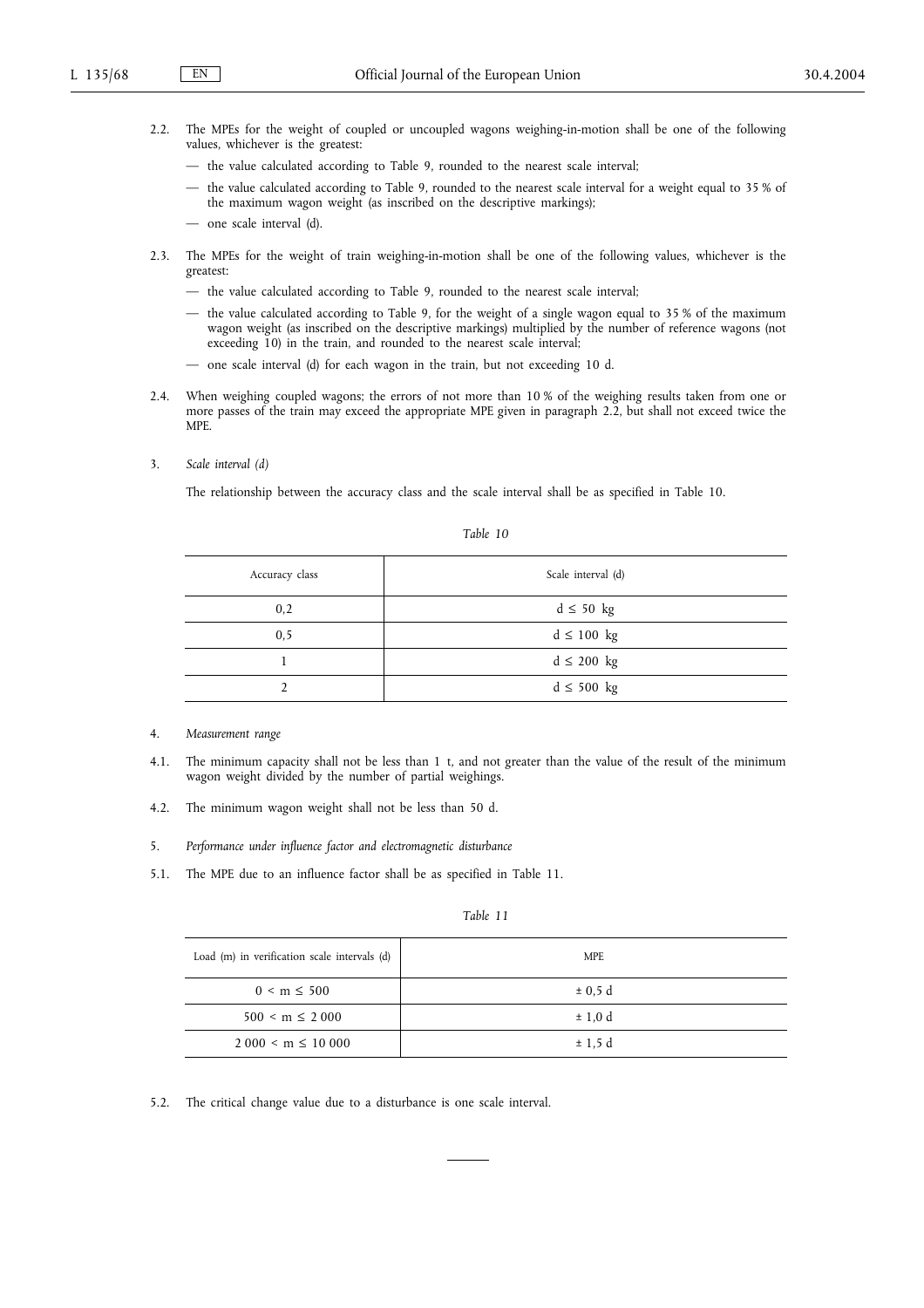#### **TAXIMETERS**

The relevant requirements of Annex 1, the specific requirements of this Annex and the conformity assessment procedures listed in this Annex apply to taximeters.

# DEFINITIONS

#### **Taximeter**

A device that works together with a signal generator  $(1)$  to make a measuring instrument.

This device measures duration, calculates distance on the basis of a signal delivered by the distance signal generator. Additionally, it calculates and displays the fare to be paid for a trip on the basis of the calculated distance and/or the measured duration of the trip.

### **Fare**

The total amount of money due for a trip based on a fixed initial hire fee and/or the length and/or the duration of the trip. The fare does not include a supplement charged for extra services.

#### **Cross-over speed**

The speed value found by division of a time tariff value by a distance tariff value.

# **Normal calculation mode S (single application of tariff)**

Fare calculation based on application of the time tariff below the cross-over speed and application of the distance tariff above the cross-over speed.

# **Normal calculation mode D (double application of tariff)**

Fare calculation based on simultaneous application of time tariff and distance tariff over the whole trip.

#### **Operating position**

The different modes in which a taximeter fulfils the different parts of its functioning. The operating positions are distinguished by the following indications:

'For Hire': The operating position in which the fare calculation is disabled

- 'Hired': The operating position in which the fare calculation takes place on the basis of a possible initial charge and a tariff for distance travelled and/or time of the trip
- 'Stopped': The operating position in which the fare due for the trip is indicated and at least the fare calculation based on time is disabled.

# DESIGN REQUIREMENTS

- 1. The taximeter shall be designed to calculate the distance and to measure the duration of a trip.
- 2. The taximeter shall be designed to calculate and display the fare, incrementing in steps equal to the resolution fixed by the Member State in the operation position 'Hired'. The taximeter shall also be designed to display the final value for the trip in the operating position 'Stopped'.
- 3. A taximeter shall be able to apply the normal calculation modes S and D. It shall be possible to choose between these calculation modes by a secured setting.
- 4. A taximeter shall be able to supply the following data through an appropriate secured interface(s):
	- operation position: 'For Hire', 'Hired' or 'Stopped';
	- totaliser data according to paragraph 15.1;
	- general information: constant of the distance signal generator, date of securing, taxi identifier, real time, identification of the tariff;
	- fare information for a trip: total charged, fare, calculation of the fare, supplement charge, date, start time, finish time, distance travelled;
	- tariff(s) information: parameters of tariff(s).

<sup>(</sup> 1) The distance signal generator is outside the scope of this Directive.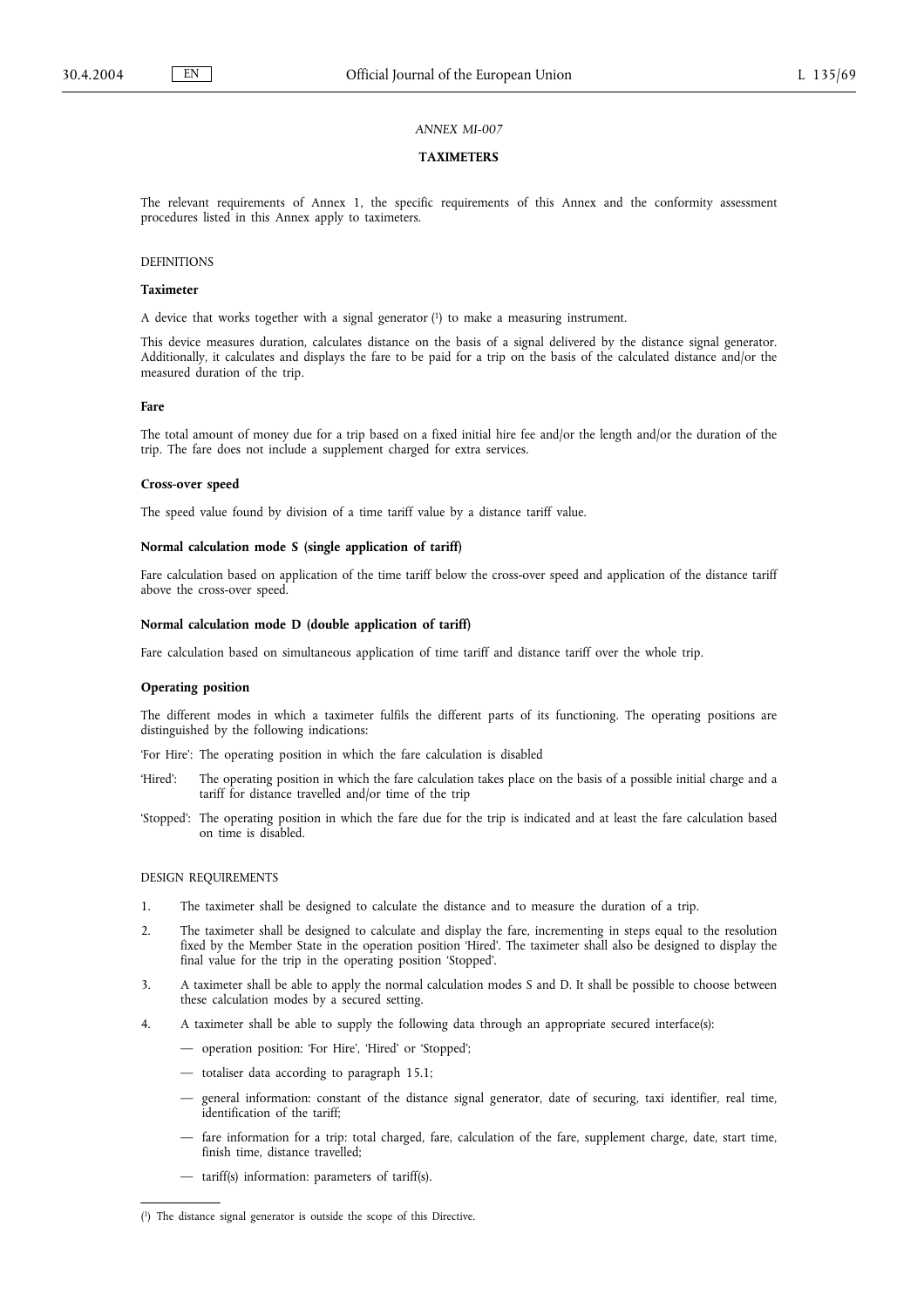National legislation may require certain devices to be connected to the interface(s) of a taximeter. Where such a device is required; it shall be possible, by secured setting, to inhibit automatically the operation of the taximeter for reasons of the non-presence or improper functioning of the required device.

5. If relevant, it shall be possible to adjust a taximeter for the constant of the distance signal generator to which it is to be connected and to secure the adjustment.

#### RATED OPERATING CONDITIONS

- 6.1. The mechanical environment class that applies is M3.
- 6.2. The manufacturer shall specify the rated operating conditions for the instrument, in particular:
	- a minimum temperature range of 80 °C for the climatic environment;
	- the limits of the DC power supply for which the instrument has been designed.

# MAXIMUM PERMISSIBLE ERRORS (MPEs)

- 7. The MPE, excluding any errors due to application of the taximeter in a taxi, are:
	- For the time elapsed:  $\pm 0.1$  %
		- minimum value of mpe: 0,2s;
	- For the distance travelled: ± 0,2 %
		- minimum value of mpe: 4 m;
	- For the calculation of the fare:  $\pm$  0,1 %

minimum, including rounding: corresponding to the least significant digit of the fare indication.

#### PERMISSIBLE EFFECT OF DISTURBANCES

#### 8. **Electromagnetic immunity**

- 8.1. The electromagnetic class that applies is E3.
- 8.2. The MPE laid down in paragraph 7 shall also be respected in the presence of an electromagnetic disturbance.

#### POWER SUPPLY FAILURE

- 9. In case of a reduction of the voltage supply to a value below the lower operating limit as specified by the manufacturer, the taximeter shall:
	- continue to work correctly or resume its correct functioning without loss of data available before the voltage drop if the voltage drop is temporary, i.e. due to restarting the engine;
	- abort an existing measurement and return to the position 'For Hire' if the voltage drop is for a longer period.

#### OTHER REQUIREMENTS

- 10. The conditions for the compatibility between the taximeter and the distance signal generator shall be specified by the manufacturer of the taximeter.
- 11. If there is a supplement charge for an extra service, entered by the driver on manual command, this shall be excluded from the fare displayed. However, in that case a taximeter may display temporarily the value of the fare including the supplementary charge.
- 12. If the fare is calculated according to calculation mode D a taximeter may have an additional display mode in which only the total distance and duration of the trip are displayed in real time.
- 13. All values displayed for the passenger shall be suitably identified. These values as well as their identification shall be clearly readable under daylight and night conditions.
- 14.1. If the fare to be paid or the measures to be taken against fraudulent use can be affected by the choice of functionality from a pre-programmed setting or by free data setting, it shall be possible to secure the instrument settings and data entered.
- 14.2. The securing possibilities available in a taximeter shall be such that separate securing of the settings is possible.
- 14.3. The provisions in paragraph 8.3 of Annex I apply also to the tariffs.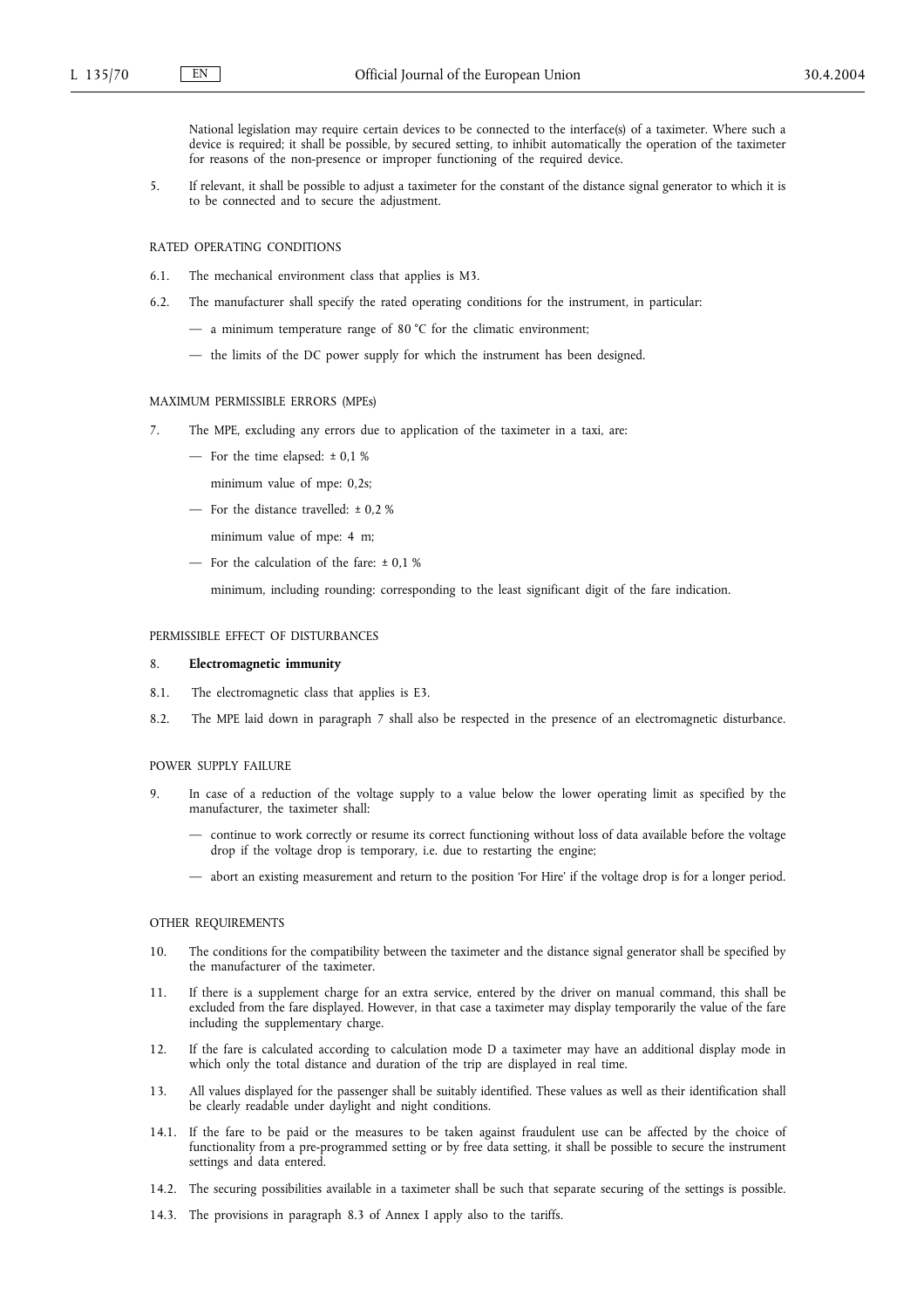- 15.1. A taximeter shall be fitted with non-resettable totalisers for all of the following values:
	- The total distance travelled by the taxi;
	- The total distance travelled when hired;
	- The total number of hirings;
	- The total amount of money charged as supplements;
	- The total amount of money charged as fare.

The totalised values shall include the values saved according to paragraph 9 under conditions of loss of power supply.

- 15.2. If disconnected from power, a taximeter shall allow the totalised values to be stored for one year for the purpose of reading out the values from the taximeter to another medium.
- 15.3. Adequate measures shall be taken to prevent the display of totalised values from being used to deceive passengers.
- 16. Automatic change of tariffs is allowed due to the:
	- distance of the trip;
	- duration of the trip;
	- time of the day;
	- date;
	- day of the week.
- 17. If properties of the taxi are important for the correctness of the taximeter, the taximeter shall provide means to secure the connection of the taximeter to the taxi in which it is installed.
- 18. For the purpose of testing after installation, the taximeter shall be equipped with the possibility to test separately the accuracy of time and distance measurement and the accuracy of the calculation.
- 19. A taximeter and its installation instructions specified by the manufacturer shall be such that, if installed according to the manufacturer's instructions, fraudulent alterations of the measurement signal representing the distance travelled are sufficiently excluded.
- 20. The general essential requirement dealing with fraudulent use shall be fulfilled in such a way that the interests of the customer, the driver, the driver's employer and the fiscal authorities are protected.
- 21. A taximeter shall be designed so that it can respect the MPEs without adjustment during a period of one year of normal use.
- 22. The taximeter shall be equipped with a real-timeclock by means of which the time of the day and the date are kept, one or both can be used for automatic change of tariffs. The requirements for the real-time clock are:
	- The timekeeping shall have an accuracy of 0,02 %;
	- The correction possibility of the clock shall be not more than 2 minutes per week. Correction for summer and wintertime shall be performed automatically;
	- Correction, automatic or manually, during a trip shall be prevented.
- 23. The values of distance travelled and time elapsed, when displayed or printed in accordance with this Directive, shall use the following units:

Distance travelled:

- in the United Kingdom and Ireland: until the date which will be fixed by these Member States according to Article (1)(b) of Directive 80/181/EEC: kilometres or miles;
- in all other Member States: kilometres.

Time elapsed:

— seconds, minutes or hours, as may be suitable; keeping in mind the necessary resolution and the need to prevent misunderstandings.

#### CONFORMITY ASSESSMENT

The conformity assessment procedures referred to in Article 9 that the manufacturer can choose between are:  $B + F$  or  $B + D$  or H1.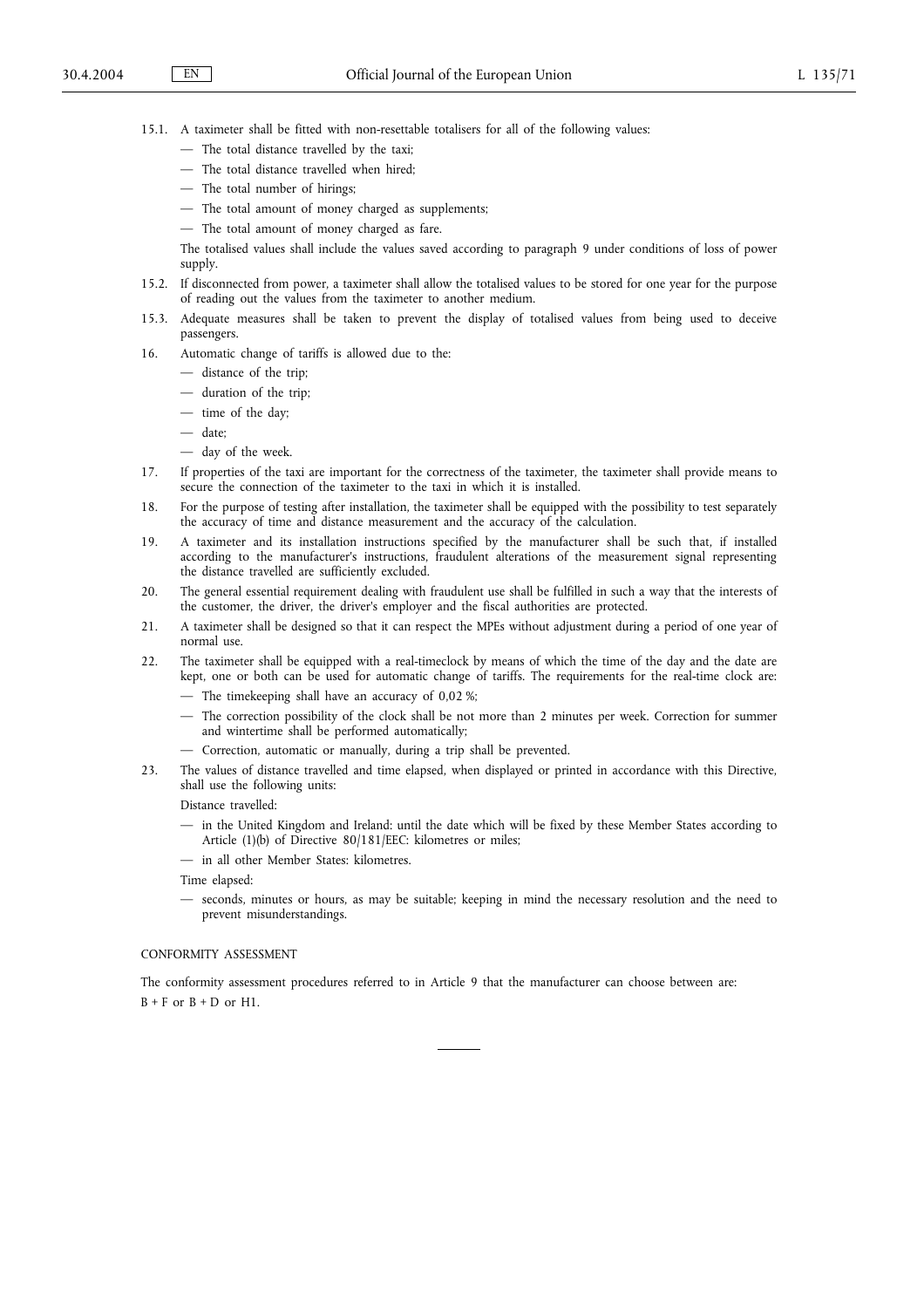# **MATERIAL MEASURES**

#### **CHAPTER I — Material measures of length**

The relevant essential requirements of Annex I, the specific requirements of this Annex and the conformity assessment procedures listed in this chapter, apply to material measures of length defined below. However, the requirement for the supply of a copy of declarations of conformity may be interpreted as applying to a batch or consignment rather than each individual instruments.

### DEFINITIONS

### **Material measure of length**

An instrument comprising scale marks whose distances are given in legal units of length.

SPECIFIC REQUIREMENTS

# *Reference Conditions*

- 1.1. For tapes of length equal to or greater than five metres, the maximum permissible errors (MPEs) are to be met when a tractive force of fifty newtons or other force values as specified by the manufacturer and marked on the tape accordingly, or in the case of rigid or semi-rigid measures no tractive force is needed, is applied.
- 1.2. The reference temperature is 20 °C unless otherwise specified by the manufacturer and marked on the measure accordingly.

# *MPEs*

- 2. The MPE, positive or negative in mm, between two non-consecutive scale marks is (a + bL), where:
	- L is the value of the length rounded up to the next whole metre; and
	- a and b are given in Table 1 below.

When a terminal interval is bounded by a surface, the MPE for any distance beginning at this point is increased by the value c given in Table 1.

| Accuracy Class                                                                                                     | $a$ (mm) | $\mathbf{h}$ | $c$ (mm) |
|--------------------------------------------------------------------------------------------------------------------|----------|--------------|----------|
| I                                                                                                                  | 0,1      | 0,1          | 0,1      |
| $\mathbf{I}$                                                                                                       | 0,3      | 0,2          | 0,2      |
| Ш                                                                                                                  | 0,6      | 0,4          | 0,3      |
| $D -$ special class for<br>dipping tapes $(1)$<br>Up to and including<br>30 m $(2)$                                | 1,5      | zero         | zero     |
| $S$ — special class for tank<br>strapping tapes<br>For each 30 m length<br>when the tape is<br>supported on a flat |          |              |          |
| surface                                                                                                            | 1,5      | zero         | zero     |

( 1) Applies to the tape/dip weight combinations.

( 2) If the nominal tape length exceeds 30 m, an additional mpe of 0,75 mm shall be permitted for each 30 m of tape length.

Dip tapes may also be of Classes I or II in which case for any length between two scale marks, one of which is on the sinker and the other on the tape, the mpe is  $\pm 0.6$  mm when application of the formula gives a value of less than 0,6 mm.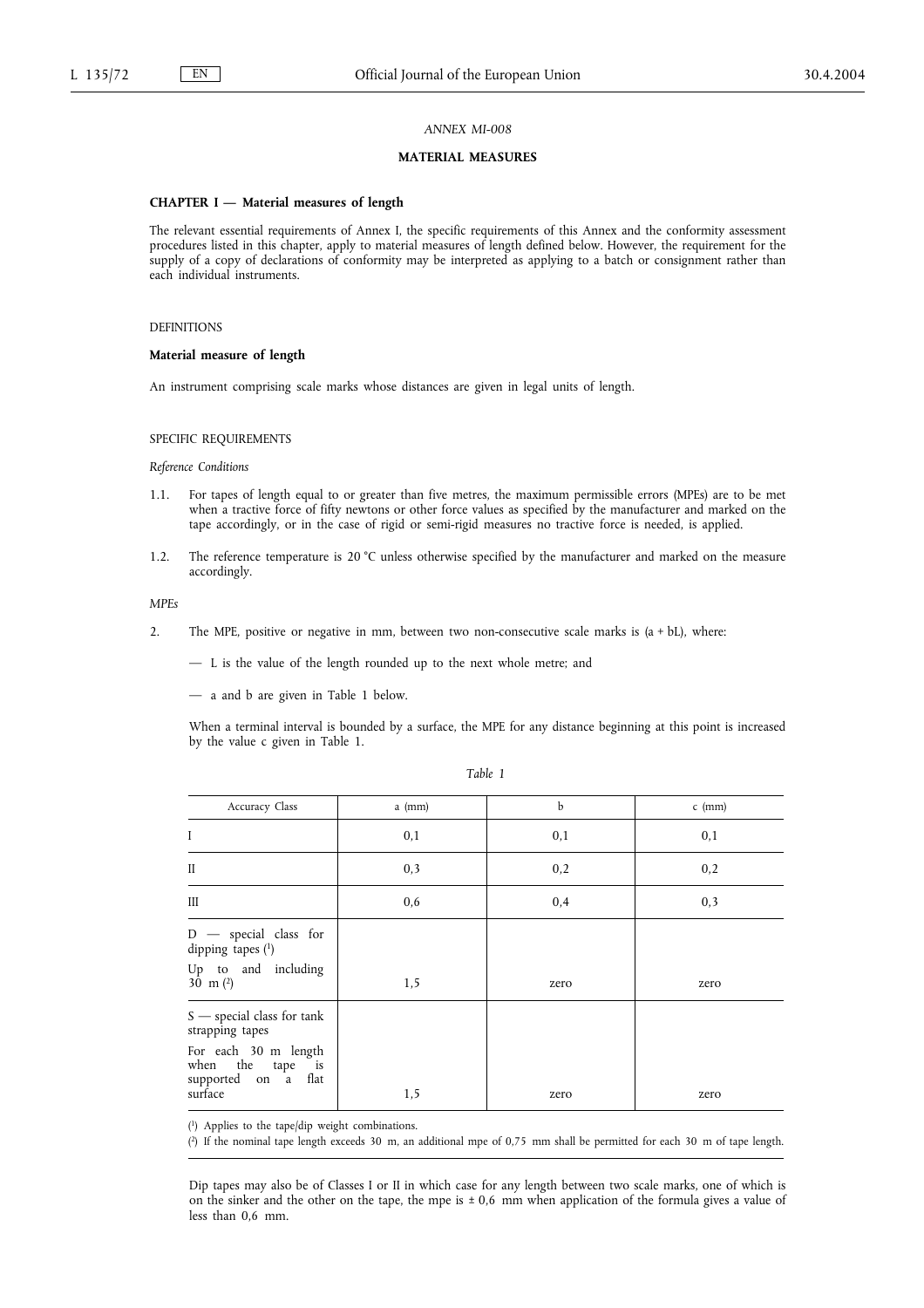The MPE for the length between consecutive scale marks, and the maximum permissible difference between two consecutive intervals, are given in Table 2 below.

| Length i of the interval             | MPE or difference in millimetres according to accuracy class |     |     |  |
|--------------------------------------|--------------------------------------------------------------|-----|-----|--|
|                                      |                                                              |     |     |  |
| $i \leq 1$ mm                        | U, I                                                         | 0,2 |     |  |
| $1 \text{ mm} < i \leq 1 \text{ cm}$ |                                                              | 0.4 | V.O |  |

Where a rule is of the folding type, the jointing shall be such as not to cause any errors, supplementary to those above, exceeding: 0,3 mm for Class II, and 0,5 mm for Class III.

#### *Materials*

- 3.1. Materials used for material measures shall be such that length variations due to temperature excursions up to ± 8 °C about the reference temperature do not exceed the MPE. This does not apply to Class S and Class D measures where the manufacturer intends that thermal expansion corrections shall be applied to observed readings where necessary.
- 3.2. Measures made from material whose dimensions may alter materially when subjected to a wide range of relative humidity, may only be included in Classes II or III.

## *Markings*

4. The nominal value shall be marked on the measure. Millimetre scales shall be numbered every centimetre and measures with a scale interval greater than 2 cm shall have all scale marks numbered.

#### CONFORMITY ASSESSMENT

The conformity assessment procedures referred to in Article 9 that the manufacturer can choose between are:

 $F 1$  or  $D1$  or  $B + D$  or  $H$  or  $G$ .

#### **CHAPTER II — Capacity serving measures**

The relevant essential requirements of Annex I, and the specific requirements and the conformity assessment procedures listed in this chapter, apply to capacity serving measures defined below. However, the requirement for the supply of a copy of declarations of conformity may be interpreted as applying to a batch or consignment rather than each individual instrument. Also, the requirement for the instrument to bear information in respect of its accuracy shall not apply.

#### DEFINITIONS

#### **Capacity serving measure**

A capacity measure (such as a drinking glass, jug or thimble measure) designed to determine a specified volume of a liquid (other than a pharmaceutical product) which is sold for immediate consumption.

#### **Line measure**

A capacity serving measure marked with a line to indicate nominal capacity.

## **Brim measure**

A capacity serving measure for which the internal volume is equal to the nominal capacity.

### **Transfer measure**

A capacity serving measure from which it is intended that the liquid is decanted prior to consumption.

## **Capacity**

The capacity is the internal volume for brim measures or internal volume to a filling mark for line measures.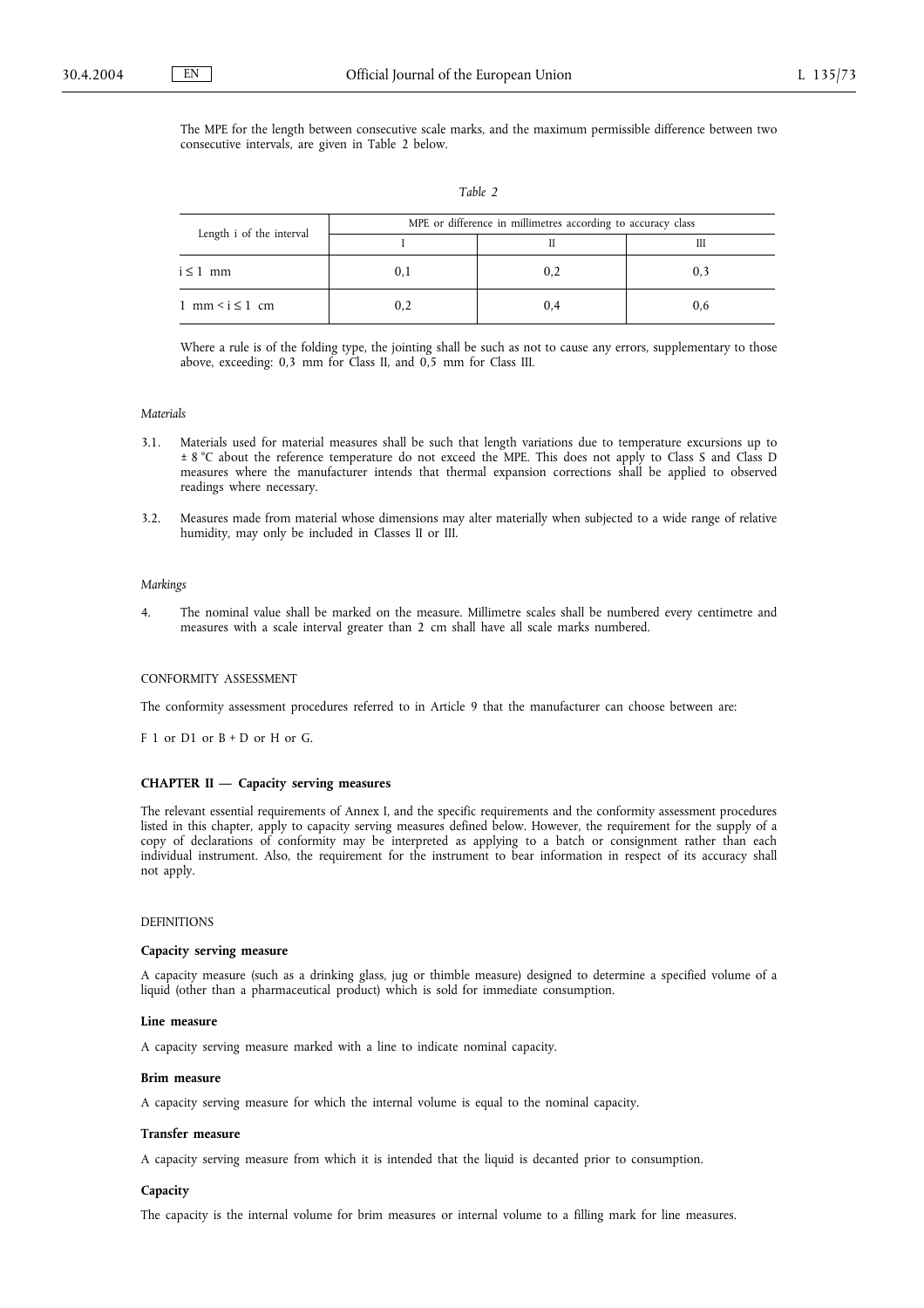## SPECIFIC REQUIREMENTS

- 1. *Reference Conditions*
- 1.1. Temperature: the reference temperature for measurement of capacity is 20 °C.
- 1.2. Position for correct indication: free standing on a level surface.
- 2. *MPEs*

|                   | Line             | Brim                   |
|-------------------|------------------|------------------------|
| Transfer measures |                  |                        |
| $< 100$ ml        | ± 2 ml           | $-0$<br>$+4$ ml        |
| $\geq 100$ ml     | ± 3%             | $-0$<br>$+ 6 %$        |
| Serving measures  |                  |                        |
| $< 200$ ml        | ± 5%             | $-0$<br>$+10%$         |
| $\geq 200$ ml     | $± 5 ml + 2,5 %$ | $-0$<br>$+10$ ml $+5%$ |

*Table 1*

## 3. *Materials*

Capacity serving measures shall be made of material which is sufficiently rigid and dimensionally stable to maintain capacity within the MPE.

### 4. *Shape*

- 4.1. Transfer measures shall be designed so that a change of contents equal to the MPE causes a change in level of at least 2 mm at the brim or filling mark.
- 4.2. Transfer measures shall be designed so that the complete discharge of the liquid being measured will not be impeded.

### 5. *Marking*

- 5.1. The nominal capacity declared shall be clearly and indelibly marked on the measure.
- 5.2. Capacity serving measures may also be marked with up to three clearly distinguishable capacities, none of which shall lead to confusion one to the other.
- 5.3. All filling marks shall be sufficiently clear and durable to ensure that MPEs are not exceeded in use.

## CONFORMITY ASSESSMENT

The conformity assessment procedures referred to in Article 9 that the manufacturer can choose between are:

A1 or  $F1$  or  $D1$  or  $E1$  or  $B + E$  or  $B + D$  or H.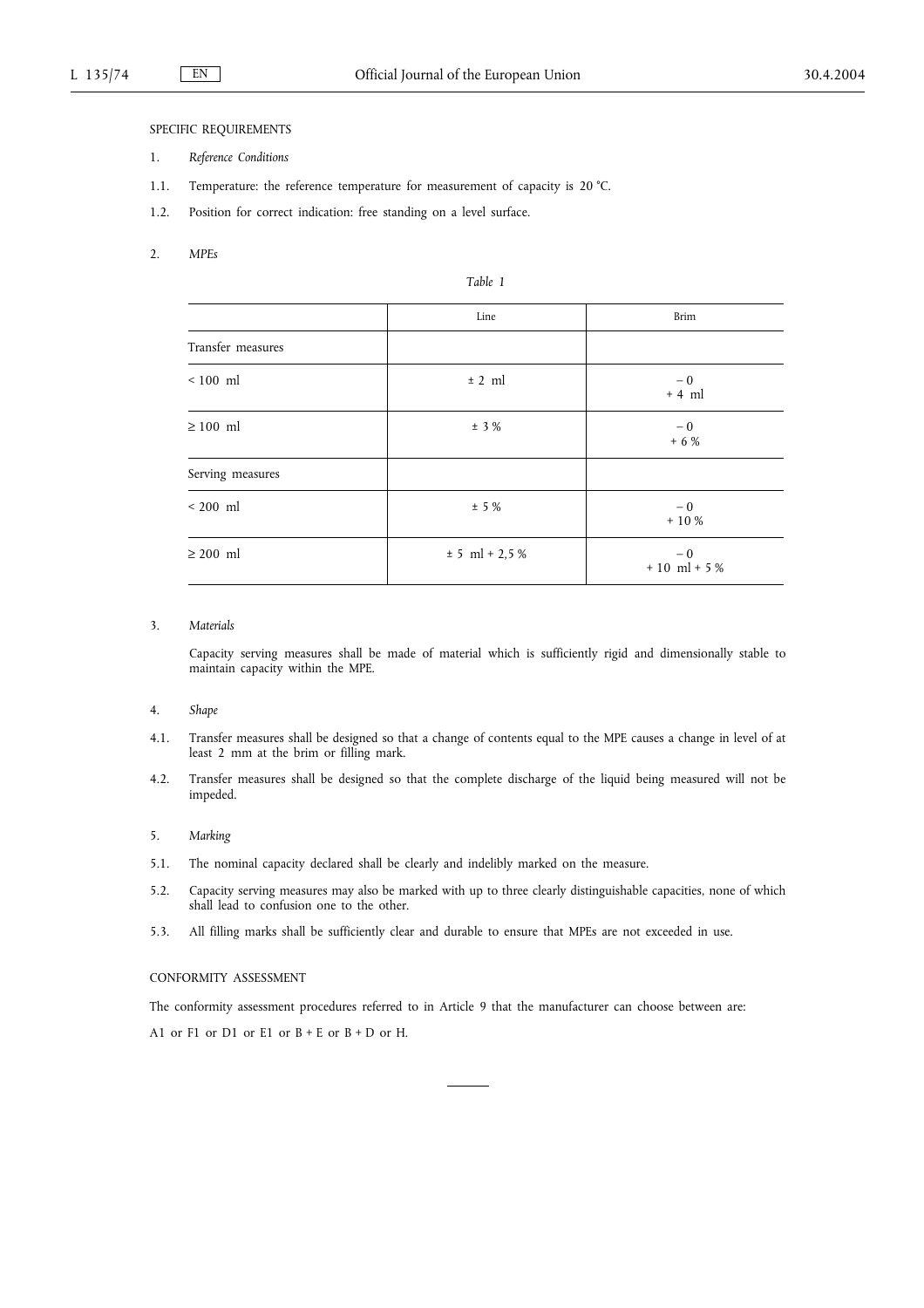## *ANNEX MI-009*

## **DIMENSIONAL MEASURING INSTRUMENTS**

The relevant essential requirements of Annex I, the specific requirements of this Annex and the conformity assessment procedures listed in this Annex, apply to dimensional measuring instruments of the types defined below.

## DEFINITIONS

## **Length measuring instrument**

A length measuring instrument serves for the determination of the length of rope-type materials (e.g. textiles, bands, cables) during feed motion of the product to be measured.

#### **Area Measuring Instruments**

An area measuring instrument serves for the determination of the area of irregular shaped objects, e.g. for leather.

#### **Multi-dimensional Measuring Instruments**

A multi-dimensional measuring instrument serves for the determination of the edge length (length, height, width) of the smallest enclosing rectangular parallelepiped of a product.

## **CHAPTER I — Equirements common to all dimensional measuring instruments**

*Electromagnetic immunity*

- 1. The effect of an electromagnetic disturbance on a dimensional measuring instrument shall be such that:
	- the change in measurement result is no greater than the critical change value as defined in paragraph 2.3; or
	- it is impossible to perform any measurement; or
	- there are momentary variations in the measurement result that cannot be interpreted, memorised or transmitted as a measuring result; or
	- there are variations in the measurement result severe enough to be noticed by all those interested in the measurement result.
- 2. The critical change value is equal to one scale interval.

CONFORMITY ASSESSMENT

The conformity assessment procedures referred to in Article 9 that the manufacturer can choose between are:

For mechanical or electromechanical instruments:

F1 or E1 or D1 or  $B + F$  or  $B + E$  or  $B + D$  or H or H1 or G.

For electronic instruments or instruments containing software:

 $B + F$  or  $B + D$  or H1 or G.

### **CHAPTER II — Length measuring instruments**

*Characteristics of the product to be measured*

Textiles are characterised by the characteristic factor K. This factor takes the stretchability and force per unit area of the product measured into account and is defined by the following formula:

K =  $\varepsilon \cdot (G_A + 2.2 \text{ N/m}^2)$ , where

ε is the relative elongation of a cloth specimen 1 m wide at a tensile force of 10 N,

 $G_A$  is the weight force per unit area of a cloth specimen in N/m<sup>2</sup>.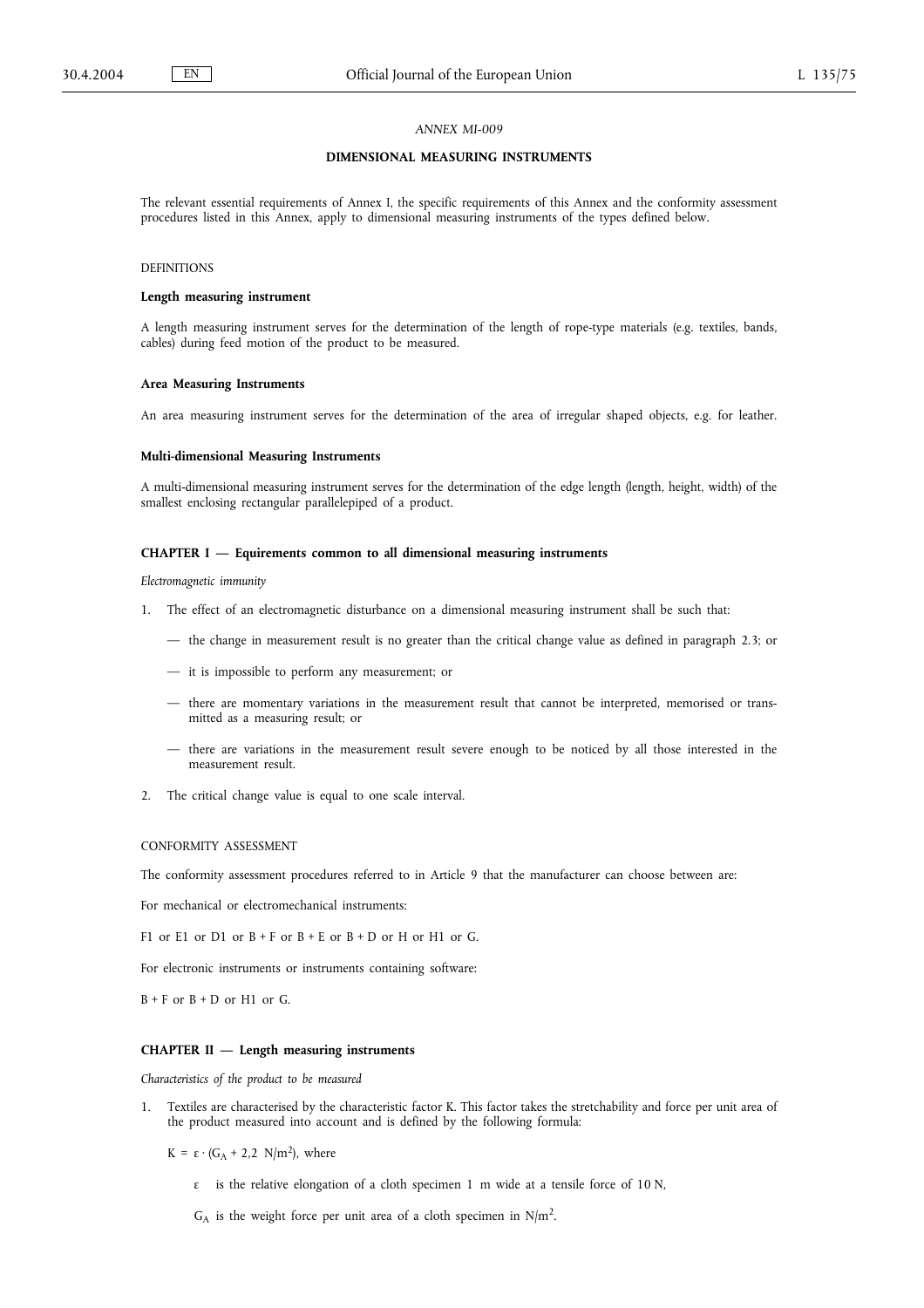### *Operating conditions*

#### 2.1. R a n g e

Dimensions and K-factor, where applicable, within the range specified by the manufacturer for the instrument. The ranges of K-factor are given in Table 1:

*Table 1*

| Group | Range of K                                                                       | Product                  |
|-------|----------------------------------------------------------------------------------|--------------------------|
|       | $0 \le K \le 2 \times 10^{-2} \text{ N/m}^2$                                     | low stretchability       |
| П     | $2 \times 10^{-2}$ N/m <sup>2</sup> < K < 8 × 10 <sup>-2</sup> N/m <sup>2</sup>  | medium stretchability    |
| Ш     | $8 \times 10^{-2}$ N/m <sup>2</sup> < K < 24 × 10 <sup>-2</sup> N/m <sup>2</sup> | high stretchability      |
| IV    | $24 \times 10^{-2}$ N/m <sup>2</sup> < K                                         | very high stretchability |

- 2.2. Where the measured object is not transported by the measuring instrument, its speed must be within the range specified by the manufacturer for the instrument.
- 2.3. If the measurement result depends on the thickness, the surface condition and the kind of delivery (e.g. from a big roll or from a pile), corresponding limitations are specified by the manufacturer.

## *MPEs*

3. Instrument

*Table 2*

| Accuracy class | <b>MPE</b>                             |
|----------------|----------------------------------------|
|                | 0,125 %, but not less than 0,005 $L_m$ |
| Н              | 0,25 %, but not less than 0,01 $L_m$   |
| Ш              | 0,5 %, but not less than 0,02 $L_m$    |
|                |                                        |

Where  $L_m$  is the minimum measurable length, that is to say the smallest length specified by the manufacturer for which the instrument is intended to be used.

The true length value of the different types of materials should be measured using suitable instruments (e.g. tapes of length). Thereby, the material which is going to be measured should be laid out on a suitable underlay (e.g. a suitable table) straight and unstretched.

## *Other requirements*

4. The instruments must ensure that the product is measured unstretched according to the intended stretchability for which the instrument is designed.

#### **CHAPTER III — Area measuring instruments**

*Operating conditions*

## 1.1. R a n g e

Dimensions within the range specified by the manufacturer for the instrument.

1.2. Condition of the product

The manufacturer shall specify the limitations of the instruments due to the speed, and thickness of the surface conditions if relevant, of the product.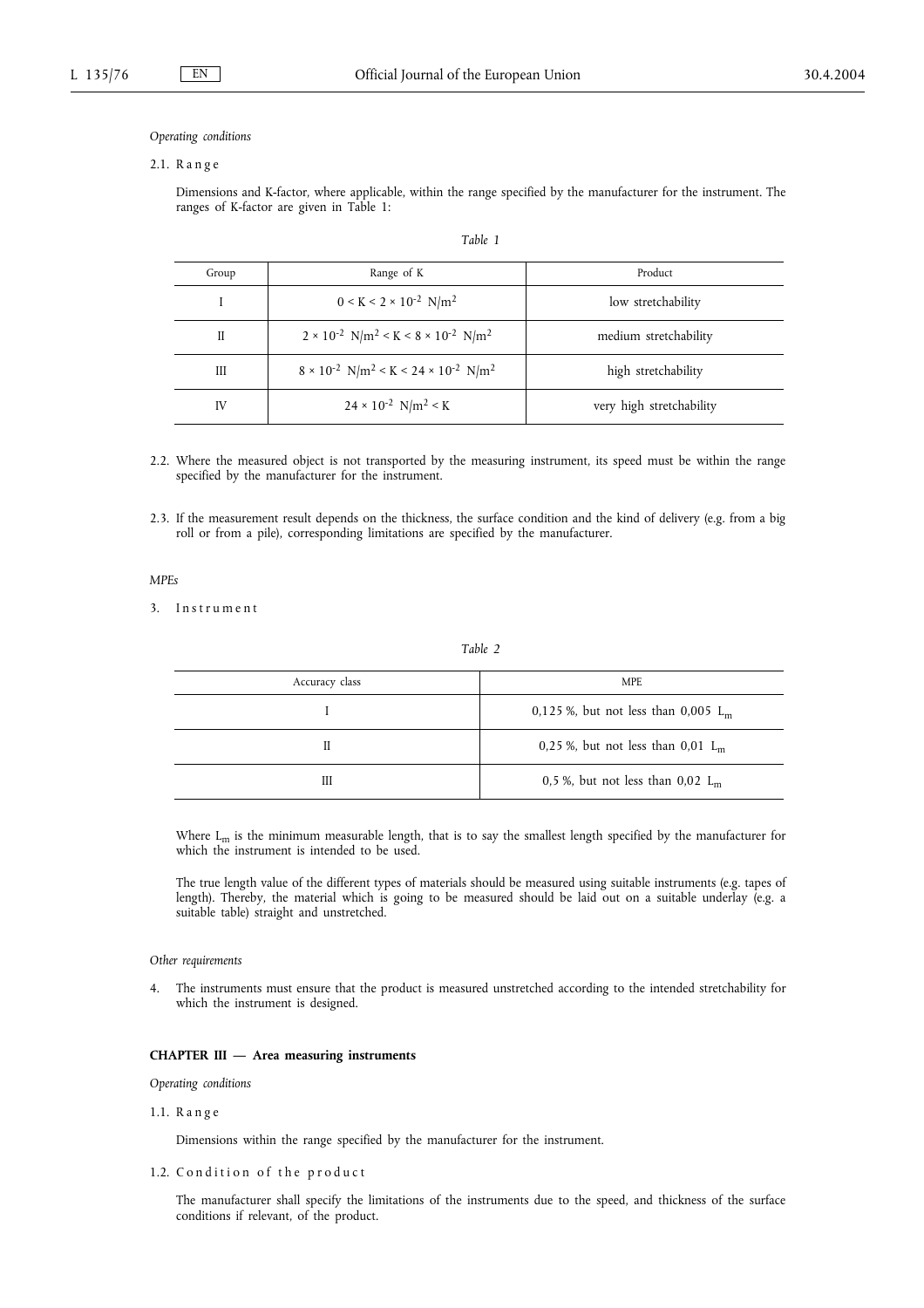## *MPEs*

2. Instrument

The MPE is 1,0 %, but not less than 1 dm2.

### *Other requirements*

3. Presentation of the product

In the case of pulling back or stopping the product, it should not be possible to have an error of measurement or the display must be blanked.

4. Scale interval

The instruments must have a scale interval of 1,0 dm2. In addition, it must be possible to have a scale interval of  $0,1$  dm<sup>2</sup> for testing purposes.

## **CHAPTER IV — Multidimensional measuring instruments**

*Operating conditions*

1.1. R a n g e

Dimensions within the range specified by the manufacturer for the instrument.

1.2. Minimum dimension

The lower limit of the minimum dimension for all values of the scale interval is given in Table 1.

*Table 1*

| Scale interval (d)                    | Minimum dimension (min)<br>(lower limit) |
|---------------------------------------|------------------------------------------|
| $d \leq 2$ cm                         | 10d                                      |
| $2 \text{ cm} < d \leq 10 \text{ cm}$ | 20d                                      |
| $10 \text{ cm} < d$                   | 50 d                                     |

## 1.3. Speed of the product

The speed must be within the range specified by the manufacturer for the instrument.

*MPE*

2. Instrument:

The MPE is  $\pm$  1,0 d.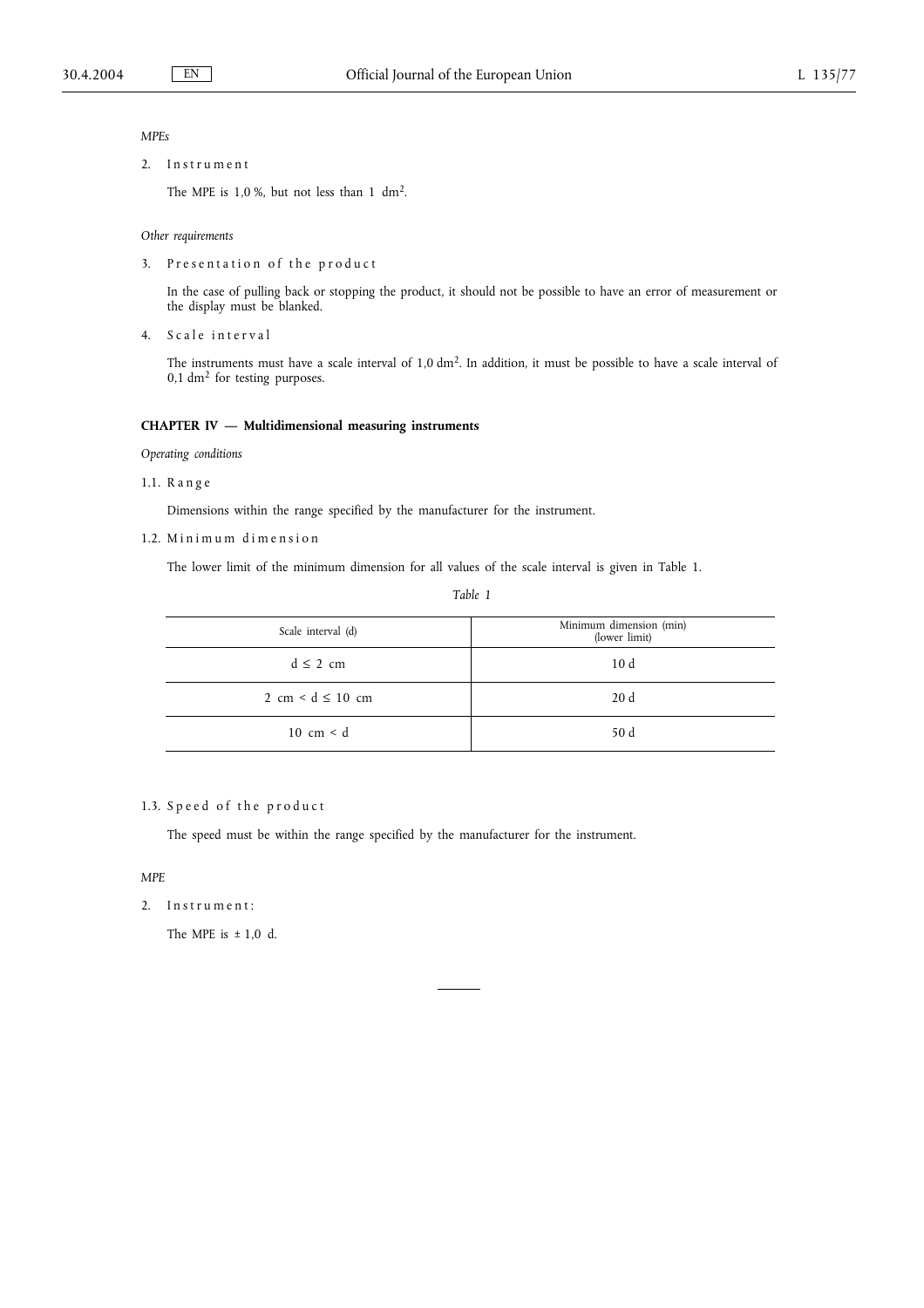## *ANNEX MI-010*

## **EXHAUST GAS ANALYSERS**

The relevant requirements of Annex I, the specific requirements of this Annex and the conformity assessment procedures listed in this Annex, apply to exhaust gas analysers defined below intended for inspection and professional maintenance of motor vehicles in use.

## DEFINITIONS

## **Exhaust gas analyser**

An exhaust gas analyser is a measuring instrument that serves to determine the volume fractions of specified components of the exhaust gas of a motor vehicle engine with spark ignition at the moisture level of the sample analysed.

These gas components are carbon monoxide (CO), carbon dioxide (CO<sub>2</sub>), oxygen (O<sub>2</sub>) and hydrocarbons (HC).

The content of hydrocarbons has to be expressed as concentration of n-hexane ( $C_6H_{14}$ ), measured with near-infrared absorption techniques.

The volume fractions of the gas components are expressed as a percentage (% vol) for CO,  $CO_2$  and  $O_2$  and in parts per million (ppm vol).

Moreover, an exhaust gas analyser calculates the lambda value from the volume fractions of the components of the exhaust gas.

#### **Lambda**

Lambda is a dimensionless value representative of the burning efficiency of an engine in terms of air/fuel ratio in the exhaust gases. It is determined with a reference standardised formula.

## SPECIFIC REQUIREMENTS

#### **Instrument Classes**

1. Two classes (0 and I) are being defined for exhaust gas analysers. The relevant minimum measuring ranges for these classes are shown in Table 1.

#### *Table 1*

## **Classes and measuring ranges**

| Parameter      | Classes 0 and I            |
|----------------|----------------------------|
| CO fraction    | from 0 to 5 $\%$ vol       |
| $CO2$ fraction | from 0 to $16\%$ vol       |
| HC fraction    | from $0$ to $2000$ ppm vol |
| $O2$ fraction  | from 0 to $21\%$ vol       |
| λ              | from $0.8$ to $1.2$        |

### **Rated operating conditions**

2. The values of the operating conditions shall be specified by the manufacturer as follows:

2.1. For the climatic and mechanical influence quantities:

- A minimum temperature range of 35 °C for the climatic environment;
- The mechanical environment class that applies is M1.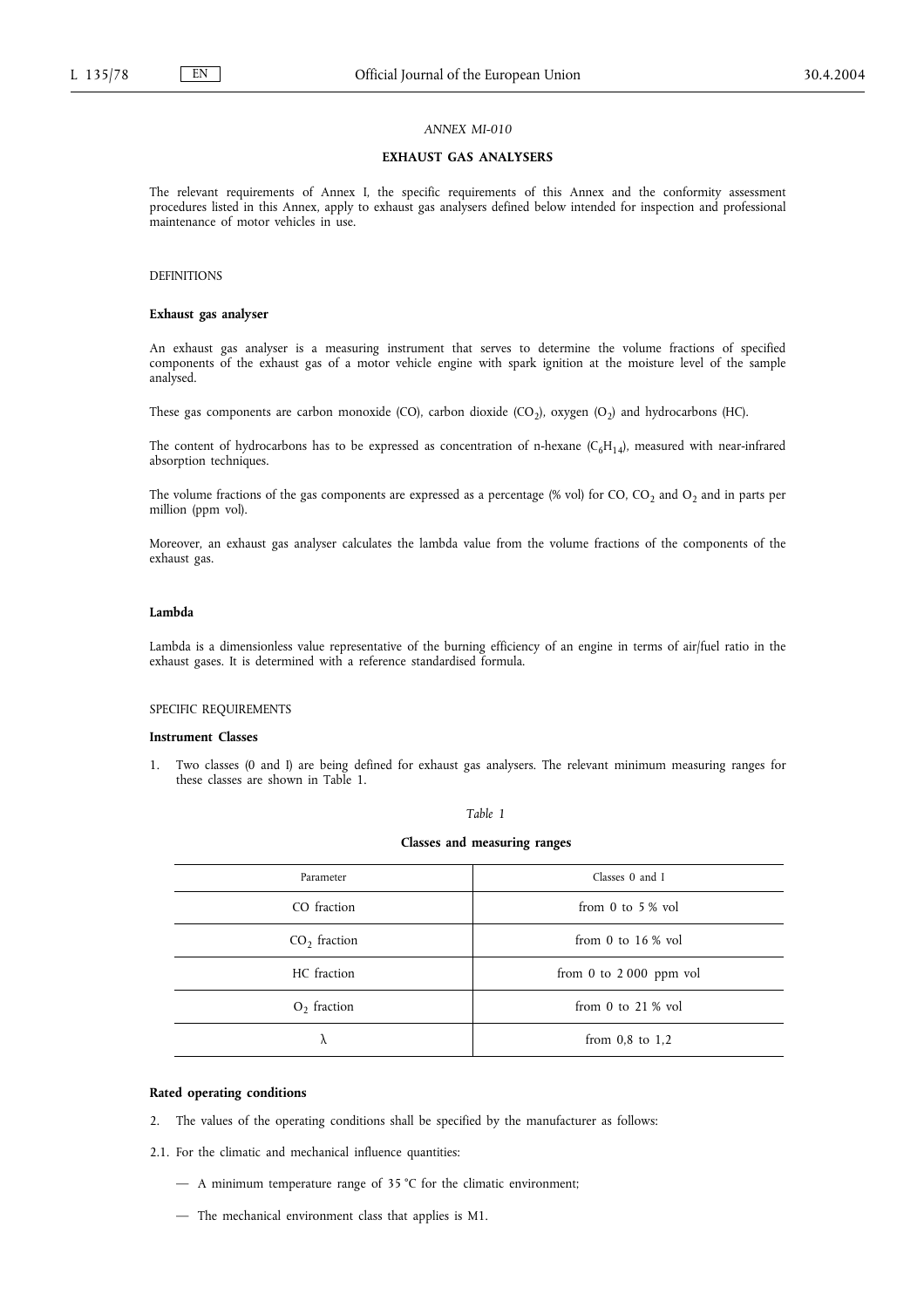- 2.2. For the electrical power influence quantities:
	- The voltage and frequency range for the AC voltage supply;
	- The limits of the DC voltage supply.
- 2.3. For the ambient pressure:
	- The minimum and the maximum values of the ambient pressure are for both classes:  $p_{min} \le 860$  hPa,  $p_{max} \ge 1060$  hPa.

## **Maximum permissible errors (MPEs)**

- 3. The MPEs are defined as follows:
- 3.1. For each of the fractions measured, the maximum error value permitted under rated operating conditions according to paragraph 1.1 of Annex I is the greater of the two values shown in Table 2. Absolute values are expressed in % vol or ppm vol, percentage values are percent of the true value.

# *Table 2* **MPEs**

| Parameter      | Class 0                | Class I                |
|----------------|------------------------|------------------------|
| CO fraction    | $± 0.03 %$ vol<br>± 5% | $± 0.06 %$ vol<br>± 5% |
| $CO2$ fraction | ± 0,5 % vol<br>± 5%    | ± 0,5 % vol<br>± 5%    |
| HC fraction    | $± 10$ ppm vol<br>± 5% | ± 12 ppm vol<br>± 5%   |
| $O2$ fraction  | $± 0,1 %$ vol<br>± 5%  | $± 0,1 %$ vol<br>± 5%  |

3.2. The MPE on lambda calculation is 0,3 %. The conventional true value is calculated according to the formula defined in point 5.3.7.3 of Annex I of Directive 98/69/EC of the EP and the Council relating to measures to be taken against air pollution by emissions from motor vehicles and amending Council Directive 70/220/EEC (1).

For this purpose, the values displayed by the instrument are used for calculation.

## **Permissible effect of disturbances**

- 4. For each of the volume fractions measured by the instrument, the critical change value is equal to the MPE for the parameter concerned.
- 5. The effect of an electromagnetic disturbance shall be such that:
	- either the change in the measurement result is not greater than the critical change value laid down in paragraph 4;
	- or the presentation of the measurement result is such that it cannot be taken for a valid result.

#### **Other requirements**

6. The resolution shall be equal to or of one order of magnitude higher than the values shown in Table 3.